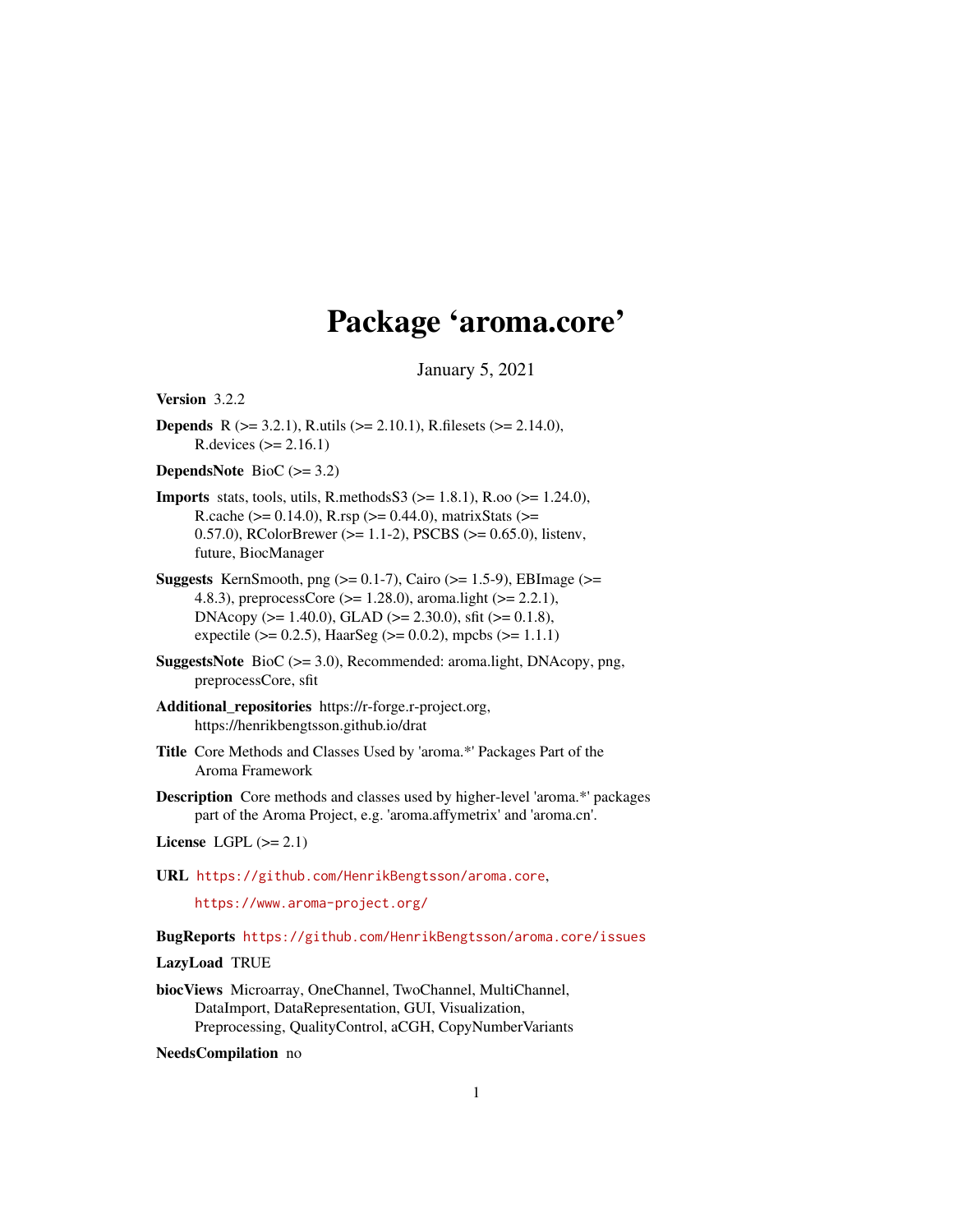Author Henrik Bengtsson [aut, cre, cph], Mark Robinson [ctb], Ken Simpson [ctb]

Maintainer Henrik Bengtsson <henrikb@braju.com>

Repository CRAN

Date/Publication 2021-01-05 05:10:12 UTC

# R topics documented:

| 3              |
|----------------|
| $\overline{4}$ |
| 6              |
| $\overline{7}$ |
| 8              |
| 9              |
| 11             |
| 14             |
| 15             |
|                |
| <sup>18</sup>  |
| 21             |
| 22             |
| 23             |
| 25             |
| 27             |
| 29             |
|                |
|                |
|                |
|                |
| 39             |
| 41             |
| 43             |
| - 46           |
|                |
| 50             |
| 52             |
| 54             |
| 57             |
| 59             |
| 61             |
| 63             |
| 65             |
| 66             |
| 68             |
| 71             |
| 73             |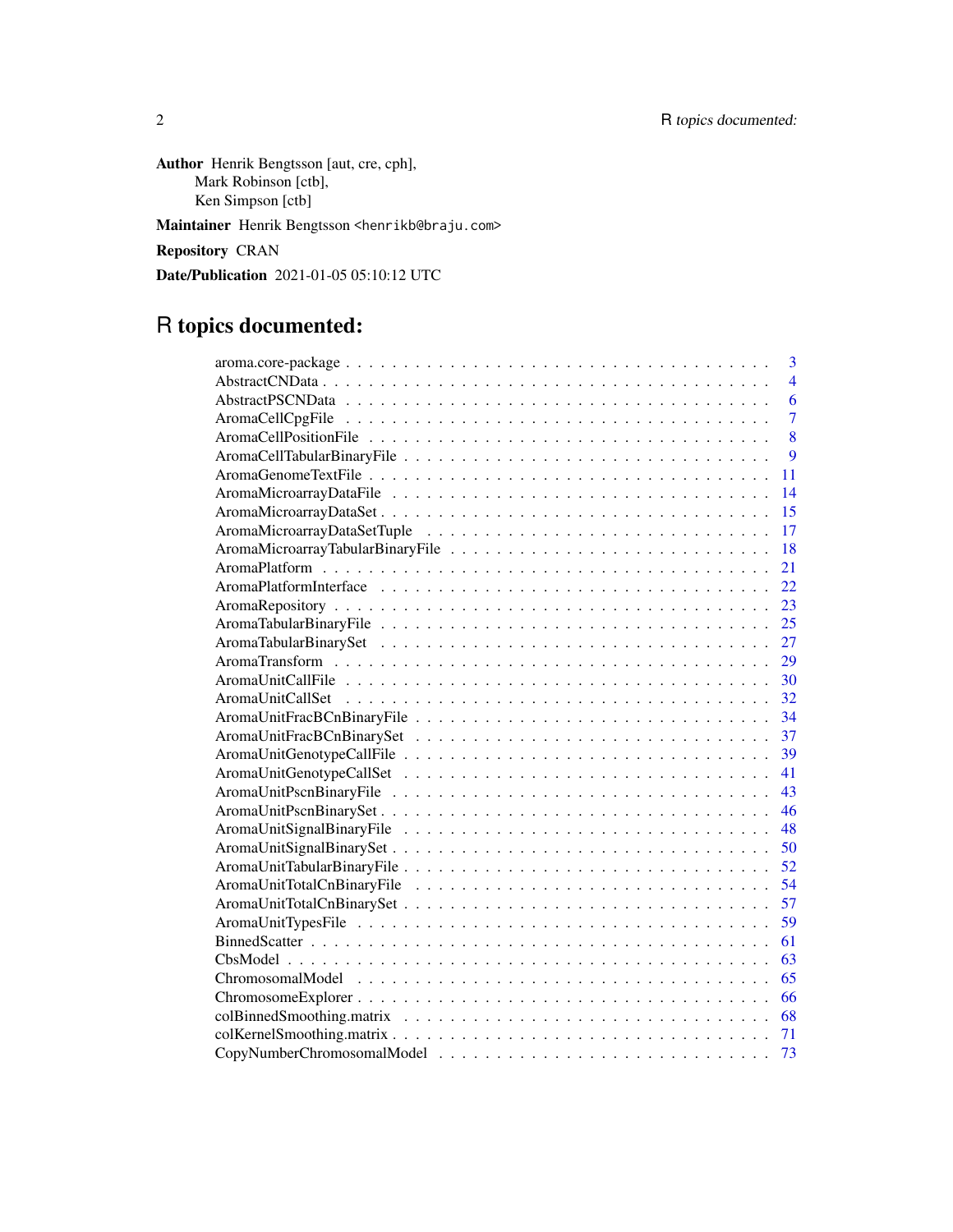<span id="page-2-0"></span>

|                      |  |  |  |  |  |  |  |  |  |  |  | 74  |
|----------------------|--|--|--|--|--|--|--|--|--|--|--|-----|
|                      |  |  |  |  |  |  |  |  |  |  |  | 76  |
|                      |  |  |  |  |  |  |  |  |  |  |  | 77  |
|                      |  |  |  |  |  |  |  |  |  |  |  | 78  |
|                      |  |  |  |  |  |  |  |  |  |  |  | 80  |
|                      |  |  |  |  |  |  |  |  |  |  |  | 82  |
|                      |  |  |  |  |  |  |  |  |  |  |  | 84  |
|                      |  |  |  |  |  |  |  |  |  |  |  | 87  |
|                      |  |  |  |  |  |  |  |  |  |  |  | 88  |
|                      |  |  |  |  |  |  |  |  |  |  |  |     |
|                      |  |  |  |  |  |  |  |  |  |  |  | -91 |
|                      |  |  |  |  |  |  |  |  |  |  |  |     |
|                      |  |  |  |  |  |  |  |  |  |  |  |     |
|                      |  |  |  |  |  |  |  |  |  |  |  |     |
|                      |  |  |  |  |  |  |  |  |  |  |  |     |
|                      |  |  |  |  |  |  |  |  |  |  |  |     |
|                      |  |  |  |  |  |  |  |  |  |  |  |     |
|                      |  |  |  |  |  |  |  |  |  |  |  |     |
| <b>UnitNamesFile</b> |  |  |  |  |  |  |  |  |  |  |  |     |
|                      |  |  |  |  |  |  |  |  |  |  |  |     |
|                      |  |  |  |  |  |  |  |  |  |  |  |     |

### **Index** 2008 **[110](#page-109-0)**

aroma.core-package *Package aroma.core*

### Description

Core methods and classes used by higher-level 'aroma.\*' packages part of the Aroma Project, e.g. 'aroma.affymetrix' and 'aroma.cn'.

This package is a support package for **aroma.affymetrix**. This package should be considered to be in an alpha or beta phase. You should expect the API to be changing over time. For practical purposes, consider this package a private package.

### Installation and updates

This package is available on CRAN, i.e. to install do install.packages("aroma.core").

### License

The releases of this package is licensed under LGPL version 2.1 or newer.

The development code of the packages is under a private licence (where applicable) and patches sent to the author fall under the latter license, but will be, if incorporated, released under the "release" license above.

### Author(s)

Henrik Bengtsson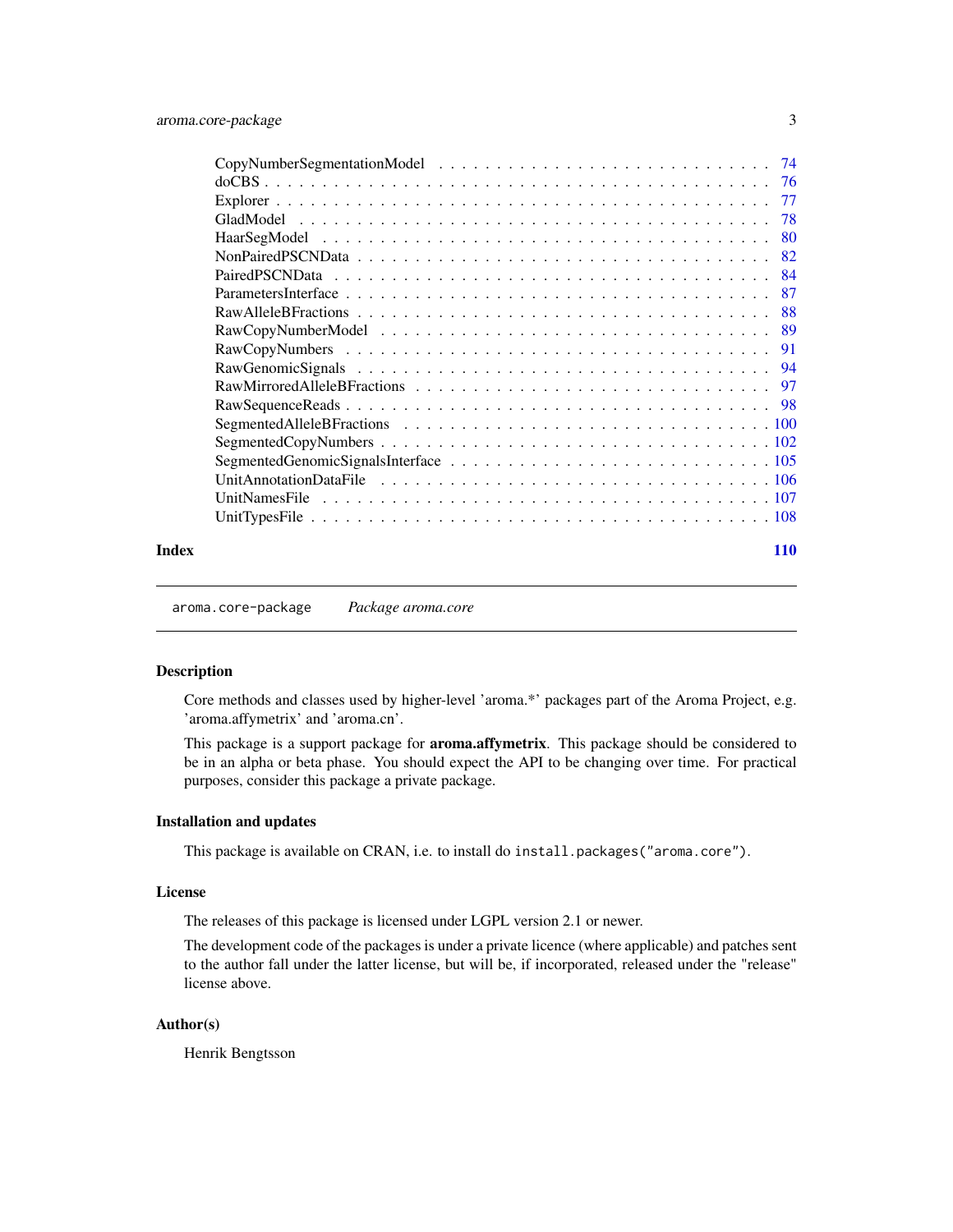### <span id="page-3-0"></span>References

[1] H. Bengtsson, *The R.oo package - Object-Oriented Programming with References Using Standard R Code*, In Kurt Hornik, Friedrich Leisch and Achim Zeileis, editors, Proceedings of the 3rd International Workshop on Distributed Statistical Computing (DSC 2003), March 20-22, Vienna, Austria. <http://www.ci.tuwien.ac.at/Conferences/DSC-2003/Proceedings/>

<span id="page-3-1"></span>AbstractCNData *The AbstractCNData class*

#### Description

Package: aroma.core Class AbstractCNData

```
data.frame
~\sim~|
~~+--RichDataFrame
\sim ~~~~~~ |
~~~~~~~+--RawGenomicSignals
~~~~~~~~~~~~|
~~~~~~~~~~~~+--AbstractCNData
```
## Directly known subclasses:

[AbstractPSCNData,](#page-5-1) [NonPairedPSCNData,](#page-81-1) [PairedPSCNData](#page-83-1)

public class AbstractCNData extends [RawGenomicSignals](#page-93-1)

An AbstractCNData object holds copy number data.

#### Usage

```
AbstractCNData(chromosome=NULL, x=NULL, y=NULL, ..., name=NULL, .virtuals=NULL)
```
### Arguments

| chromosome   | (Optional) An integer scalar (or a vector of length J), which can be used to<br>specify which chromosome each locus belongs to in case multiple chromosomes<br>are segments. This argument is also used for annotation purposes. |
|--------------|----------------------------------------------------------------------------------------------------------------------------------------------------------------------------------------------------------------------------------|
| $\mathsf{x}$ | Optional numeric vector of J genomic locations. If NULL, index locations 1: J<br>are used.                                                                                                                                       |
| <b>V</b>     | Optional numeric vector of J genomic locations.                                                                                                                                                                                  |
| .            | Optional named locus-specific signal vectors of length J.                                                                                                                                                                        |
| name         | Optional character string.                                                                                                                                                                                                       |
| virtuals.    | (Internal) a list with virtual column name functions.                                                                                                                                                                            |
|              |                                                                                                                                                                                                                                  |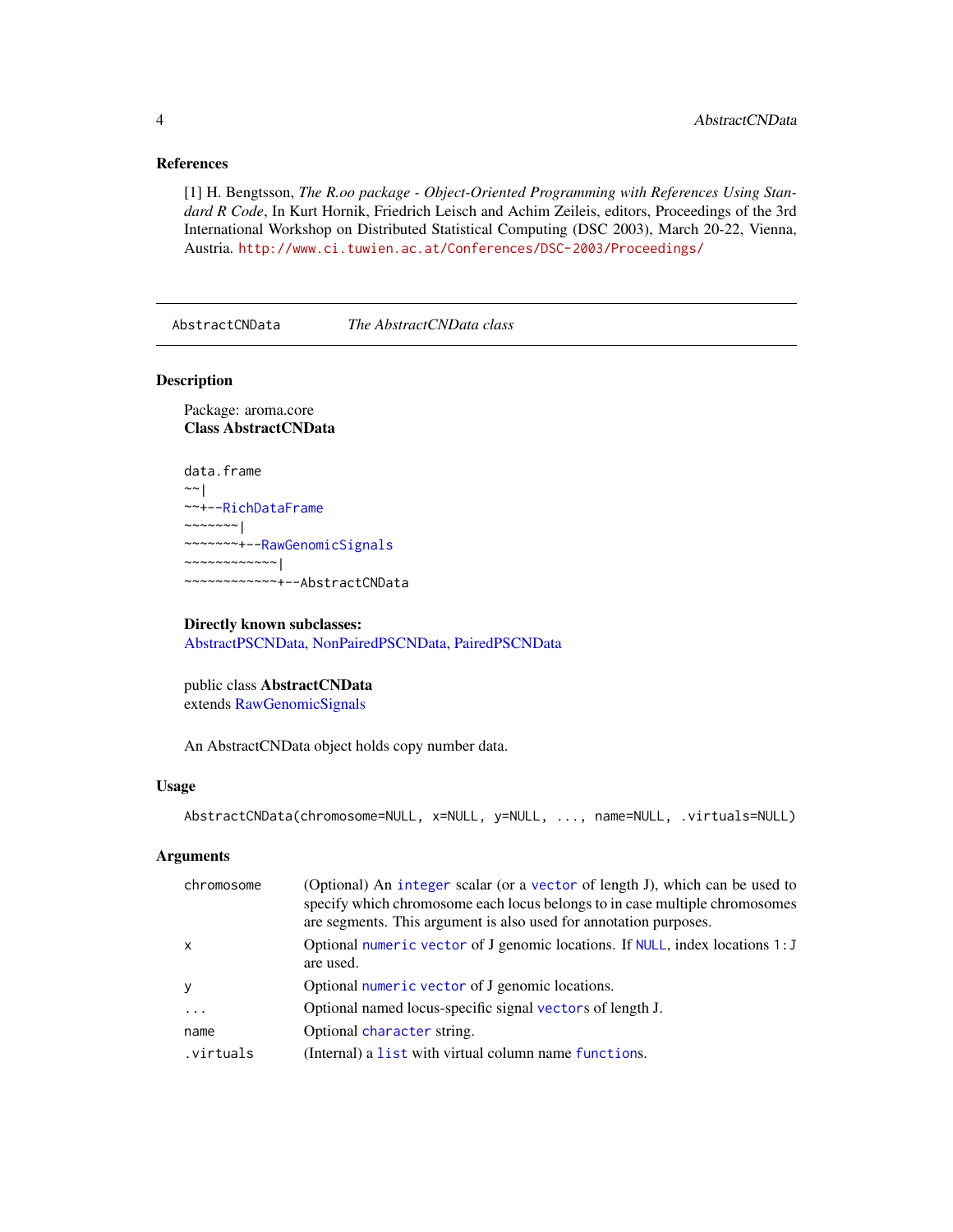### Fields and Methods

#### Methods:

| findLargeGaps |  |
|---------------|--|
| getChipType   |  |
| getLocusData  |  |
| getPlatform   |  |
| setChipType   |  |
| setPlatform   |  |

#### Methods inherited from RawGenomicSignals:

\*, +, -, addBy, append, applyBinaryOperator, as.character, as.data.frame, assertOneChromosome, binnedSmoothing, binnedSmoothingByField, clearCache, clone, divideBy, drawDensity, estimateStandardDeviation, extractChromosome, extractChromosomes, extractDataForSegmentation, extractRegion, extractRegions, extractSubset, gaussianSmoothing, getBasicField, getCXY, getChromosome, getChromosomes, getDefaultLocusFields, getLocusFields, getPositions, getSigma, getSignalColumnName, getSignalColumnNames, getSignals, getWeights, getXScale, getXY, getYScale, hasWeights, kernelSmoothing, lines, multiplyBy, nbrOfChromosomes, nbrOfLoci, plot, points, print, segmentByCBS, segmentByGLAD, segmentByHaarSeg, segmentByMPCBS, setBasicField, setSigma, setSignals, setWeights, setXScale, setYScale, signalRange, sort, subtractBy, xMax, xMin, xRange, xSeq, yMax, yMin, yRange

### Methods inherited from RichDataFrame:

\$, \$<-, [, [[, [[<-, as.data.frame, as.list, dim, dropVirtualColumn, getColumnNames, getColumn-NamesTranslator, getFullName, getName, getTags, getVirtualColumn, getVirtualColumnFunction, getVirtualColumnNames, hasColumn, hasColumns, hasVirtualColumn, hasVirtualColumns, length, names, newInstance, print, rbind, setAttributes, setColumnNamesMap, setColumnNamesTranslator, setName, setTags, setVirtualColumn, subset, translateColumnNames

### Methods inherited from data.frame:

\$<-,data.frame-method, \$<-, Math, Ops,nonStructure,vector-method, Ops,structure,vector-method, Ops,vector,nonStructure-method, Ops,vector,structure-method, Ops, Summary, [, [<-,data.framemethod, [<-, [[, [[<-,data.frame-method, [[<-, aggregate, anyDuplicated, anyNA, as.NonPairedPSCNData, as.PairedPSCNData, as.data.frame, as.list, as.matrix, attachLocally, by, callSegmentationOutliers, cbind, coerce,ANY,list-method, coerce,oldClass,S3-method, dim, dimnames, dimnames<-, dropSegmentationOutliers, droplevels, duplicated, edit, findLargeGaps, format, formula, head, initialize,oldClassmethod, is.na, merge, na.exclude, na.omit, plot, print, prompt, rbind, row.names, row.names<-, rowsum, segmentByCBS, segmentByPairedPSCBS, show,oldClass-method, slotsFromS3,data.framemethod, split, split<-, stack, str, subset, summary, t, tail, transform, type.convert, unique, unstack, unwrap, within, wrap, writeDataFrame

### Author(s)

Henrik Bengtsson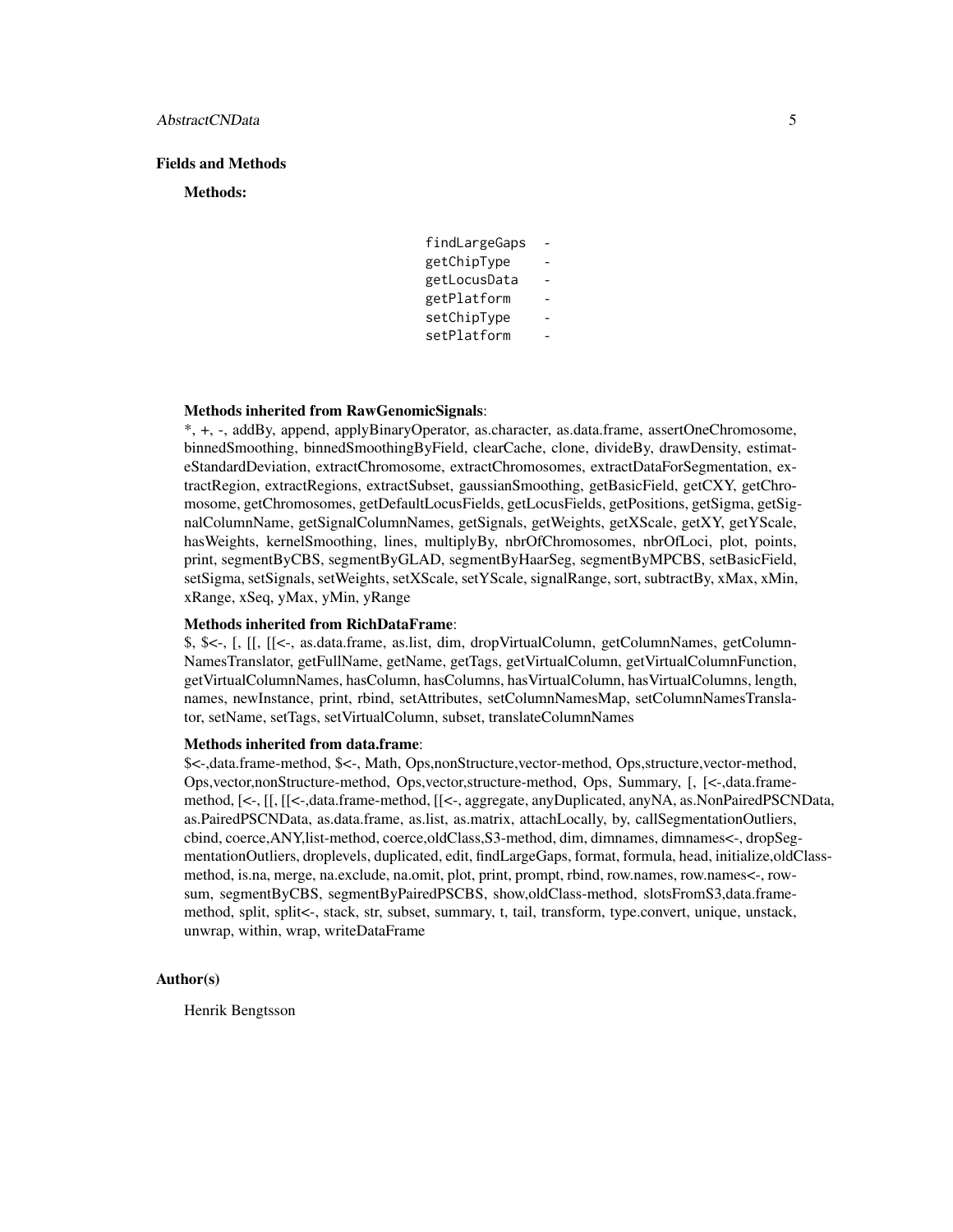<span id="page-5-1"></span><span id="page-5-0"></span>AbstractPSCNData *The AbstractPSCNData class*

### Description

Package: aroma.core Class AbstractPSCNData

data.frame  $~\sim$   $~\sim$   $~\mid$ ~~+-[-RichDataFrame](#page-0-0)  $~\sim~\sim~\sim~\sim~\sim~$ ~~~~~~~+-[-RawGenomicSignals](#page-93-1) ~~~~~~~~~~~~| ~~~~~~~~~~~~+-[-AbstractCNData](#page-3-1) ~~~~~~~~~~~~~~~~~| ~~~~~~~~~~~~~~~~~+--AbstractPSCNData

### Directly known subclasses: [NonPairedPSCNData,](#page-81-1) [PairedPSCNData](#page-83-1)

public class AbstractPSCNData extends [AbstractCNData](#page-3-1)

A AbstractPSCNData object holds parent-specific copy number data.

### Usage

```
AbstractPSCNData(chromosome=NULL, x=NULL, isSNP=NULL, mu=NULL, ...)
```
### Arguments

| chromosome | (Optional) An integer scalar (or a vector of length J), which can be used to<br>specify which chromosome each locus belongs to in case multiple chromosomes<br>are segments. This argument is also used for annotation purposes. |
|------------|----------------------------------------------------------------------------------------------------------------------------------------------------------------------------------------------------------------------------------|
| $\times$   | Optional numeric vector of J genomic locations. If NULL, index locations 1: J<br>are used.                                                                                                                                       |
| isSNP      | An optional logical vector of length J specifying whether each locus is a SNP<br>or not (non-polymorphic loci).                                                                                                                  |
| mu         | An optional numeric vector of J genotype calls in $\{0,1/2,1\}$ for AA, AB, and<br>BB, respectively, and NA for non-polymorphic loci.                                                                                            |
| $\cdots$   | Optional named locus-specific signal vectors of length J.                                                                                                                                                                        |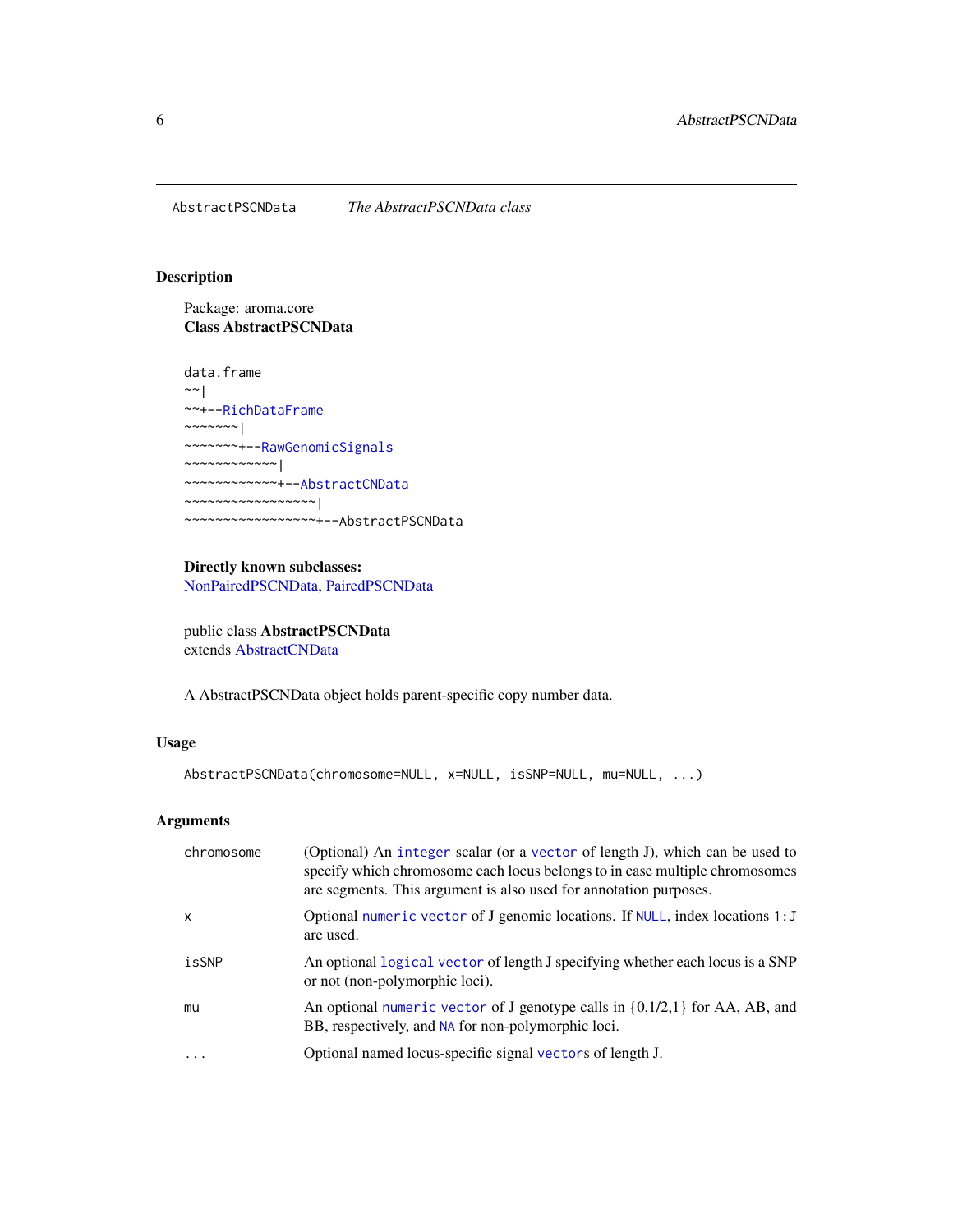### <span id="page-6-0"></span>Fields and Methods

#### Methods:

*No methods defined*.

#### Methods inherited from AbstractCNData:

findLargeGaps, getChipType, getLocusData, getPlatform, hasKnownPositions, orderAlongGenome, setChipType, setPlatform

### Methods inherited from RawGenomicSignals:

\*, +, -, addBy, append, applyBinaryOperator, as.character, as.data.frame, assertOneChromosome, binnedSmoothing, binnedSmoothingByField, clearCache, clone, divideBy, drawDensity, estimateStandardDeviation, extractChromosome, extractChromosomes, extractDataForSegmentation, extractRegion, extractRegions, extractSubset, gaussianSmoothing, getBasicField, getCXY, getChromosome, getChromosomes, getDefaultLocusFields, getLocusFields, getPositions, getSigma, getSignalColumnName, getSignalColumnNames, getSignals, getWeights, getXScale, getXY, getYScale, hasWeights, kernelSmoothing, lines, multiplyBy, nbrOfChromosomes, nbrOfLoci, plot, points, print, segmentByCBS, segmentByGLAD, segmentByHaarSeg, segmentByMPCBS, setBasicField, setSigma, setSignals, setWeights, setXScale, setYScale, signalRange, sort, subtractBy, xMax, xMin, xRange, xSeq, yMax, yMin, yRange

### Methods inherited from RichDataFrame:

\$, \$<-, [, [[, [[<-, as.data.frame, as.list, dim, dropVirtualColumn, getColumnNames, getColumn-NamesTranslator, getFullName, getName, getTags, getVirtualColumn, getVirtualColumnFunction, getVirtualColumnNames, hasColumn, hasColumns, hasVirtualColumn, hasVirtualColumns, length, names, newInstance, print, rbind, setAttributes, setColumnNamesMap, setColumnNamesTranslator, setName, setTags, setVirtualColumn, subset, translateColumnNames

### Methods inherited from data.frame:

\$<-,data.frame-method, \$<-, Math, Ops,nonStructure,vector-method, Ops,structure,vector-method, Ops,vector,nonStructure-method, Ops,vector,structure-method, Ops, Summary, [, [<-,data.framemethod, [<-, [[, [[<-,data.frame-method, [[<-, aggregate, anyDuplicated, anyNA, as.NonPairedPSCNData, as.PairedPSCNData, as.data.frame, as.list, as.matrix, attachLocally, by, callSegmentationOutliers, cbind, coerce,ANY,list-method, coerce,oldClass,S3-method, dim, dimnames, dimnames<-, dropSegmentationOutliers, droplevels, duplicated, edit, findLargeGaps, format, formula, head, initialize,oldClassmethod, is.na, merge, na.exclude, na.omit, plot, print, prompt, rbind, row.names, row.names<-, rowsum, segmentByCBS, segmentByPairedPSCBS, show,oldClass-method, slotsFromS3,data.framemethod, split, split<-, stack, str, subset, summary, t, tail, transform, type.convert, unique, unstack, unwrap, within, wrap, writeDataFrame

### Author(s)

Henrik Bengtsson

<span id="page-6-1"></span>AromaCellCpgFile *A binary file holding local CpG density for each cell (probe/feature)*

### **Description**

A binary file holding local CpG density for each cell (probe/feature).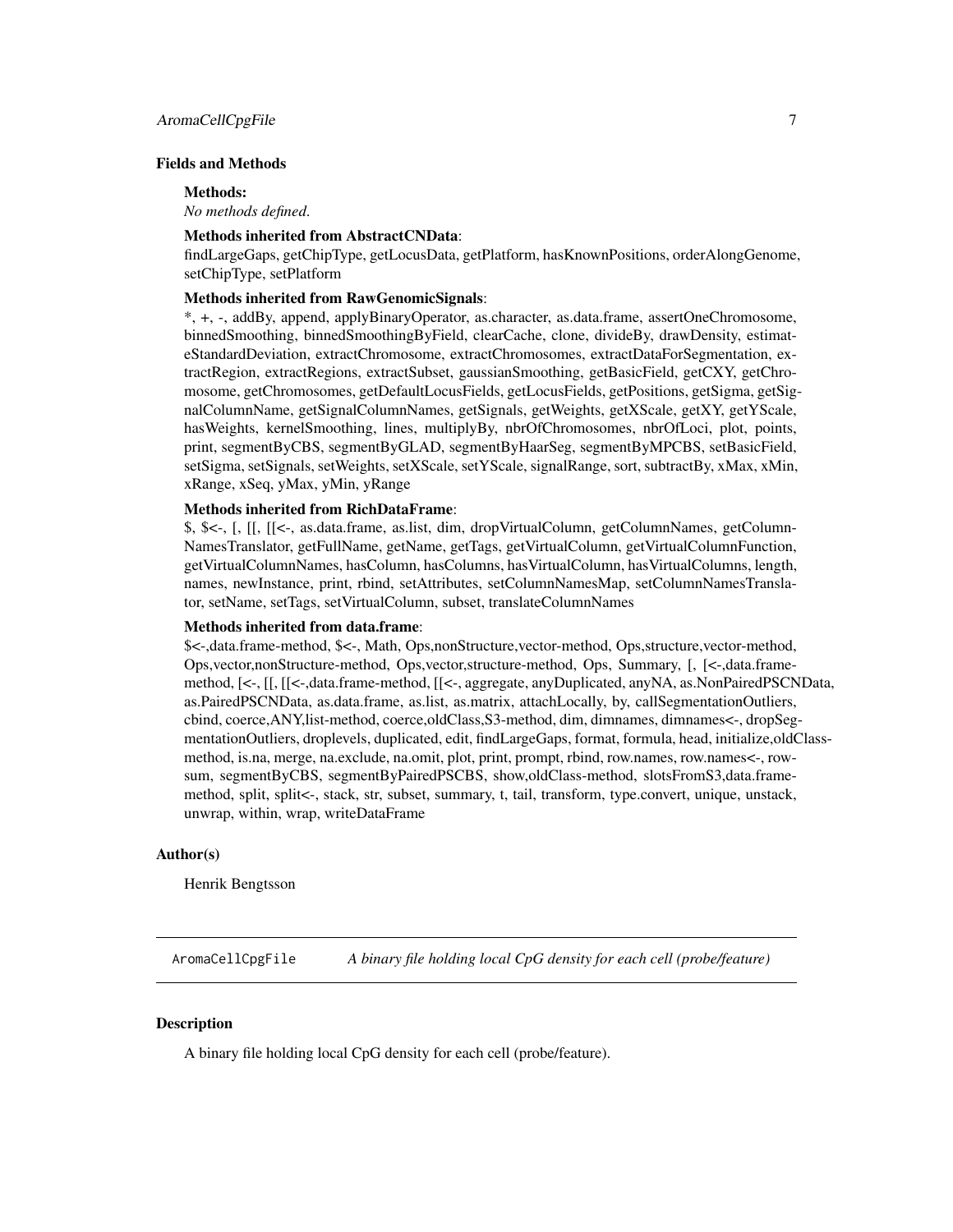### <span id="page-7-0"></span>Usage

AromaCellCpgFile(...)

#### Arguments

... Arguments passed to constructor of [AromaCellTabularBinaryFile](#page-8-1).

### Details

Note that this class does *not* assume a rectangular chip layout. In other words, there is no concept of mapping a *spatial* location on the array to a cell index and vice versa. The reason for this to be able to use this class also for non-rectangular chip types.

### Author(s)

Mark Robinson

<span id="page-7-1"></span>AromaCellPositionFile *A binary file holding chromosome/position for each cell*

### Description

A binary file holding chromosome/position for each cell.

#### Usage

```
AromaCellPositionFile(...)
```
### Arguments

... Arguments passed to constructor of [AromaCellTabularBinaryFile](#page-8-1).

### Details

Note that this class does *not* assume a rectangular chip layout. In other words, there is no concept of mapping a *spatial* location on the array to a cell index and vice versa. The reason for this to be able to use this class also for non-rectangular chip types.

#### Author(s)

Henrik Bengtsson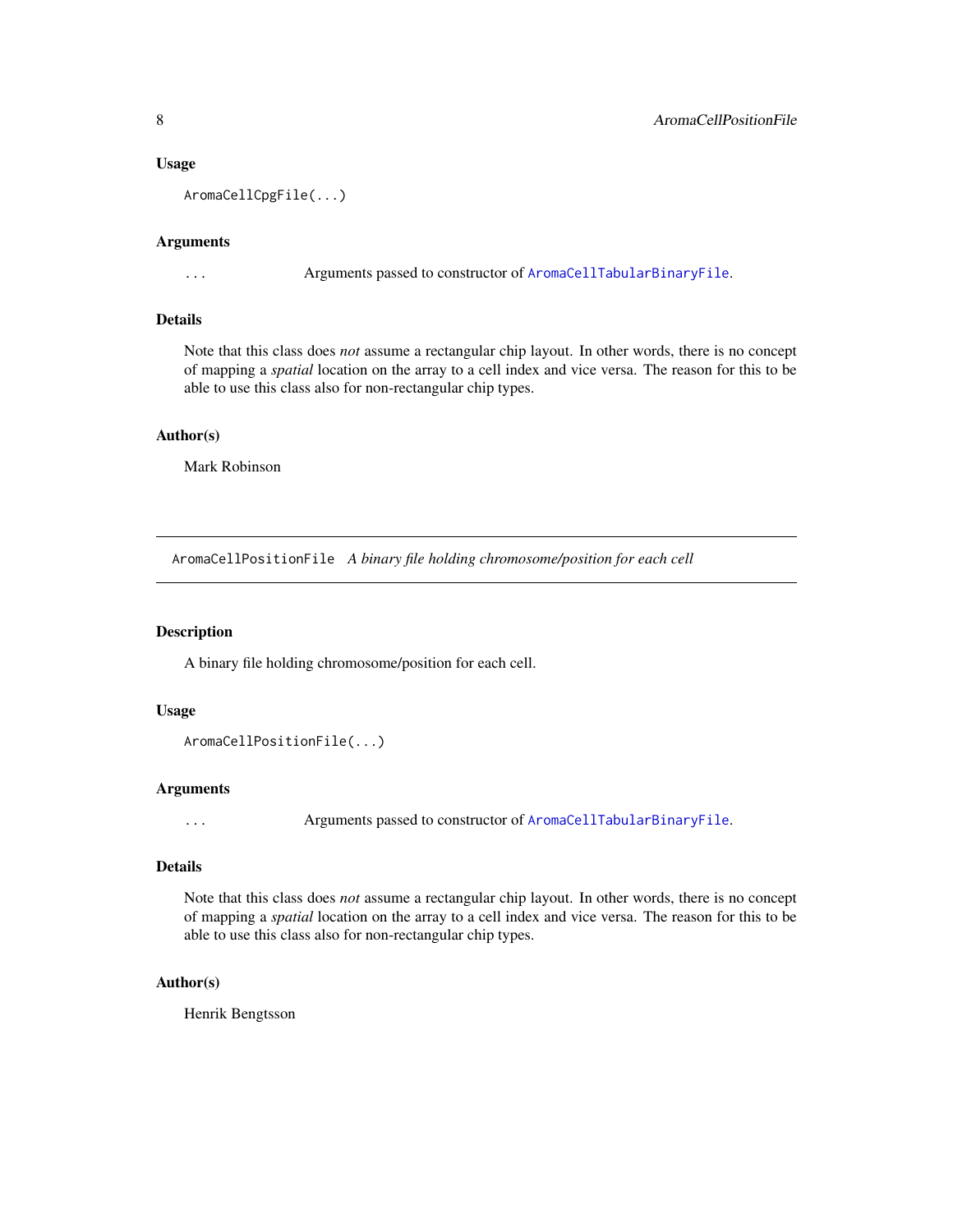<span id="page-8-1"></span><span id="page-8-0"></span>AromaCellTabularBinaryFile

*The AromaCellTabularBinaryFile class*

### Description

Package: aroma.core Class AromaCellTabularBinaryFile

```
Object
~\sim~~~+--FullNameInterface
~~~~~~~|
~~~~~~~+--GenericDataFile
~~~~~~~~~~~~|
~~~~~~~~~~~~+--ColumnNamesInterface
~~~~~~~~~~~~~~~~~|
~~~~~~~~~~~~~~~~~+--GenericTabularFile
~~~~~~~~~~~~~~~~~~~~~~|
~~~~~~~~~~~~~~~~~~~~~~+--CacheKeyInterface
~~~~~~~~~~~~~~~~~~~~~~~~~~~|
~~~~~~~~~~~~~~~~~~~~~~~~~~~+--FileCacheKeyInterface
~~~~~~~~~~~~~~~~~~~~~~~~~~~~~~~~
~~~~~~~~~~~~~~~~~~~~~~~~~~~~~~~~+--AromaTabularBinaryFile
~~~~~~~~~~~~~~~~~~~~~~~~~~~~~~~~~~~~~|
~~~~~~~~~~~~~~~~~~~~~~~~~~~~~~~~~~~~~+--AromaPlatformInterface
~~~~~~~~~~~~~~~~~~~~~~~~~~~~~~~~~~~~~~~~~~|
~~~~~~~~~~~~~~~~~~~~~~~~~~~~~~~~~~~~~~~~~~+--AromaMicroarrayTabularBinaryFile
   ~~~~~~~~~~~~~~~~~~~~~~~~~~~~~~~~~~~~~~~~~~~~~~~|
~~~~~~~~~~~~~~~~~~~~~~~~~~~~~~~~~~~~~~~~~~~~~~~+--AromaCellTabularBinaryFile
```
### Directly known subclasses:

[AromaCellCpgFile,](#page-6-1) [AromaCellPositionFile,](#page-7-1) [AromaCellSequenceFile](#page-0-0)

public abstract static class AromaCellTabularBinaryFile extends *[AromaMicroarrayTabularBinaryFile](#page-17-1)*

An AromaCellTabularBinaryFile is an [AromaTabularBinaryFile](#page-24-1) with the constraint that the rows map one-to-one to the cells (features) of a microarray.

### Usage

AromaCellTabularBinaryFile(...)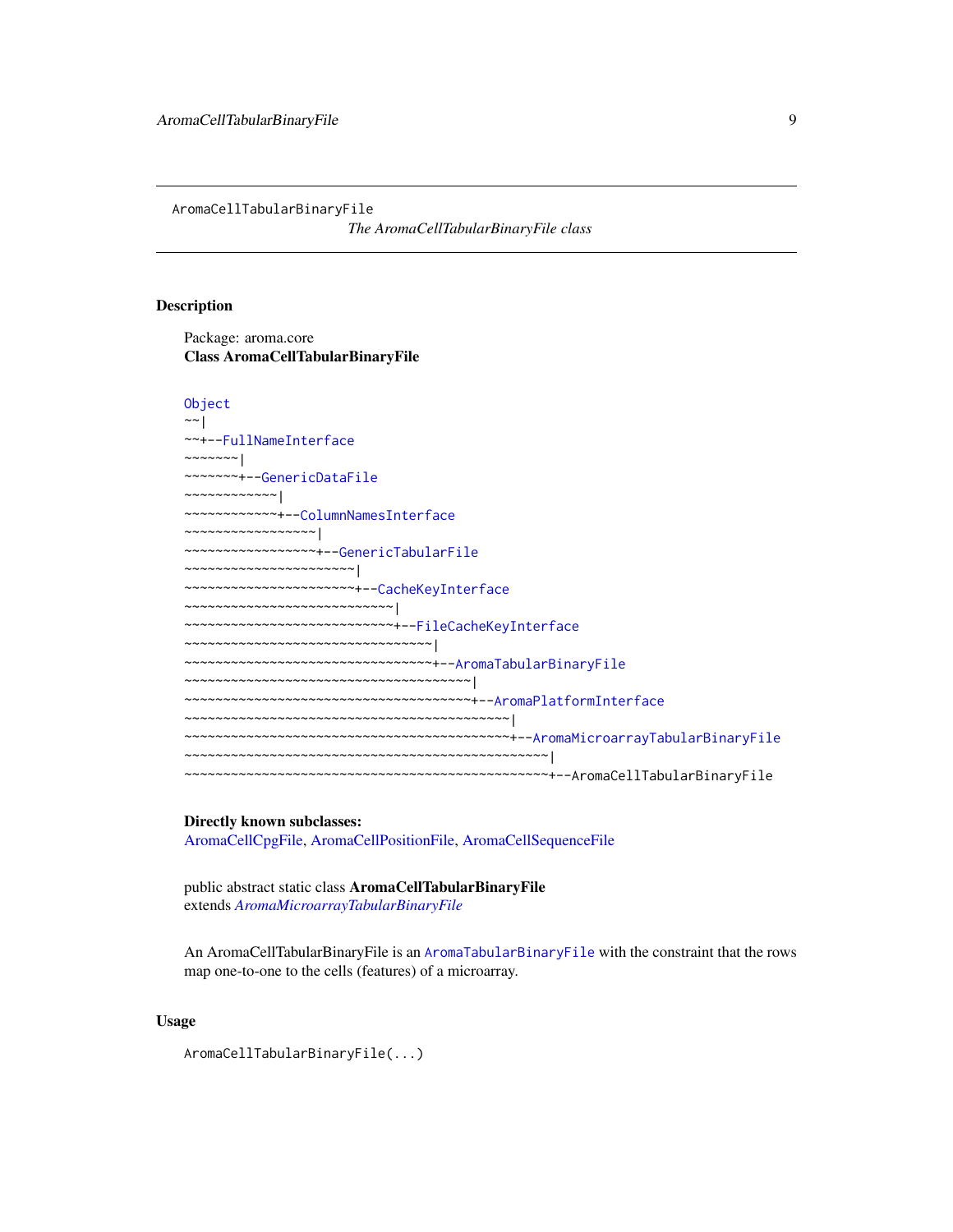### Arguments

... Arguments passed to [AromaTabularBinaryFile](#page-24-1).

#### Fields and Methods

Methods:

byChipType nbrOfCells -

#### Methods inherited from AromaMicroarrayTabularBinaryFile:

allocate, as.character, byChipType, findByChipType, getChipType, getFilenameExtension, getPlatform

#### Methods inherited from AromaPlatformInterface:

getAromaPlatform, getAromaUflFile, getAromaUgpFile, getChipType, getPlatform, getUnitAnnotationDataFile, getUnitNamesFile, getUnitTypesFile, isCompatibleWith

### Methods inherited from AromaTabularBinaryFile:

[, [<-, [[, allocate, as.character, colApply, colMeans, colStats, colSums, dimnames<-, getBytes-PerColumn, getColClasses, getDefaultColumnNames, getRootName, importFrom, nbrOfColumns, nbrOfRows, readColumns, readDataFrame, readFooter, readHeader, readRawFooter, setAttributes-ByTags, subset, summary, updateData, updateDataColumn, writeFooter, writeRawFooter

Methods inherited from FileCacheKeyInterface:

getCacheKey

Methods inherited from CacheKeyInterface: getCacheKey

#### Methods inherited from GenericTabularFile:

[, as.character, dim, extractMatrix, head, nbrOfColumns, nbrOfRows, readColumns, readDataFrame, tail, writeColumnsToFiles

### Methods inherited from ColumnNamesInterface:

appendColumnNamesTranslator, appendColumnNamesTranslatorByNULL, appendColumnNames-TranslatorBycharacter, appendColumnNamesTranslatorByfunction, appendColumnNamesTranslatorBylist, clearColumnNamesTranslator, clearListOfColumnNamesTranslators, getColumnNames, getColumnNamesTranslator, getDefaultColumnNames, getListOfColumnNamesTranslators, nbrOf-Columns, setColumnNames, setColumnNamesTranslator, setListOfColumnNamesTranslators, updateColumnNames

### Methods inherited from GenericDataFile:

as.character, clone, compareChecksum, copyTo, equals, fromFile, getAttribute, getAttributes, getChecksum, getChecksumFile, getCreatedOn, getDefaultFullName, getExtension, getExtensionPattern, getFileSize, getFileType, getFilename, getFilenameExtension, getLastAccessedOn, getLastModifiedOn, getOutputExtension, getPath, getPathname, gunzip, gzip, hasBeenModified, is.na, isFile, isGzipped, linkTo, readChecksum, renameTo, renameToUpperCaseExt, setAttribute, setAttributes, setAttributesBy, setAttributesByTags, setExtensionPattern, testAttributes, validate, validateChecksum, writeChecksum, getParentName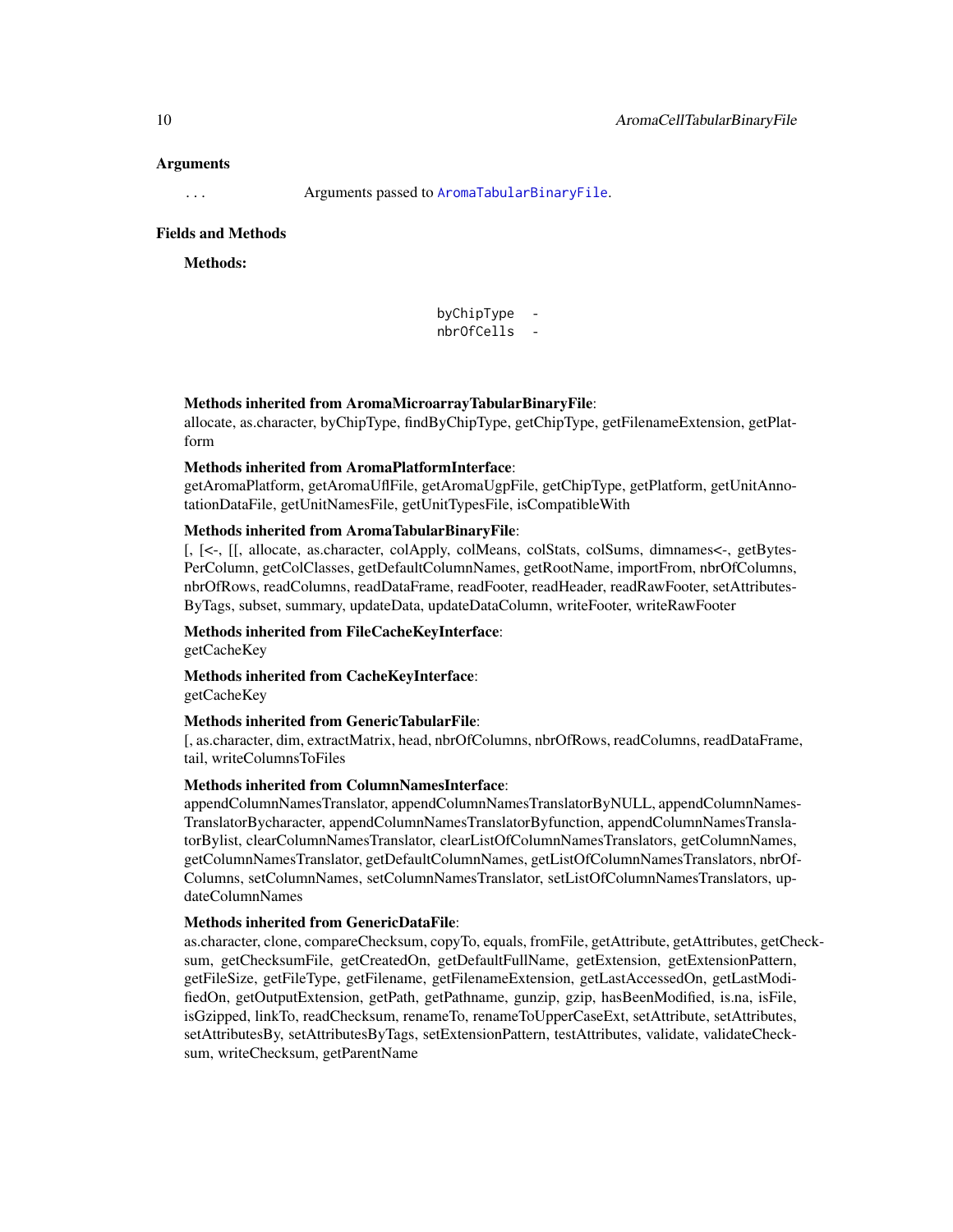#### <span id="page-10-0"></span>Methods inherited from FullNameInterface:

appendFullNameTranslator, appendFullNameTranslatorByNULL, appendFullNameTranslatorByTabularTextFile, appendFullNameTranslatorByTabularTextFileSet, appendFullNameTranslatorBycharacter, appendFullNameTranslatorBydata.frame, appendFullNameTranslatorByfunction, appendFull-NameTranslatorBylist, clearFullNameTranslator, clearListOfFullNameTranslators, getDefaultFull-Name, getFullName, getFullNameTranslator, getListOfFullNameTranslators, getName, getTags, hasTag, hasTags, resetFullName, setFullName, setFullNameTranslator, setListOfFullNameTranslators, setName, setTags, updateFullName

### Methods inherited from Object:

\$, \$<-, [[, [[<-, as.character, attach, attachLocally, clearCache, clearLookupCache, clone, detach, equals, extend, finalize, getEnvironment, getFieldModifier, getFieldModifiers, getFields, getInstantiationTime, getStaticInstance, hasField, hashCode, ll, load, names, objectSize, print, save, asThis

#### Author(s)

Henrik Bengtsson

#### See Also

[AromaUnitTabularBinaryFile](#page-51-1).

AromaGenomeTextFile *The AromaGenomeTextFile class*

### Description

Package: aroma.core Class AromaGenomeTextFile

```
Object
~\sim~|
~~+--FullNameInterface
~~~~~~~|~~~~~~~+--GenericDataFile
~~~~~~~~~~~~|
~~~~~~~~~~~~+--ColumnNamesInterface
 ~~~~~~~~~~~~~~~~~|
  ~~~~~~~~~~~~~~~~~+--GenericTabularFile
  ~~~~~~~~~~~~~~~~~~~~~~|
~~~~~~~~~~~~~~~~~~~~~~+--TabularTextFile
~~~~~~~~~~~~~~~~~~~~~~~~~~~|
~~~~~~~~~~~~~~~~~~~~~~~~~~~+--CacheKeyInterface
  ~~~~~~~~~~~~~~~~~~~~~~~~~~~~~~~~~
~~~~~~~~~~~~~~~~~~~~~~~~~~~~~~~~+--FileCacheKeyInterface
~~~~~~~~~~~~~~~~~~~~~~~~~~~~~~~~~~~~~|
~~~~~~~~~~~~~~~~~~~~~~~~~~~~~~~~~~~~~+--AromaGenomeTextFile
```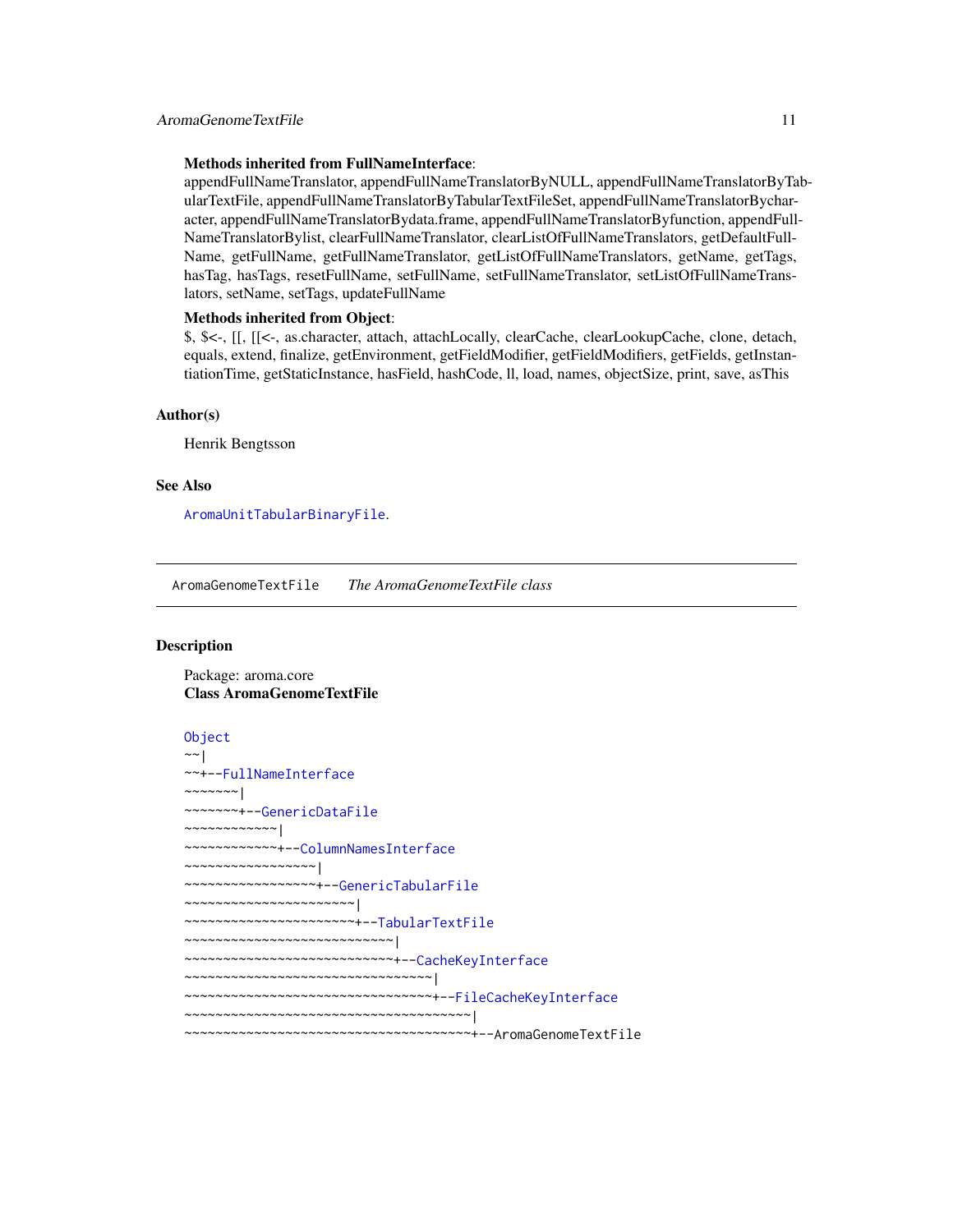#### Directly known subclasses:

*[AromaUcscGenomeTextFile](#page-0-0)*

public abstract static class AromaGenomeTextFile extends [FileCacheKeyInterface](#page-0-0)

An AromaGenomeTextFile represents a annotation tabular text file that specifies the number of bases (nucleotides) per chromosome for a particular genome/organism.

#### Usage

```
AromaGenomeTextFile(...)
```
### Arguments

... Arguments passed to [TabularTextFile](#page-0-0).

### Details

An AromaGenomeTextFile is a tab-delimited text file with a header containing (at least) column names 'chromosome' and 'nbrOfBases'. The 'chromosome' column specifies the chromosomes (character strings) and the 'nbrOfBases' column specifies the lengths (integer) of the chromosomes in number of bases (nucleotides).

The filename of an AromaGenomeTextFile should have format "<genome>,chromosomes(,<tag>)\*.txt", and be located in annotationData/genomes/<genome>/, e.g. annotationData/genomes/Human/Human,chromosomes,max,200

### Fields and Methods

Methods:

byGenome readDataFrame -

Methods inherited from FileCacheKeyInterface: getCacheKey

Methods inherited from CacheKeyInterface: getCacheKey

#### Methods inherited from TabularTextFile:

as.character, getCommentChar, getDefaultColumnClassPatterns, getDefaultColumnClasses, getDefaultColumnNames, getHeader, getReadArguments, hasColumnHeader, nbrOfLines, nbrOfRows, readColumnNames, readColumns, readDataFrame, readLines, readRawHeader, setCommentChar

### Methods inherited from GenericTabularFile:

[, as.character, dim, extractMatrix, head, nbrOfColumns, nbrOfRows, readColumns, readDataFrame, tail, writeColumnsToFiles

### Methods inherited from ColumnNamesInterface: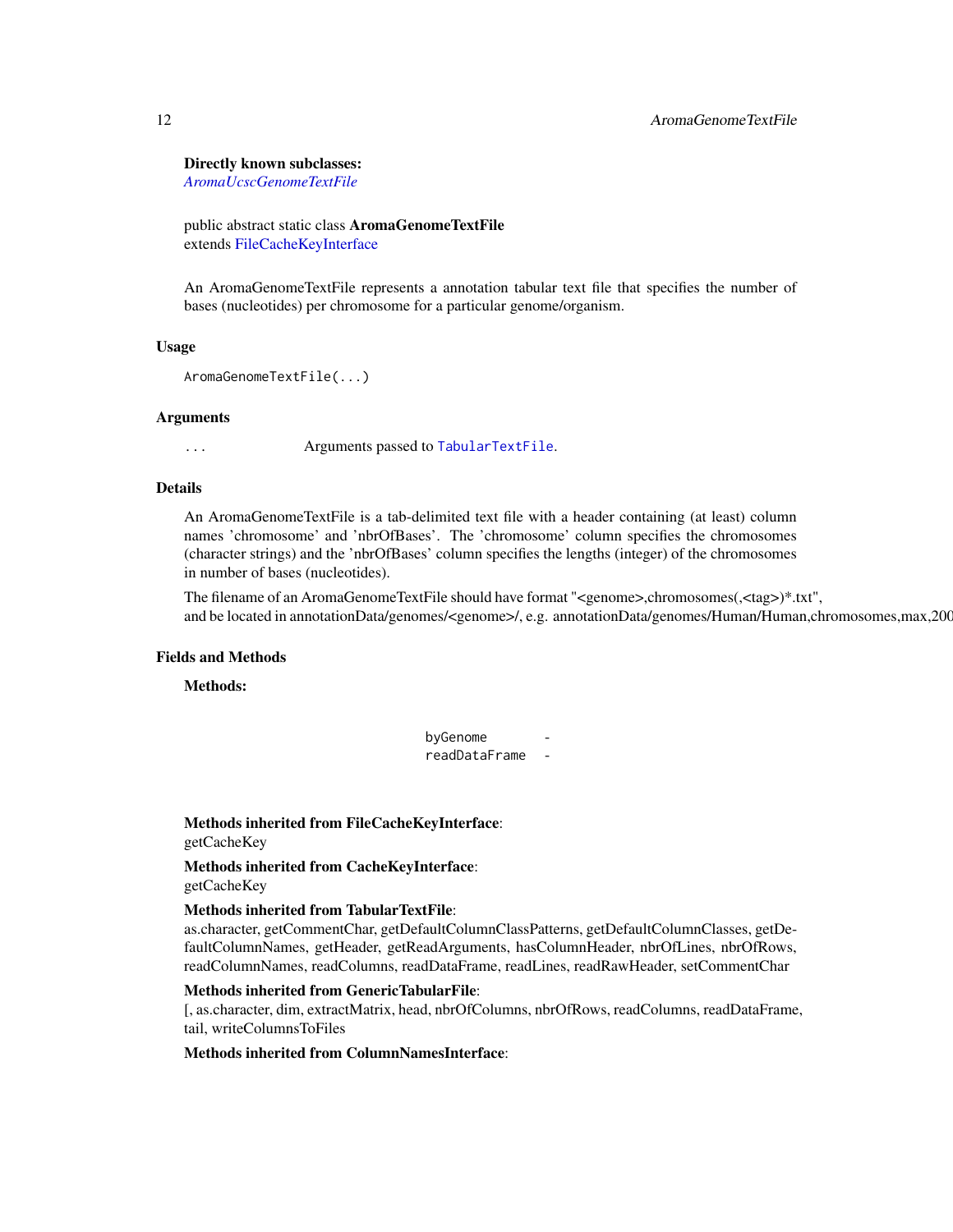### AromaGenomeTextFile 13

appendColumnNamesTranslator, appendColumnNamesTranslatorByNULL, appendColumnNames-TranslatorBycharacter, appendColumnNamesTranslatorByfunction, appendColumnNamesTranslatorBylist, clearColumnNamesTranslator, clearListOfColumnNamesTranslators, getColumnNames, getColumnNamesTranslator, getDefaultColumnNames, getListOfColumnNamesTranslators, nbrOf-Columns, setColumnNames, setColumnNamesTranslator, setListOfColumnNamesTranslators, updateColumnNames

### Methods inherited from GenericDataFile:

as.character, clone, compareChecksum, copyTo, equals, fromFile, getAttribute, getAttributes, getChecksum, getChecksumFile, getCreatedOn, getDefaultFullName, getExtension, getExtensionPattern, getFileSize, getFileType, getFilename, getFilenameExtension, getLastAccessedOn, getLastModifiedOn, getOutputExtension, getPath, getPathname, gunzip, gzip, hasBeenModified, is.na, isFile, isGzipped, linkTo, readChecksum, renameTo, renameToUpperCaseExt, setAttribute, setAttributes, setAttributesBy, setAttributesByTags, setExtensionPattern, testAttributes, validate, validateChecksum, writeChecksum, getParentName

### Methods inherited from FullNameInterface:

appendFullNameTranslator, appendFullNameTranslatorByNULL, appendFullNameTranslatorByTabularTextFile, appendFullNameTranslatorByTabularTextFileSet, appendFullNameTranslatorBycharacter, appendFullNameTranslatorBydata.frame, appendFullNameTranslatorByfunction, appendFull-NameTranslatorBylist, clearFullNameTranslator, clearListOfFullNameTranslators, getDefaultFull-Name, getFullName, getFullNameTranslator, getListOfFullNameTranslators, getName, getTags, hasTag, hasTags, resetFullName, setFullName, setFullNameTranslator, setListOfFullNameTranslators, setName, setTags, updateFullName

### Methods inherited from Object:

\$, \$<-, [[, [[<-, as.character, attach, attachLocally, clearCache, clearLookupCache, clone, detach, equals, extend, finalize, getEnvironment, getFieldModifier, getFieldModifiers, getFields, getInstantiationTime, getStaticInstance, hasField, hashCode, ll, load, names, objectSize, print, save, asThis

### Author(s)

Henrik Bengtsson

### Examples

```
# Locate a Human,chromosomes(,.*)*.txt file
db <- AromaGenomeTextFile$byGenome("Human")
print(db)
```

```
# Read the data
df <- readDataFrame(db)
print(df)
str(df)
```

```
# Details on the file format
oopts <- options(width=40)
print(readLines(db))
options(oopts)
```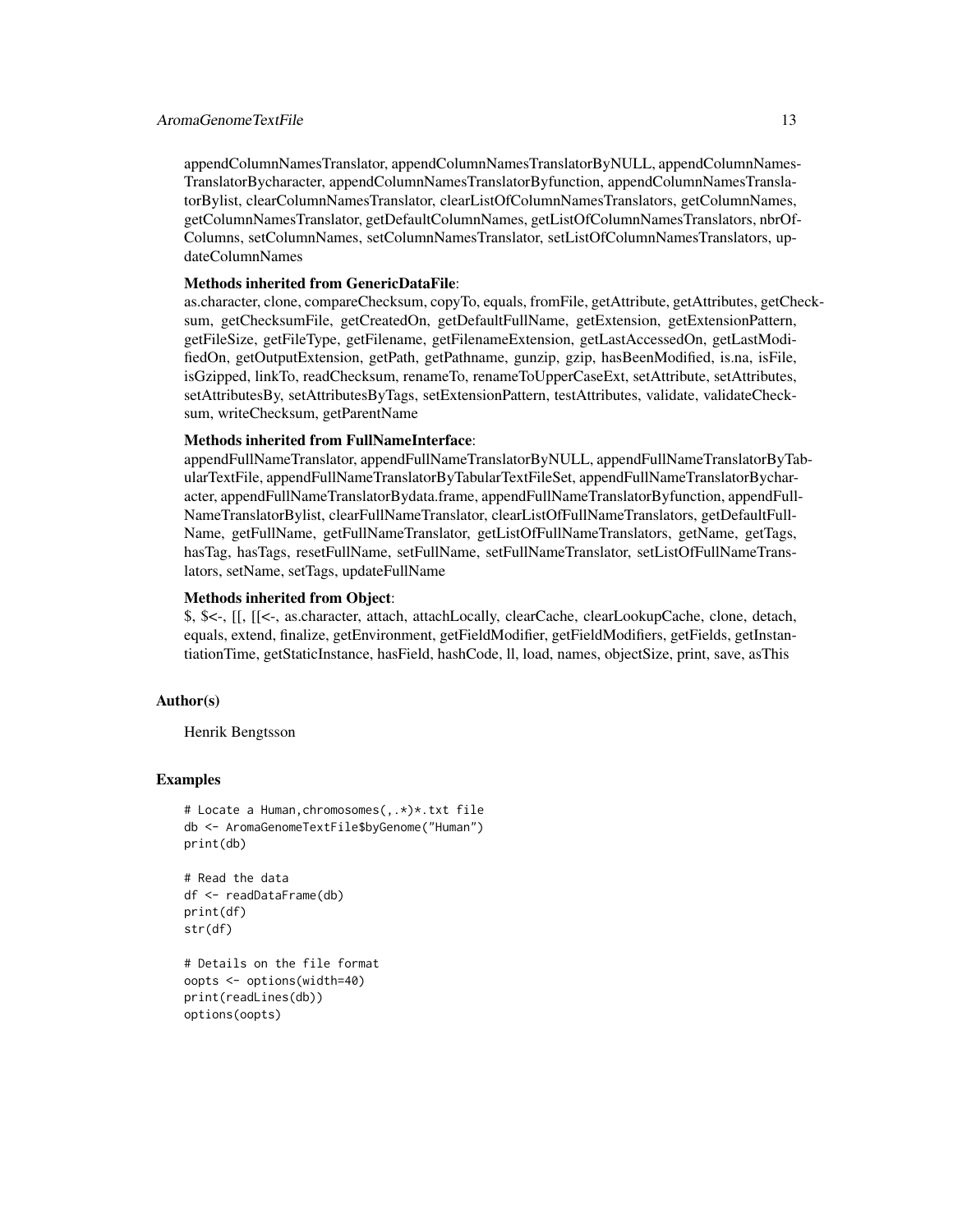<span id="page-13-1"></span><span id="page-13-0"></span>AromaMicroarrayDataFile

*The abstract AromaMicroarrayDataFile class*

### Description

Package: aroma.core Class AromaMicroarrayDataFile

```
Object
~~|
~~+--FullNameInterface
~~~~~~~|~~~~~~~+--GenericDataFile
~~~~~~~~~~~~|
~~~~~~~~~~~~+--CacheKeyInterface
 ~~~~~~~~~~~~~~~~~|
  ~~~~~~~~~~~~~~~~~+--FileCacheKeyInterface
 ~~~~~~~~~~~~~~~~~~~~~~|
   ~~~~~~~~~~~~~~~~~~~~~~+--AromaMicroarrayDataFile
```
Directly known subclasses:

public abstract static class AromaMicroarrayDataFile extends [FileCacheKeyInterface](#page-0-0)

An AromaMicroarrayDataFile object represents a single microarray data file. Each such file originates from a specific chip type on a given platform.

### Usage

AromaMicroarrayDataFile(...)

### Arguments

... Arguments passed to [GenericDataFile](#page-0-0).

### Fields and Methods

Methods:

| getChipType   |   |
|---------------|---|
| getPlatform   |   |
| isAverageFile | - |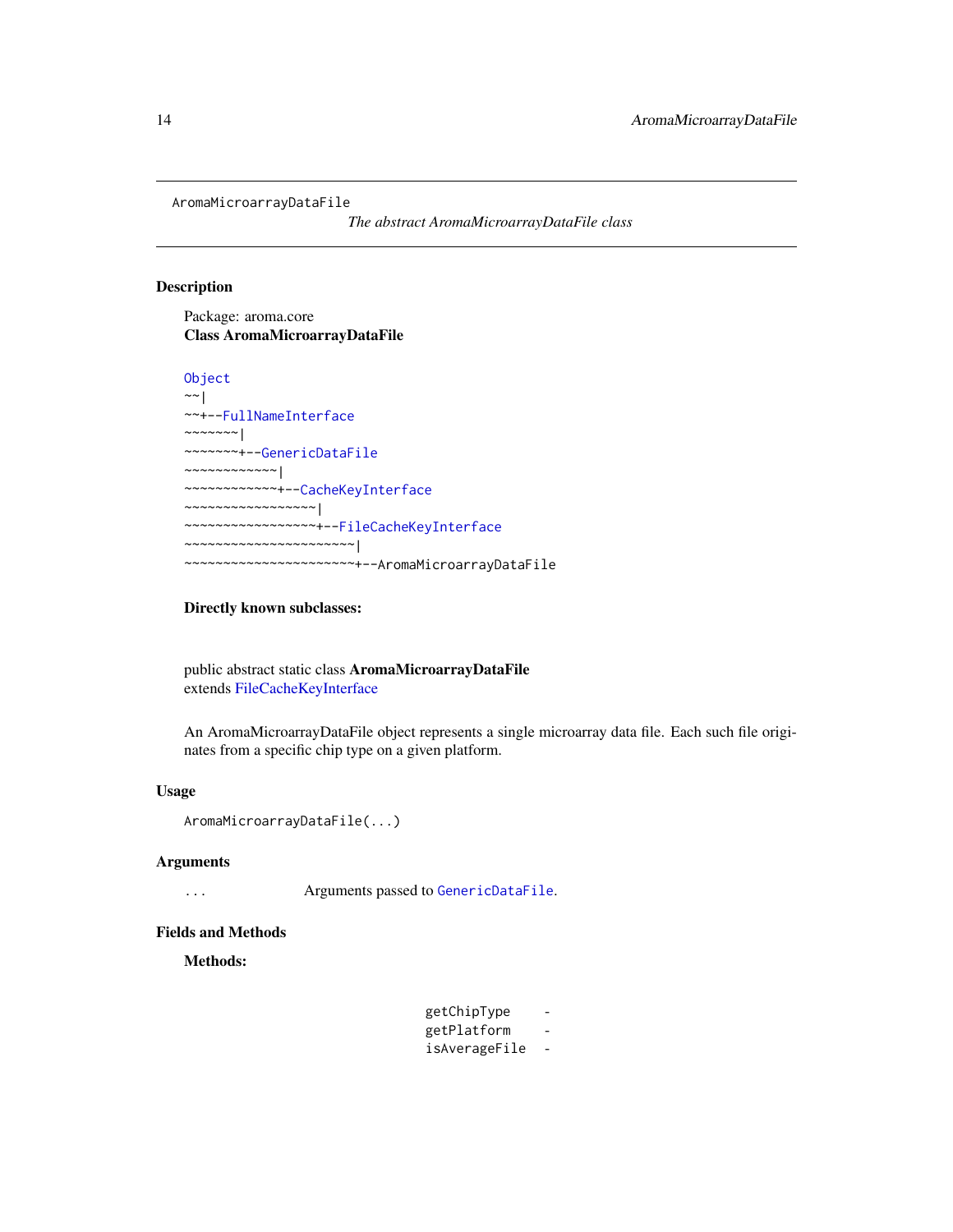<span id="page-14-0"></span>Methods inherited from FileCacheKeyInterface: getCacheKey

Methods inherited from CacheKeyInterface: getCacheKey

### Methods inherited from GenericDataFile:

as.character, clone, compareChecksum, copyTo, equals, fromFile, getAttribute, getAttributes, getChecksum, getChecksumFile, getCreatedOn, getDefaultFullName, getExtension, getExtensionPattern, getFileSize, getFileType, getFilename, getFilenameExtension, getLastAccessedOn, getLastModifiedOn, getOutputExtension, getPath, getPathname, gunzip, gzip, hasBeenModified, is.na, isFile, isGzipped, linkTo, readChecksum, renameTo, renameToUpperCaseExt, setAttribute, setAttributes, setAttributesBy, setAttributesByTags, setExtensionPattern, testAttributes, validate, validateChecksum, writeChecksum, getParentName

### Methods inherited from FullNameInterface:

appendFullNameTranslator, appendFullNameTranslatorByNULL, appendFullNameTranslatorByTabularTextFile, appendFullNameTranslatorByTabularTextFileSet, appendFullNameTranslatorBycharacter, appendFullNameTranslatorBydata.frame, appendFullNameTranslatorByfunction, appendFull-NameTranslatorBylist, clearFullNameTranslator, clearListOfFullNameTranslators, getDefaultFull-Name, getFullName, getFullNameTranslator, getListOfFullNameTranslators, getName, getTags, hasTag, hasTags, resetFullName, setFullName, setFullNameTranslator, setListOfFullNameTranslators, setName, setTags, updateFullName

### Methods inherited from Object:

\$, \$<-, [[, [[<-, as.character, attach, attachLocally, clearCache, clearLookupCache, clone, detach, equals, extend, finalize, getEnvironment, getFieldModifier, getFieldModifiers, getFields, getInstantiationTime, getStaticInstance, hasField, hashCode, ll, load, names, objectSize, print, save, asThis

#### Author(s)

Henrik Bengtsson

#### See Also

An object of this class is typically part of an [AromaMicroarrayDataSet](#page-14-1).

<span id="page-14-1"></span>AromaMicroarrayDataSet

*The AromaMicroarrayDataSet class*

### Description

Package: aroma.core Class AromaMicroarrayDataSet

[Object](#page-0-0)  $~\sim~$ | ~~+-[-FullNameInterface](#page-0-0)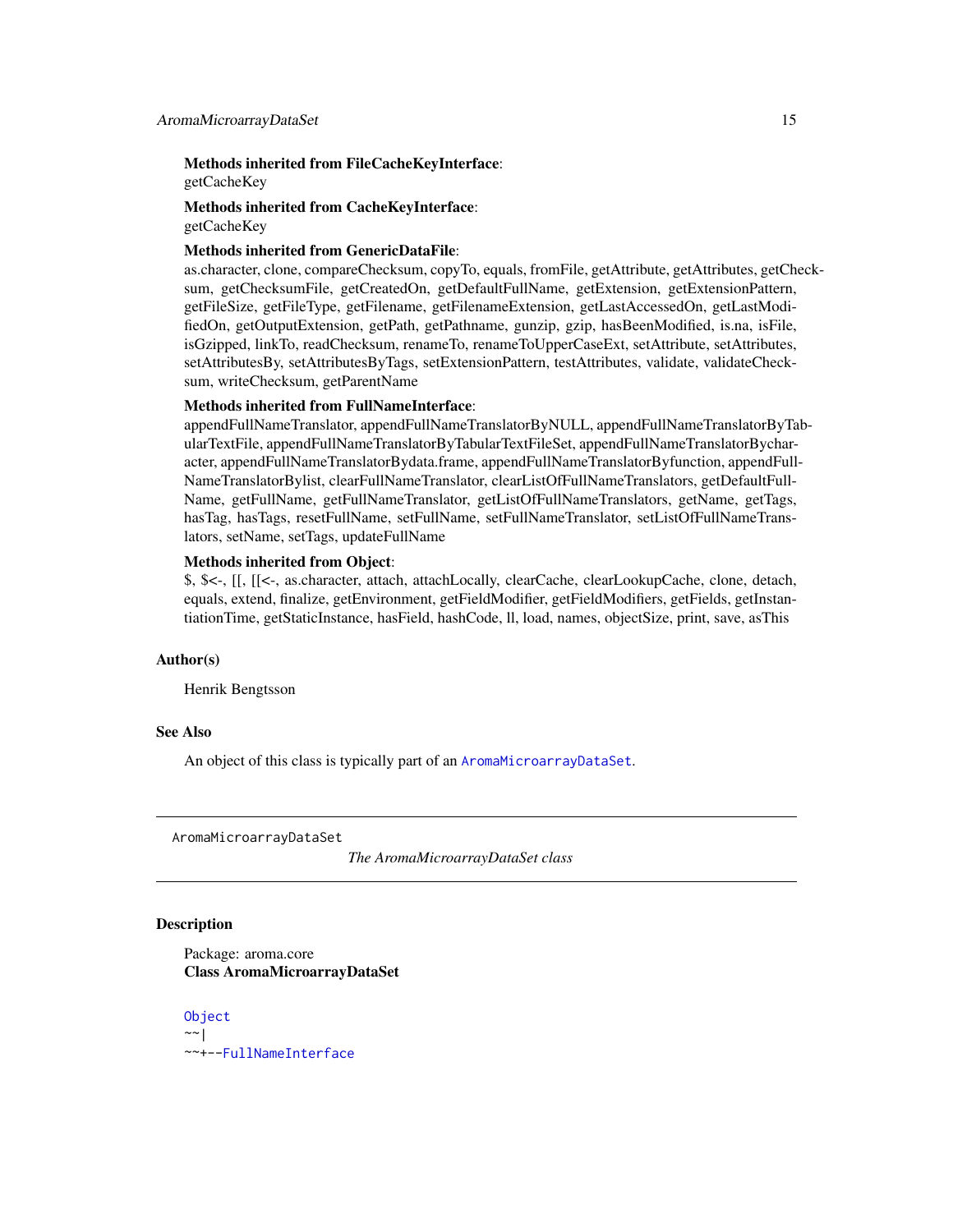```
\sim ~~~~~~ |
~~~~~~~+--GenericDataFileSet
~~~~~~~~~~~~|
~~~~~~~~~~~~+--AromaMicroarrayDataSet
```
#### Directly known subclasses:

public abstract static class AromaMicroarrayDataSet extends [GenericDataFileSet](#page-0-0)

An AromaMicroarrayDataSet object represents a set of [AromaMicroarrayDataFile](#page-13-1)s with *identical* chip types.

### Usage

```
AromaMicroarrayDataSet(files=NULL, ...)
```
### **Arguments**

| files | A list of AromaMicroarrayDataFile:s.    |
|-------|-----------------------------------------|
| .     | Arguments passed to GenericDataFileSet. |

### Fields and Methods

Methods:

| as.AromaMicroarrayDataSetList  |  |
|--------------------------------|--|
| as.AromaMicroarrayDataSetTuple |  |
| getAverageFile                 |  |
| getChipType                    |  |
| getPlatform                    |  |

### Methods inherited from GenericDataFileSet:

[, [[, anyDuplicated, anyNA, append, appendFiles, appendFullNamesTranslator, appendFullNames-TranslatorByNULL, appendFullNamesTranslatorByTabularTextFile, appendFullNamesTranslator-ByTabularTextFileSet, appendFullNamesTranslatorBydata.frame, appendFullNamesTranslatorByfunction, appendFullNamesTranslatorBylist, as.character, as.list, byName, byPath, c, clearCache, clearFullNamesTranslator, clone, copyTo, dsApplyInPairs, duplicated, equals, extract, findByName, findDuplicated, getChecksum, getChecksumFileSet, getChecksumObjects, getDefaultFullName, getFile, getFileClass, getFileSize, getFiles, getFullNames, getNames, getOneFile, getPath, get-Pathnames, getSubdirs, gunzip, gzip, hasFile, indexOf, is.na, names, nbrOfFiles, rep, resetFull-Names, setFullNamesTranslator, sortBy, unique, update2, updateFullName, updateFullNames, validate, getFullNameTranslatorSet, getParentName

### Methods inherited from FullNameInterface: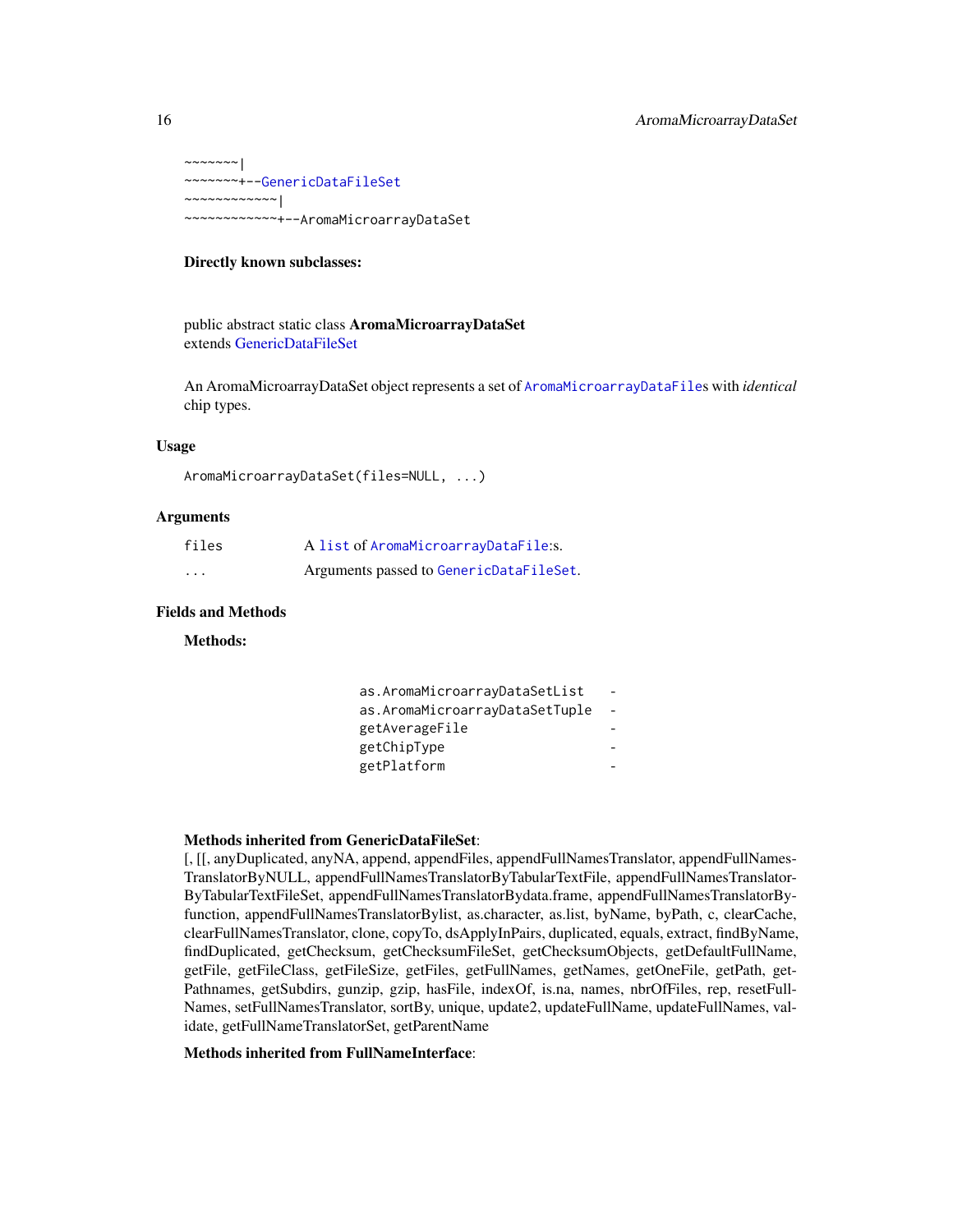<span id="page-16-0"></span>appendFullNameTranslator, appendFullNameTranslatorByNULL, appendFullNameTranslatorByTabularTextFile, appendFullNameTranslatorByTabularTextFileSet, appendFullNameTranslatorBycharacter, appendFullNameTranslatorBydata.frame, appendFullNameTranslatorByfunction, appendFull-NameTranslatorBylist, clearFullNameTranslator, clearListOfFullNameTranslators, getDefaultFull-Name, getFullName, getFullNameTranslator, getListOfFullNameTranslators, getName, getTags, hasTag, hasTags, resetFullName, setFullName, setFullNameTranslator, setListOfFullNameTranslators, setName, setTags, updateFullName

### Methods inherited from Object:

\$, \$<-, [[, [[<-, as.character, attach, attachLocally, clearCache, clearLookupCache, clone, detach, equals, extend, finalize, getEnvironment, getFieldModifier, getFieldModifiers, getFields, getInstantiationTime, getStaticInstance, hasField, hashCode, ll, load, names, objectSize, print, save, asThis

#### Author(s)

Henrik Bengtsson

AromaMicroarrayDataSetTuple

*The AromaMicroarrayDataSetTuple class*

### Description

Package: aroma.core Class AromaMicroarrayDataSetTuple

[Object](#page-0-0)  $~\sim~$ | ~~+-[-FullNameInterface](#page-0-0)  $\sim$  ~~~~~~ | ~~~~~~~+-[-GenericDataFileSetList](#page-0-0) ~~~~~~~~~~~~| ~~~~~~~~~~~~+--AromaMicroarrayDataSetTuple

### Directly known subclasses:

*[AromaUnitTotalCnBinarySetTuple](#page-0-0)*

public abstract static class AromaMicroarrayDataSetTuple extends [GenericDataFileSetList](#page-0-0)

### Usage

AromaMicroarrayDataSetTuple(..., .setClass="AromaMicroarrayDataSet")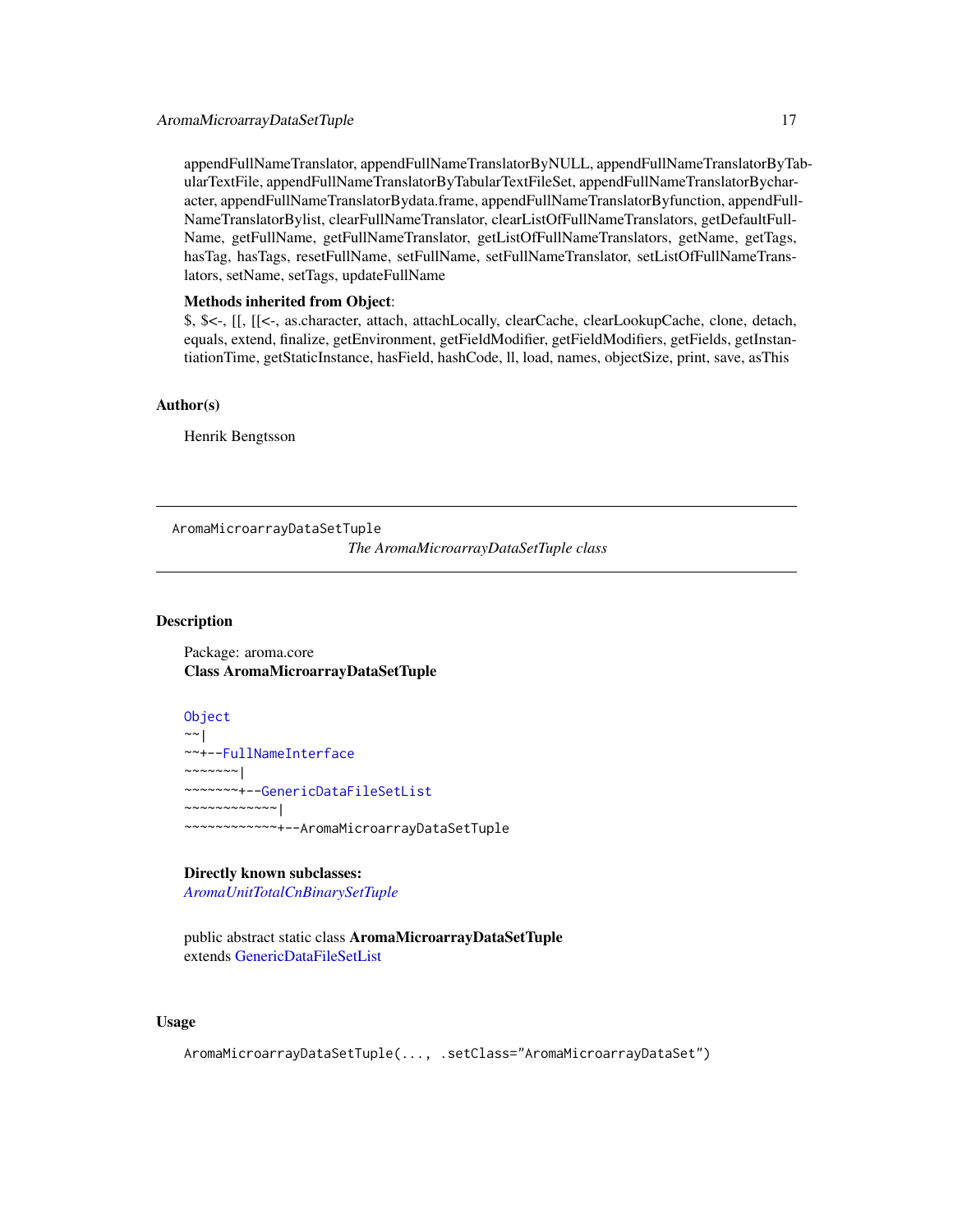### <span id="page-17-0"></span>**Arguments**

| $\cdots$  | Arguments passed to GenericDataFileSetList. |
|-----------|---------------------------------------------|
| .setClass | The name of the class of the input set.     |

### Fields and Methods

### Methods:

| as                             |                                |
|--------------------------------|--------------------------------|
| as.AromaMicroarrayDataSetTuple | $\overline{\phantom{a}}$       |
| getChipTypes                   |                                |
| getFullNames                   |                                |
| getSets                        |                                |
| getTags                        |                                |
| nbrOfChipTypes                 | Gets the number of chip types. |
|                                |                                |

#### Methods inherited from GenericDataFileSetList:

as, as.GenericDataFileSetList, as.character, as.data.frame, as.list, assertDuplicates, clone, extract, getAsteriskTags, getDefaultFullName, getFileList, getFileListClass, getFullNames, getNames, get-Set, getSets, getTags, indexOf, length, nbrOfFiles, nbrOfSets, setTags

### Methods inherited from FullNameInterface:

appendFullNameTranslator, appendFullNameTranslatorByNULL, appendFullNameTranslatorByTabularTextFile, appendFullNameTranslatorByTabularTextFileSet, appendFullNameTranslatorBycharacter, appendFullNameTranslatorBydata.frame, appendFullNameTranslatorByfunction, appendFull-NameTranslatorBylist, clearFullNameTranslator, clearListOfFullNameTranslators, getDefaultFull-Name, getFullName, getFullNameTranslator, getListOfFullNameTranslators, getName, getTags, hasTag, hasTags, resetFullName, setFullName, setFullNameTranslator, setListOfFullNameTranslators, setName, setTags, updateFullName

### Methods inherited from Object:

\$, \$<-, [[, [[<-, as.character, attach, attachLocally, clearCache, clearLookupCache, clone, detach, equals, extend, finalize, getEnvironment, getFieldModifier, getFieldModifiers, getFields, getInstantiationTime, getStaticInstance, hasField, hashCode, ll, load, names, objectSize, print, save, asThis

### Author(s)

Henrik Bengtsson

<span id="page-17-1"></span>AromaMicroarrayTabularBinaryFile *The AromaMicroarrayTabularBinaryFile class*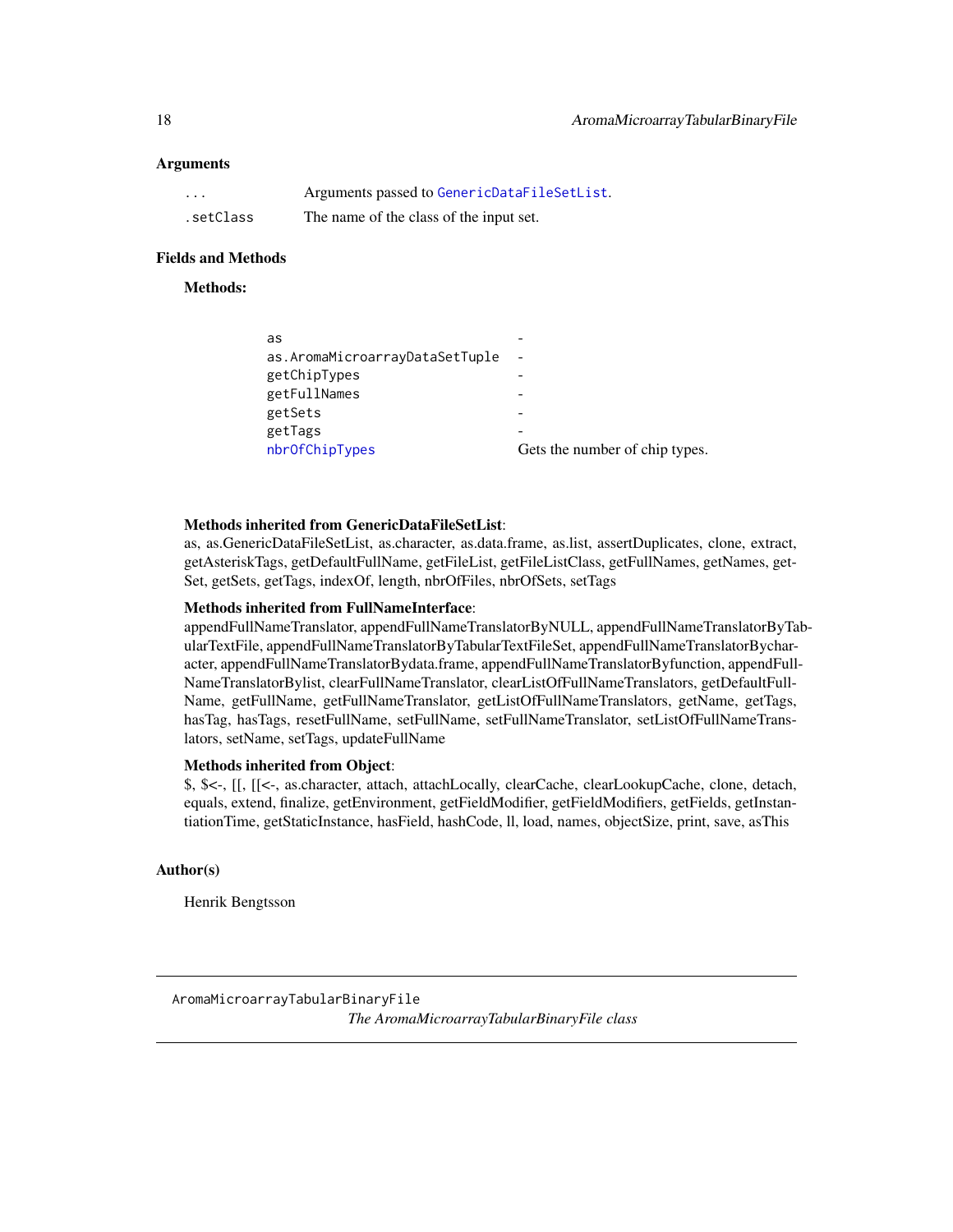### Description

Package: aroma.core Class AromaMicroarrayTabularBinaryFile

```
Object
\sim|
~~+--FullNameInterface
~~~~~~~|~~~~~~~+--GenericDataFile
~~~~~~~~~~~~|
~~~~~~~~~~~~+--ColumnNamesInterface
~~~~~~~~~~~~~~~~~|
~~~~~~~~~~~~~~~~~+--GenericTabularFile
 ~~~~~~~~~~~~~~~~~~~~~~|
  ~~~~~~~~~~~~~~~~~~~~~~+--CacheKeyInterface
~~~~~~~~~~~~~~~~~~~~~~~~~~~|
~~~~~~~~~~~~~~~~~~~~~~~~~~~+--FileCacheKeyInterface
~~~~~~~~~~~~~~~~~~~~~~~~~~~~~~~
~~~~~~~~~~~~~~~~~~~~~~~~~~~~~~~~+--AromaTabularBinaryFile
~~~~~~~~~~~~~~~~~~~~~~~~~~~~~~~~~~~~~|
~~~~~~~~~~~~~~~~~~~~~~~~~~~~~~~~~~~~~+--AromaPlatformInterface
~~~~~~~~~~~~~~~~~~~~~~~~~~~~~~~~~~~~~~~~~~|
~~~~~~~~~~~~~~~~~~~~~~~~~~~~~~~~~~~~~~~~~~+--AromaMicroarrayTabularBinaryFile
```
### Directly known subclasses:

[AromaCellCpgFile,](#page-6-1) [AromaCellPositionFile,](#page-7-1) [AromaCellSequenceFile,](#page-0-0) *[AromaCellTabularBinaryFile](#page-8-1)*, [AromaUflFile,](#page-0-0) [AromaUgcFile,](#page-0-0) [AromaUgpFile,](#page-0-0) *[AromaUnitChromosomeTabularBinaryFile](#page-0-0)*, [Aro](#page-0-0)[maUnitGcContentFile,](#page-0-0) *[AromaUnitTabularBinaryFile](#page-51-1)*

public abstract static class AromaMicroarrayTabularBinaryFile extends *[AromaPlatformInterface](#page-21-1)*

An AromaMicroarrayTabularBinaryFile is an abstract [AromaTabularBinaryFile](#page-24-1).

#### Usage

AromaMicroarrayTabularBinaryFile(...)

### Arguments

... Arguments passed to [AromaTabularBinaryFile](#page-24-1).

#### Fields and Methods

Methods:

byChipType -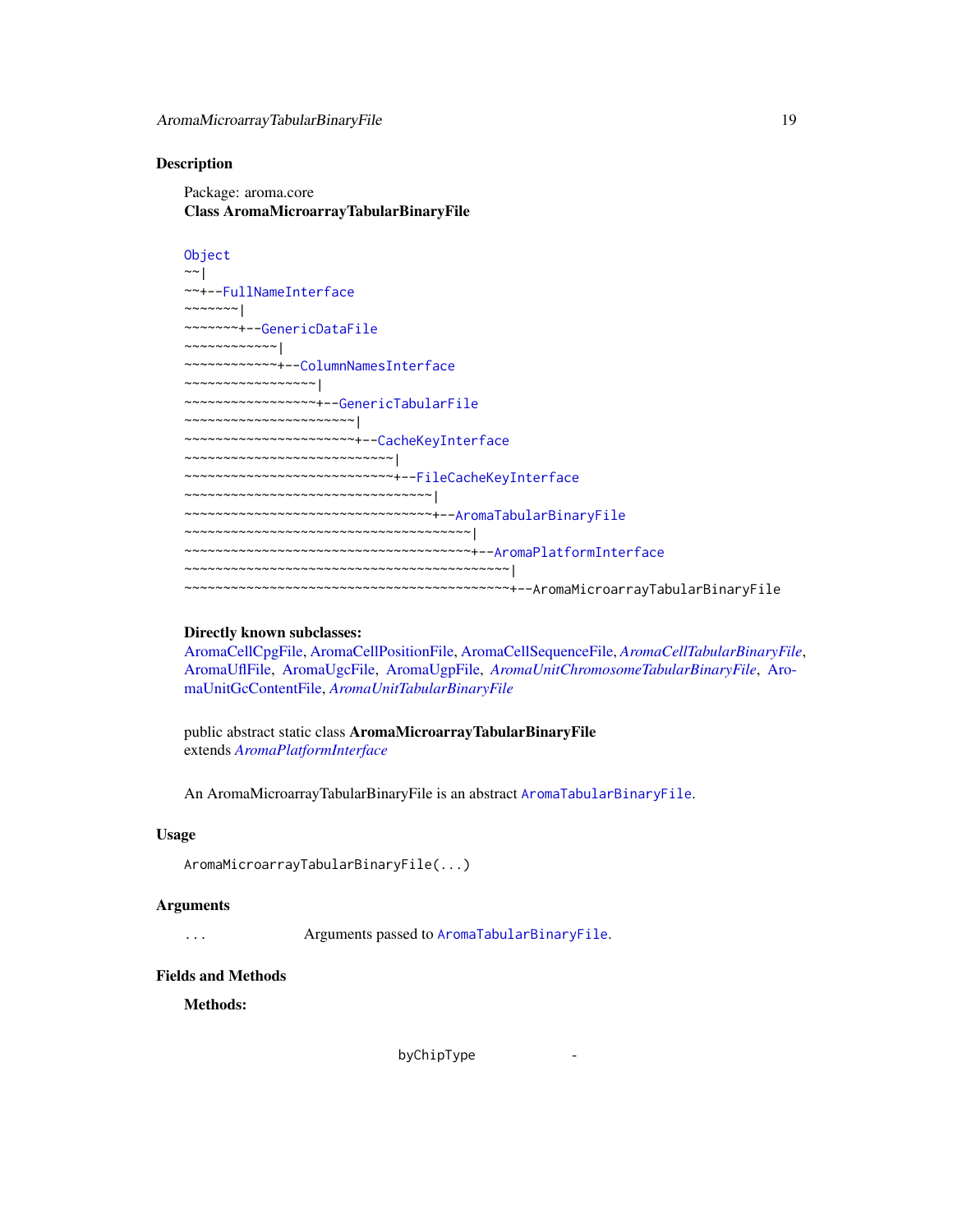getChipType getFilenameExtension getPlatform

### Methods inherited from AromaPlatformInterface:

getAromaPlatform, getAromaUflFile, getAromaUgpFile, getChipType, getPlatform, getUnitAnnotationDataFile, getUnitNamesFile, getUnitTypesFile, isCompatibleWith

### Methods inherited from AromaTabularBinaryFile:

[, [<-, [[, allocate, as.character, colApply, colMeans, colStats, colSums, dimnames<-, getBytes-PerColumn, getColClasses, getDefaultColumnNames, getRootName, importFrom, nbrOfColumns, nbrOfRows, readColumns, readDataFrame, readFooter, readHeader, readRawFooter, setAttributes-ByTags, subset, summary, updateData, updateDataColumn, writeFooter, writeRawFooter

### Methods inherited from FileCacheKeyInterface:

getCacheKey

Methods inherited from CacheKeyInterface:

getCacheKey

### Methods inherited from GenericTabularFile:

[, as.character, dim, extractMatrix, head, nbrOfColumns, nbrOfRows, readColumns, readDataFrame, tail, writeColumnsToFiles

#### Methods inherited from ColumnNamesInterface:

appendColumnNamesTranslator, appendColumnNamesTranslatorByNULL, appendColumnNames-TranslatorBycharacter, appendColumnNamesTranslatorByfunction, appendColumnNamesTranslatorBylist, clearColumnNamesTranslator, clearListOfColumnNamesTranslators, getColumnNames, getColumnNamesTranslator, getDefaultColumnNames, getListOfColumnNamesTranslators, nbrOf-Columns, setColumnNames, setColumnNamesTranslator, setListOfColumnNamesTranslators, updateColumnNames

### Methods inherited from GenericDataFile:

as.character, clone, compareChecksum, copyTo, equals, fromFile, getAttribute, getAttributes, getChecksum, getChecksumFile, getCreatedOn, getDefaultFullName, getExtension, getExtensionPattern, getFileSize, getFileType, getFilename, getFilenameExtension, getLastAccessedOn, getLastModifiedOn, getOutputExtension, getPath, getPathname, gunzip, gzip, hasBeenModified, is.na, isFile, isGzipped, linkTo, readChecksum, renameTo, renameToUpperCaseExt, setAttribute, setAttributes, setAttributesBy, setAttributesByTags, setExtensionPattern, testAttributes, validate, validateChecksum, writeChecksum, getParentName

#### Methods inherited from FullNameInterface:

appendFullNameTranslator, appendFullNameTranslatorByNULL, appendFullNameTranslatorByTabularTextFile, appendFullNameTranslatorByTabularTextFileSet, appendFullNameTranslatorBycharacter, appendFullNameTranslatorBydata.frame, appendFullNameTranslatorByfunction, appendFull-NameTranslatorBylist, clearFullNameTranslator, clearListOfFullNameTranslators, getDefaultFull-Name, getFullName, getFullNameTranslator, getListOfFullNameTranslators, getName, getTags, hasTag, hasTags, resetFullName, setFullName, setFullNameTranslator, setListOfFullNameTranslators, setName, setTags, updateFullName

### Methods inherited from Object:

\$, \$<-, [[, [[<-, as.character, attach, attachLocally, clearCache, clearLookupCache, clone, detach,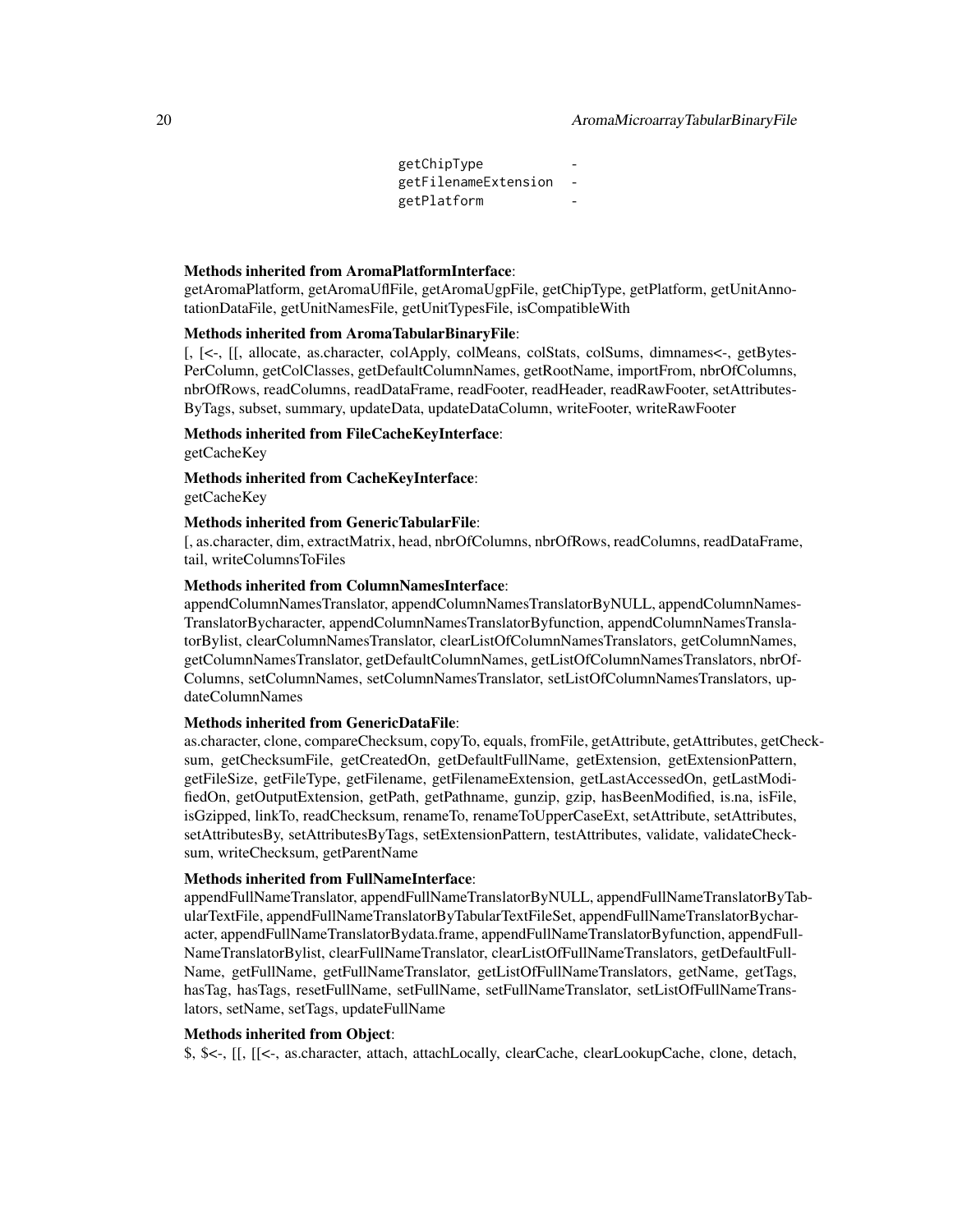### <span id="page-20-0"></span>AromaPlatform 21

equals, extend, finalize, getEnvironment, getFieldModifier, getFieldModifiers, getFields, getInstantiationTime, getStaticInstance, hasField, hashCode, ll, load, names, objectSize, print, save, asThis

### Author(s)

Henrik Bengtsson

### See Also

[AromaTabularBinaryFile](#page-24-1).

AromaPlatform *The AromaPlatform class*

### Description

Package: aroma.core Class AromaPlatform

### [Object](#page-0-0)

 $~\sim~$ | ~~+--AromaPlatform

### Directly known subclasses:

public abstract static class AromaPlatform extends [Object](#page-0-0)

An AromaPlatform provides methods for a given platform, e.g. Affymetrix, Agilent, Illumina.

### Usage

AromaPlatform(...)

### Arguments

... Not used.

### Methods

Methods:

| byName          |  |
|-----------------|--|
| equals          |  |
| getAromaUgpFile |  |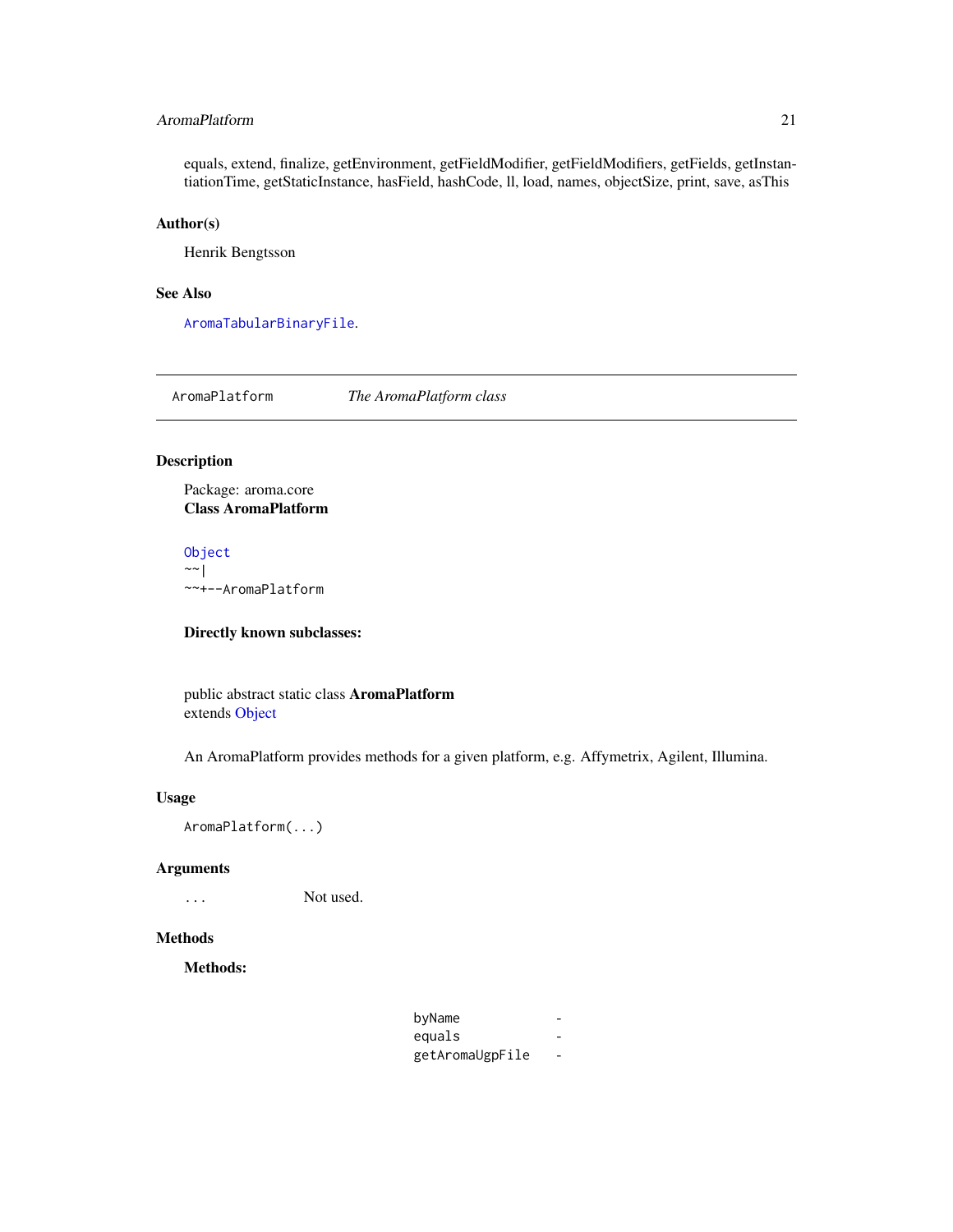getName getUnitNamesFile getUnitTypesFile -

### <span id="page-21-0"></span>Methods inherited from Object:

\$, \$<-, [[, [[<-, as.character, attach, attachLocally, clearCache, clearLookupCache, clone, detach, equals, extend, finalize, getEnvironment, getFieldModifier, getFieldModifiers, getFields, getInstantiationTime, getStaticInstance, hasField, hashCode, ll, load, names, objectSize, print, save, asThis

### Author(s)

Henrik Bengtsson

### Examples

```
## Not run:
library("aroma.affymetrix")
platform <- AromaPlatform$byName("Affymetrix")
print(platform)
stopifnot(getName(platform) == "Affymetrix")
```
## End(Not run)

<span id="page-21-1"></span>AromaPlatformInterface

*The AromaPlatformInterface class*

### Description

Package: aroma.core Class AromaPlatformInterface

#### [Interface](#page-0-0)

 $~\sim~$ | ~~+--AromaPlatformInterface

### Directly known subclasses:

[AromaCellCpgFile,](#page-6-1) [AromaCellPositionFile,](#page-7-1) [AromaCellSequenceFile,](#page-0-0) *[AromaCellTabularBinaryFile](#page-8-1)*, *[AromaMicroarrayTabularBinaryFile](#page-17-1)*, [AromaUflFile,](#page-0-0) [AromaUgcFile,](#page-0-0) [AromaUgpFile,](#page-0-0) [AromaUnit-](#page-29-1)[CallFile,](#page-29-1) *[AromaUnitChromosomeTabularBinaryFile](#page-0-0)*, [AromaUnitFracBCnBinaryFile,](#page-33-1) [AromaUnit-](#page-0-0)[GcContentFile,](#page-0-0) [AromaUnitGenotypeCallFile,](#page-38-1) *[AromaUnitPscnBinaryFile](#page-42-1)*, [AromaUnitSignalBina](#page-47-1)[ryFile,](#page-47-1) *[AromaUnitTabularBinaryFile](#page-51-1)*, *[AromaUnitTotalCnBinaryFile](#page-53-1)*, [AromaUnitTypesFile](#page-58-1)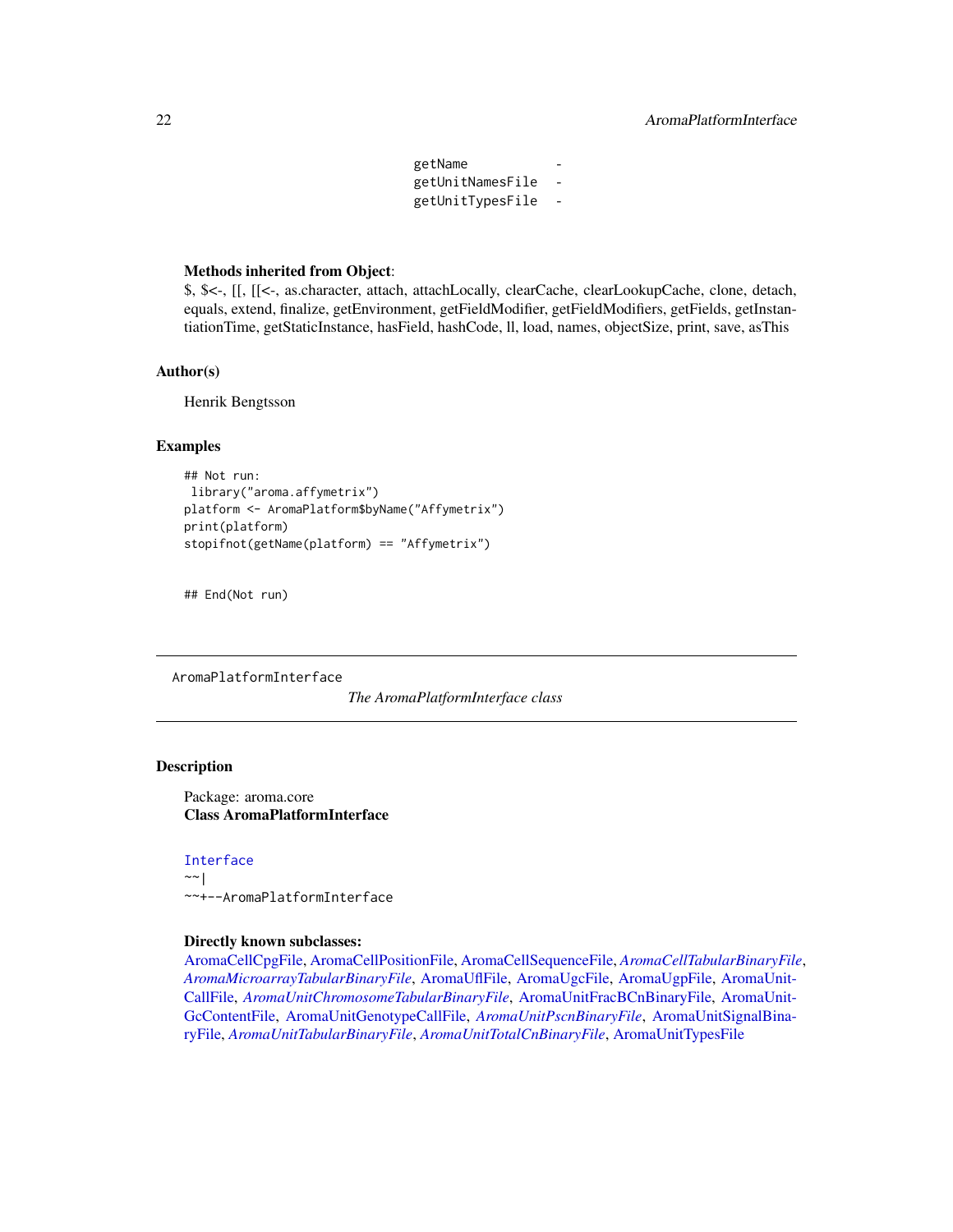### <span id="page-22-0"></span>AromaRepository 23

public abstract class AromaPlatformInterface extends [Interface](#page-0-0)

An AromaPlatformInterface provides methods for a given platform, e.g. Affymetrix, Agilent, Illumina.

### Usage

```
AromaPlatformInterface(...)
```
### Arguments

... Not used.

### Methods

Methods:

| getAromaPlatform | Gets the platform.  |
|------------------|---------------------|
| getAromaUflFile  |                     |
| getAromaUgpFile  |                     |
| getChipType      | Gets the chip type. |
| getPlatform      | Gets the platform.  |
| getUnitNamesFile |                     |
| getUnitTypesFile |                     |

Methods inherited from Interface:

extend, print, uses

### Author(s)

Henrik Bengtsson

AromaRepository *The AromaRepository class*

### Description

```
Package: aroma.core
Class AromaRepository
```
[Object](#page-0-0)  $~\sim~$ | ~~+--AromaRepository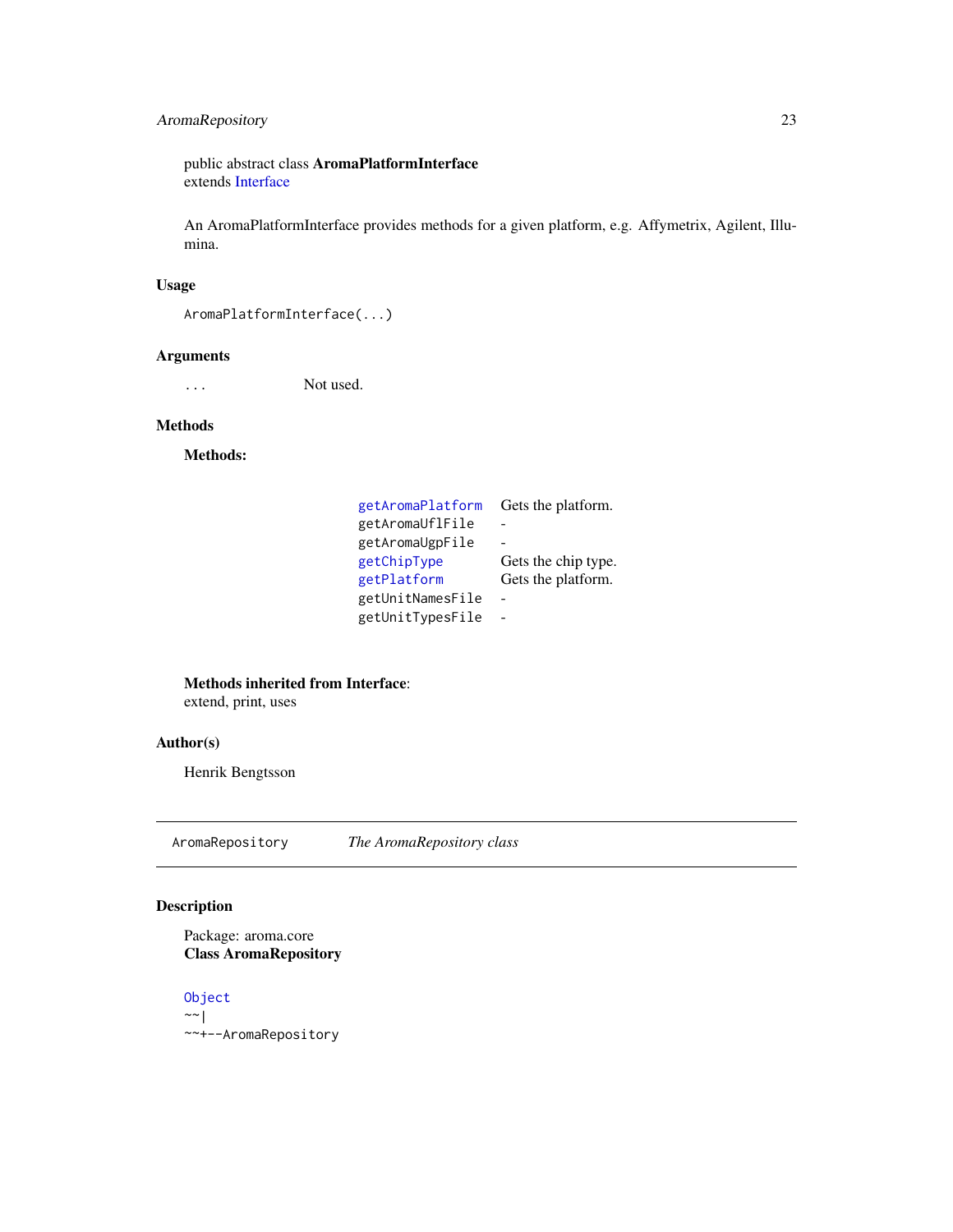### Directly known subclasses:

public static class AromaRepository extends [Object](#page-0-0)

An AromaRepository object provides methods for downloading annotation data from the Aroma repository.

### Usage

```
AromaRepository(urlPath="https://www.aroma-project.org/data", verbose=FALSE, ...)
```
### Arguments

| urlPath                 | The URL to the Aroma repository.          |
|-------------------------|-------------------------------------------|
| verbose                 | The Verbose to be used during processing. |
| $\cdot$ $\cdot$ $\cdot$ | Not used.                                 |

### Methods

### Methods:

| downloadACC          |                                                  |
|----------------------|--------------------------------------------------|
| downloadACM          |                                                  |
| downloadACP          |                                                  |
| downloadACS          |                                                  |
| downloadAll          |                                                  |
| downloadCDF          |                                                  |
| downloadChipTypeFile | Download a particular chip type annotation file. |
| downloadProbeSegsTXT |                                                  |
| downloadTXT          |                                                  |
| downloadUFL          |                                                  |
| downloadUGC          |                                                  |
| downloadUGP          |                                                  |

### Methods inherited from Object:

\$, \$<-, [[, [[<-, as.character, attach, attachLocally, clearCache, clearLookupCache, clone, detach, equals, extend, finalize, getEnvironment, getFieldModifier, getFieldModifiers, getFields, getInstantiationTime, getStaticInstance, hasField, hashCode, ll, load, names, objectSize, print, save, asThis

### Author(s)

Henrik Bengtsson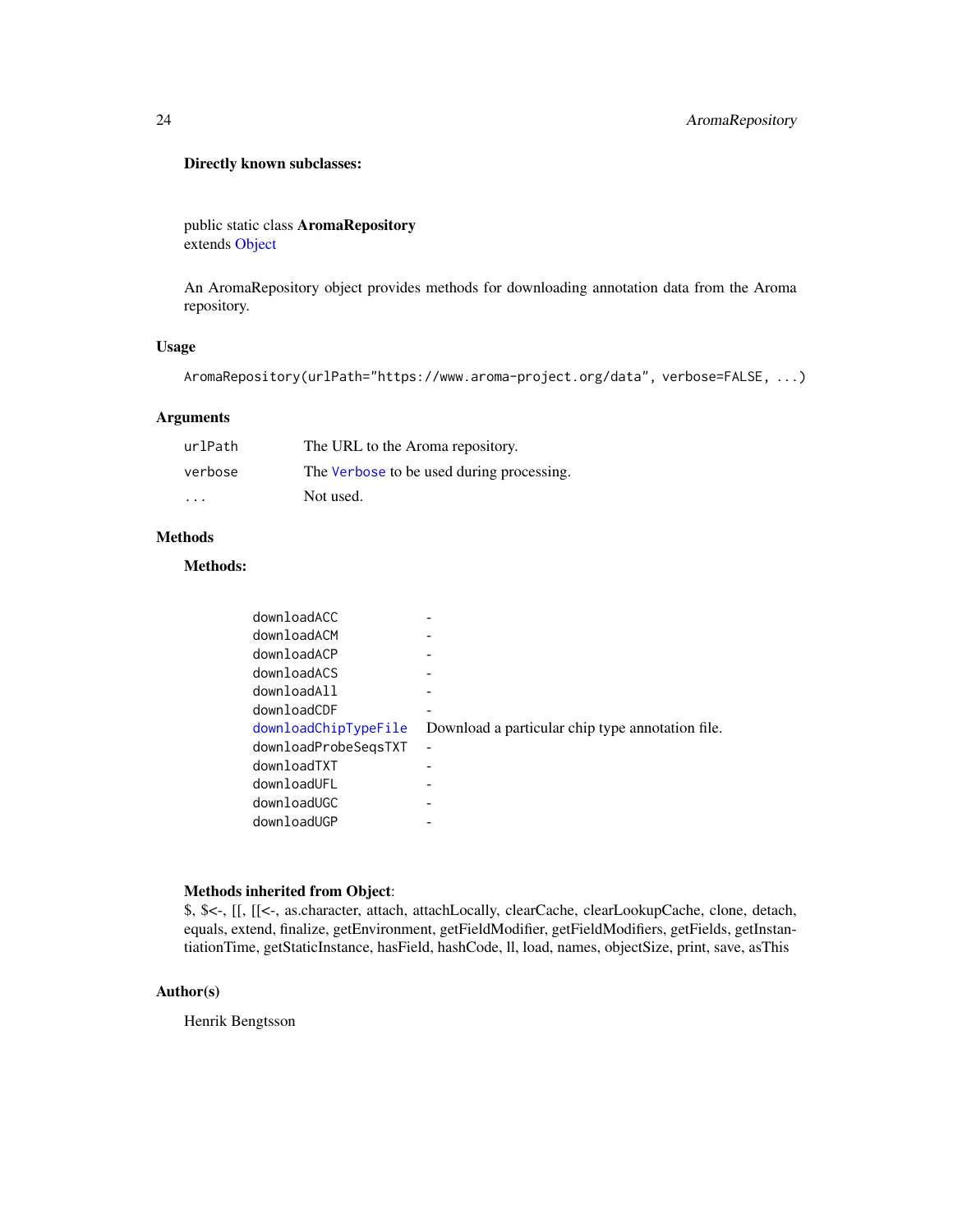<span id="page-24-1"></span><span id="page-24-0"></span>AromaTabularBinaryFile

*The AromaTabularBinaryFile class*

### Description

Package: aroma.core Class AromaTabularBinaryFile

```
Object
~~|
~~+--FullNameInterface
~~~~~~~|
~~~~~~~+--GenericDataFile
~~~~~~~~~~~~|
~~~~~~~~~~~~+--ColumnNamesInterface
~~~~~~~~~~~~~~~~~|
  ~~~~~~~~~~~~~~~~~+--GenericTabularFile
  ~~~~~~~~~~~~~~~~~~~~~~|
 ~~~~~~~~~~~~~~~~~~~~~~+--CacheKeyInterface
~~~~~~~~~~~~~~~~~~~~~~~~~~~|
~~~~~~~~~~~~~~~~~~~~~~~~~~~+--FileCacheKeyInterface
~~~~~~~~~~~~~~~~~~~~~~~~~~~~~~~~|
~~~~~~~~~~~~~~~~~~~~~~~~~~~~~~~~+--AromaTabularBinaryFile
```
#### Directly known subclasses:

[AromaCellCpgFile,](#page-6-1) [AromaCellPositionFile,](#page-7-1) [AromaCellSequenceFile,](#page-0-0) *[AromaCellTabularBinaryFile](#page-8-1)*, *[AromaMicroarrayTabularBinaryFile](#page-17-1)*, [AromaUflFile,](#page-0-0) [AromaUgcFile,](#page-0-0) [AromaUgpFile,](#page-0-0) [AromaUnit-](#page-29-1)[CallFile,](#page-29-1) *[AromaUnitChromosomeTabularBinaryFile](#page-0-0)*, [AromaUnitFracBCnBinaryFile,](#page-33-1) [AromaUnit-](#page-0-0)[GcContentFile,](#page-0-0) [AromaUnitGenotypeCallFile,](#page-38-1) *[AromaUnitPscnBinaryFile](#page-42-1)*, [AromaUnitSignalBina](#page-47-1)[ryFile,](#page-47-1) *[AromaUnitTabularBinaryFile](#page-51-1)*, *[AromaUnitTotalCnBinaryFile](#page-53-1)*, [AromaUnitTypesFile](#page-58-1)

public abstract static class AromaTabularBinaryFile extends [FileCacheKeyInterface](#page-0-0)

A AromaTabularBinaryFile represents a file with a binary format. It has a well defined header, a data section, and a footer.

### Usage

```
AromaTabularBinaryFile(...)
```
### Arguments

... Arguments passed to [GenericTabularFile](#page-0-0).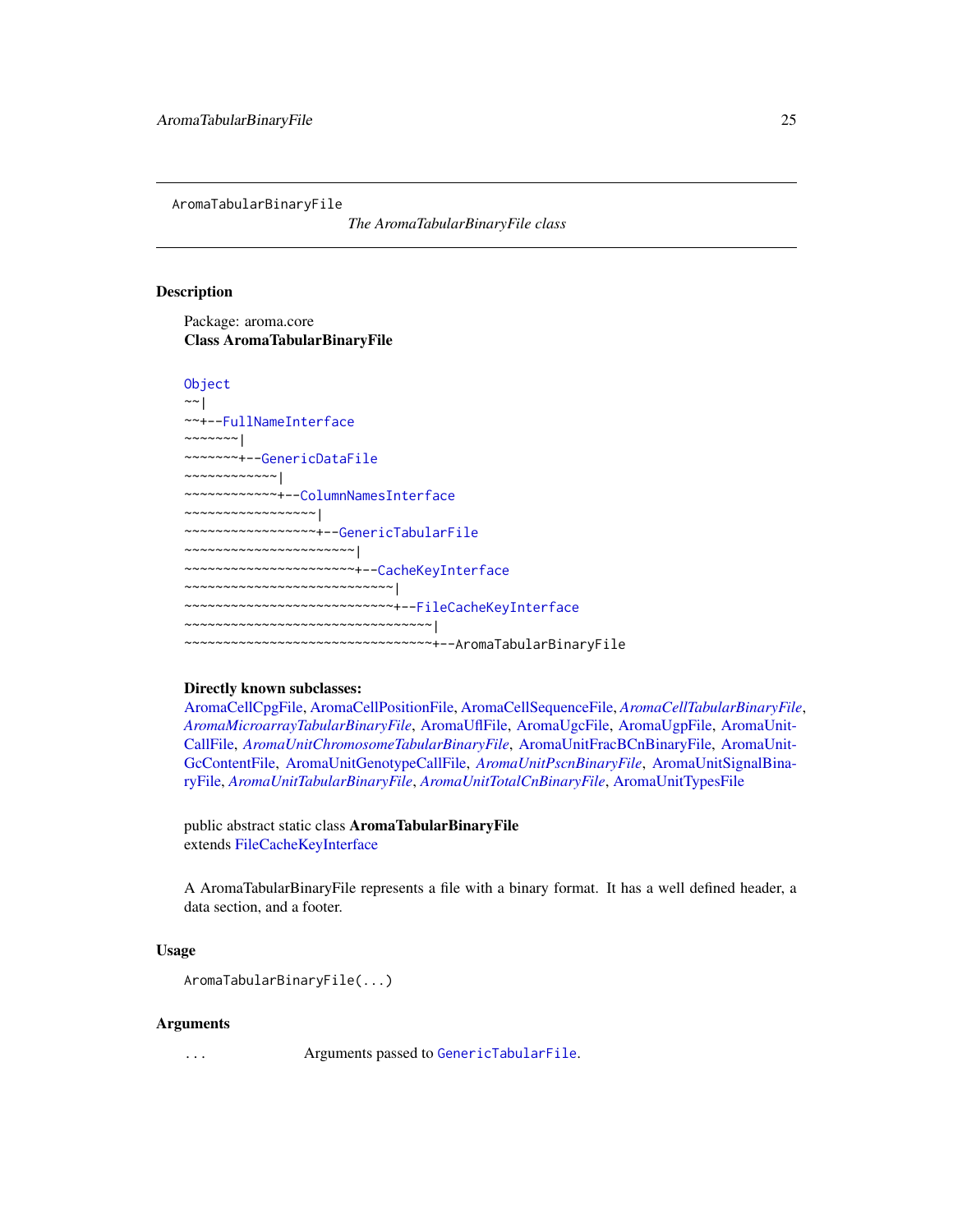### Fields and Methods

#### Methods:

| E                 |                                                               |
|-------------------|---------------------------------------------------------------|
| $\lceil$ <-       |                                                               |
| colMeans          |                                                               |
| colSums           |                                                               |
| getBytesPerColumn |                                                               |
| getColClasses     |                                                               |
| importFrom        |                                                               |
| nbr0fColumns      |                                                               |
| nbr0fRows         |                                                               |
| readColumns       |                                                               |
| readFooter        | Reads the file footer in XML format into a named nested list. |
| subset            |                                                               |
| summary           |                                                               |
| writeFooter       | Writes a named nested list to the file footer in XML format.  |

# Methods inherited from FileCacheKeyInterface:

getCacheKey

### Methods inherited from CacheKeyInterface: getCacheKey

#### Methods inherited from GenericTabularFile:

[, as.character, dim, extractMatrix, head, nbrOfColumns, nbrOfRows, readColumns, readDataFrame, tail, writeColumnsToFiles

### Methods inherited from ColumnNamesInterface:

appendColumnNamesTranslator, appendColumnNamesTranslatorByNULL, appendColumnNames-TranslatorBycharacter, appendColumnNamesTranslatorByfunction, appendColumnNamesTranslatorBylist, clearColumnNamesTranslator, clearListOfColumnNamesTranslators, getColumnNames, getColumnNamesTranslator, getDefaultColumnNames, getListOfColumnNamesTranslators, nbrOf-Columns, setColumnNames, setColumnNamesTranslator, setListOfColumnNamesTranslators, updateColumnNames

### Methods inherited from GenericDataFile:

as.character, clone, compareChecksum, copyTo, equals, fromFile, getAttribute, getAttributes, getChecksum, getChecksumFile, getCreatedOn, getDefaultFullName, getExtension, getExtensionPattern, getFileSize, getFileType, getFilename, getFilenameExtension, getLastAccessedOn, getLastModifiedOn, getOutputExtension, getPath, getPathname, gunzip, gzip, hasBeenModified, is.na, isFile, isGzipped, linkTo, readChecksum, renameTo, renameToUpperCaseExt, setAttribute, setAttributes, setAttributesBy, setAttributesByTags, setExtensionPattern, testAttributes, validate, validateChecksum, writeChecksum, getParentName

#### Methods inherited from FullNameInterface:

appendFullNameTranslator, appendFullNameTranslatorByNULL, appendFullNameTranslatorByTabularTextFile, appendFullNameTranslatorByTabularTextFileSet, appendFullNameTranslatorBycharacter, appendFullNameTranslatorBydata.frame, appendFullNameTranslatorByfunction, appendFull-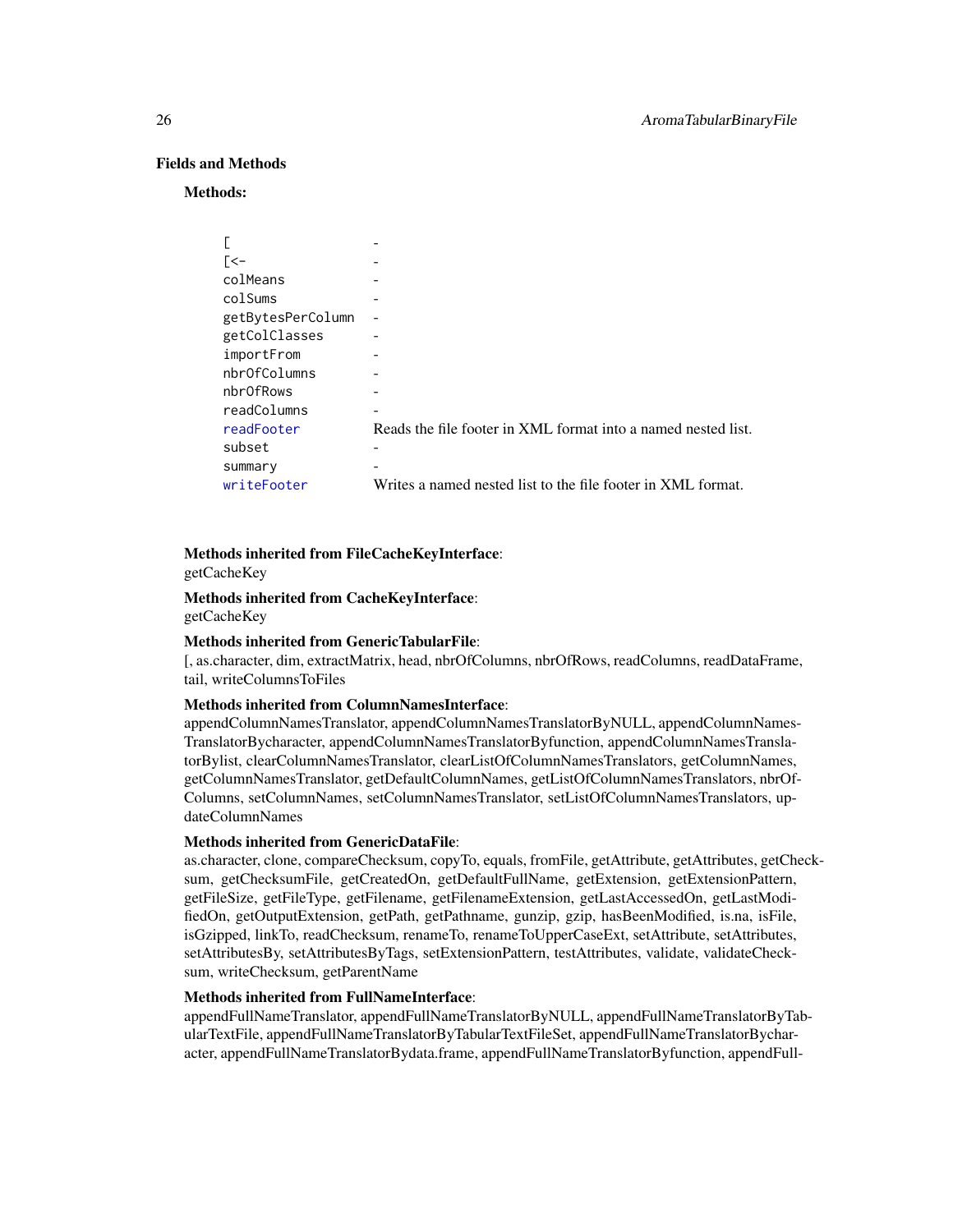### <span id="page-26-0"></span>AromaTabularBinarySet 27

NameTranslatorBylist, clearFullNameTranslator, clearListOfFullNameTranslators, getDefaultFull-Name, getFullName, getFullNameTranslator, getListOfFullNameTranslators, getName, getTags, hasTag, hasTags, resetFullName, setFullName, setFullNameTranslator, setListOfFullNameTranslators, setName, setTags, updateFullName

### Methods inherited from Object:

\$, \$<-, [[, [[<-, as.character, attach, attachLocally, clearCache, clearLookupCache, clone, detach, equals, extend, finalize, getEnvironment, getFieldModifier, getFieldModifiers, getFields, getInstantiationTime, getStaticInstance, hasField, hashCode, ll, load, names, objectSize, print, save, asThis

### Author(s)

Henrik Bengtsson

### See Also

[GenericDataFile](#page-0-0).

<span id="page-26-1"></span>AromaTabularBinarySet *The AromaTabularBinarySet class*

#### Description

Package: aroma.core Class AromaTabularBinarySet

**[Object](#page-0-0)** ~~| ~~+-[-FullNameInterface](#page-0-0) ~~~~~~~| ~~~~~~~+-[-GenericDataFileSet](#page-0-0) ~~~~~~~~~~~~| ~~~~~~~~~~~~+-[-GenericTabularFileSet](#page-0-0) ~~~~~~~~~~~~~~~~~| ~~~~~~~~~~~~~~~~~+--AromaTabularBinarySet

### Directly known subclasses:

[AromaUnitCallSet,](#page-31-1) [AromaUnitFracBCnBinarySet,](#page-36-1) [AromaUnitGenotypeCallSet,](#page-40-1) [AromaUnitPscn-](#page-45-1)[BinarySet,](#page-45-1) [AromaUnitSignalBinarySet,](#page-49-1) [AromaUnitTotalCnBinarySet](#page-56-1)

public static class AromaTabularBinarySet extends [GenericTabularFileSet](#page-0-0)

An AromaTabularBinarySet object represents a set of [AromaTabularBinaryFile](#page-24-1)s with *identical* chip types.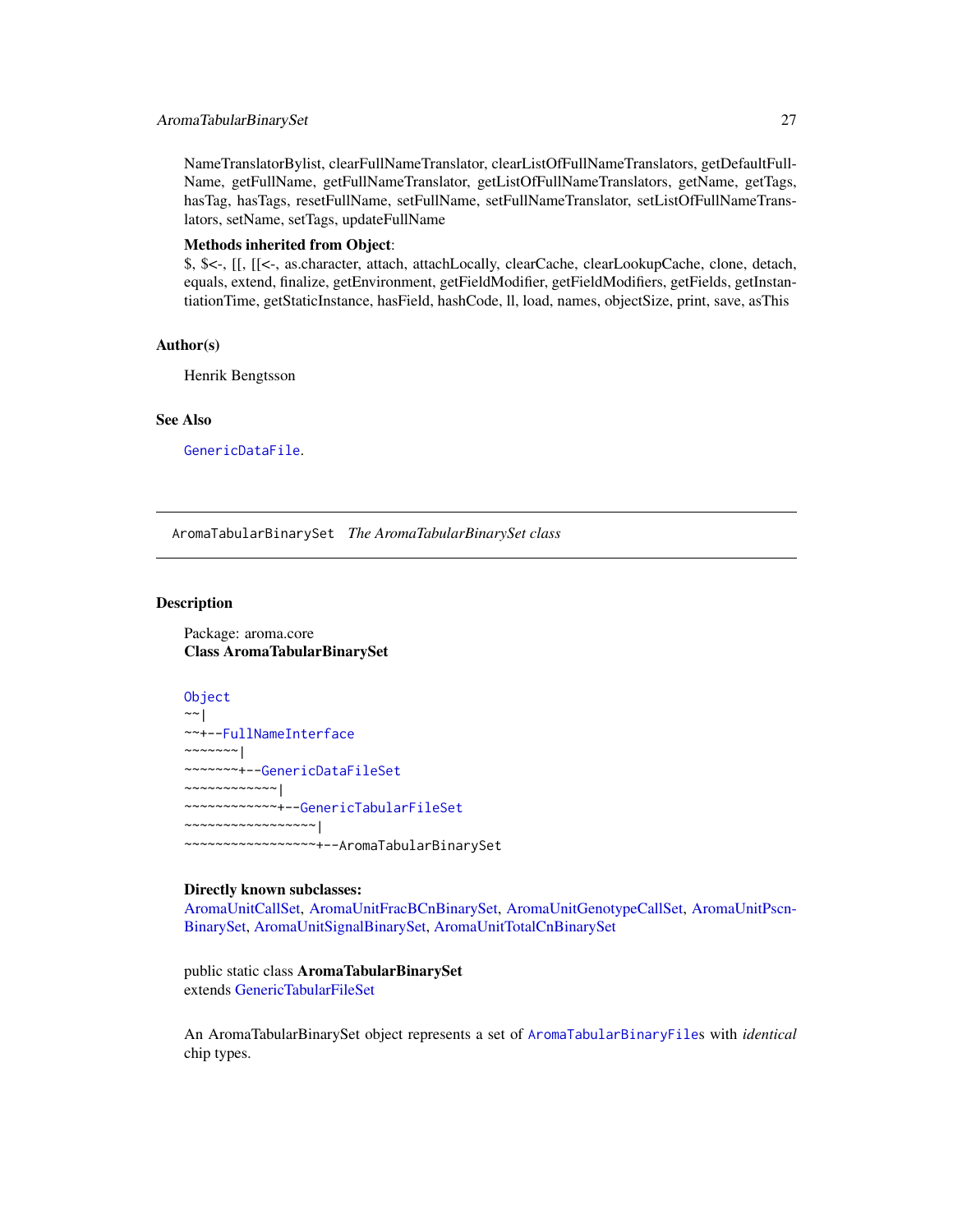### Usage

AromaTabularBinarySet(files=NULL, ...)

### Arguments

| files    | A list of AromaTabularBinaryFile:s.     |
|----------|-----------------------------------------|
| $\cdots$ | Arguments passed to GenericDataFileSet. |

#### Fields and Methods

#### Methods:

*No methods defined*.

#### Methods inherited from GenericTabularFileSet:

extractMatrix, calculateAverageColumnAcrossFiles

### Methods inherited from GenericDataFileSet:

[, [[, anyDuplicated, anyNA, append, appendFiles, appendFullNamesTranslator, appendFullNames-TranslatorByNULL, appendFullNamesTranslatorByTabularTextFile, appendFullNamesTranslator-ByTabularTextFileSet, appendFullNamesTranslatorBydata.frame, appendFullNamesTranslatorByfunction, appendFullNamesTranslatorBylist, as.character, as.list, byName, byPath, c, clearCache, clearFullNamesTranslator, clone, copyTo, dsApplyInPairs, duplicated, equals, extract, findByName, findDuplicated, getChecksum, getChecksumFileSet, getChecksumObjects, getDefaultFullName, getFile, getFileClass, getFileSize, getFiles, getFullNames, getNames, getOneFile, getPath, get-Pathnames, getSubdirs, gunzip, gzip, hasFile, indexOf, is.na, names, nbrOfFiles, rep, resetFull-Names, setFullNamesTranslator, sortBy, unique, update2, updateFullName, updateFullNames, validate, getFullNameTranslatorSet, getParentName

#### Methods inherited from FullNameInterface:

appendFullNameTranslator, appendFullNameTranslatorByNULL, appendFullNameTranslatorByTabularTextFile, appendFullNameTranslatorByTabularTextFileSet, appendFullNameTranslatorBycharacter, appendFullNameTranslatorBydata.frame, appendFullNameTranslatorByfunction, appendFull-NameTranslatorBylist, clearFullNameTranslator, clearListOfFullNameTranslators, getDefaultFull-Name, getFullName, getFullNameTranslator, getListOfFullNameTranslators, getName, getTags, hasTag, hasTags, resetFullName, setFullName, setFullNameTranslator, setListOfFullNameTranslators, setName, setTags, updateFullName

### Methods inherited from Object:

\$, \$<-, [[, [[<-, as.character, attach, attachLocally, clearCache, clearLookupCache, clone, detach, equals, extend, finalize, getEnvironment, getFieldModifier, getFieldModifiers, getFields, getInstantiationTime, getStaticInstance, hasField, hashCode, ll, load, names, objectSize, print, save, asThis

#### Author(s)

Henrik Bengtsson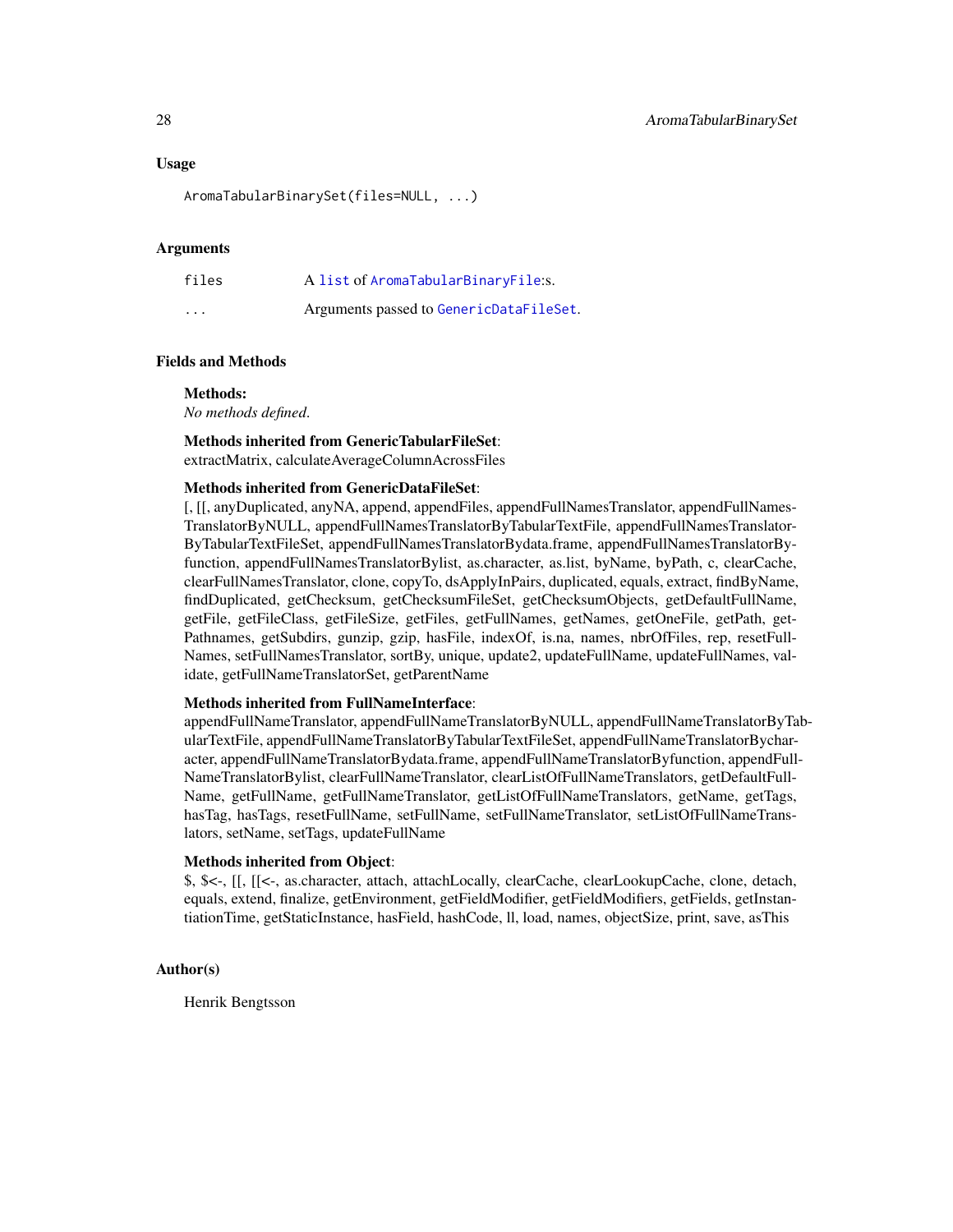<span id="page-28-0"></span>AromaTransform *The AromaTransform class*

### Description

Package: aroma.core Class AromaTransform

[Object](#page-0-0)  $~\sim$   $~\sim$   $~\mid$ ~~+-[-ParametersInterface](#page-86-1)  $~\sim$   $~\sim$   $~\sim$   $~\sim$   $~\sim$   $~\sim$   $~\sim$ ~~~~~~~+--AromaTransform

### Directly known subclasses:

public abstract static class AromaTransform extends [ParametersInterface](#page-86-1)

This abstract class represents a transform (algorithm/operator) that transforms data. A transform has an input data set, which is transformed into an output data set.

### Usage

```
AromaTransform(dataSet=NULL, tags="*", ..., .reqSetClass="AromaMicroarrayDataSet")
```
### Arguments

| dataSet                 | The input data set as an AromaMicroarrayDataSet.                             |
|-------------------------|------------------------------------------------------------------------------|
| tags                    | A character vector of tags to be appended to the tags of the input data set. |
| $\cdot$ $\cdot$ $\cdot$ | Not used.                                                                    |
| .regSetClass            | Internal argument.                                                           |

### Details

Subclasses must implement the process() method.

### Fields and Methods

Methods:

[getFullName](#page-0-0) Gets the full name of the output data set. [getInputDataSet](#page-0-0) Gets the input data set.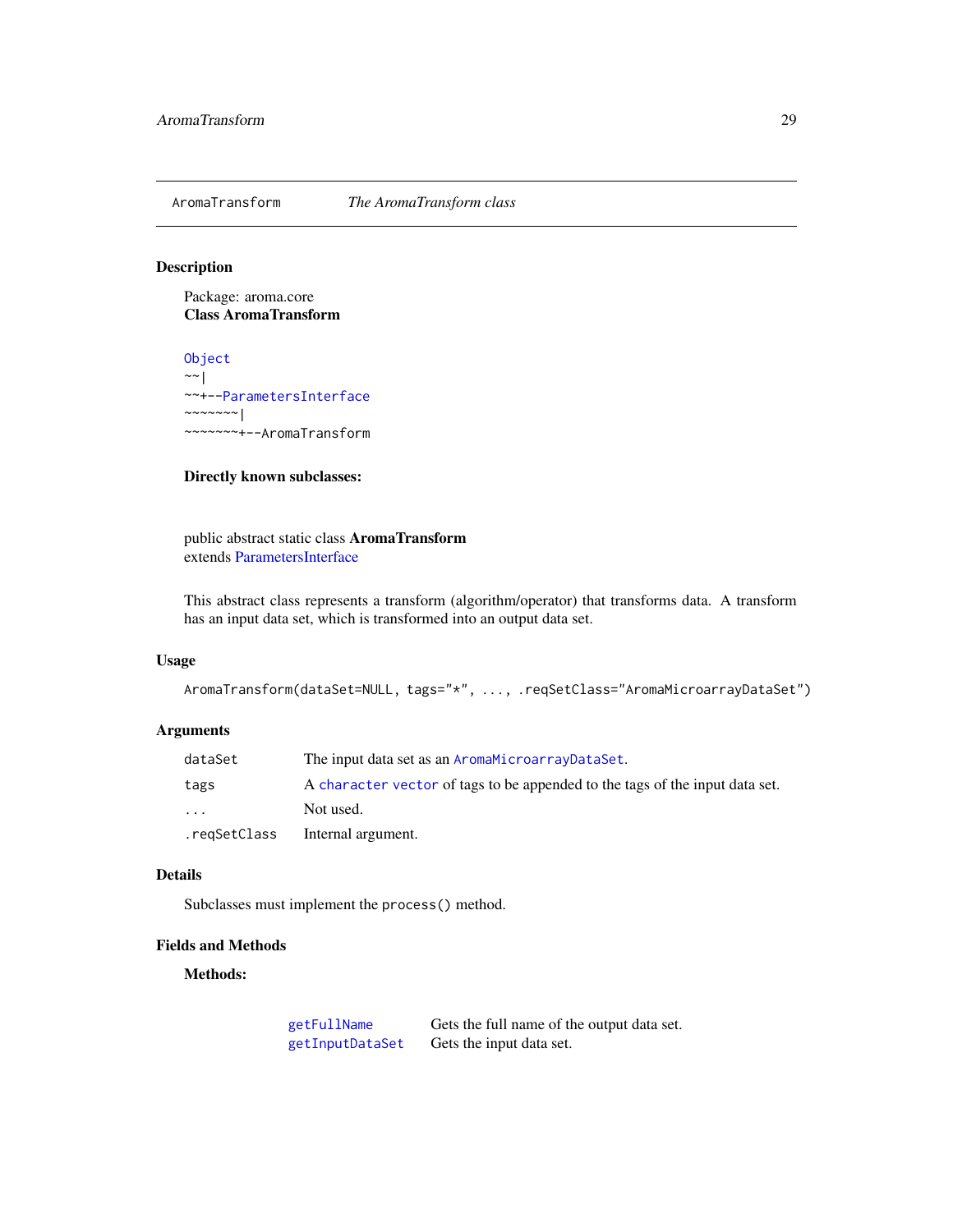<span id="page-29-0"></span>

| getName          | Gets the name of the output data set.       |
|------------------|---------------------------------------------|
| getOutputDataSet | Gets the transformed data set.              |
| getPath          | Gets the path of the output directory.      |
| getRootPath      | Gets the root path of the output directory. |
| getTags          | Gets the tags of the output data set.       |
| isDone           | Checks if the data set is processed or not. |
| process          | Processes the data set.                     |
| setTags          |                                             |

## Methods inherited from ParametersInterface:

getParameterSets, getParameters, getParametersAsString

### Methods inherited from Object:

\$, \$<-, [[, [[<-, as.character, attach, attachLocally, clearCache, clearLookupCache, clone, detach, equals, extend, finalize, getEnvironment, getFieldModifier, getFieldModifiers, getFields, getInstantiationTime, getStaticInstance, hasField, hashCode, ll, load, names, objectSize, print, save, asThis

### Author(s)

Henrik Bengtsson

<span id="page-29-1"></span>AromaUnitCallFile *The AromaUnitCallFile class*

### Description

Package: aroma.core Class AromaUnitCallFile

```
Object
~~|
~~+--FullNameInterface
~~~~~~~|~~~~~~~+--GenericDataFile
~~~~~~~~~~~~|
~~~~~~~~~~~~+--ColumnNamesInterface
~~~~~~~~~~~~~~~~~|
~~~~~~~~~~~~~~~~~+--GenericTabularFile
~~~~~~~~~~~~~~~~~~~~~~|
~~~~~~~~~~~~~~~~~~~~~~+--CacheKeyInterface
~~~~~~~~~~~~~~~~~~~~~~~~~~~|
~~~~~~~~~~~~~~~~~~~~~~~~~~~+--FileCacheKeyInterface
~~~~~~~~~~~~~~~~~~~~~~~~~~~~~~~~|
~~~~~~~~~~~~~~~~~~~~~~~~~~~~~~~~+--AromaTabularBinaryFile
~~~~~~~~~~~~~~~~~~~~~~~~~~~~~~~~~~~~~|
~~~~~~~~~~~~~~~~~~~~~~~~~~~~~~~~~~~~~+--AromaPlatformInterface
```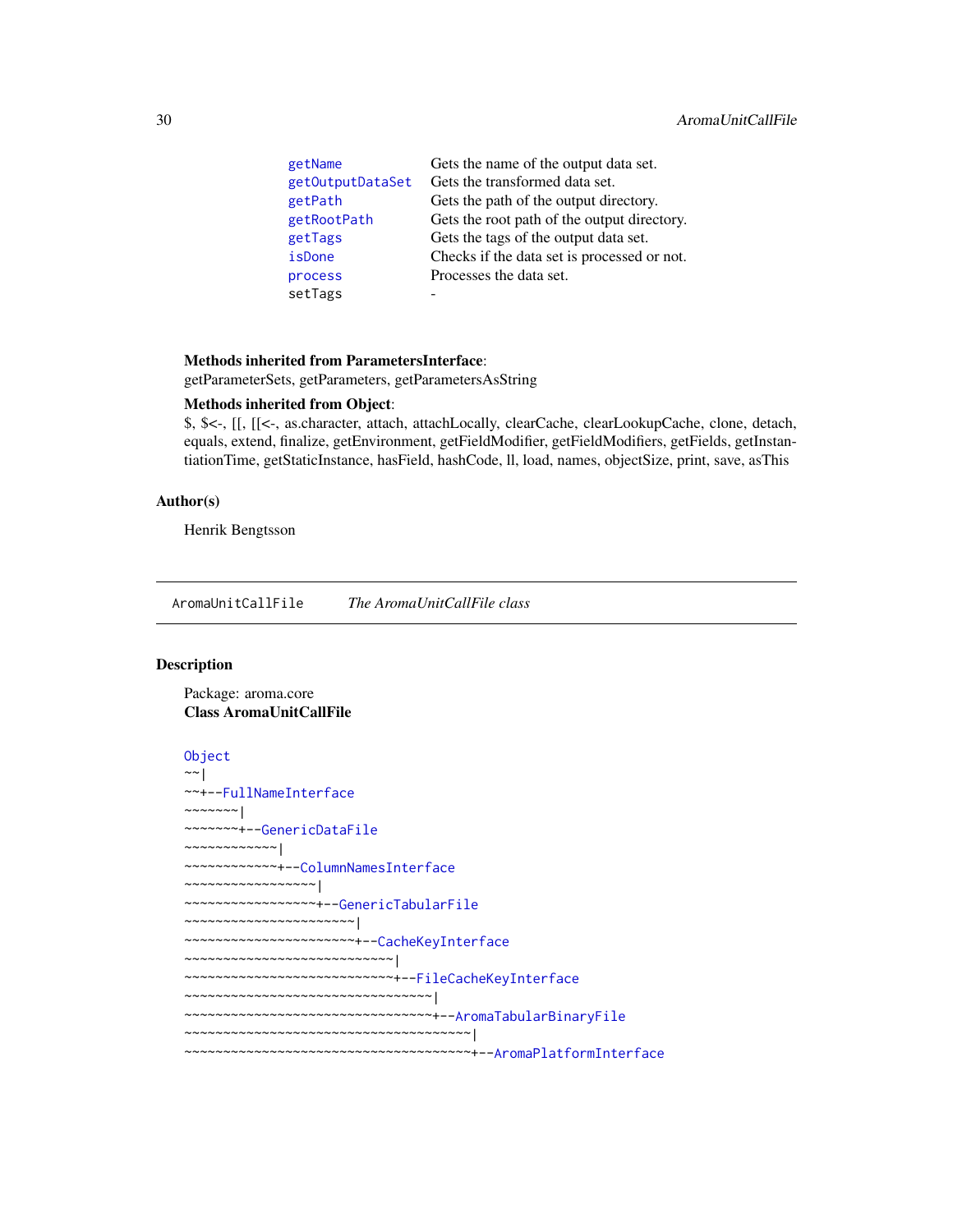AromaUnitCallFile 31

~~~~~~~~~~~~~~~~~~~~~~~~~~~~~~~~~~~~~~~~~~| ~~~~~~~~~~~~~~~~~~~~~~~~~~~~~~~~~~~~~~~~~~+-[-AromaUnitSignalBinaryFile](#page-47-1) ~~~~~~~~~~~~~~~~~~~~~~~~~~~~~~~~~~~~~~~~~~~~~~~| ~~~~~~~~~~~~~~~~~~~~~~~~~~~~~~~~~~~~~~~~~~~~~~~+--AromaUnitCallFile

Directly known subclasses: [AromaUnitGenotypeCallFile](#page-38-1)

public static class AromaUnitCallFile extends [AromaUnitSignalBinaryFile](#page-47-1)

An AromaUnitCallFile is a [AromaUnitSignalBinaryFile](#page-47-1).

#### Usage

```
AromaUnitCallFile(...)
```
### Arguments

... Arguments passed to [AromaUnitSignalBinaryFile](#page-47-1).

### Fields and Methods

Methods:

```
extractCallArray -
extractCalls
extractMatrix
findUnitsTodo -
```
Methods inherited from AromaUnitSignalBinaryFile:

allocate, allocateFromUnitAnnotationDataFile, allocateFromUnitNamesFile, as.character, extract-Matrix, extractRawGenomicSignals, fromFile, getChipType, getExtensionPattern, getFilenameExtension, getNumberOfFilesAveraged, getPlatform, isAverageFile, nbrOfUnits, readDataFrame, write-DataFrame

### Methods inherited from AromaPlatformInterface:

getAromaPlatform, getAromaUflFile, getAromaUgpFile, getChipType, getPlatform, getUnitAnnotationDataFile, getUnitNamesFile, getUnitTypesFile, isCompatibleWith

#### Methods inherited from AromaTabularBinaryFile:

[, [<-, [[, allocate, as.character, colApply, colMeans, colStats, colSums, dimnames<-, getBytes-PerColumn, getColClasses, getDefaultColumnNames, getRootName, importFrom, nbrOfColumns, nbrOfRows, readColumns, readDataFrame, readFooter, readHeader, readRawFooter, setAttributes-ByTags, subset, summary, updateData, updateDataColumn, writeFooter, writeRawFooter

### Methods inherited from FileCacheKeyInterface:

getCacheKey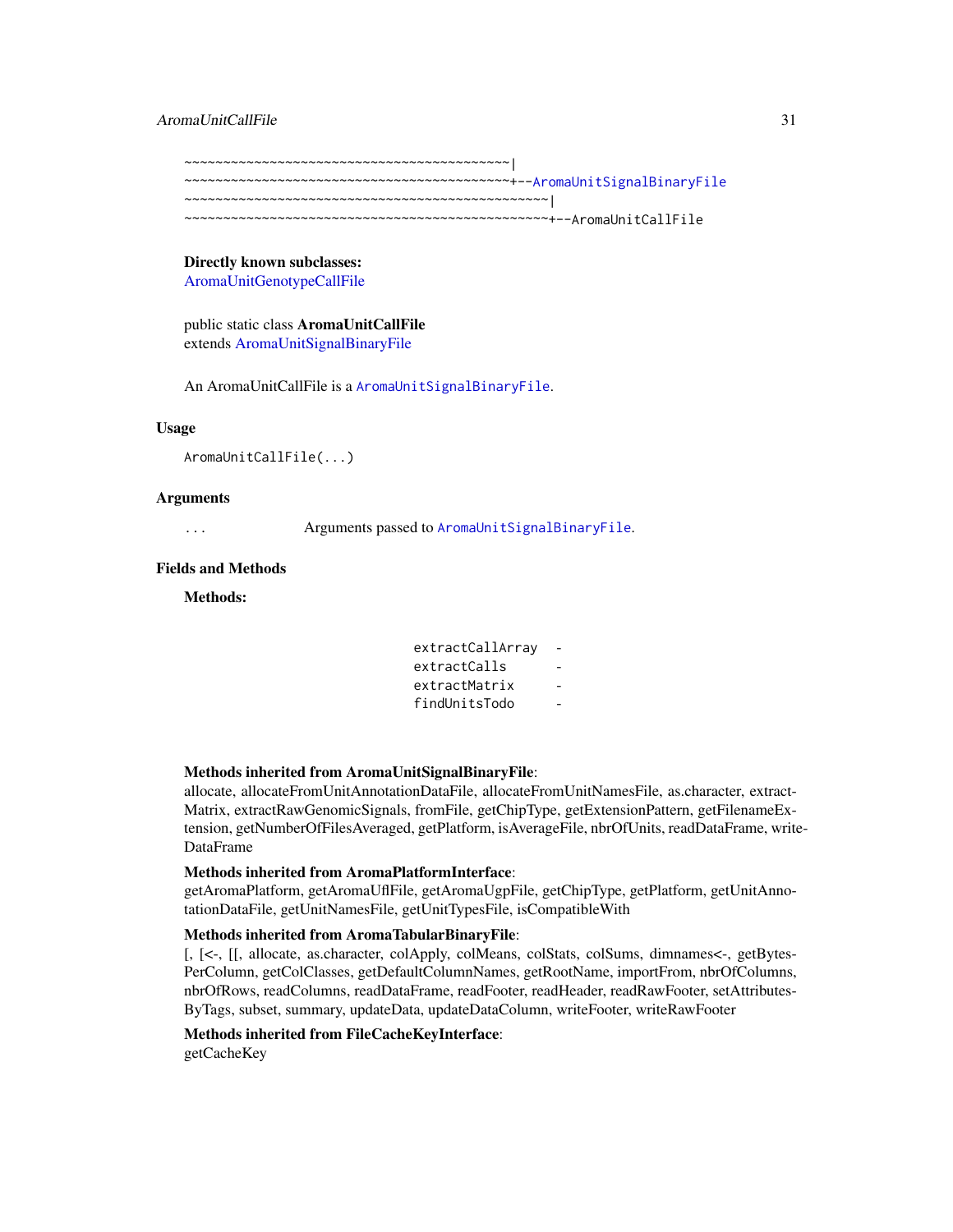<span id="page-31-0"></span>Methods inherited from CacheKeyInterface: getCacheKey

### Methods inherited from GenericTabularFile:

[, as.character, dim, extractMatrix, head, nbrOfColumns, nbrOfRows, readColumns, readDataFrame, tail, writeColumnsToFiles

### Methods inherited from ColumnNamesInterface:

appendColumnNamesTranslator, appendColumnNamesTranslatorByNULL, appendColumnNames-TranslatorBycharacter, appendColumnNamesTranslatorByfunction, appendColumnNamesTranslatorBylist, clearColumnNamesTranslator, clearListOfColumnNamesTranslators, getColumnNames, getColumnNamesTranslator, getDefaultColumnNames, getListOfColumnNamesTranslators, nbrOf-Columns, setColumnNames, setColumnNamesTranslator, setListOfColumnNamesTranslators, updateColumnNames

#### Methods inherited from GenericDataFile:

as.character, clone, compareChecksum, copyTo, equals, fromFile, getAttribute, getAttributes, getChecksum, getChecksumFile, getCreatedOn, getDefaultFullName, getExtension, getExtensionPattern, getFileSize, getFileType, getFilename, getFilenameExtension, getLastAccessedOn, getLastModifiedOn, getOutputExtension, getPath, getPathname, gunzip, gzip, hasBeenModified, is.na, isFile, isGzipped, linkTo, readChecksum, renameTo, renameToUpperCaseExt, setAttribute, setAttributes, setAttributesBy, setAttributesByTags, setExtensionPattern, testAttributes, validate, validateChecksum, writeChecksum, getParentName

### Methods inherited from FullNameInterface:

appendFullNameTranslator, appendFullNameTranslatorByNULL, appendFullNameTranslatorByTabularTextFile, appendFullNameTranslatorByTabularTextFileSet, appendFullNameTranslatorBycharacter, appendFullNameTranslatorBydata.frame, appendFullNameTranslatorByfunction, appendFull-NameTranslatorBylist, clearFullNameTranslator, clearListOfFullNameTranslators, getDefaultFull-Name, getFullName, getFullNameTranslator, getListOfFullNameTranslators, getName, getTags, hasTag, hasTags, resetFullName, setFullName, setFullNameTranslator, setListOfFullNameTranslators, setName, setTags, updateFullName

### Methods inherited from Object:

\$, \$<-, [[, [[<-, as.character, attach, attachLocally, clearCache, clearLookupCache, clone, detach, equals, extend, finalize, getEnvironment, getFieldModifier, getFieldModifiers, getFields, getInstantiationTime, getStaticInstance, hasField, hashCode, ll, load, names, objectSize, print, save, asThis

#### Author(s)

Henrik Bengtsson

<span id="page-31-1"></span>AromaUnitCallSet *The AromaUnitCallSet class*

### **Description**

Package: aroma.core Class AromaUnitCallSet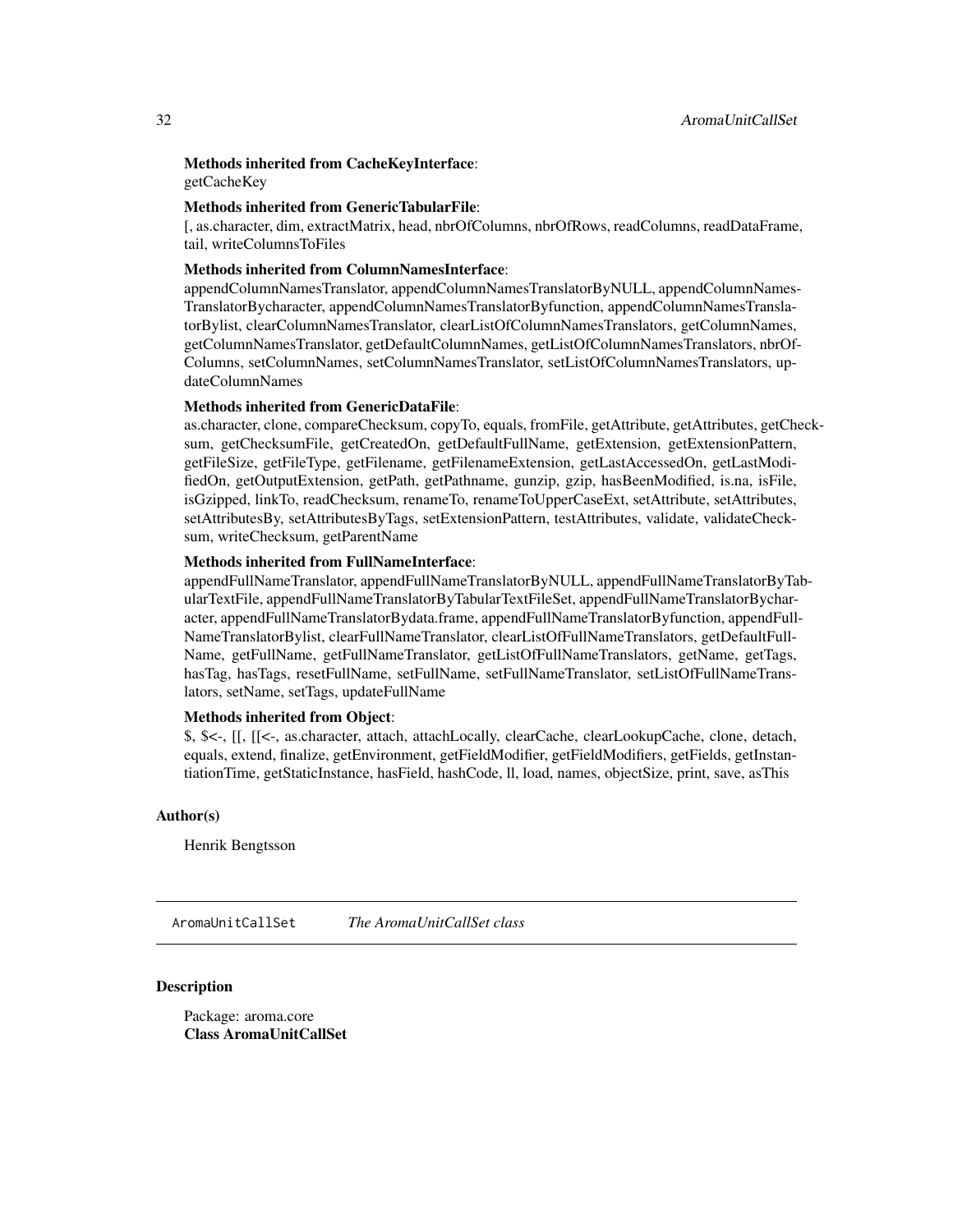### AromaUnitCallSet 33

```
Object
\sim \sim |
~~+--FullNameInterface
~~~~~~~|~~~~~~~+--GenericDataFileSet
~~~~~~~~~~~~|
~~~~~~~~~~~~+--GenericTabularFileSet
~~~~~~~~~~~~~~~~~|
~~~~~~~~~~~~~~~~~+--AromaTabularBinarySet
~~~~~~~~~~~~~~~~~~~~~~|
~~~~~~~~~~~~~~~~~~~~~~+--AromaUnitSignalBinarySet
~~~~~~~~~~~~~~~~~~~~~~~~~~~|
~~~~~~~~~~~~~~~~~~~~~~~~~~~+--AromaUnitCallSet
```
#### Directly known subclasses:

[AromaUnitGenotypeCallSet](#page-40-1)

public static class AromaUnitCallSet extends [AromaUnitSignalBinarySet](#page-49-1)

An AromaUnitCallSet object represents a set of [AromaUnitCallFile](#page-29-1)s with *identical* chip types.

### Usage

AromaUnitCallSet(...)

### Arguments

... Arguments passed to [AromaUnitSignalBinarySet](#page-49-1).

### Fields and Methods

Methods:

| extractCallArray      |  |
|-----------------------|--|
| extractCalls          |  |
| extractGenotypeMatrix |  |
| findUnitsTodo         |  |

### Methods inherited from AromaUnitSignalBinarySet:

byName, findByName, getAromaFullNameTranslatorSet, getAromaUgpFile, getChipType, getPlatform, validate, writeDataFrame

### Methods inherited from AromaTabularBinarySet:

getDefaultFullName, getRootName, setAttributesBy, setAttributesBySampleAnnotationFile, setAttributesBySampleAnnotationSet, setAttributesByTags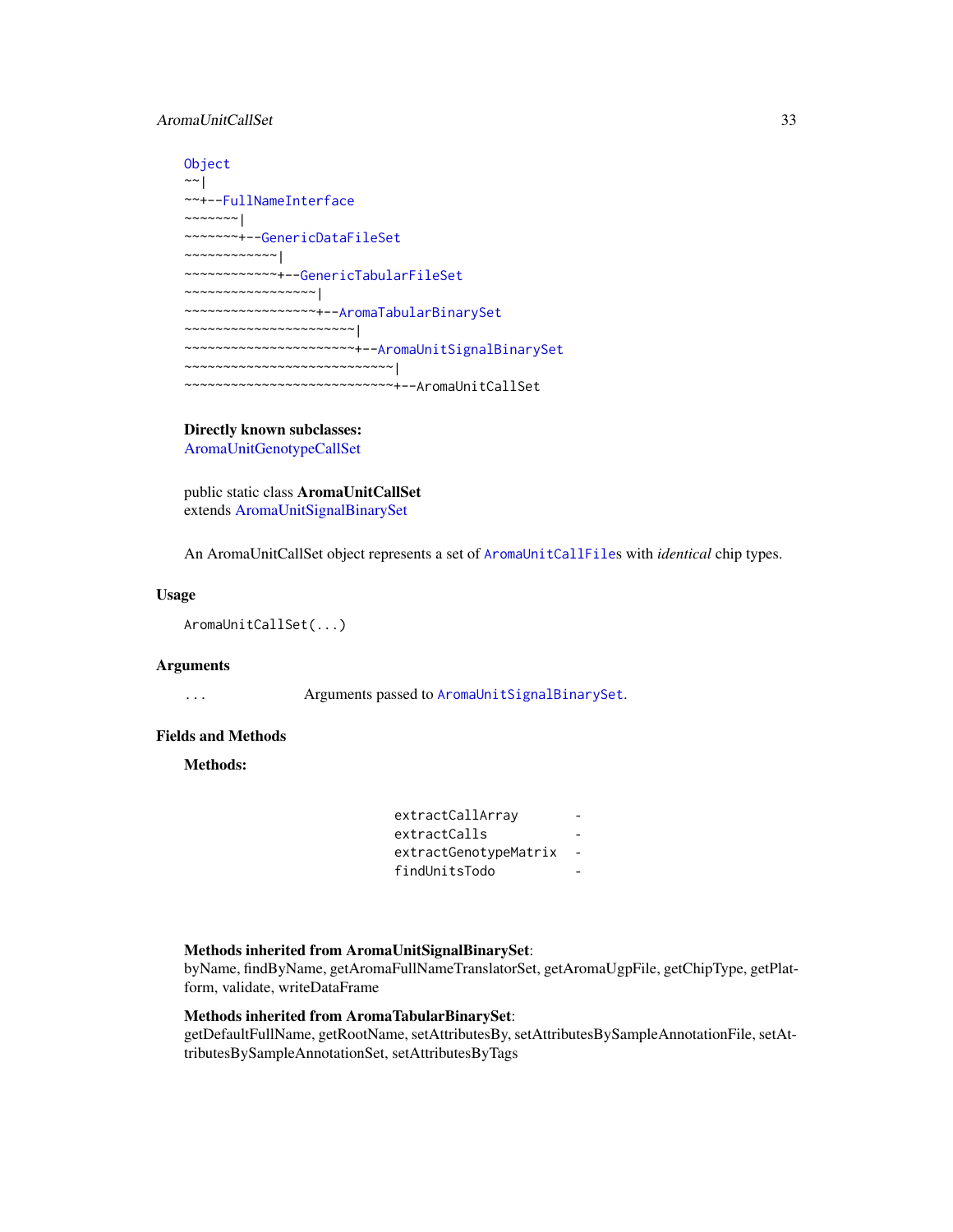### <span id="page-33-0"></span>Methods inherited from GenericTabularFileSet:

extractMatrix, calculateAverageColumnAcrossFiles

### Methods inherited from GenericDataFileSet:

[, [[, anyDuplicated, anyNA, append, appendFiles, appendFullNamesTranslator, appendFullNames-TranslatorByNULL, appendFullNamesTranslatorByTabularTextFile, appendFullNamesTranslator-ByTabularTextFileSet, appendFullNamesTranslatorBydata.frame, appendFullNamesTranslatorByfunction, appendFullNamesTranslatorBylist, as.character, as.list, byName, byPath, c, clearCache, clearFullNamesTranslator, clone, copyTo, dsApplyInPairs, duplicated, equals, extract, findByName, findDuplicated, getChecksum, getChecksumFileSet, getChecksumObjects, getDefaultFullName, getFile, getFileClass, getFileSize, getFiles, getFullNames, getNames, getOneFile, getPath, get-Pathnames, getSubdirs, gunzip, gzip, hasFile, indexOf, is.na, names, nbrOfFiles, rep, resetFull-Names, setFullNamesTranslator, sortBy, unique, update2, updateFullName, updateFullNames, validate, getFullNameTranslatorSet, getParentName

#### Methods inherited from FullNameInterface:

appendFullNameTranslator, appendFullNameTranslatorByNULL, appendFullNameTranslatorByTabularTextFile, appendFullNameTranslatorByTabularTextFileSet, appendFullNameTranslatorBycharacter, appendFullNameTranslatorBydata.frame, appendFullNameTranslatorByfunction, appendFull-NameTranslatorBylist, clearFullNameTranslator, clearListOfFullNameTranslators, getDefaultFull-Name, getFullName, getFullNameTranslator, getListOfFullNameTranslators, getName, getTags, hasTag, hasTags, resetFullName, setFullName, setFullNameTranslator, setListOfFullNameTranslators, setName, setTags, updateFullName

#### Methods inherited from Object:

\$, \$<-, [[, [[<-, as.character, attach, attachLocally, clearCache, clearLookupCache, clone, detach, equals, extend, finalize, getEnvironment, getFieldModifier, getFieldModifiers, getFields, getInstantiationTime, getStaticInstance, hasField, hashCode, ll, load, names, objectSize, print, save, asThis

### Author(s)

Henrik Bengtsson

<span id="page-33-1"></span>AromaUnitFracBCnBinaryFile *The AromaUnitFracBCnBinaryFile class*

### Description

Package: aroma.core Class AromaUnitFracBCnBinaryFile

```
Object
~~|
~~+--FullNameInterface
~\sim ~\sim ~\sim ~\sim ~\sim ~\sim ~\sim ~\sim ~\sim ~\sim ~\sim ~\sim ~\sim ~\sim ~\sim ~\sim ~\sim ~\sim ~\sim ~\sim ~\sim ~\sim ~\sim ~\sim ~\sim ~\sim ~\sim ~\sim ~\sim ~\sim ~\sim ~\sim ~\sim ~\sim ~\sim ~\sim ~\sim~~~~~~~+--GenericDataFile
~~~~~~~~~~~~|
~~~~~~~~~~~~+--ColumnNamesInterface
```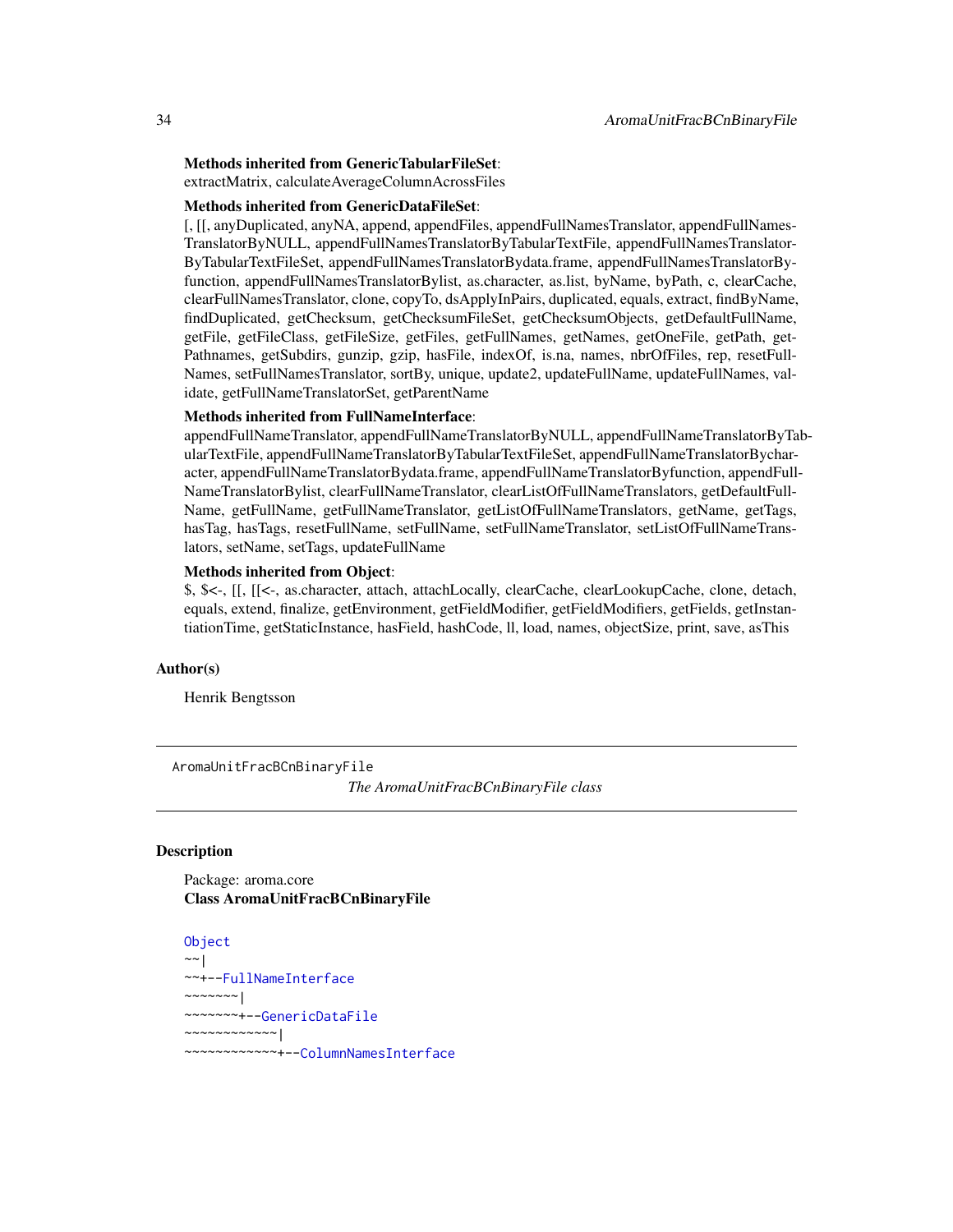AromaUnitFracBCnBinaryFile 35

~~~~~~~~~~~~~~~~~| ~~~~~~~~~~~~~~~~~+-[-GenericTabularFile](#page-0-0) ~~~~~~~~~~~~~~~~~~~~~~| ~~~~~~~~~~~~~~~~~~~~~~+-[-CacheKeyInterface](#page-0-0) ~~~~~~~~~~~~~~~~~~~~~~~~~~~| ~~~~~~~~~~~~~~~~~~~~~~~~~~~+-[-FileCacheKeyInterface](#page-0-0) ~~~~~~~~~~~~~~~~~~~~~~~~~~~~~~~~~ ~~~~~~~~~~~~~~~~~~~~~~~~~~~~~~~~+-[-AromaTabularBinaryFile](#page-24-1) ~~~~~~~~~~~~~~~~~~~~~~~~~~~~~~~~~~~~~| ~~~~~~~~~~~~~~~~~~~~~~~~~~~~~~~~~~~~~+-[-AromaPlatformInterface](#page-21-1) ~~~~~~~~~~~~~~~~~~~~~~~~~~~~~~~~~~~~~~~~~~| ~~~~~~~~~~~~~~~~~~~~~~~~~~~~~~~~~~~~~~~~~~+-[-AromaUnitSignalBinaryFile](#page-47-1) ~~~~~~~~~~~~~~~~~~~~~~~~~~~~~~~~~~~~~~~~~~~~~~~| ~~~~~~~~~~~~~~~~~~~~~~~~~~~~~~~~~~~~~~~~~~~~~~~+--AromaUnitFracBCnBinaryFile

### Directly known subclasses:

public static class AromaUnitFracBCnBinaryFile extends [AromaUnitSignalBinaryFile](#page-47-1)

An AromaUnitFracBCnBinaryFile is a [AromaUnitTabularBinaryFile](#page-51-1).

#### Usage

```
AromaUnitFracBCnBinaryFile(...)
```
### Arguments

... Arguments passed to [AromaUnitTabularBinaryFile](#page-51-1).

### Fields and Methods

Methods:

extractRawAlleleBFractions -

#### Methods inherited from AromaUnitSignalBinaryFile:

allocate, allocateFromUnitAnnotationDataFile, allocateFromUnitNamesFile, as.character, extract-Matrix, extractRawGenomicSignals, fromFile, getChipType, getExtensionPattern, getFilenameExtension, getNumberOfFilesAveraged, getPlatform, isAverageFile, nbrOfUnits, readDataFrame, write-DataFrame

### Methods inherited from AromaPlatformInterface:

getAromaPlatform, getAromaUflFile, getAromaUgpFile, getChipType, getPlatform, getUnitAnnotationDataFile, getUnitNamesFile, getUnitTypesFile, isCompatibleWith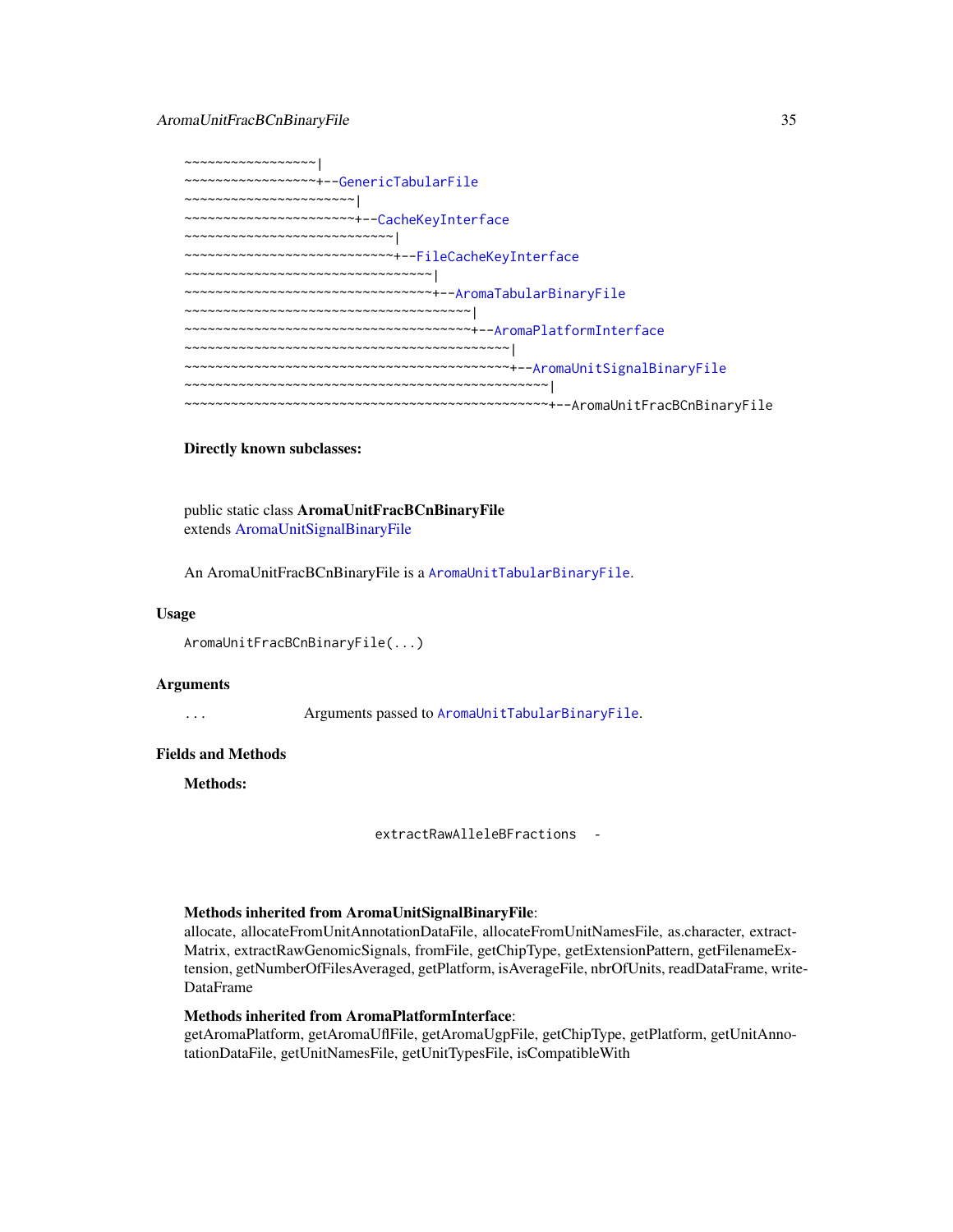### Methods inherited from AromaTabularBinaryFile:

[, [<-, [[, allocate, as.character, colApply, colMeans, colStats, colSums, dimnames<-, getBytes-PerColumn, getColClasses, getDefaultColumnNames, getRootName, importFrom, nbrOfColumns, nbrOfRows, readColumns, readDataFrame, readFooter, readHeader, readRawFooter, setAttributes-ByTags, subset, summary, updateData, updateDataColumn, writeFooter, writeRawFooter

Methods inherited from FileCacheKeyInterface:

getCacheKey

Methods inherited from CacheKeyInterface: getCacheKey

### Methods inherited from GenericTabularFile:

[. as.character, dim, extractMatrix, head, nbrOfColumns, nbrOfRows, readColumns, readDataFrame, tail, writeColumnsToFiles

### Methods inherited from ColumnNamesInterface:

appendColumnNamesTranslator, appendColumnNamesTranslatorByNULL, appendColumnNames-TranslatorBycharacter, appendColumnNamesTranslatorByfunction, appendColumnNamesTranslatorBylist, clearColumnNamesTranslator, clearListOfColumnNamesTranslators, getColumnNames, getColumnNamesTranslator, getDefaultColumnNames, getListOfColumnNamesTranslators, nbrOf-Columns, setColumnNames, setColumnNamesTranslator, setListOfColumnNamesTranslators, updateColumnNames

### Methods inherited from GenericDataFile:

as.character, clone, compareChecksum, copyTo, equals, fromFile, getAttribute, getAttributes, getChecksum, getChecksumFile, getCreatedOn, getDefaultFullName, getExtension, getExtensionPattern, getFileSize, getFileType, getFilename, getFilenameExtension, getLastAccessedOn, getLastModifiedOn, getOutputExtension, getPath, getPathname, gunzip, gzip, hasBeenModified, is.na, isFile, isGzipped, linkTo, readChecksum, renameTo, renameToUpperCaseExt, setAttribute, setAttributes, setAttributesBy, setAttributesByTags, setExtensionPattern, testAttributes, validate, validateChecksum, writeChecksum, getParentName

### Methods inherited from FullNameInterface:

appendFullNameTranslator, appendFullNameTranslatorByNULL, appendFullNameTranslatorByTabularTextFile, appendFullNameTranslatorByTabularTextFileSet, appendFullNameTranslatorBycharacter, appendFullNameTranslatorBydata.frame, appendFullNameTranslatorByfunction, appendFull-NameTranslatorBylist, clearFullNameTranslator, clearListOfFullNameTranslators, getDefaultFull-Name, getFullName, getFullNameTranslator, getListOfFullNameTranslators, getName, getTags, hasTag, hasTags, resetFullName, setFullName, setFullNameTranslator, setListOfFullNameTranslators, setName, setTags, updateFullName

#### Methods inherited from Object:

\$, \$<-, [[, [[<-, as.character, attach, attachLocally, clearCache, clearLookupCache, clone, detach, equals, extend, finalize, getEnvironment, getFieldModifier, getFieldModifiers, getFields, getInstantiationTime, getStaticInstance, hasField, hashCode, ll, load, names, objectSize, print, save, asThis

### Author(s)

Henrik Bengtsson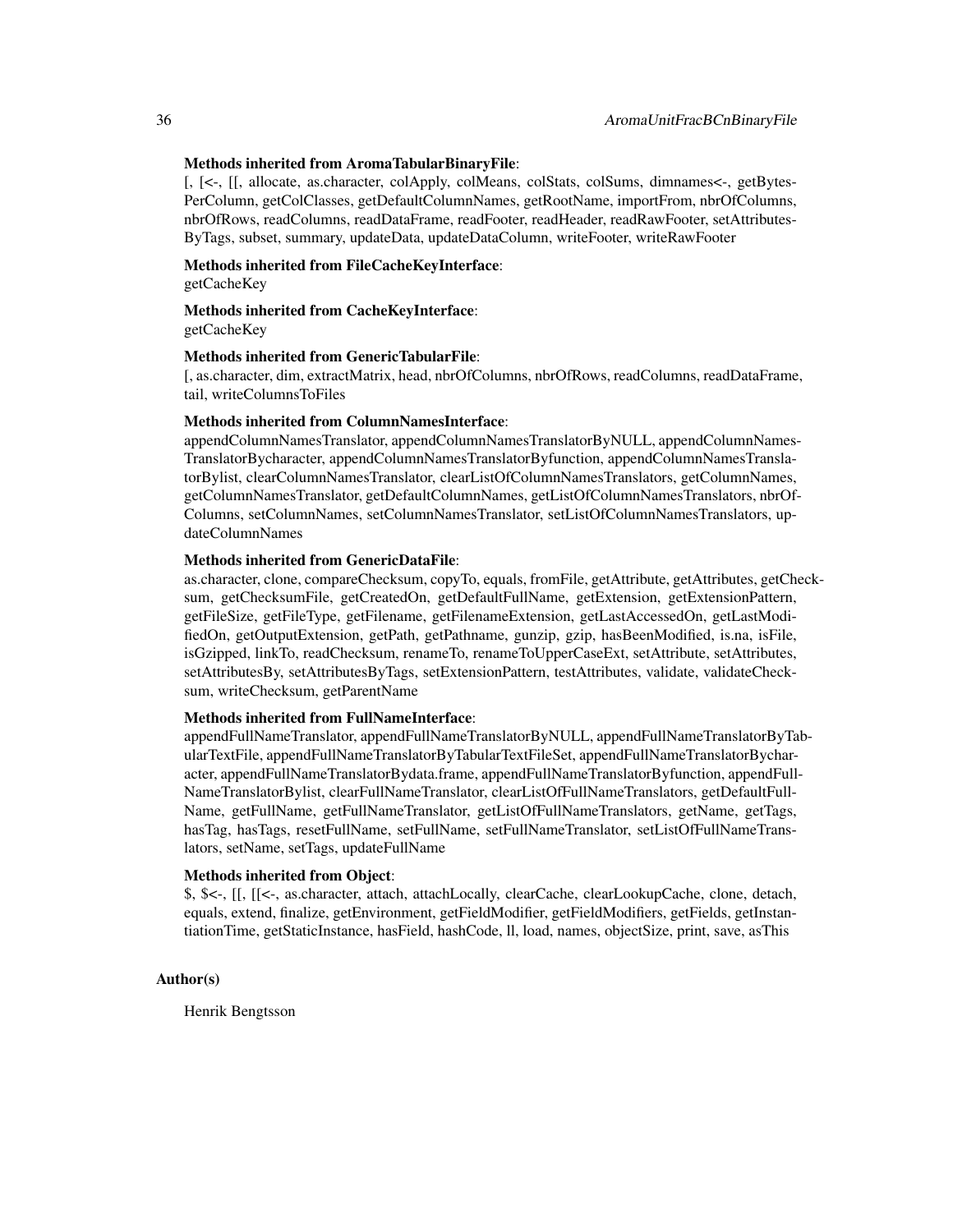<span id="page-36-0"></span>AromaUnitFracBCnBinarySet

*The AromaUnitFracBCnBinarySet class*

#### Description

Package: aroma.core Class AromaUnitFracBCnBinarySet

```
Object
~~|
~~+--FullNameInterface
~\sim ~\sim ~\sim ~\sim ~\sim ~\sim ~\sim~~~~~~~+--GenericDataFileSet
~~~~~~~~~~~~|
~~~~~~~~~~~~+--GenericTabularFileSet
  ~~~~~~~~~~~~~~~~~|
  ~~~~~~~~~~~~~~~~~+--AromaTabularBinarySet
~~~~~~~~~~~~~~~~~~~~~~|
~~~~~~~~~~~~~~~~~~~~~~+--AromaUnitSignalBinarySet
    ~~~~~~~~~~~~~~~~~~~~~~~~~~~|
       ~~~~~~~~~~~~~~~~~~~~~~~~~~~+--AromaUnitFracBCnBinarySet
```
### Directly known subclasses:

public static class AromaUnitFracBCnBinarySet extends [AromaUnitSignalBinarySet](#page-49-0)

An AromaUnitFracBCnBinarySet object represents a set of [AromaUnitFracBCnBinaryFile](#page-33-0)s with *identical* chip types.

#### Usage

```
AromaUnitFracBCnBinarySet(...)
```
#### Arguments

... Arguments passed to [AromaUnitSignalBinarySet](#page-49-0).

# Details

The term "allele B fraction" is also know as "allele B frequency", which was coined by Peiffer et al. (2006). Note that the term "frequency" is a bit misleading since it is not a frequency in neither the statistical nor the population sense, but rather only proportion relative to the total amount of allele A and allele B signals, which is calculated for each sample independently.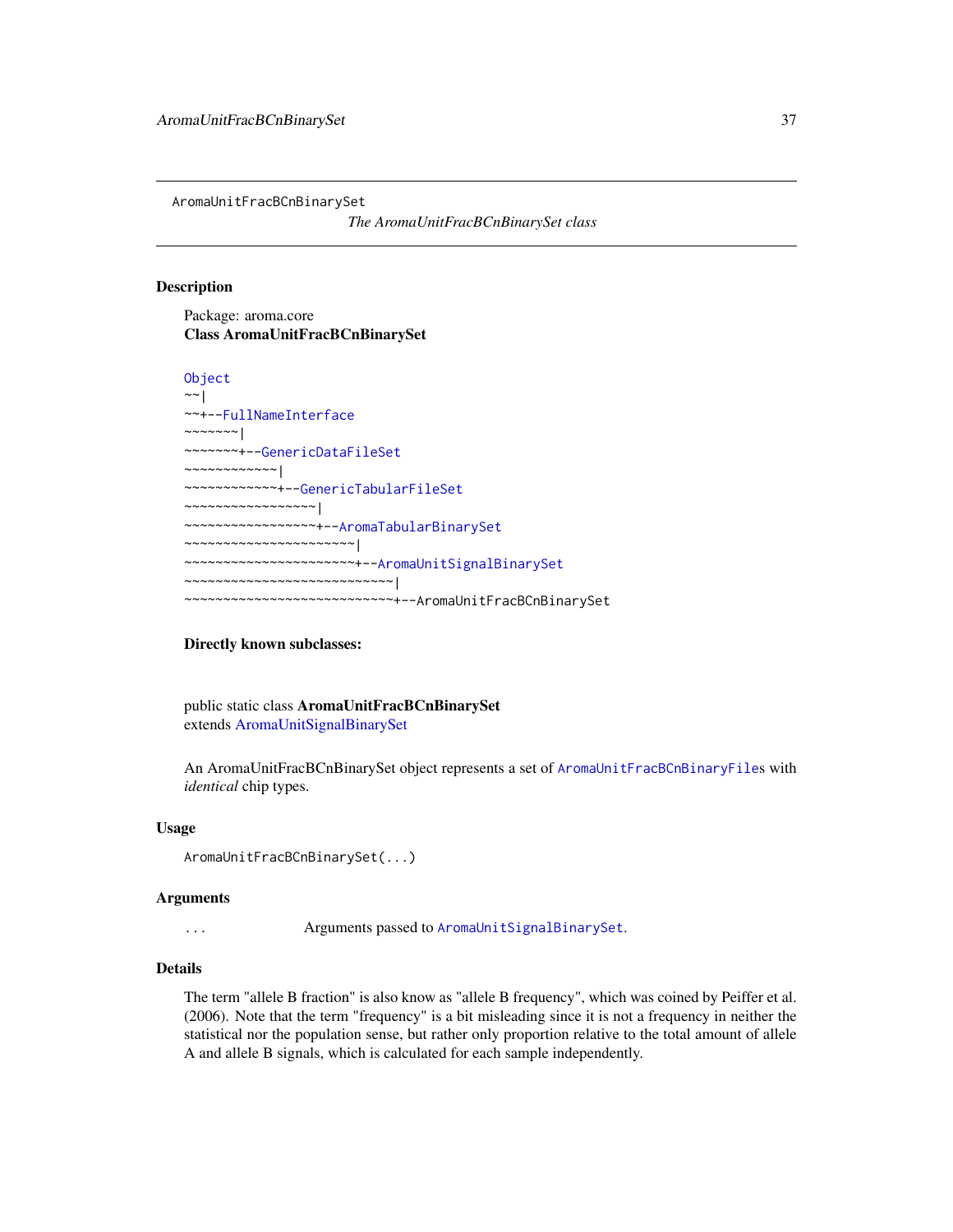#### Fields and Methods

#### Methods:

byName writeDataFrame -

### Methods inherited from AromaUnitSignalBinarySet:

byName, findByName, getAromaFullNameTranslatorSet, getAromaUgpFile, getChipType, getPlatform, validate, writeDataFrame

#### Methods inherited from AromaTabularBinarySet:

getDefaultFullName, getRootName, setAttributesBy, setAttributesBySampleAnnotationFile, setAttributesBySampleAnnotationSet, setAttributesByTags

#### Methods inherited from GenericTabularFileSet:

extractMatrix, calculateAverageColumnAcrossFiles

#### Methods inherited from GenericDataFileSet:

[, [[, anyDuplicated, anyNA, append, appendFiles, appendFullNamesTranslator, appendFullNames-TranslatorByNULL, appendFullNamesTranslatorByTabularTextFile, appendFullNamesTranslator-ByTabularTextFileSet, appendFullNamesTranslatorBydata.frame, appendFullNamesTranslatorByfunction, appendFullNamesTranslatorBylist, as.character, as.list, byName, byPath, c, clearCache, clearFullNamesTranslator, clone, copyTo, dsApplyInPairs, duplicated, equals, extract, findByName, findDuplicated, getChecksum, getChecksumFileSet, getChecksumObjects, getDefaultFullName, getFile, getFileClass, getFileSize, getFiles, getFullNames, getNames, getOneFile, getPath, get-Pathnames, getSubdirs, gunzip, gzip, hasFile, indexOf, is.na, names, nbrOfFiles, rep, resetFull-Names, setFullNamesTranslator, sortBy, unique, update2, updateFullName, updateFullNames, validate, getFullNameTranslatorSet, getParentName

### Methods inherited from FullNameInterface:

appendFullNameTranslator, appendFullNameTranslatorByNULL, appendFullNameTranslatorByTabularTextFile, appendFullNameTranslatorByTabularTextFileSet, appendFullNameTranslatorBycharacter, appendFullNameTranslatorBydata.frame, appendFullNameTranslatorByfunction, appendFull-NameTranslatorBylist, clearFullNameTranslator, clearListOfFullNameTranslators, getDefaultFull-Name, getFullName, getFullNameTranslator, getListOfFullNameTranslators, getName, getTags, hasTag, hasTags, resetFullName, setFullName, setFullNameTranslator, setListOfFullNameTranslators, setName, setTags, updateFullName

# Methods inherited from Object:

\$, \$<-, [[, [[<-, as.character, attach, attachLocally, clearCache, clearLookupCache, clone, detach, equals, extend, finalize, getEnvironment, getFieldModifier, getFieldModifiers, getFields, getInstantiationTime, getStaticInstance, hasField, hashCode, ll, load, names, objectSize, print, save, asThis

### Author(s)

Henrik Bengtsson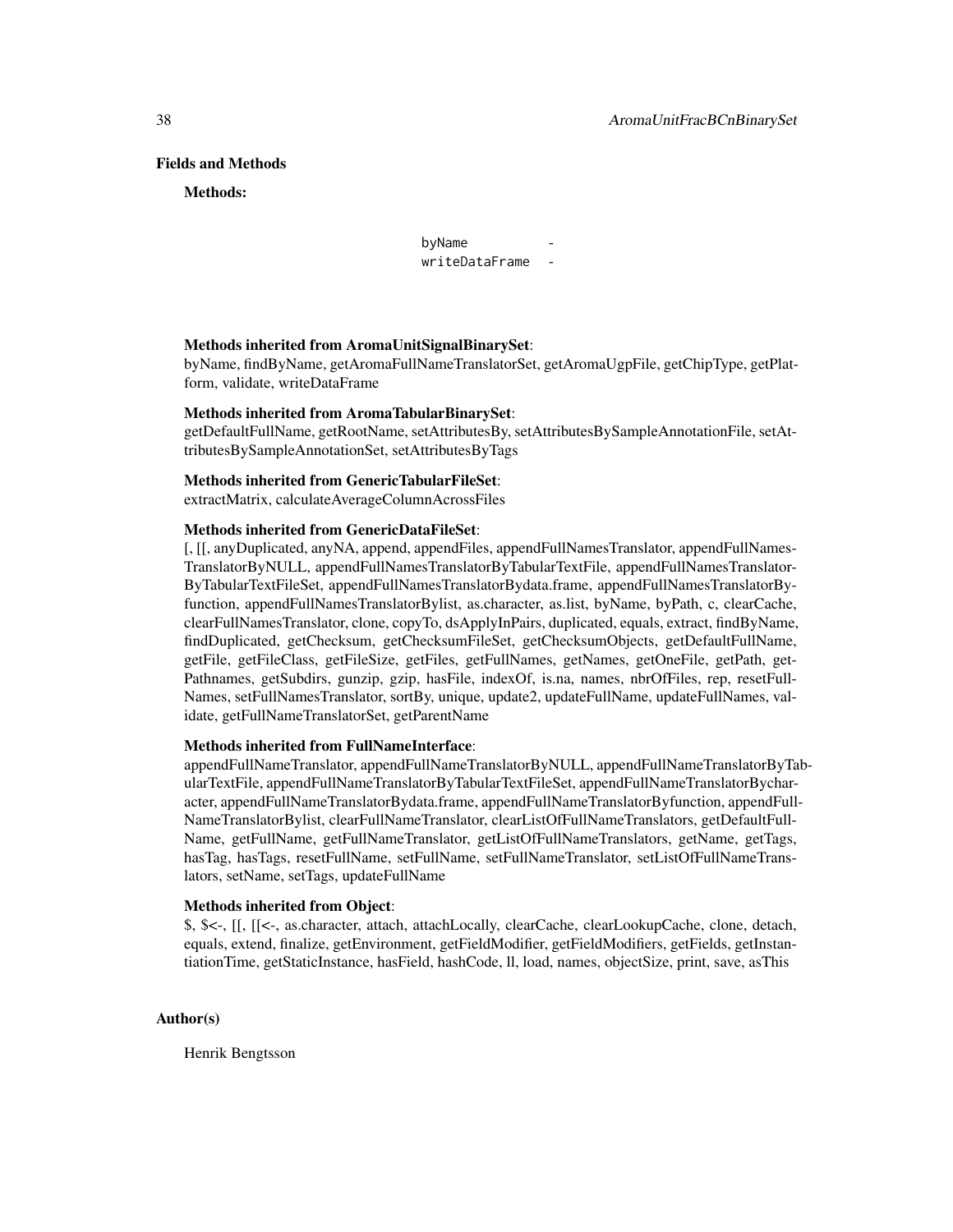### References

[1] Peiffer et al., *High-resolution genomic profiling of chromosomal aberrations using Infinium whole-genome genotyping*, Genome Res, 2006.

<span id="page-38-0"></span>AromaUnitGenotypeCallFile

*The AromaUnitGenotypeCallFile class*

#### Description

Package: aroma.core Class AromaUnitGenotypeCallFile

[Object](#page-0-0) ~~| ~~+-[-FullNameInterface](#page-0-0) ~~~~~~~ $|$ ~~~~~~~+-[-GenericDataFile](#page-0-0) ~~~~~~~~~~~~| ~~~~~~~~~~~~+-[-ColumnNamesInterface](#page-0-0) ~~~~~~~~~~~~~~~~~| ~~~~~~~~~~~~~~~~~+-[-GenericTabularFile](#page-0-0) ~~~~~~~~~~~~~~~~~~~~~~| ~~~~~~~~~~~~~~~~~~~~~~+-[-CacheKeyInterface](#page-0-0) ~~~~~~~~~~~~~~~~~~~~~~~~~~~| ~~~~~~~~~~~~~~~~~~~~~~~~~~~+-[-FileCacheKeyInterface](#page-0-0) ~~~~~~~~~~~~~~~~~~~~~~~~~~~~~~~~~ ~~~~~~~~~~~~~~~~~~~~~~~~~~~~~~~~+-[-AromaTabularBinaryFile](#page-24-0) ~~~~~~~~~~~~~~~~~~~~~~~~~~~~~~~~~~~~~| ~~~~~~~~~~~~~~~~~~~~~~~~~~~~~~~~~~~~~+-[-AromaPlatformInterface](#page-21-0) ~~~~~~~~~~~~~~~~~~~~~~~~~~~~~~~~~~~~~~~~~~| ~~~~~~~~~~~~~~~~~~~~~~~~~~~~~~~~~~~~~~~~~~+-[-AromaUnitSignalBinaryFile](#page-47-0) ~~~~~~~~~~~~~~~~~~~~~~~~~~~~~~~~~~~~~~~~~~~~~~~| ~~~~~~~~~~~~~~~~~~~~~~~~~~~~~~~~~~~~~~~~~~~~~~~+-[-AromaUnitCallFile](#page-29-0) ~~~~~~~~~~~~~~~~~~~~~~~~~~~~~~~~~~~~~~~~~~~~~~~~~~~~| ~~~~~~~~~~~~~~~~~~~~~~~~~~~~~~~~~~~~~~~~~~~~~~~~~~~~+--AromaUnitGenotypeCallFile

### Directly known subclasses:

public static class AromaUnitGenotypeCallFile extends [AromaUnitCallFile](#page-29-0)

An AromaUnitGenotypeCallFile is a [AromaUnitTabularBinaryFile](#page-51-0).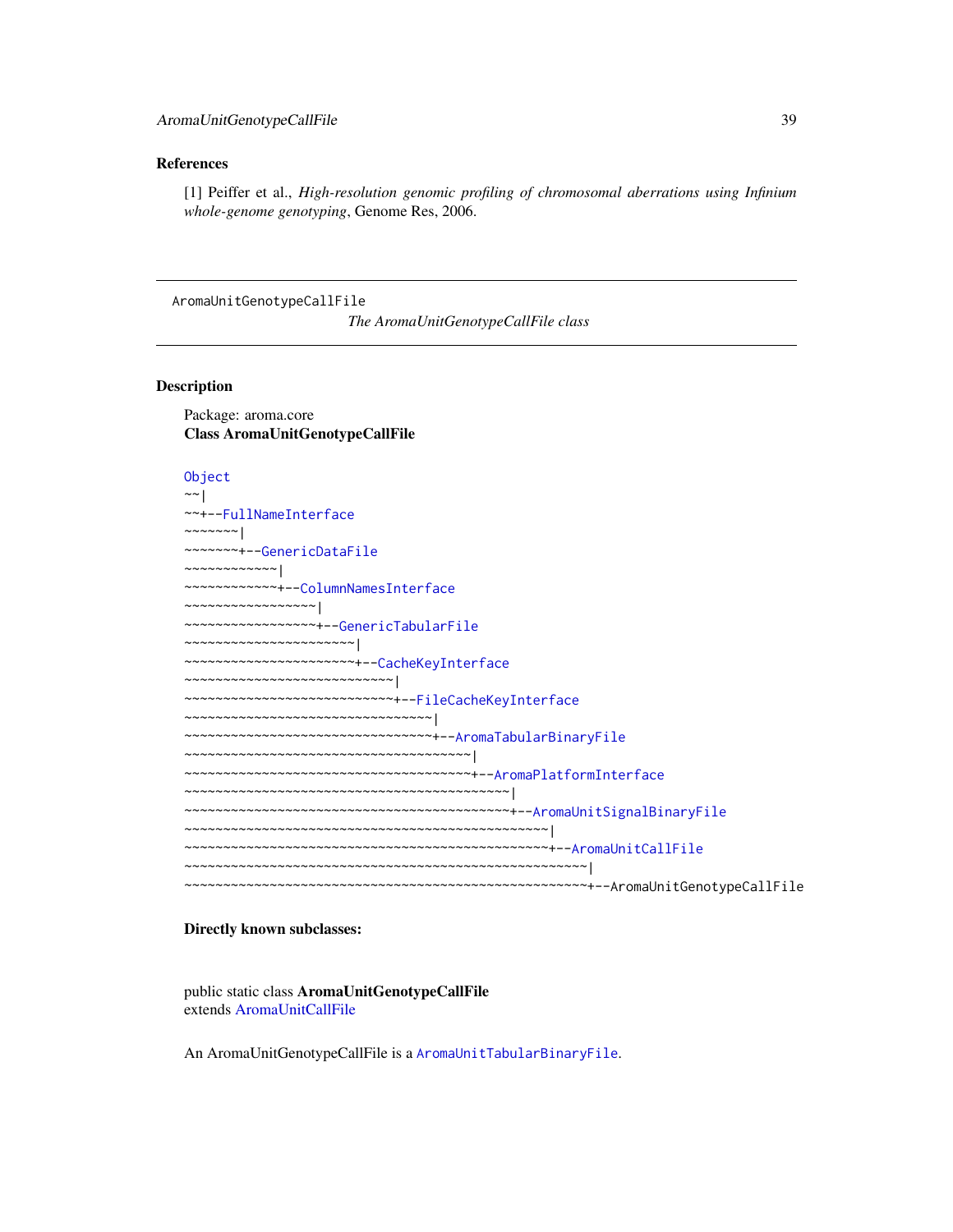#### Usage

AromaUnitGenotypeCallFile(...)

#### Arguments

... Arguments passed to [AromaUnitTabularBinaryFile](#page-51-0).

### Fields and Methods

Methods:

### Methods inherited from AromaUnitCallFile:

allocate, extractCallArray, extractCalls, extractMatrix, findUnitsTodo

#### Methods inherited from AromaUnitSignalBinaryFile:

allocate, allocateFromUnitAnnotationDataFile, allocateFromUnitNamesFile, as.character, extract-Matrix, extractRawGenomicSignals, fromFile, getChipType, getExtensionPattern, getFilenameExtension, getNumberOfFilesAveraged, getPlatform, isAverageFile, nbrOfUnits, readDataFrame, write-DataFrame

#### Methods inherited from AromaPlatformInterface:

getAromaPlatform, getAromaUflFile, getAromaUgpFile, getChipType, getPlatform, getUnitAnnotationDataFile, getUnitNamesFile, getUnitTypesFile, isCompatibleWith

# Methods inherited from AromaTabularBinaryFile:

[, [<-, [[, allocate, as.character, colApply, colMeans, colStats, colSums, dimnames<-, getBytes-PerColumn, getColClasses, getDefaultColumnNames, getRootName, importFrom, nbrOfColumns, nbrOfRows, readColumns, readDataFrame, readFooter, readHeader, readRawFooter, setAttributes-ByTags, subset, summary, updateData, updateDataColumn, writeFooter, writeRawFooter

# Methods inherited from FileCacheKeyInterface:

getCacheKey

Methods inherited from CacheKeyInterface: getCacheKey

# Methods inherited from GenericTabularFile:

[, as.character, dim, extractMatrix, head, nbrOfColumns, nbrOfRows, readColumns, readDataFrame, tail, writeColumnsToFiles

### Methods inherited from ColumnNamesInterface:

appendColumnNamesTranslator, appendColumnNamesTranslatorByNULL, appendColumnNames-TranslatorBycharacter, appendColumnNamesTranslatorByfunction, appendColumnNamesTranslatorBylist, clearColumnNamesTranslator, clearListOfColumnNamesTranslators, getColumnNames,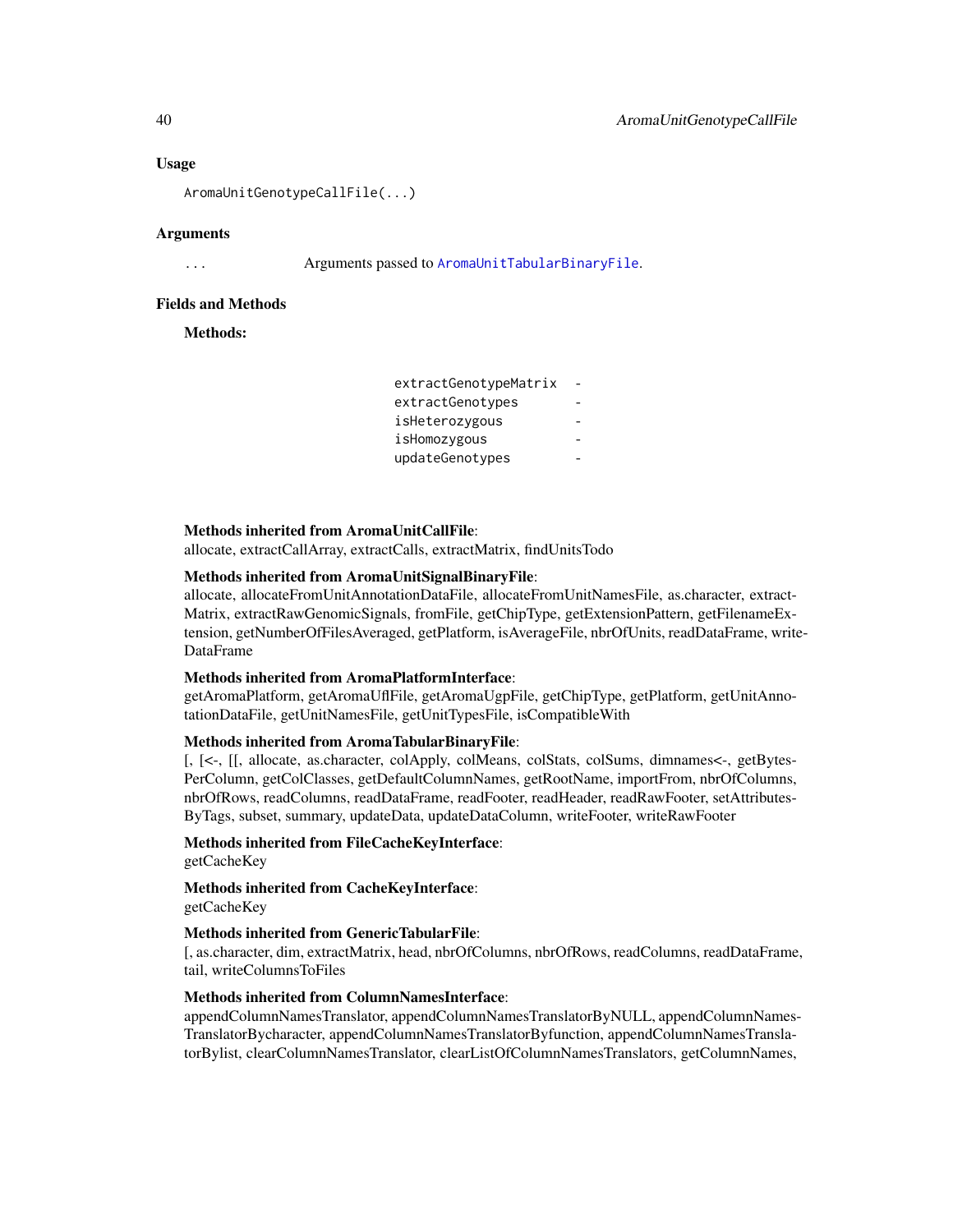getColumnNamesTranslator, getDefaultColumnNames, getListOfColumnNamesTranslators, nbrOf-Columns, setColumnNames, setColumnNamesTranslator, setListOfColumnNamesTranslators, updateColumnNames

#### Methods inherited from GenericDataFile:

as.character, clone, compareChecksum, copyTo, equals, fromFile, getAttribute, getAttributes, getChecksum, getChecksumFile, getCreatedOn, getDefaultFullName, getExtension, getExtensionPattern, getFileSize, getFileType, getFilename, getFilenameExtension, getLastAccessedOn, getLastModifiedOn, getOutputExtension, getPath, getPathname, gunzip, gzip, hasBeenModified, is.na, isFile, isGzipped, linkTo, readChecksum, renameTo, renameToUpperCaseExt, setAttribute, setAttributes, setAttributesBy, setAttributesByTags, setExtensionPattern, testAttributes, validate, validateChecksum, writeChecksum, getParentName

#### Methods inherited from FullNameInterface:

appendFullNameTranslator, appendFullNameTranslatorByNULL, appendFullNameTranslatorByTabularTextFile, appendFullNameTranslatorByTabularTextFileSet, appendFullNameTranslatorBycharacter, appendFullNameTranslatorBydata.frame, appendFullNameTranslatorByfunction, appendFull-NameTranslatorBylist, clearFullNameTranslator, clearListOfFullNameTranslators, getDefaultFull-Name, getFullName, getFullNameTranslator, getListOfFullNameTranslators, getName, getTags, hasTag, hasTags, resetFullName, setFullName, setFullNameTranslator, setListOfFullNameTranslators, setName, setTags, updateFullName

### Methods inherited from Object:

\$, \$<-, [[, [[<-, as.character, attach, attachLocally, clearCache, clearLookupCache, clone, detach, equals, extend, finalize, getEnvironment, getFieldModifier, getFieldModifiers, getFields, getInstantiationTime, getStaticInstance, hasField, hashCode, ll, load, names, objectSize, print, save, asThis

#### Author(s)

Henrik Bengtsson

<span id="page-40-0"></span>AromaUnitGenotypeCallSet

*The AromaUnitGenotypeCallSet class*

#### Description

Package: aroma.core Class AromaUnitGenotypeCallSet

[Object](#page-0-0)  $~\sim$  | ~~+-[-FullNameInterface](#page-0-0)  $~\sim$   $~\sim$   $~\sim$   $~\sim$   $~\sim$   $~\sim$   $~\sim$ ~~~~~~~+-[-GenericDataFileSet](#page-0-0) ~~~~~~~~~~~~| ~~~~~~~~~~~~+-[-GenericTabularFileSet](#page-0-0) ~~~~~~~~~~~~~~~~~| ~~~~~~~~~~~~~~~~~+-[-AromaTabularBinarySet](#page-26-0)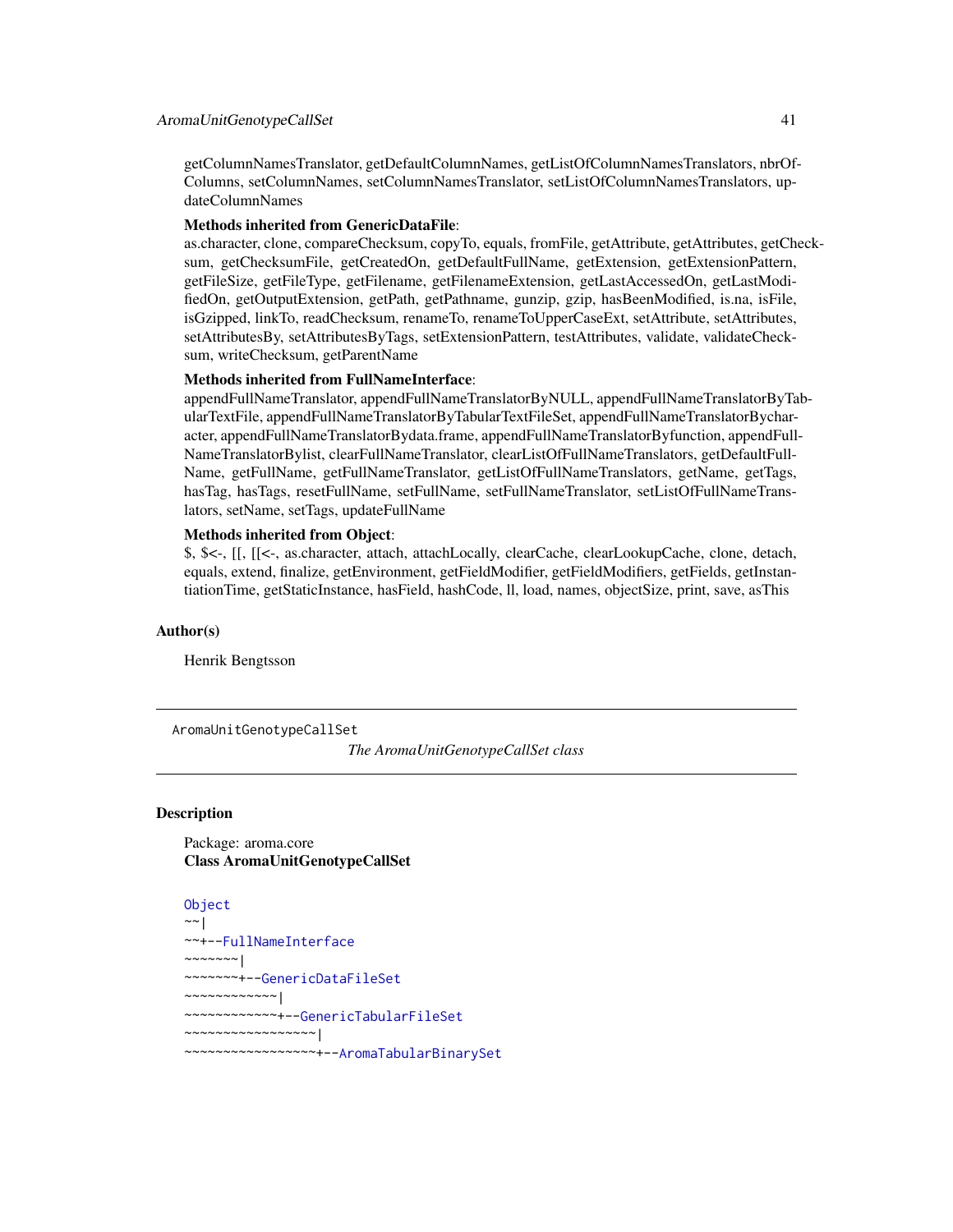| ~~~~~~~~~~~~~~~~~~~~~+--AromaUnitSignalBinarySet                                                                                                                                                                                                                                                                                                            |  |
|-------------------------------------------------------------------------------------------------------------------------------------------------------------------------------------------------------------------------------------------------------------------------------------------------------------------------------------------------------------|--|
| $\mathcal{L}_{\mathcal{N}}$ - $\mathcal{N}_{\mathcal{N}}$ - $\mathcal{N}_{\mathcal{N}}$ - $\mathcal{N}_{\mathcal{N}}$ - $\mathcal{N}_{\mathcal{N}}$ - $\mathcal{N}_{\mathcal{N}}$                                                                                                                                                                           |  |
| ~~~~~~~~~~~~~~~~~~~~~~~~~~+--AromaUnitCallSet                                                                                                                                                                                                                                                                                                               |  |
| $\mathcal{N}$ $\mathcal{N}$ $\mathcal{N}$ $\mathcal{N}$ $\mathcal{N}$ $\mathcal{N}$ $\mathcal{N}$ $\mathcal{N}$ $\mathcal{N}$ $\mathcal{N}$ $\mathcal{N}$ $\mathcal{N}$ $\mathcal{N}$ $\mathcal{N}$ $\mathcal{N}$ $\mathcal{N}$ $\mathcal{N}$ $\mathcal{N}$ $\mathcal{N}$ $\mathcal{N}$ $\mathcal{N}$ $\mathcal{N}$ $\mathcal{N}$ $\mathcal{N}$ $\mathcal{$ |  |
| ~~~~~~~~~~~~~~~~~~~~~~~~~~~~~~+--AromaUnitGenotypeCallSet                                                                                                                                                                                                                                                                                                   |  |

### Directly known subclasses:

public static class AromaUnitGenotypeCallSet extends [AromaUnitCallSet](#page-31-0)

An AromaUnitGenotypeCallSet object represents a set of [AromaUnitGenotypeCallFile](#page-38-0)s with *identical* chip types.

#### Usage

```
AromaUnitGenotypeCallSet(...)
```
### Arguments

... Arguments passed to [AromaUnitCallSet](#page-31-0).

# Fields and Methods

Methods:

byName extractGenotypes -

#### Methods inherited from AromaUnitCallSet:

byPath, extractCallArray, extractCalls, extractGenotypeMatrix, findByName, findUnitsTodo

# Methods inherited from AromaUnitSignalBinarySet:

byName, findByName, getAromaFullNameTranslatorSet, getAromaUgpFile, getChipType, getPlatform, validate, writeDataFrame

#### Methods inherited from AromaTabularBinarySet:

getDefaultFullName, getRootName, setAttributesBy, setAttributesBySampleAnnotationFile, setAttributesBySampleAnnotationSet, setAttributesByTags

#### Methods inherited from GenericTabularFileSet:

extractMatrix, calculateAverageColumnAcrossFiles

### Methods inherited from GenericDataFileSet:

[, [[, anyDuplicated, anyNA, append, appendFiles, appendFullNamesTranslator, appendFullNames-TranslatorByNULL, appendFullNamesTranslatorByTabularTextFile, appendFullNamesTranslator-ByTabularTextFileSet, appendFullNamesTranslatorBydata.frame, appendFullNamesTranslatorBy-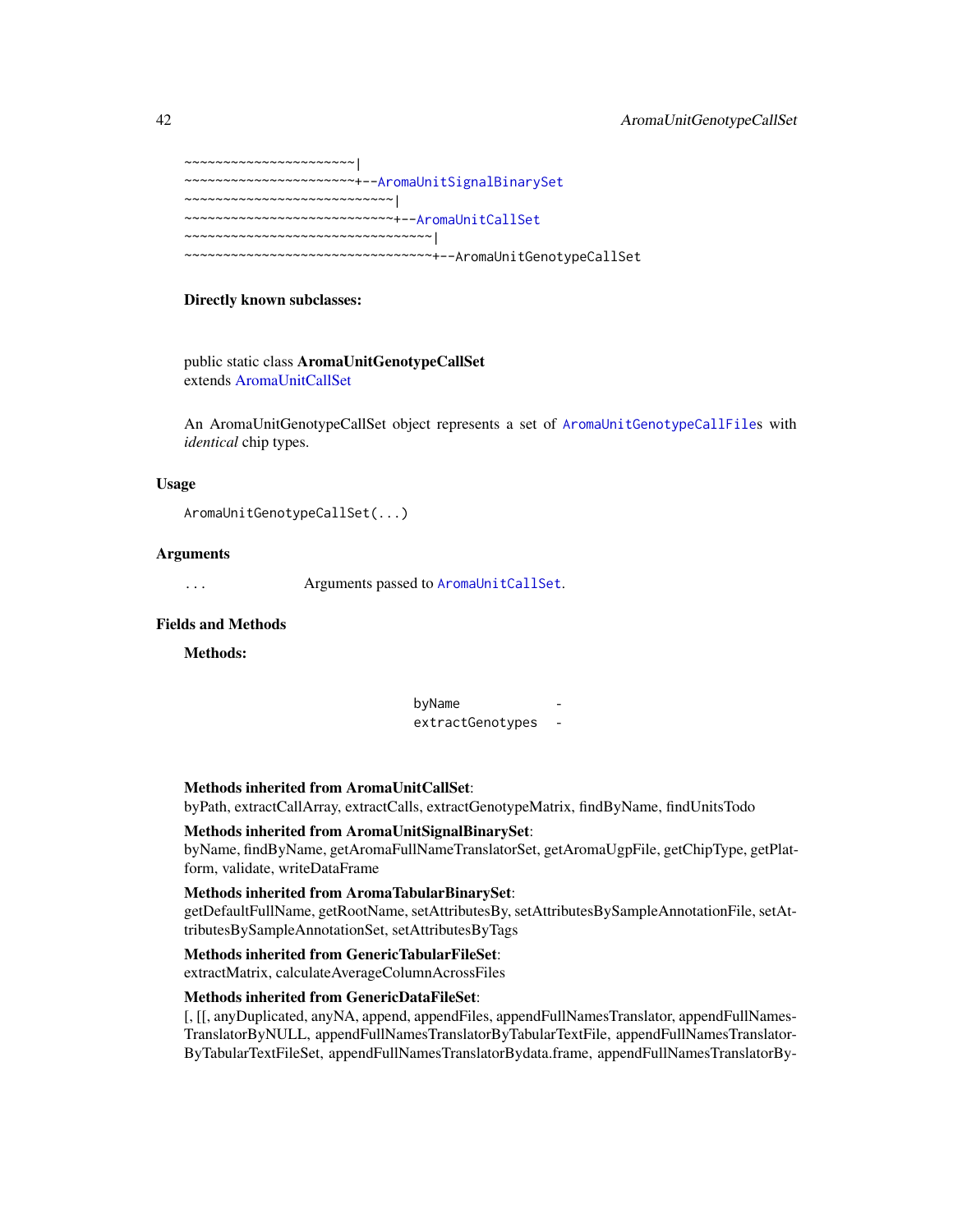function, appendFullNamesTranslatorBylist, as.character, as.list, byName, byPath, c, clearCache, clearFullNamesTranslator, clone, copyTo, dsApplyInPairs, duplicated, equals, extract, findByName, findDuplicated, getChecksum, getChecksumFileSet, getChecksumObjects, getDefaultFullName, getFile, getFileClass, getFileSize, getFiles, getFullNames, getNames, getOneFile, getPath, get-Pathnames, getSubdirs, gunzip, gzip, hasFile, indexOf, is.na, names, nbrOfFiles, rep, resetFull-Names, setFullNamesTranslator, sortBy, unique, update2, updateFullName, updateFullNames, validate, getFullNameTranslatorSet, getParentName

# Methods inherited from FullNameInterface:

appendFullNameTranslator, appendFullNameTranslatorByNULL, appendFullNameTranslatorByTabularTextFile, appendFullNameTranslatorByTabularTextFileSet, appendFullNameTranslatorBycharacter, appendFullNameTranslatorBydata.frame, appendFullNameTranslatorByfunction, appendFull-NameTranslatorBylist, clearFullNameTranslator, clearListOfFullNameTranslators, getDefaultFull-Name, getFullName, getFullNameTranslator, getListOfFullNameTranslators, getName, getTags, hasTag, hasTags, resetFullName, setFullName, setFullNameTranslator, setListOfFullNameTranslators, setName, setTags, updateFullName

### Methods inherited from Object:

\$, \$<-, [[, [[<-, as.character, attach, attachLocally, clearCache, clearLookupCache, clone, detach, equals, extend, finalize, getEnvironment, getFieldModifier, getFieldModifiers, getFields, getInstantiationTime, getStaticInstance, hasField, hashCode, ll, load, names, objectSize, print, save, asThis

#### Author(s)

Henrik Bengtsson

<span id="page-42-0"></span>AromaUnitPscnBinaryFile

*The AromaUnitPscnBinaryFile class*

#### **Description**

Package: aroma.core Class AromaUnitPscnBinaryFile

```
Object
~~|
~~+--FullNameInterface
~~~~~~~|
~~~~~~~+--GenericDataFile
~~~~~~~~~~~~|
~~~~~~~~~~~~+--ColumnNamesInterface
  ~~~~~~~~~~~~~~~~~|
~~~~~~~~~~~~~~~~~+--GenericTabularFile
   ~~~~~~~~~~~~~~~~~~~~~~|
  ~~~~~~~~~~~~~~~~~~~~~~+--CacheKeyInterface
~~~~~~~~~~~~~~~~~~~~~~~~~~~|
 ~~~~~~~~~~~~~~~~~~~~~~~~~~~+--FileCacheKeyInterface
```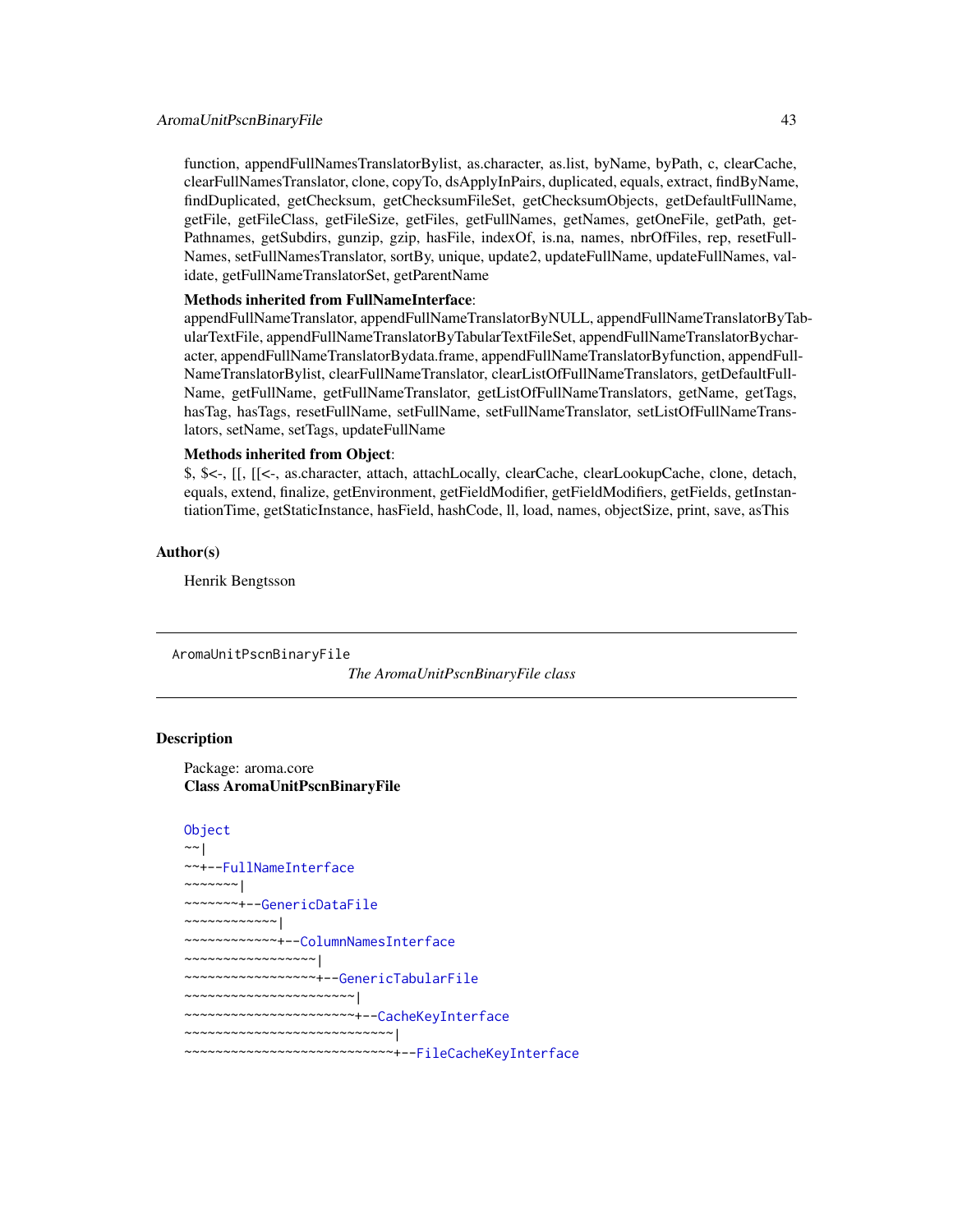```
~~~~~~~~~~~~~~~~~~~~~~~~~~~~~~~~|
~~~~~~~~~~~~~~~~~~~~~~~~~~~~~~~~+--AromaTabularBinaryFile
~~~~~~~~~~~~~~~~~~~~~~~~~~~~~~~~~~~~~|
~~~~~~~~~~~~~~~~~~~~~~~~~~~~~~~~~~~~~+--AromaPlatformInterface
~~~~~~~~~~~~~~~~~~~~~~~~~~~~~~~~~~~~~~~~~~|
~~~~~~~~~~~~~~~~~~~~~~~~~~~~~~~~~~~~~~~~~~+--AromaUnitSignalBinaryFile
~~~~~~~~~~~~~~~~~~~~~~~~~~~~~~~~~~~~~~~~~~~~~~~|
~~~~~~~~~~~~~~~~~~~~~~~~~~~~~~~~~~~~~~~~~~~~~~~+--CopyNumberDataFile
 ~~~~~~~~~~~~~~~~~~~~~~~~~~~~~~~~~~~~~~~~~~~~~~~~~~~~|
  ~~~~~~~~~~~~~~~~~~~~~~~~~~~~~~~~~~~~~~~~~~~~~~~~~~~~+--AromaUnitPscnBinaryFile
```
### Directly known subclasses:

public abstract static class AromaUnitPscnBinaryFile extends *[CopyNumberDataFile](#page-0-0)*

An AromaUnitPscnBinaryFile is a [AromaUnitSignalBinaryFile](#page-47-0) that holds total copy number signals (TCNs) and allele B fractions (BAFs). The TCNs can either be on an unknown scale or ratios relative to a reference. The signals are always stored on the original scale, i.e. they are never stored on the logaritmic scale. The BAFs are always on a  $[0$ -eps, $1$ +eps] scale, where eps  $>= 0$ .

### Usage

AromaUnitPscnBinaryFile(...)

#### Arguments

... Arguments passed to [AromaUnitSignalBinaryFile](#page-47-0).

## Fields and Methods

### Methods:

| extractRawCopyNumbers    |  |
|--------------------------|--|
| hasAlleleBFractions      |  |
| hasStrandiness           |  |
| hasTotalCopyNumberRatios |  |

### Methods inherited from CopyNumberDataFile:

as, as.CopyNumberDataFile, getNumberOfFilesAveraged, hasAlleleBFractions, hasStrandiness

#### Methods inherited from AromaUnitSignalBinaryFile:

allocate, allocateFromUnitAnnotationDataFile, allocateFromUnitNamesFile, as.character, extract-Matrix, extractRawGenomicSignals, fromFile, getChipType, getExtensionPattern, getFilenameExtension, getNumberOfFilesAveraged, getPlatform, isAverageFile, nbrOfUnits, readDataFrame, write-DataFrame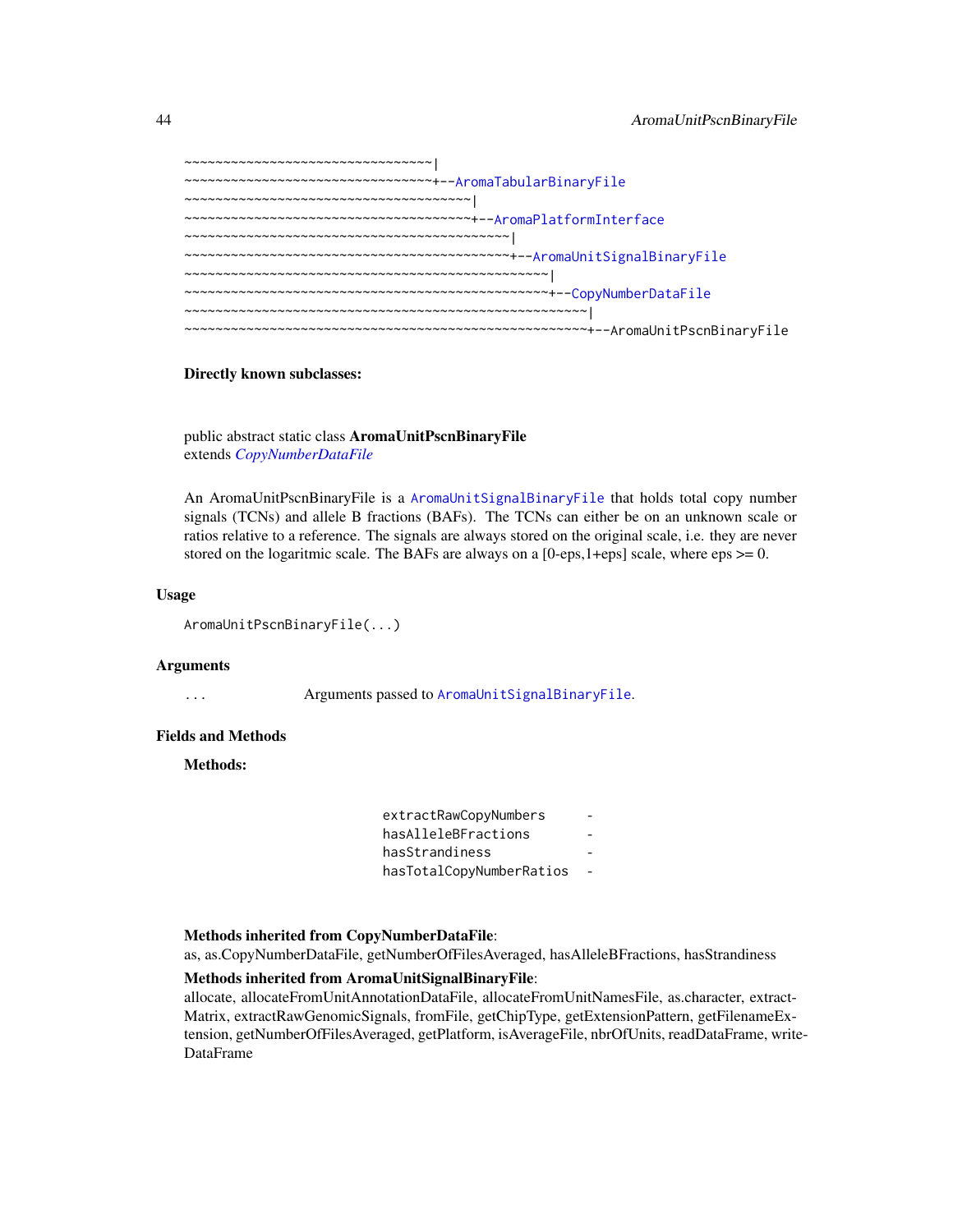### Methods inherited from AromaPlatformInterface:

getAromaPlatform, getAromaUflFile, getAromaUgpFile, getChipType, getPlatform, getUnitAnnotationDataFile, getUnitNamesFile, getUnitTypesFile, isCompatibleWith

### Methods inherited from AromaTabularBinaryFile:

[, [<-, [[, allocate, as.character, colApply, colMeans, colStats, colSums, dimnames<-, getBytes-PerColumn, getColClasses, getDefaultColumnNames, getRootName, importFrom, nbrOfColumns, nbrOfRows, readColumns, readDataFrame, readFooter, readHeader, readRawFooter, setAttributes-ByTags, subset, summary, updateData, updateDataColumn, writeFooter, writeRawFooter

# Methods inherited from FileCacheKeyInterface:

getCacheKey

# Methods inherited from CacheKeyInterface: getCacheKey

#### Methods inherited from GenericTabularFile:

[, as.character, dim, extractMatrix, head, nbrOfColumns, nbrOfRows, readColumns, readDataFrame, tail, writeColumnsToFiles

# Methods inherited from ColumnNamesInterface:

appendColumnNamesTranslator, appendColumnNamesTranslatorByNULL, appendColumnNames-TranslatorBycharacter, appendColumnNamesTranslatorByfunction, appendColumnNamesTranslatorBylist, clearColumnNamesTranslator, clearListOfColumnNamesTranslators, getColumnNames, getColumnNamesTranslator, getDefaultColumnNames, getListOfColumnNamesTranslators, nbrOf-Columns, setColumnNames, setColumnNamesTranslator, setListOfColumnNamesTranslators, updateColumnNames

#### Methods inherited from GenericDataFile:

as.character, clone, compareChecksum, copyTo, equals, fromFile, getAttribute, getAttributes, getChecksum, getChecksumFile, getCreatedOn, getDefaultFullName, getExtension, getExtensionPattern, getFileSize, getFileType, getFilename, getFilenameExtension, getLastAccessedOn, getLastModifiedOn, getOutputExtension, getPath, getPathname, gunzip, gzip, hasBeenModified, is.na, isFile, isGzipped, linkTo, readChecksum, renameTo, renameToUpperCaseExt, setAttribute, setAttributes, setAttributesBy, setAttributesByTags, setExtensionPattern, testAttributes, validate, validateChecksum, writeChecksum, getParentName

#### Methods inherited from FullNameInterface:

appendFullNameTranslator, appendFullNameTranslatorByNULL, appendFullNameTranslatorByTabularTextFile, appendFullNameTranslatorByTabularTextFileSet, appendFullNameTranslatorBycharacter, appendFullNameTranslatorBydata.frame, appendFullNameTranslatorByfunction, appendFull-NameTranslatorBylist, clearFullNameTranslator, clearListOfFullNameTranslators, getDefaultFull-Name, getFullName, getFullNameTranslator, getListOfFullNameTranslators, getName, getTags, hasTag, hasTags, resetFullName, setFullName, setFullNameTranslator, setListOfFullNameTranslators, setName, setTags, updateFullName

#### Methods inherited from Object:

\$, \$<-, [[, [[<-, as.character, attach, attachLocally, clearCache, clearLookupCache, clone, detach, equals, extend, finalize, getEnvironment, getFieldModifier, getFieldModifiers, getFields, getInstantiationTime, getStaticInstance, hasField, hashCode, ll, load, names, objectSize, print, save, asThis

### Author(s)

Henrik Bengtsson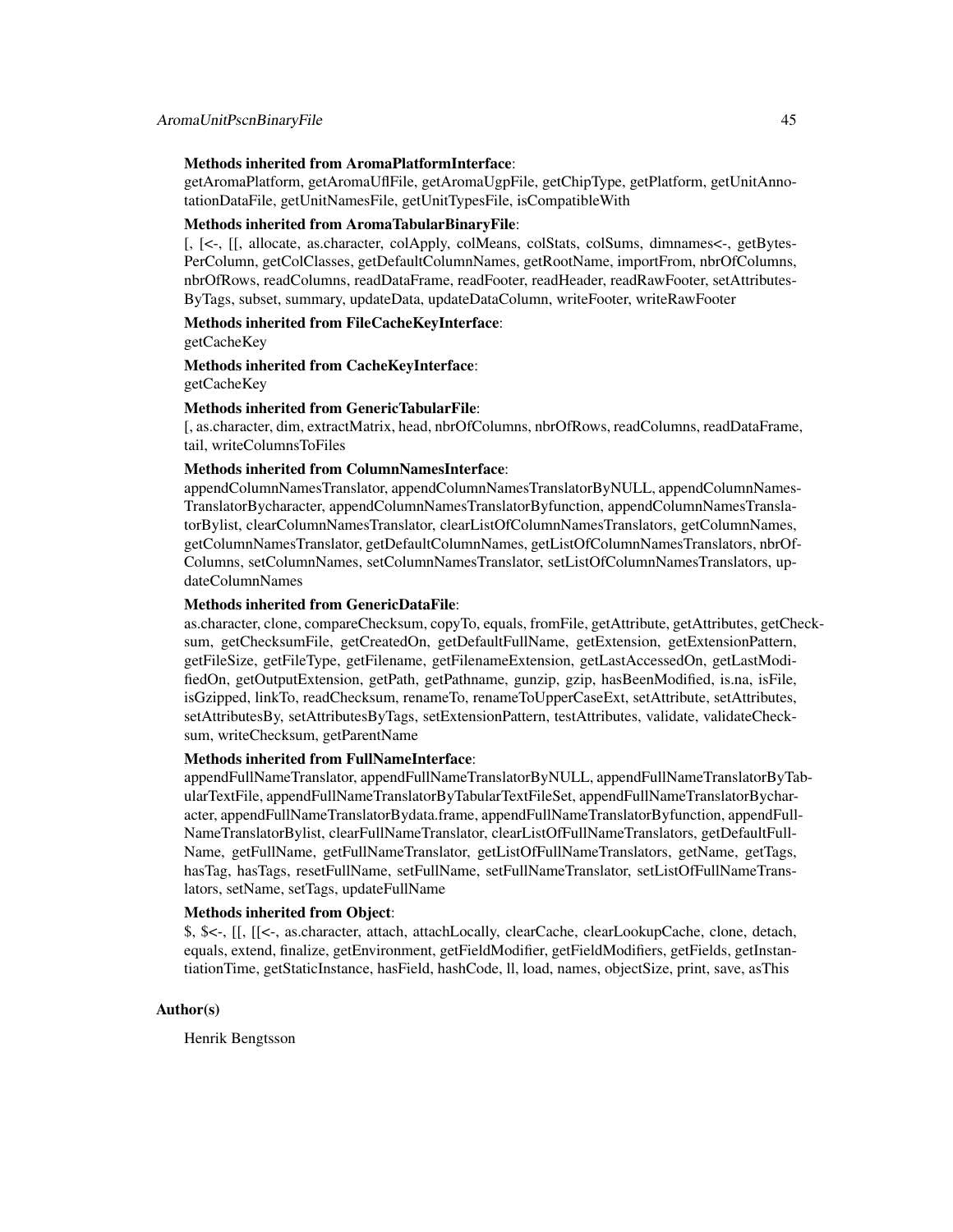<span id="page-45-0"></span>AromaUnitPscnBinarySet

*The AromaUnitPscnBinarySet class*

#### Description

Package: aroma.core Class AromaUnitPscnBinarySet

```
Object
~\sim~|
~~+--FullNameInterface
~~~~~~~|~~~~~~~+--GenericDataFileSet
~~~~~~~~~~~~|
~~~~~~~~~~~~+--GenericTabularFileSet
~~~~~~~~~~~~~~~~~|
~~~~~~~~~~~~~~~~~+--AromaTabularBinarySet
  ~~~~~~~~~~~~~~~~~~~~~~|
~~~~~~~~~~~~~~~~~~~~~~+--AromaUnitSignalBinarySet
  ~~~~~~~~~~~~~~~~~~~~~~~~~~~|
~~~~~~~~~~~~~~~~~~~~~~~~~~~+--CopyNumberDataSet
~~~~~~~~~~~~~~~~~~~~~~~~~~~~~~~~~
~~~~~~~~~~~~~~~~~~~~~~~~~~~~~~~~+--AromaUnitPscnBinarySet
```
### Directly known subclasses:

public static class AromaUnitPscnBinarySet extends [CopyNumberDataSet](#page-0-0)

An AromaUnitPscnBinarySet object represents a set of [AromaUnitPscnBinaryFile](#page-42-0)s with *identical* chip types.

#### Usage

```
AromaUnitPscnBinarySet(...)
```
#### Arguments

... Arguments passed to [AromaUnitSignalBinarySet](#page-49-0).

# Fields and Methods

Methods: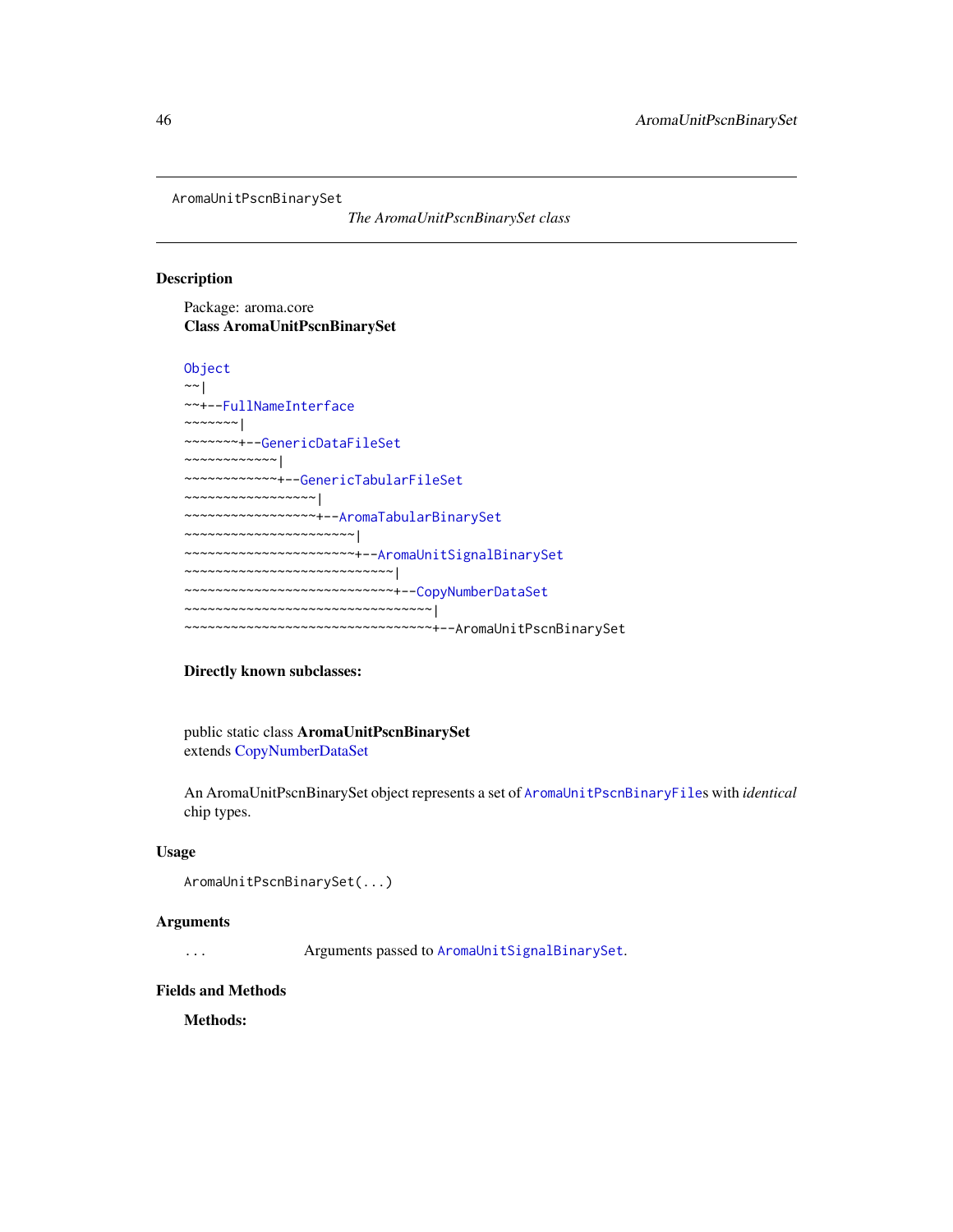byName getAverageFile writeDataFrame -

#### Methods inherited from CopyNumberDataSet:

as, as.CopyNumberDataSet, doCBS, hasAlleleBFractions, hasStrandiness

#### Methods inherited from AromaUnitSignalBinarySet:

byName, findByName, getAromaFullNameTranslatorSet, getAromaUgpFile, getChipType, getPlatform, validate, writeDataFrame

#### Methods inherited from AromaTabularBinarySet:

getDefaultFullName, getRootName, setAttributesBy, setAttributesBySampleAnnotationFile, setAttributesBySampleAnnotationSet, setAttributesByTags

### Methods inherited from GenericTabularFileSet:

extractMatrix, calculateAverageColumnAcrossFiles

#### Methods inherited from GenericDataFileSet:

[, [[, anyDuplicated, anyNA, append, appendFiles, appendFullNamesTranslator, appendFullNames-TranslatorByNULL, appendFullNamesTranslatorByTabularTextFile, appendFullNamesTranslator-ByTabularTextFileSet, appendFullNamesTranslatorBydata.frame, appendFullNamesTranslatorByfunction, appendFullNamesTranslatorBylist, as.character, as.list, byName, byPath, c, clearCache, clearFullNamesTranslator, clone, copyTo, dsApplyInPairs, duplicated, equals, extract, findByName, findDuplicated, getChecksum, getChecksumFileSet, getChecksumObjects, getDefaultFullName, getFile, getFileClass, getFileSize, getFiles, getFullNames, getNames, getOneFile, getPath, get-Pathnames, getSubdirs, gunzip, gzip, hasFile, indexOf, is.na, names, nbrOfFiles, rep, resetFull-Names, setFullNamesTranslator, sortBy, unique, update2, updateFullName, updateFullNames, validate, getFullNameTranslatorSet, getParentName

#### Methods inherited from FullNameInterface:

appendFullNameTranslator, appendFullNameTranslatorByNULL, appendFullNameTranslatorByTabularTextFile, appendFullNameTranslatorByTabularTextFileSet, appendFullNameTranslatorBycharacter, appendFullNameTranslatorBydata.frame, appendFullNameTranslatorByfunction, appendFull-NameTranslatorBylist, clearFullNameTranslator, clearListOfFullNameTranslators, getDefaultFull-Name, getFullName, getFullNameTranslator, getListOfFullNameTranslators, getName, getTags, hasTag, hasTags, resetFullName, setFullName, setFullNameTranslator, setListOfFullNameTranslators, setName, setTags, updateFullName

### Methods inherited from Object:

\$, \$<-, [[, [[<-, as.character, attach, attachLocally, clearCache, clearLookupCache, clone, detach, equals, extend, finalize, getEnvironment, getFieldModifier, getFieldModifiers, getFields, getInstantiationTime, getStaticInstance, hasField, hashCode, ll, load, names, objectSize, print, save, asThis

### Author(s)

Henrik Bengtsson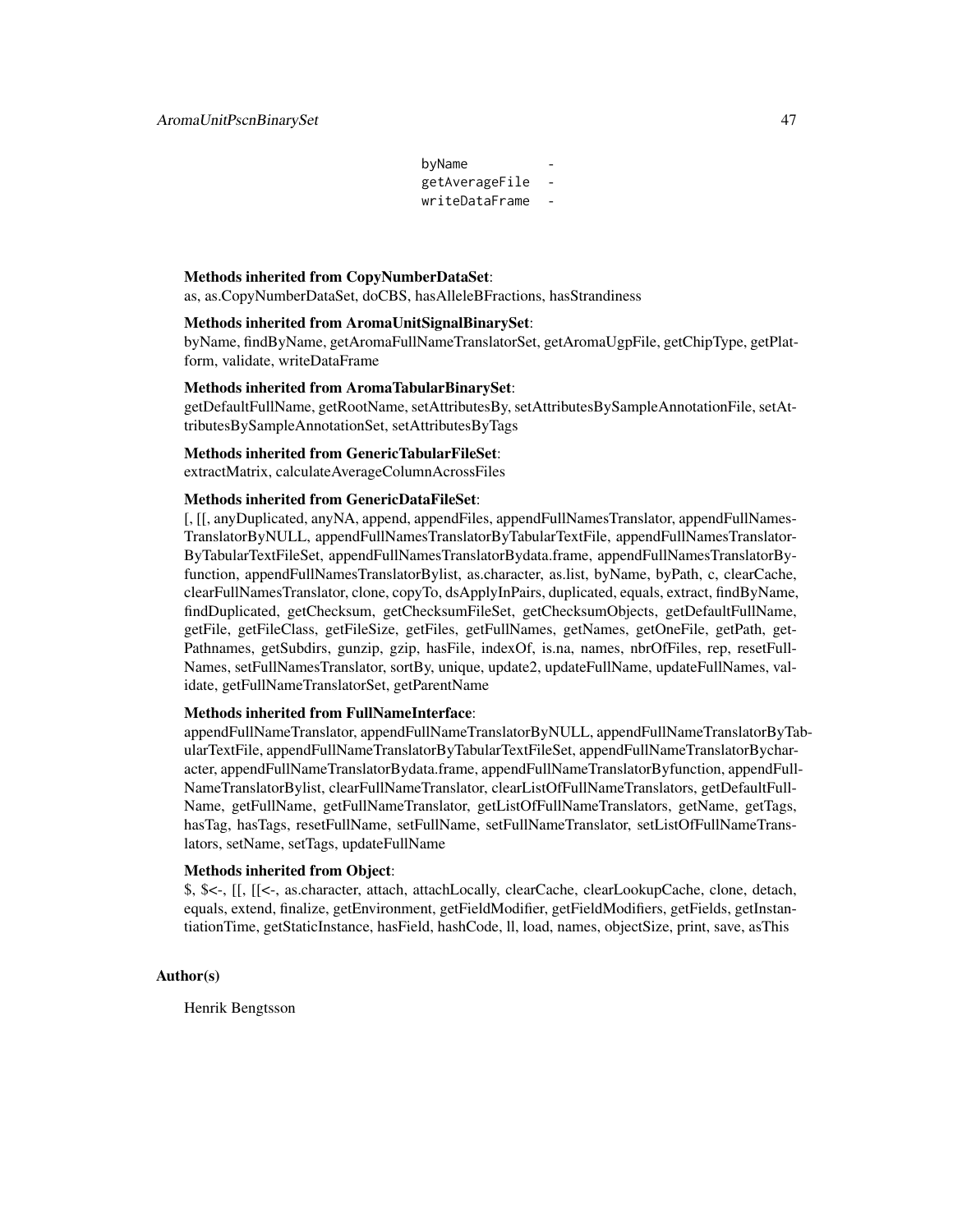<span id="page-47-0"></span>AromaUnitSignalBinaryFile

*The AromaUnitSignalBinaryFile class*

#### Description

Package: aroma.core Class AromaUnitSignalBinaryFile

```
Object
~~|
~~+--FullNameInterface
~~~~~~~|
~~~~~~~+--GenericDataFile
~~~~~~~~~~~~|
~~~~~~~~~~~~+--ColumnNamesInterface
~~~~~~~~~~~~~~~~~|
  ~~~~~~~~~~~~~~~~~+--GenericTabularFile
  ~~~~~~~~~~~~~~~~~~~~~~|
  ~~~~~~~~~~~~~~~~~~~~~~+--CacheKeyInterface
~~~~~~~~~~~~~~~~~~~~~~~~~~~|
~~~~~~~~~~~~~~~~~~~~~~~~~~~+--FileCacheKeyInterface
~~~~~~~~~~~~~~~~~~~~~~~~~~~~~~~~|
~~~~~~~~~~~~~~~~~~~~~~~~~~~~~~~~+--AromaTabularBinaryFile
~~~~~~~~~~~~~~~~~~~~~~~~~~~~~~~~~~~~~|
~~~~~~~~~~~~~~~~~~~~~~~~~~~~~~~~~~~~~+--AromaPlatformInterface
~~~~~~~~~~~~~~~~~~~~~~~~~~~~~~~~~~~~~~~~~~|
  ~~~~~~~~~~~~~~~~~~~~~~~~~~~~~~~~~~~~~~~~~~+--AromaUnitSignalBinaryFile
```
#### Directly known subclasses:

[AromaUnitCallFile,](#page-29-0) [AromaUnitFracBCnBinaryFile,](#page-33-0) [AromaUnitGenotypeCallFile,](#page-38-0) *[AromaUnitPsc](#page-42-0)[nBinaryFile](#page-42-0)*, *[AromaUnitTotalCnBinaryFile](#page-53-0)*, [AromaUnitTypesFile](#page-58-0)

public static class AromaUnitSignalBinaryFile extends *[AromaPlatformInterface](#page-21-0)*

An AromaUnitSignalBinaryFile is a [AromaTabularBinaryFile](#page-24-0).

# Usage

```
AromaUnitSignalBinaryFile(...)
```
### Arguments

... Arguments passed to [AromaTabularBinaryFile](#page-24-0).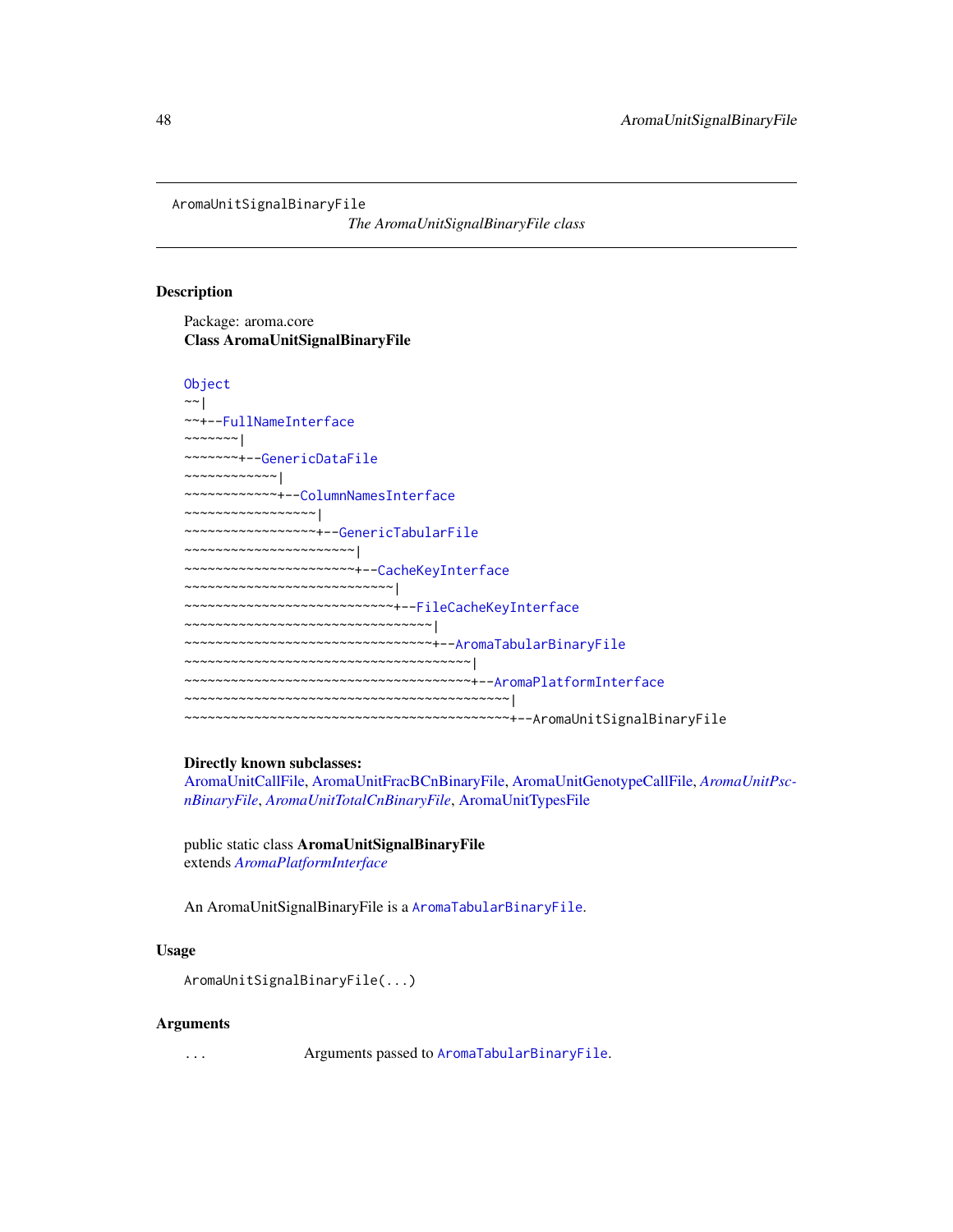#### Fields and Methods

#### Methods:

| extractMatrix            |                                                    |
|--------------------------|----------------------------------------------------|
| getChipType              |                                                    |
| getNumberOfFilesAveraged |                                                    |
| getPlatform              |                                                    |
| isAverageFile            |                                                    |
| nbrOfUnits               |                                                    |
| readDataFrame            |                                                    |
| writeDataFrame           | Writes the data file as a tab-delimited text file. |

### Methods inherited from AromaPlatformInterface:

getAromaPlatform, getAromaUflFile, getAromaUgpFile, getChipType, getPlatform, getUnitAnnotationDataFile, getUnitNamesFile, getUnitTypesFile, isCompatibleWith

#### Methods inherited from AromaTabularBinaryFile:

[, [<-, [[, allocate, as.character, colApply, colMeans, colStats, colSums, dimnames<-, getBytes-PerColumn, getColClasses, getDefaultColumnNames, getRootName, importFrom, nbrOfColumns, nbrOfRows, readColumns, readDataFrame, readFooter, readHeader, readRawFooter, setAttributes-ByTags, subset, summary, updateData, updateDataColumn, writeFooter, writeRawFooter

### Methods inherited from FileCacheKeyInterface: getCacheKey

Methods inherited from CacheKeyInterface: getCacheKey

# Methods inherited from GenericTabularFile:

[, as.character, dim, extractMatrix, head, nbrOfColumns, nbrOfRows, readColumns, readDataFrame, tail, writeColumnsToFiles

# Methods inherited from ColumnNamesInterface:

appendColumnNamesTranslator, appendColumnNamesTranslatorByNULL, appendColumnNames-TranslatorBycharacter, appendColumnNamesTranslatorByfunction, appendColumnNamesTranslatorBylist, clearColumnNamesTranslator, clearListOfColumnNamesTranslators, getColumnNames, getColumnNamesTranslator, getDefaultColumnNames, getListOfColumnNamesTranslators, nbrOf-Columns, setColumnNames, setColumnNamesTranslator, setListOfColumnNamesTranslators, updateColumnNames

# Methods inherited from GenericDataFile:

as.character, clone, compareChecksum, copyTo, equals, fromFile, getAttribute, getAttributes, getChecksum, getChecksumFile, getCreatedOn, getDefaultFullName, getExtension, getExtensionPattern, getFileSize, getFileType, getFilename, getFilenameExtension, getLastAccessedOn, getLastModifiedOn, getOutputExtension, getPath, getPathname, gunzip, gzip, hasBeenModified, is.na, isFile, isGzipped, linkTo, readChecksum, renameTo, renameToUpperCaseExt, setAttribute, setAttributes, setAttributesBy, setAttributesByTags, setExtensionPattern, testAttributes, validate, validateChecksum, writeChecksum, getParentName

#### Methods inherited from FullNameInterface:

appendFullNameTranslator, appendFullNameTranslatorByNULL, appendFullNameTranslatorByTab-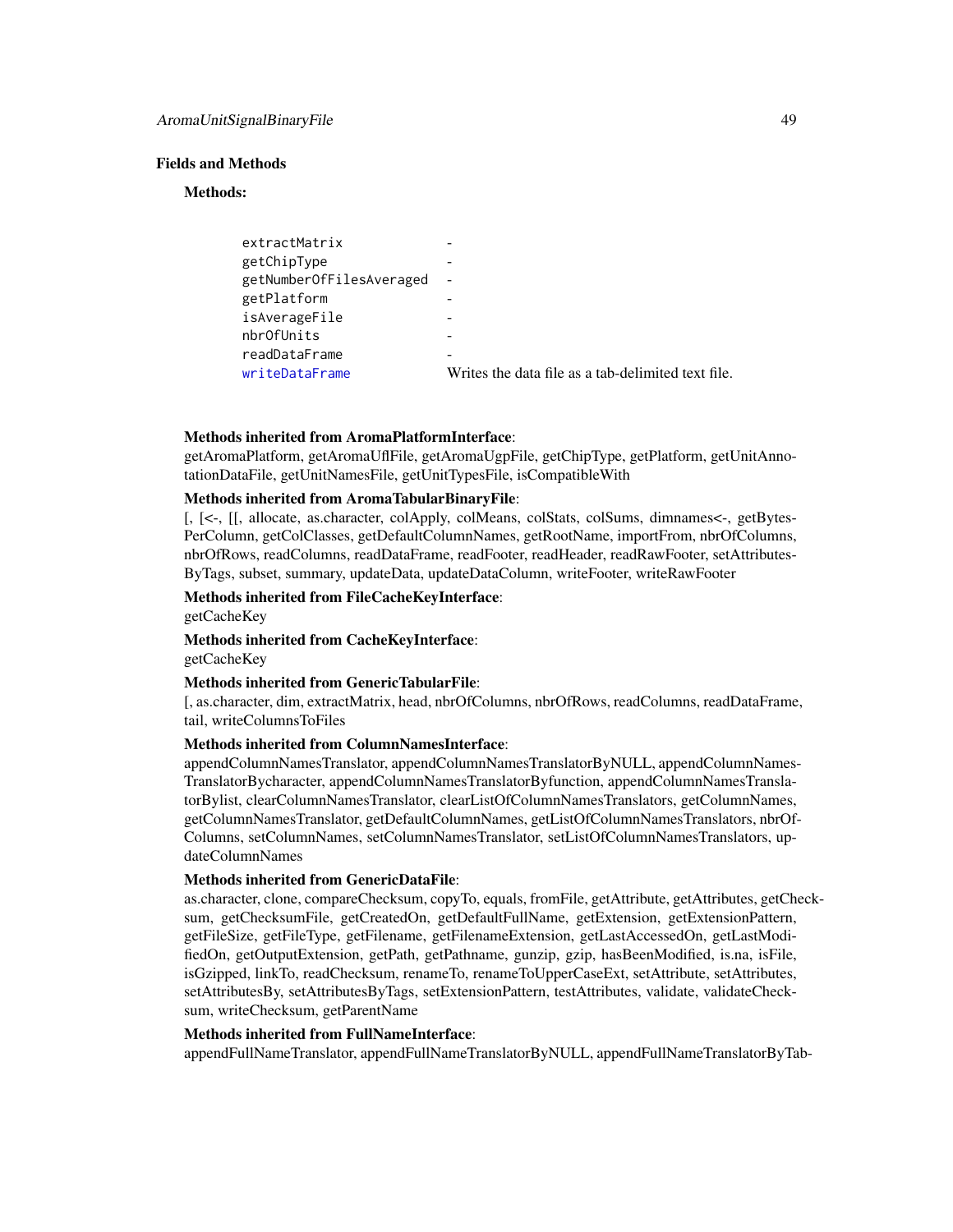ularTextFile, appendFullNameTranslatorByTabularTextFileSet, appendFullNameTranslatorBycharacter, appendFullNameTranslatorBydata.frame, appendFullNameTranslatorByfunction, appendFull-NameTranslatorBylist, clearFullNameTranslator, clearListOfFullNameTranslators, getDefaultFull-Name, getFullName, getFullNameTranslator, getListOfFullNameTranslators, getName, getTags, hasTag, hasTags, resetFullName, setFullName, setFullNameTranslator, setListOfFullNameTranslators, setName, setTags, updateFullName

# Methods inherited from Object:

\$, \$<-, [[, [[<-, as.character, attach, attachLocally, clearCache, clearLookupCache, clone, detach, equals, extend, finalize, getEnvironment, getFieldModifier, getFieldModifiers, getFields, getInstantiationTime, getStaticInstance, hasField, hashCode, ll, load, names, objectSize, print, save, asThis

#### Author(s)

Henrik Bengtsson

### See Also

[AromaTabularBinaryFile](#page-24-0).

<span id="page-49-0"></span>AromaUnitSignalBinarySet

*The AromaUnitSignalBinarySet class*

### Description

Package: aroma.core Class AromaUnitSignalBinarySet

[Object](#page-0-0) ~~| ~~+-[-FullNameInterface](#page-0-0) ~~~~~~~| ~~~~~~~+-[-GenericDataFileSet](#page-0-0) ~~~~~~~~~~~~| ~~~~~~~~~~~~+-[-GenericTabularFileSet](#page-0-0) ~~~~~~~~~~~~~~~~~| ~~~~~~~~~~~~~~~~~+-[-AromaTabularBinarySet](#page-26-0) ~~~~~~~~~~~~~~~~~~~~~~| ~~~~~~~~~~~~~~~~~~~~~~+--AromaUnitSignalBinarySet

### Directly known subclasses:

[AromaUnitCallSet,](#page-31-0) [AromaUnitFracBCnBinarySet,](#page-36-0) [AromaUnitGenotypeCallSet,](#page-40-0) [AromaUnitPscn-](#page-45-0)[BinarySet,](#page-45-0) [AromaUnitTotalCnBinarySet](#page-56-0)

public static class AromaUnitSignalBinarySet extends [AromaTabularBinarySet](#page-26-0)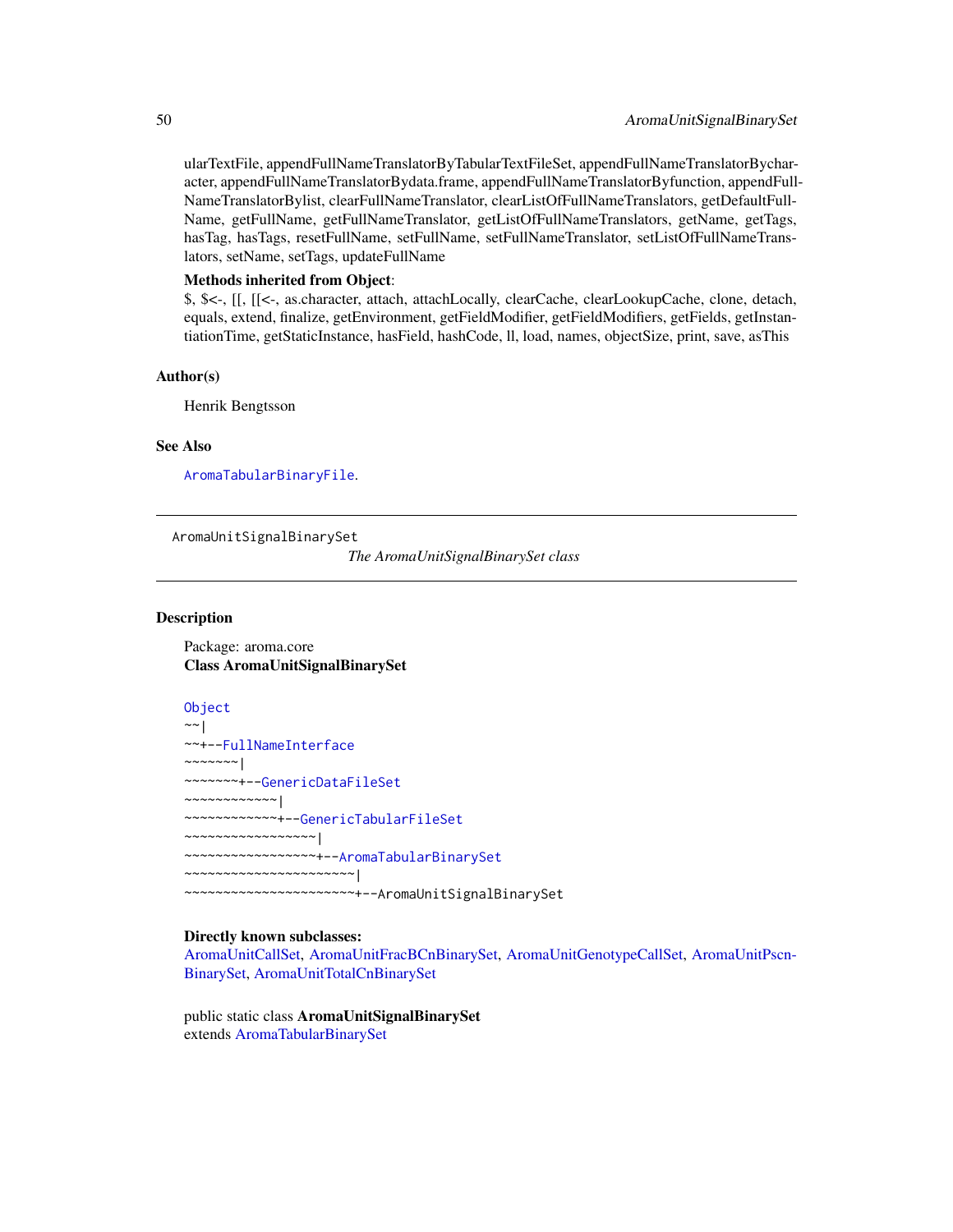### AromaUnitSignalBinarySet 51

An AromaUnitSignalBinarySet object represents a set of [AromaUnitSignalBinaryFile](#page-47-0)s with *identical* chip types.

#### Usage

AromaUnitSignalBinarySet(...)

#### Arguments

... Arguments passed to [AromaTabularBinarySet](#page-26-0).

#### Fields and Methods

#### Methods:

| byName          | -                                                 |
|-----------------|---------------------------------------------------|
| getAromaUgpFile |                                                   |
| getChipType     |                                                   |
| getPlatform     | ۰                                                 |
| writeDataFrame  | Writes the data set as a tab-delimited text file. |

#### Methods inherited from AromaTabularBinarySet:

getDefaultFullName, getRootName, setAttributesBy, setAttributesBySampleAnnotationFile, setAttributesBySampleAnnotationSet, setAttributesByTags

#### Methods inherited from GenericTabularFileSet:

extractMatrix, calculateAverageColumnAcrossFiles

#### Methods inherited from GenericDataFileSet:

[, [[, anyDuplicated, anyNA, append, appendFiles, appendFullNamesTranslator, appendFullNames-TranslatorByNULL, appendFullNamesTranslatorByTabularTextFile, appendFullNamesTranslator-ByTabularTextFileSet, appendFullNamesTranslatorBydata.frame, appendFullNamesTranslatorByfunction, appendFullNamesTranslatorBylist, as.character, as.list, byName, byPath, c, clearCache, clearFullNamesTranslator, clone, copyTo, dsApplyInPairs, duplicated, equals, extract, findByName, findDuplicated, getChecksum, getChecksumFileSet, getChecksumObjects, getDefaultFullName, getFile, getFileClass, getFileSize, getFiles, getFullNames, getNames, getOneFile, getPath, get-Pathnames, getSubdirs, gunzip, gzip, hasFile, indexOf, is.na, names, nbrOfFiles, rep, resetFull-Names, setFullNamesTranslator, sortBy, unique, update2, updateFullName, updateFullNames, validate, getFullNameTranslatorSet, getParentName

# Methods inherited from FullNameInterface:

appendFullNameTranslator, appendFullNameTranslatorByNULL, appendFullNameTranslatorByTabularTextFile, appendFullNameTranslatorByTabularTextFileSet, appendFullNameTranslatorBycharacter, appendFullNameTranslatorBydata.frame, appendFullNameTranslatorByfunction, appendFull-NameTranslatorBylist, clearFullNameTranslator, clearListOfFullNameTranslators, getDefaultFull-Name, getFullName, getFullNameTranslator, getListOfFullNameTranslators, getName, getTags, hasTag, hasTags, resetFullName, setFullName, setFullNameTranslator, setListOfFullNameTranslators, setName, setTags, updateFullName

#### Methods inherited from Object: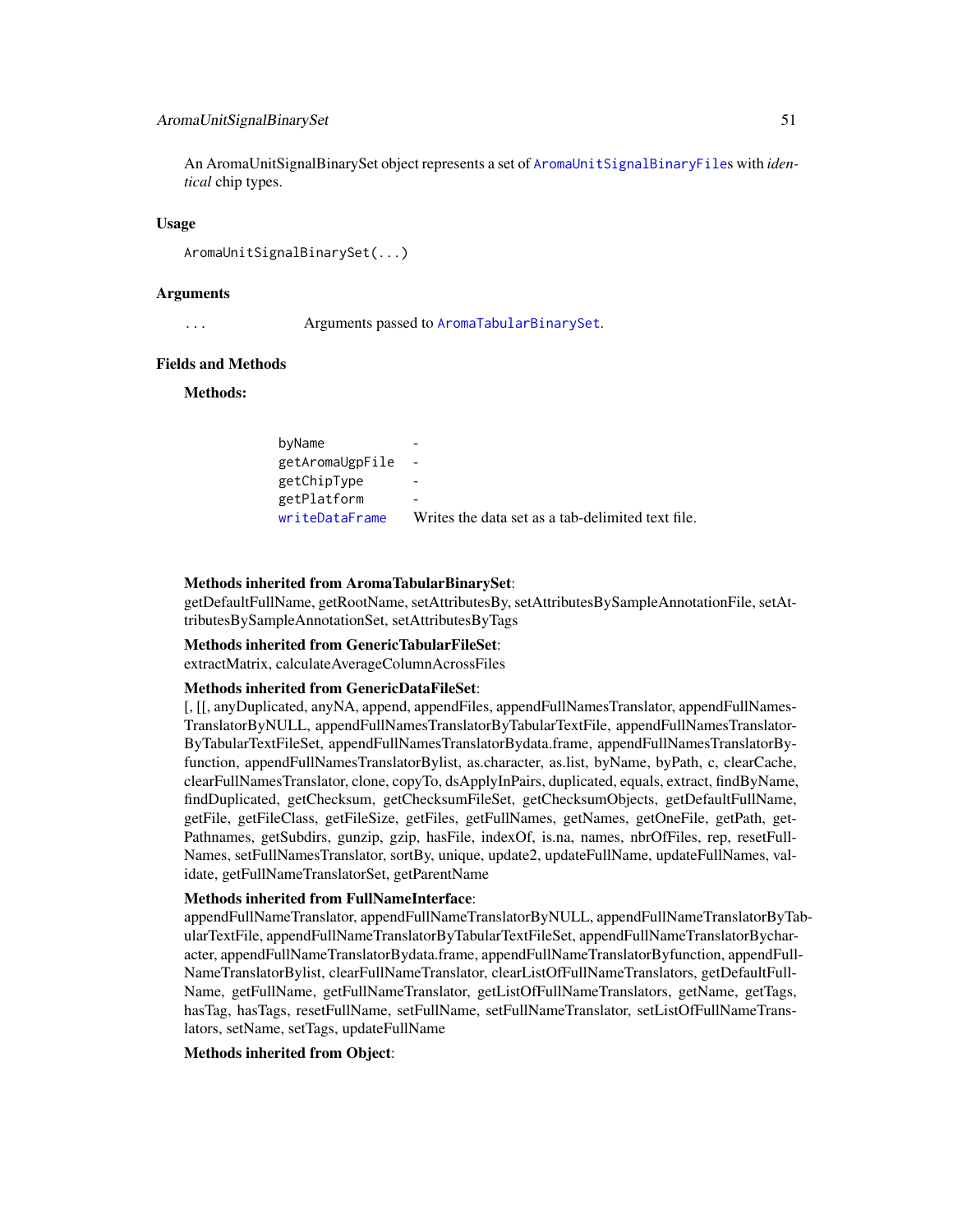\$, \$<-, [[, [[<-, as.character, attach, attachLocally, clearCache, clearLookupCache, clone, detach, equals, extend, finalize, getEnvironment, getFieldModifier, getFieldModifiers, getFields, getInstantiationTime, getStaticInstance, hasField, hashCode, ll, load, names, objectSize, print, save, asThis

#### Author(s)

Henrik Bengtsson

<span id="page-51-0"></span>AromaUnitTabularBinaryFile *The AromaUnitTabularBinaryFile class*

# Description

Package: aroma.core Class AromaUnitTabularBinaryFile

| Object                                                                           |
|----------------------------------------------------------------------------------|
|                                                                                  |
| ~~+--FullNameInterface                                                           |
| $\sim$ $\sim$ $\sim$ $\sim$ $\sim$ $\sim$ $\sim$                                 |
| ~~~~~~~+--GenericDataFile                                                        |
|                                                                                  |
| ~~~~~~~~~~~+--ColumnNamesInterface                                               |
| $\cdots \cdots \cdots \cdots \cdots \cdots \cdots \cdots \cdots$                 |
| ~~~~~~~~~~~~~~~~+--GenericTabularFile                                            |
| $\cdots \cdots \cdots \cdots \cdots \cdots \cdots \cdots \cdots \cdots$          |
| ~~~~~~~~~~~~~~~~~~~~~+--CacheKeyInterface                                        |
| $\cdots\cdots\cdots\cdots\cdots\cdots\cdots\cdots\cdots\cdots\cdots\cdots\cdots$ |
| ~~~~~~~~~~~~~~~~~~~~~~~~~~+--FileCacheKeyInterface                               |
|                                                                                  |
| ~~~~~~~~~~~~~~~~~~~~~~~~~~~~~~+--AromaTabularBinaryFile                          |
| $\cdots$                                                                         |
| ~~~~~~~~~~~~~~~~~~~~~~~~~~~~~~~~~~~+--AromaPlatformInterface                     |
| $\mathcal{N}$                                                                    |
|                                                                                  |
|                                                                                  |
|                                                                                  |
|                                                                                  |
|                                                                                  |

#### Directly known subclasses:

[AromaUflFile,](#page-0-0) [AromaUgcFile,](#page-0-0) [AromaUgpFile,](#page-0-0) *[AromaUnitChromosomeTabularBinaryFile](#page-0-0)*, [Aro](#page-0-0)[maUnitGcContentFile](#page-0-0)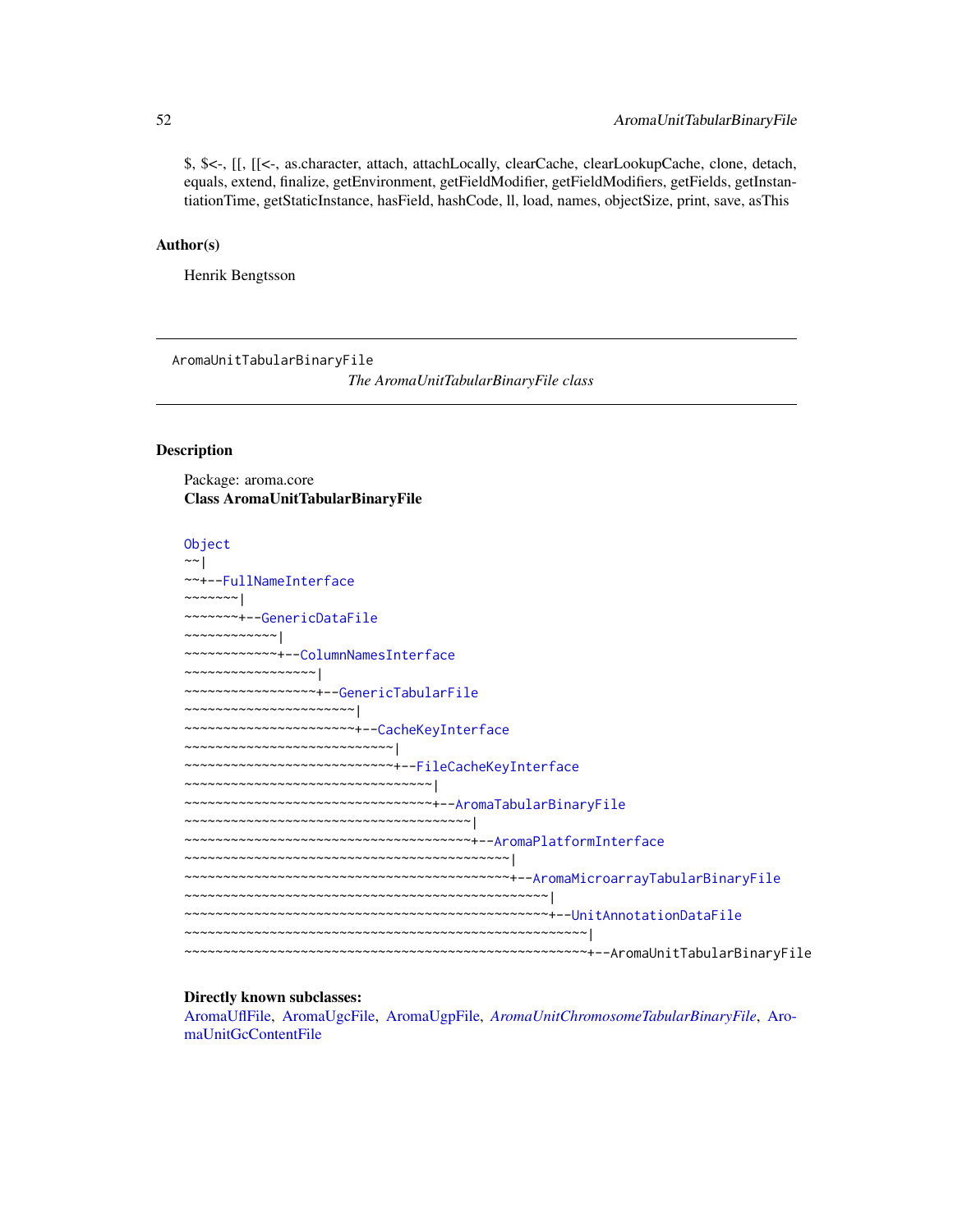#### AromaUnitTabularBinaryFile 53

public abstract static class AromaUnitTabularBinaryFile extends [UnitAnnotationDataFile](#page-105-0)

A AromaUnitTabularBinaryFile is an [AromaTabularBinaryFile](#page-24-0) with the constraint that the rows map one-to-one to, and in the same order as, the units in a annotation chip type file (e.g. CDF file). The (full) chip type of the annotation chip type file is given by the mandatory file footer chipType.

### Usage

```
AromaUnitTabularBinaryFile(...)
```
### Arguments

... Arguments passed to [AromaTabularBinaryFile](#page-24-0).

# Fields and Methods

Methods:

byChipType nbrOfUnits [writeDataFrame](#page-0-0) Writes the data file as a tab-delimited text file.

### Methods inherited from UnitAnnotationDataFile:

byChipType, getAromaUflFile, getAromaUgpFile, getChipType, getDefaultExtension, getPlatform, nbrOfUnits

### Methods inherited from AromaMicroarrayTabularBinaryFile:

allocate, as.character, byChipType, findByChipType, getChipType, getFilenameExtension, getPlatform

# Methods inherited from AromaPlatformInterface:

getAromaPlatform, getAromaUflFile, getAromaUgpFile, getChipType, getPlatform, getUnitAnnotationDataFile, getUnitNamesFile, getUnitTypesFile, isCompatibleWith

#### Methods inherited from AromaTabularBinaryFile:

[, [<-, [[, allocate, as.character, colApply, colMeans, colStats, colSums, dimnames<-, getBytes-PerColumn, getColClasses, getDefaultColumnNames, getRootName, importFrom, nbrOfColumns, nbrOfRows, readColumns, readDataFrame, readFooter, readHeader, readRawFooter, setAttributes-ByTags, subset, summary, updateData, updateDataColumn, writeFooter, writeRawFooter

### Methods inherited from FileCacheKeyInterface:

getCacheKey

# Methods inherited from CacheKeyInterface: getCacheKey

#### Methods inherited from GenericTabularFile:

[, as.character, dim, extractMatrix, head, nbrOfColumns, nbrOfRows, readColumns, readDataFrame, tail, writeColumnsToFiles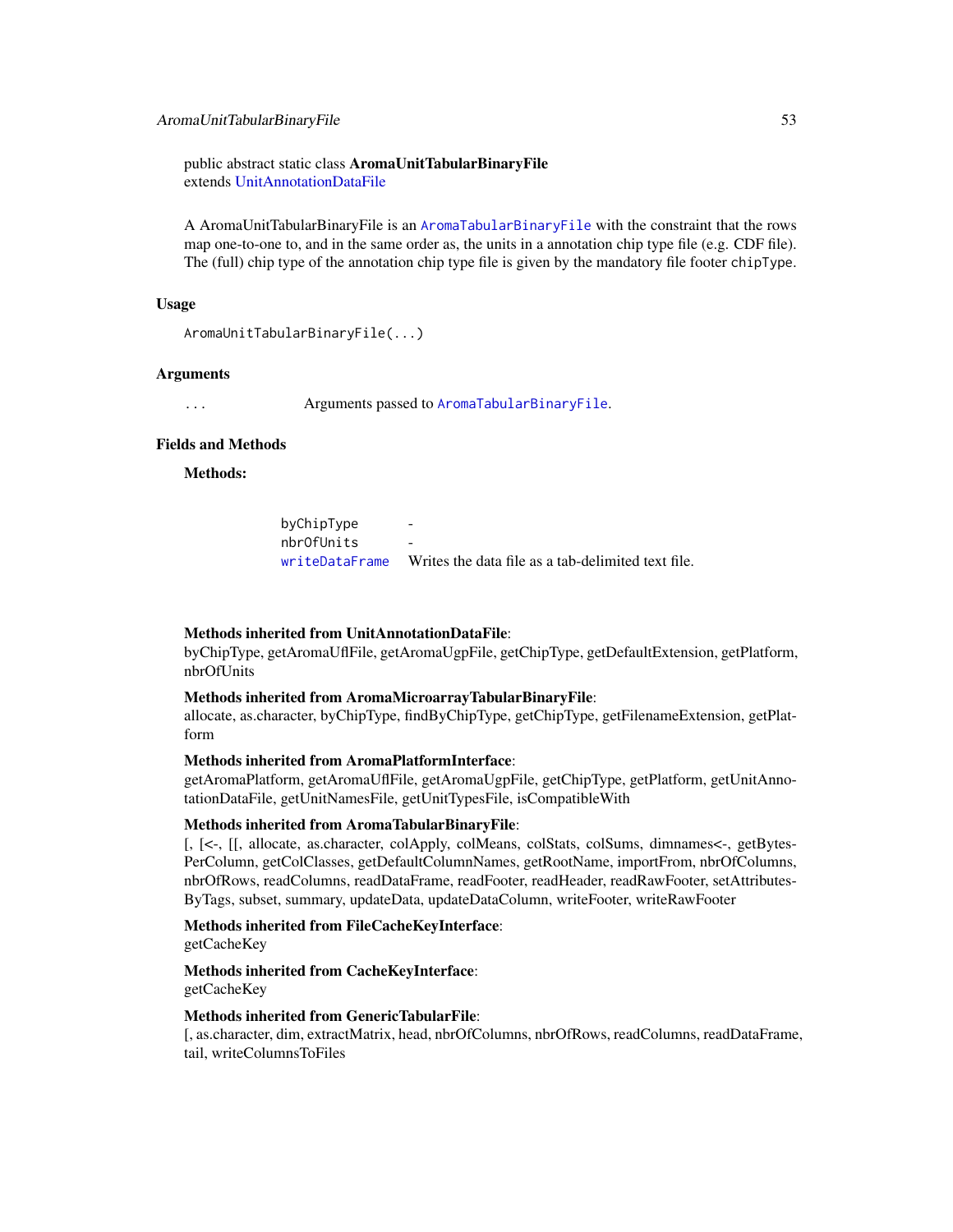### Methods inherited from ColumnNamesInterface:

appendColumnNamesTranslator, appendColumnNamesTranslatorByNULL, appendColumnNames-TranslatorBycharacter, appendColumnNamesTranslatorByfunction, appendColumnNamesTranslatorBylist, clearColumnNamesTranslator, clearListOfColumnNamesTranslators, getColumnNames, getColumnNamesTranslator, getDefaultColumnNames, getListOfColumnNamesTranslators, nbrOf-Columns, setColumnNames, setColumnNamesTranslator, setListOfColumnNamesTranslators, updateColumnNames

#### Methods inherited from GenericDataFile:

as.character, clone, compareChecksum, copyTo, equals, fromFile, getAttribute, getAttributes, getChecksum, getChecksumFile, getCreatedOn, getDefaultFullName, getExtension, getExtensionPattern, getFileSize, getFileType, getFilename, getFilenameExtension, getLastAccessedOn, getLastModifiedOn, getOutputExtension, getPath, getPathname, gunzip, gzip, hasBeenModified, is.na, isFile, isGzipped, linkTo, readChecksum, renameTo, renameToUpperCaseExt, setAttribute, setAttributes, setAttributesBy, setAttributesByTags, setExtensionPattern, testAttributes, validate, validateChecksum, writeChecksum, getParentName

#### Methods inherited from FullNameInterface:

appendFullNameTranslator, appendFullNameTranslatorByNULL, appendFullNameTranslatorByTabularTextFile, appendFullNameTranslatorByTabularTextFileSet, appendFullNameTranslatorBycharacter, appendFullNameTranslatorBydata.frame, appendFullNameTranslatorByfunction, appendFull-NameTranslatorBylist, clearFullNameTranslator, clearListOfFullNameTranslators, getDefaultFull-Name, getFullName, getFullNameTranslator, getListOfFullNameTranslators, getName, getTags, hasTag, hasTags, resetFullName, setFullName, setFullNameTranslator, setListOfFullNameTranslators, setName, setTags, updateFullName

### Methods inherited from Object:

\$, \$<-, [[, [[<-, as.character, attach, attachLocally, clearCache, clearLookupCache, clone, detach, equals, extend, finalize, getEnvironment, getFieldModifier, getFieldModifiers, getFields, getInstantiationTime, getStaticInstance, hasField, hashCode, ll, load, names, objectSize, print, save, asThis

#### Author(s)

Henrik Bengtsson

<span id="page-53-0"></span>AromaUnitTotalCnBinaryFile

*The AromaUnitTotalCnBinaryFile class*

# Description

Package: aroma.core Class AromaUnitTotalCnBinaryFile

**[Object](#page-0-0)**  $\sim$   $\sim$  | ~~+-[-FullNameInterface](#page-0-0)  $~\sim$   $~\sim$   $~\sim$   $~\sim$   $~\sim$   $~\sim$   $~\sim$ ~~~~~~~+-[-GenericDataFile](#page-0-0)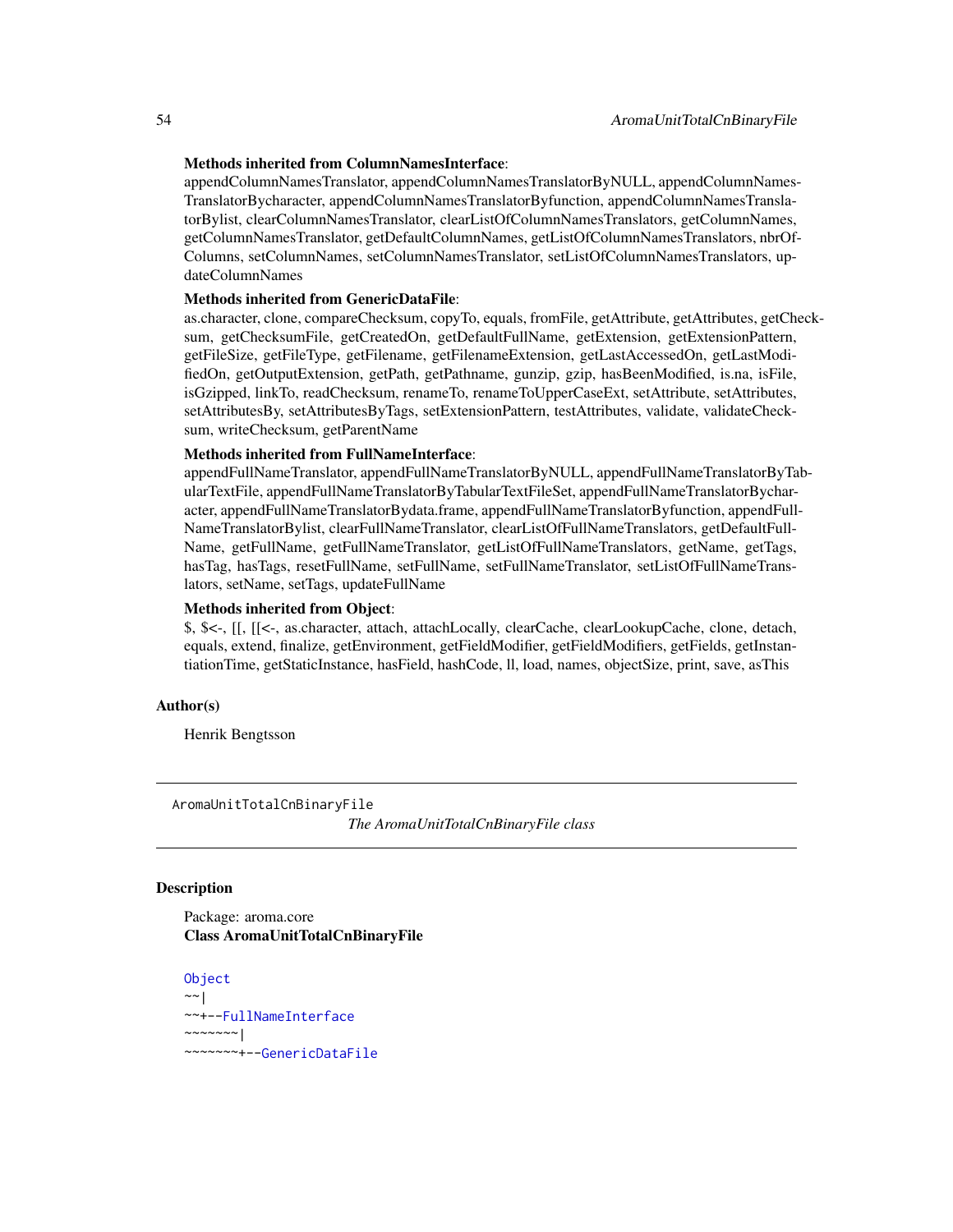~~~~~~~~~~~~| ~~~~~~~~~~~~+-[-ColumnNamesInterface](#page-0-0) ~~~~~~~~~~~~~~~~~| ~~~~~~~~~~~~~~~~~+-[-GenericTabularFile](#page-0-0) ~~~~~~~~~~~~~~~~~~~~~~| ~~~~~~~~~~~~~~~~~~~~~~+-[-CacheKeyInterface](#page-0-0) ~~~~~~~~~~~~~~~~~~~~~~~~~~~| ~~~~~~~~~~~~~~~~~~~~~~~~~~~+-[-FileCacheKeyInterface](#page-0-0) ~~~~~~~~~~~~~~~~~~~~~~~~~~~~~~~~| ~~~~~~~~~~~~~~~~~~~~~~~~~~~~~~~~+-[-AromaTabularBinaryFile](#page-24-0) ~~~~~~~~~~~~~~~~~~~~~~~~~~~~~~~~~~~~~| ~~~~~~~~~~~~~~~~~~~~~~~~~~~~~~~~~~~~~+-[-AromaPlatformInterface](#page-21-0) ~~~~~~~~~~~~~~~~~~~~~~~~~~~~~~~~~~~~~~~~~~| ~~~~~~~~~~~~~~~~~~~~~~~~~~~~~~~~~~~~~~~~~~+-[-AromaUnitSignalBinaryFile](#page-47-0) ~~~~~~~~~~~~~~~~~~~~~~~~~~~~~~~~~~~~~~~~~~~~~~~| ~~~~~~~~~~~~~~~~~~~~~~~~~~~~~~~~~~~~~~~~~~~~~~~+-[-CopyNumberDataFile](#page-0-0) ~~~~~~~~~~~~~~~~~~~~~~~~~~~~~~~~~~~~~~~~~~~~~~~~~~~~| ~~~~~~~~~~~~~~~~~~~~~~~~~~~~~~~~~~~~~~~~~~~~~~~~~~~~+--AromaUnitTotalCnBinaryFile

# Directly known subclasses:

public abstract static class AromaUnitTotalCnBinaryFile extends *[CopyNumberDataFile](#page-0-0)*

An AromaUnitTotalCnBinaryFile is a [AromaUnitSignalBinaryFile](#page-47-0).

#### Usage

```
AromaUnitTotalCnBinaryFile(...)
```
### Arguments

... Arguments passed to [AromaUnitSignalBinaryFile](#page-47-0).

### Fields and Methods

Methods:

| extractPSCNArray      |  |
|-----------------------|--|
| extractPSCNMatrix     |  |
| extractRawCopyNumbers |  |
| getAM                 |  |
| hasAlleleBFractions   |  |
| hasStrandiness        |  |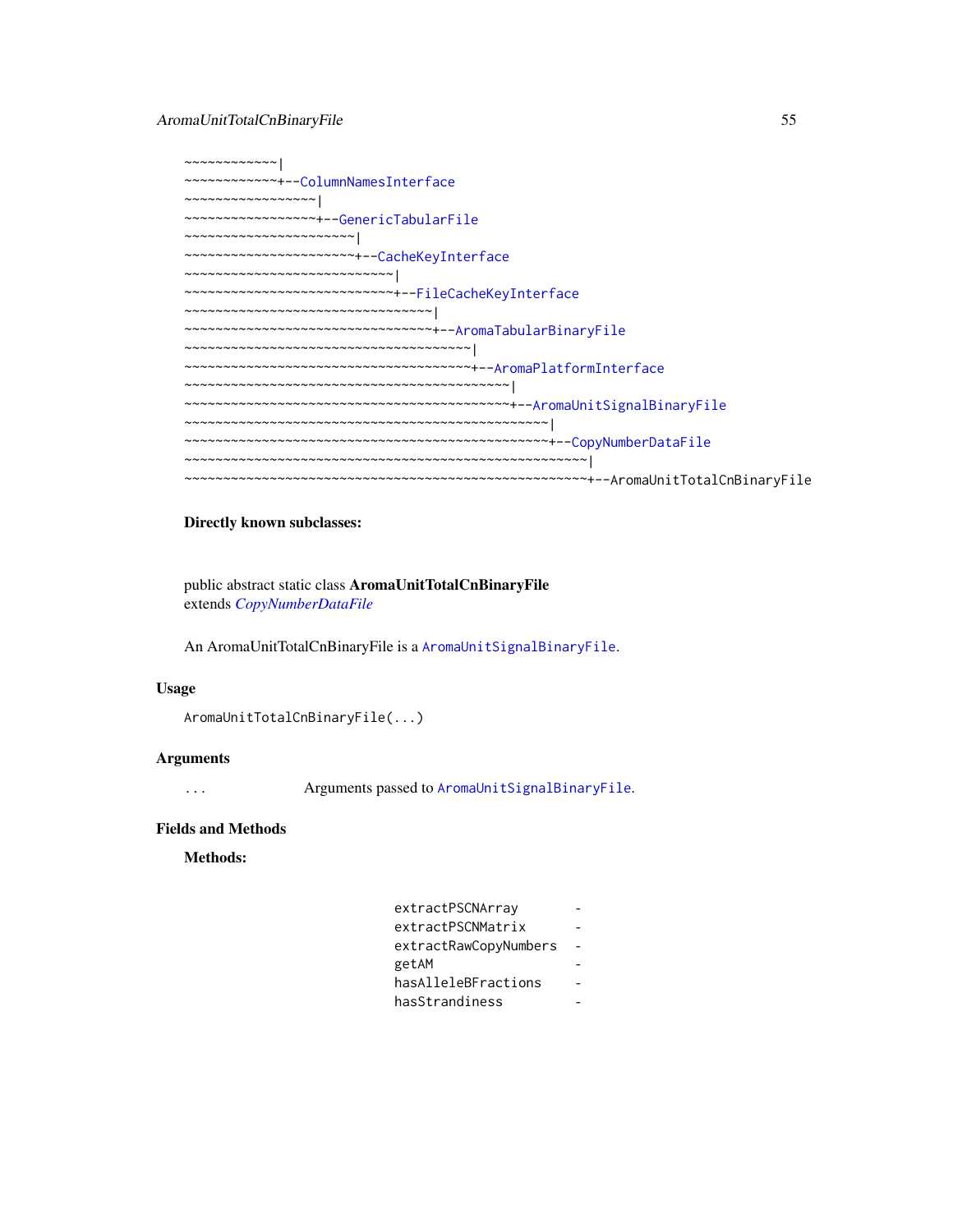### Methods inherited from CopyNumberDataFile:

as, as.CopyNumberDataFile, getNumberOfFilesAveraged, hasAlleleBFractions, hasStrandiness

#### Methods inherited from AromaUnitSignalBinaryFile:

allocate, allocateFromUnitAnnotationDataFile, allocateFromUnitNamesFile, as.character, extract-Matrix, extractRawGenomicSignals, fromFile, getChipType, getExtensionPattern, getFilenameExtension, getNumberOfFilesAveraged, getPlatform, isAverageFile, nbrOfUnits, readDataFrame, write-DataFrame

# Methods inherited from AromaPlatformInterface:

getAromaPlatform, getAromaUflFile, getAromaUgpFile, getChipType, getPlatform, getUnitAnnotationDataFile, getUnitNamesFile, getUnitTypesFile, isCompatibleWith

#### Methods inherited from AromaTabularBinaryFile:

[, [<-, [[, allocate, as.character, colApply, colMeans, colStats, colSums, dimnames<-, getBytes-PerColumn, getColClasses, getDefaultColumnNames, getRootName, importFrom, nbrOfColumns, nbrOfRows, readColumns, readDataFrame, readFooter, readHeader, readRawFooter, setAttributes-ByTags, subset, summary, updateData, updateDataColumn, writeFooter, writeRawFooter

#### Methods inherited from FileCacheKeyInterface:

getCacheKey

Methods inherited from CacheKeyInterface: getCacheKey

#### Methods inherited from GenericTabularFile:

[, as.character, dim, extractMatrix, head, nbrOfColumns, nbrOfRows, readColumns, readDataFrame, tail, writeColumnsToFiles

#### Methods inherited from ColumnNamesInterface:

appendColumnNamesTranslator, appendColumnNamesTranslatorByNULL, appendColumnNames-TranslatorBycharacter, appendColumnNamesTranslatorByfunction, appendColumnNamesTranslatorBylist, clearColumnNamesTranslator, clearListOfColumnNamesTranslators, getColumnNames, getColumnNamesTranslator, getDefaultColumnNames, getListOfColumnNamesTranslators, nbrOf-Columns, setColumnNames, setColumnNamesTranslator, setListOfColumnNamesTranslators, updateColumnNames

#### Methods inherited from GenericDataFile:

as.character, clone, compareChecksum, copyTo, equals, fromFile, getAttribute, getAttributes, getChecksum, getChecksumFile, getCreatedOn, getDefaultFullName, getExtension, getExtensionPattern, getFileSize, getFileType, getFilename, getFilenameExtension, getLastAccessedOn, getLastModifiedOn, getOutputExtension, getPath, getPathname, gunzip, gzip, hasBeenModified, is.na, isFile, isGzipped, linkTo, readChecksum, renameTo, renameToUpperCaseExt, setAttribute, setAttributes, setAttributesBy, setAttributesByTags, setExtensionPattern, testAttributes, validate, validateChecksum, writeChecksum, getParentName

#### Methods inherited from FullNameInterface:

appendFullNameTranslator, appendFullNameTranslatorByNULL, appendFullNameTranslatorByTabularTextFile, appendFullNameTranslatorByTabularTextFileSet, appendFullNameTranslatorBycharacter, appendFullNameTranslatorBydata.frame, appendFullNameTranslatorByfunction, appendFull-NameTranslatorBylist, clearFullNameTranslator, clearListOfFullNameTranslators, getDefaultFull-Name, getFullName, getFullNameTranslator, getListOfFullNameTranslators, getName, getTags, hasTag, hasTags, resetFullName, setFullName, setFullNameTranslator, setListOfFullNameTranslators, setName, setTags, updateFullName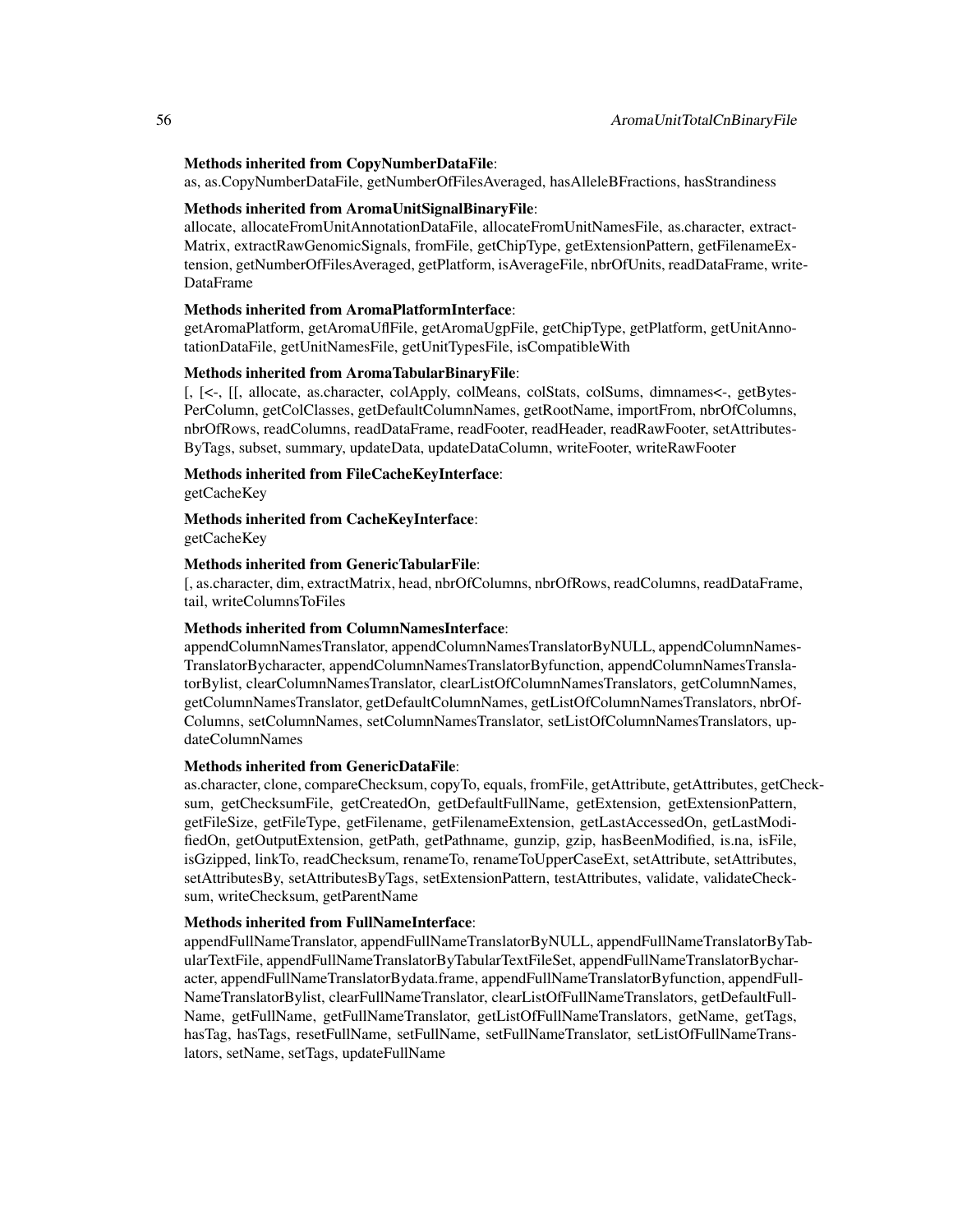# AromaUnitTotalCnBinarySet 57

#### Methods inherited from Object:

\$, \$<-, [[, [[<-, as.character, attach, attachLocally, clearCache, clearLookupCache, clone, detach, equals, extend, finalize, getEnvironment, getFieldModifier, getFieldModifiers, getFields, getInstantiationTime, getStaticInstance, hasField, hashCode, ll, load, names, objectSize, print, save, asThis

#### Author(s)

Henrik Bengtsson

<span id="page-56-0"></span>AromaUnitTotalCnBinarySet

*The AromaUnitTotalCnBinarySet class*

# Description

Package: aroma.core Class AromaUnitTotalCnBinarySet

```
Object
~\sim~|
~~+--FullNameInterface
\sim\sim\sim\sim\sim\sim~~~~~~~+--GenericDataFileSet
~~~~~~~~~~~~|
~~~~~~~~~~~~+--GenericTabularFileSet
~~~~~~~~~~~~~~~~~|
~~~~~~~~~~~~~~~~~+--AromaTabularBinarySet
~~~~~~~~~~~~~~~~~~~~~~|
~~~~~~~~~~~~~~~~~~~~~~+--AromaUnitSignalBinarySet
~~~~~~~~~~~~~~~~~~~~~~~~~~~|
~~~~~~~~~~~~~~~~~~~~~~~~~~~+--CopyNumberDataSet
~~~~~~~~~~~~~~~~~~~~~~~~~~~~~~~~
    ~~~~~~~~~~~~~~~~~~~~~~~~~~~~~~~~+--AromaUnitTotalCnBinarySet
```
#### Directly known subclasses:

public static class AromaUnitTotalCnBinarySet extends [CopyNumberDataSet](#page-0-0)

An AromaUnitTotalCnBinarySet object represents a set of [AromaUnitTotalCnBinaryFile](#page-53-0)s with *identical* chip types.

### Usage

AromaUnitTotalCnBinarySet(...)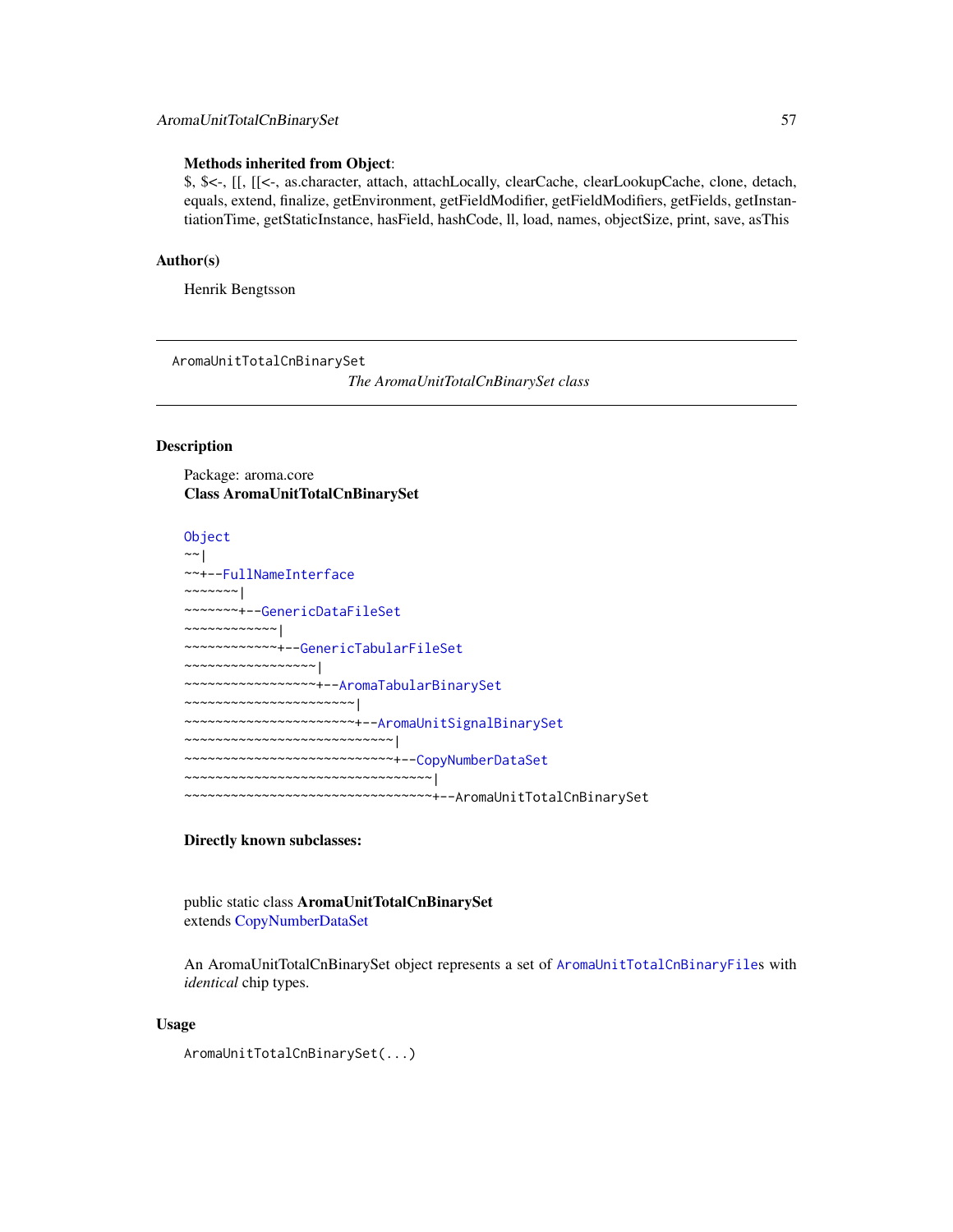#### Arguments

... Arguments passed to [AromaUnitSignalBinarySet](#page-49-0).

#### Fields and Methods

Methods:

| as.AromaUnitTotalCnBinarySetTuple |  |
|-----------------------------------|--|
| as.CopyNumberDataSetTuple         |  |
| byName                            |  |
| exportAromaUnitPscnBinarySet      |  |
| exportTotalCnRatioSet             |  |
| extractPSCNArrav                  |  |
| getAverageFile                    |  |
| getUnitNamesFile                  |  |
| writeDataFrame                    |  |

### Methods inherited from CopyNumberDataSet:

as, as.CopyNumberDataSet, doCBS, hasAlleleBFractions, hasStrandiness

#### Methods inherited from AromaUnitSignalBinarySet:

byName, findByName, getAromaFullNameTranslatorSet, getAromaUgpFile, getChipType, getPlatform, validate, writeDataFrame

### Methods inherited from AromaTabularBinarySet:

getDefaultFullName, getRootName, setAttributesBy, setAttributesBySampleAnnotationFile, setAttributesBySampleAnnotationSet, setAttributesByTags

#### Methods inherited from GenericTabularFileSet:

extractMatrix, calculateAverageColumnAcrossFiles

#### Methods inherited from GenericDataFileSet:

[, [[, anyDuplicated, anyNA, append, appendFiles, appendFullNamesTranslator, appendFullNames-TranslatorByNULL, appendFullNamesTranslatorByTabularTextFile, appendFullNamesTranslator-ByTabularTextFileSet, appendFullNamesTranslatorBydata.frame, appendFullNamesTranslatorByfunction, appendFullNamesTranslatorBylist, as.character, as.list, byName, byPath, c, clearCache, clearFullNamesTranslator, clone, copyTo, dsApplyInPairs, duplicated, equals, extract, findByName, findDuplicated, getChecksum, getChecksumFileSet, getChecksumObjects, getDefaultFullName, getFile, getFileClass, getFileSize, getFiles, getFullNames, getNames, getOneFile, getPath, get-Pathnames, getSubdirs, gunzip, gzip, hasFile, indexOf, is.na, names, nbrOfFiles, rep, resetFull-Names, setFullNamesTranslator, sortBy, unique, update2, updateFullName, updateFullNames, validate, getFullNameTranslatorSet, getParentName

#### Methods inherited from FullNameInterface:

appendFullNameTranslator, appendFullNameTranslatorByNULL, appendFullNameTranslatorByTabularTextFile, appendFullNameTranslatorByTabularTextFileSet, appendFullNameTranslatorBycharacter, appendFullNameTranslatorBydata.frame, appendFullNameTranslatorByfunction, appendFull-NameTranslatorBylist, clearFullNameTranslator, clearListOfFullNameTranslators, getDefaultFull-Name, getFullName, getFullNameTranslator, getListOfFullNameTranslators, getName, getTags,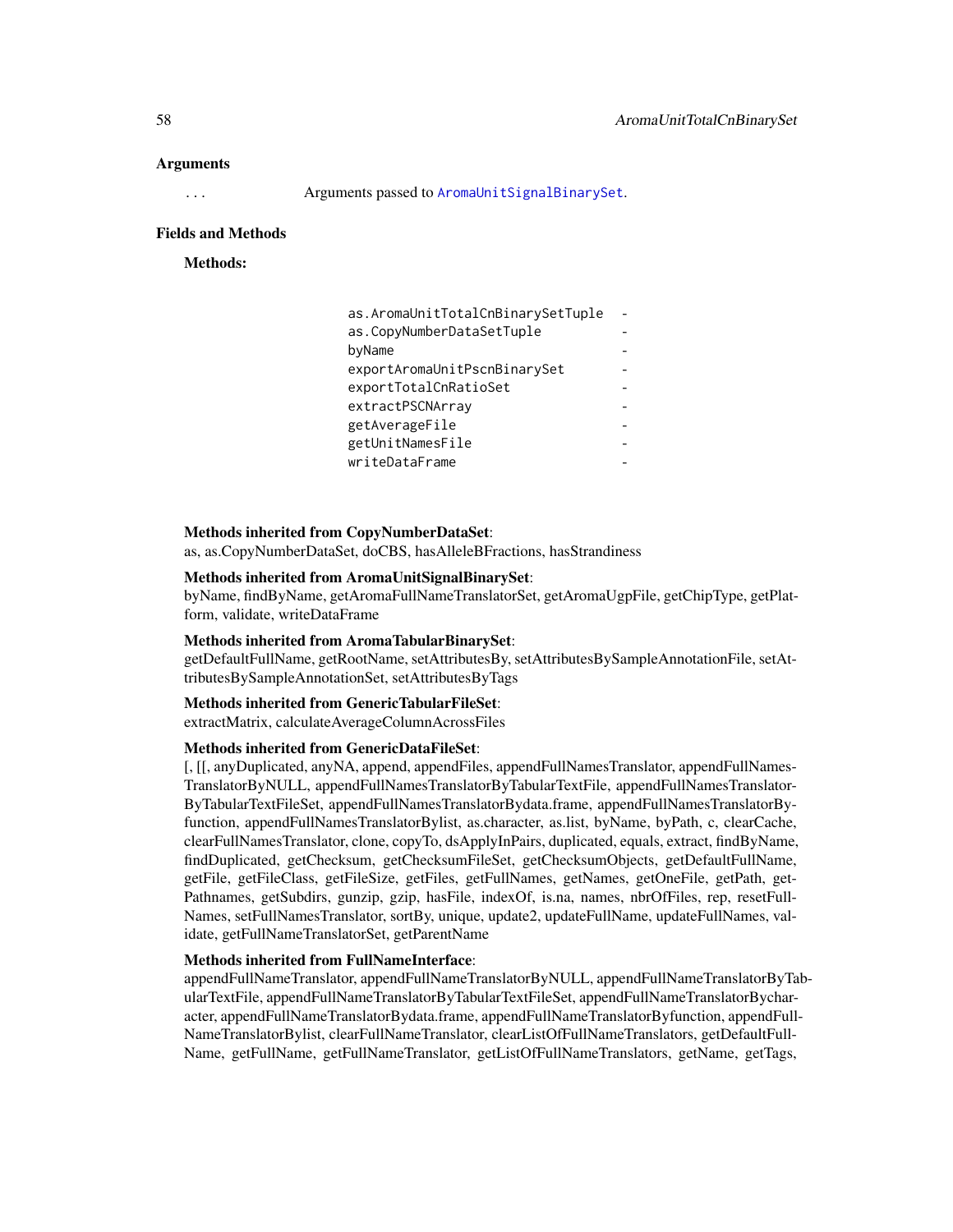# AromaUnitTypesFile 59

hasTag, hasTags, resetFullName, setFullName, setFullNameTranslator, setListOfFullNameTranslators, setName, setTags, updateFullName

#### Methods inherited from Object:

\$, \$<-, [[, [[<-, as.character, attach, attachLocally, clearCache, clearLookupCache, clone, detach, equals, extend, finalize, getEnvironment, getFieldModifier, getFieldModifiers, getFields, getInstantiationTime, getStaticInstance, hasField, hashCode, ll, load, names, objectSize, print, save, asThis

# Author(s)

Henrik Bengtsson

<span id="page-58-0"></span>AromaUnitTypesFile *The AromaUnitTypesFile class*

#### Description

Package: aroma.core Class AromaUnitTypesFile

```
Object
~~|
~~+--FullNameInterface
~\sim ~\sim ~\sim ~\sim ~\sim ~\sim ~\sim~~~~~~~+--GenericDataFile
~~~~~~~~~~~~|
~~~~~~~~~~~~+--ColumnNamesInterface
~~~~~~~~~~~~~~~~~|
 ~~~~~~~~~~~~~~~~~+--GenericTabularFile
~~~~~~~~~~~~~~~~~~~~~~|
~~~~~~~~~~~~~~~~~~~~~~+--CacheKeyInterface
~~~~~~~~~~~~~~~~~~~~~~~~~~~|
  ~~~~~~~~~~~~~~~~~~~~~~~~~~~+--FileCacheKeyInterface
  ~~~~~~~~~~~~~~~~~~~~~~~~~~~~~~~~|
  ~~~~~~~~~~~~~~~~~~~~~~~~~~~~~~~~+--AromaTabularBinaryFile
 ~~~~~~~~~~~~~~~~~~~~~~~~~~~~~~~~~~~~~|
~~~~~~~~~~~~~~~~~~~~~~~~~~~~~~~~~~~~~+--AromaPlatformInterface
  ~~~~~~~~~~~~~~~~~~~~~~~~~~~~~~~~~~~~~~~~~~|
~~~~~~~~~~~~~~~~~~~~~~~~~~~~~~~~~~~~~~~~~~+--AromaUnitSignalBinaryFile
~~~~~~~~~~~~~~~~~~~~~~~~~~~~~~~~~~~~~~~~~~~~~~~|
 ~~~~~~~~~~~~~~~~~~~~~~~~~~~~~~~~~~~~~~~~~~~~~~~+--UnitAnnotationDataFile
   ~~~~~~~~~~~~~~~~~~~~~~~~~~~~~~~~~~~~~~~~~~~~~~~~~~~~|
   ~~~~~~~~~~~~~~~~~~~~~~~~~~~~~~~~~~~~~~~~~~~~~~~~~~~~+--UnitTypesFile
   ~~~~~~~~~~~~~~~~~~~~~~~~~~~~~~~~~~~~~~~~~~~~~~~~~~~~~~~~~|
  ~~~~~~~~~~~~~~~~~~~~~~~~~~~~~~~~~~~~~~~~~~~~~~~~~~~~~~~~~+--AromaUnitTypesFile
```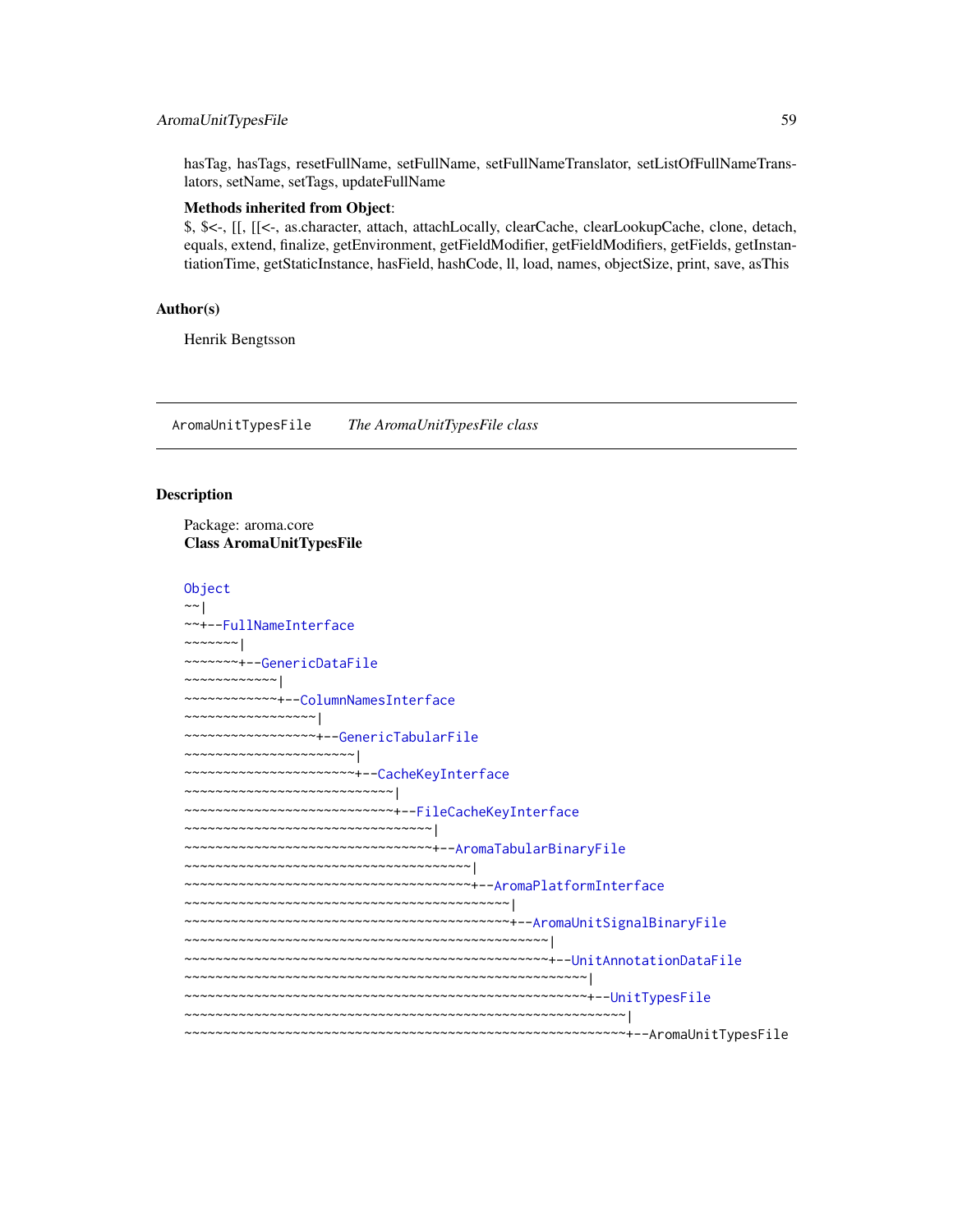#### Directly known subclasses:

public static class AromaUnitTypesFile extends *[UnitTypesFile](#page-107-0)*

### Usage

```
AromaUnitTypesFile(...)
```
# Arguments

... Arguments passed to [AromaUnitTabularBinaryFile](#page-51-0).

# Fields and Methods

Methods:

| getChipType             |  |
|-------------------------|--|
| getPlatform             |  |
| getUnitTypes            |  |
| importFromUnitTypesFile |  |

#### Methods inherited from UnitTypesFile:

getUnitTypes, nbrOfUnits

# Methods inherited from UnitAnnotationDataFile:

byChipType, getAromaUflFile, getAromaUgpFile, getChipType, getDefaultExtension, getPlatform, nbrOfUnits

### Methods inherited from AromaUnitSignalBinaryFile:

allocate, allocateFromUnitAnnotationDataFile, allocateFromUnitNamesFile, as.character, extract-Matrix, extractRawGenomicSignals, fromFile, getChipType, getExtensionPattern, getFilenameExtension, getNumberOfFilesAveraged, getPlatform, isAverageFile, nbrOfUnits, readDataFrame, write-DataFrame

# Methods inherited from AromaPlatformInterface:

getAromaPlatform, getAromaUflFile, getAromaUgpFile, getChipType, getPlatform, getUnitAnnotationDataFile, getUnitNamesFile, getUnitTypesFile, isCompatibleWith

# Methods inherited from AromaTabularBinaryFile:

[, [<-, [[, allocate, as.character, colApply, colMeans, colStats, colSums, dimnames<-, getBytes-PerColumn, getColClasses, getDefaultColumnNames, getRootName, importFrom, nbrOfColumns, nbrOfRows, readColumns, readDataFrame, readFooter, readHeader, readRawFooter, setAttributes-ByTags, subset, summary, updateData, updateDataColumn, writeFooter, writeRawFooter

#### Methods inherited from FileCacheKeyInterface:

getCacheKey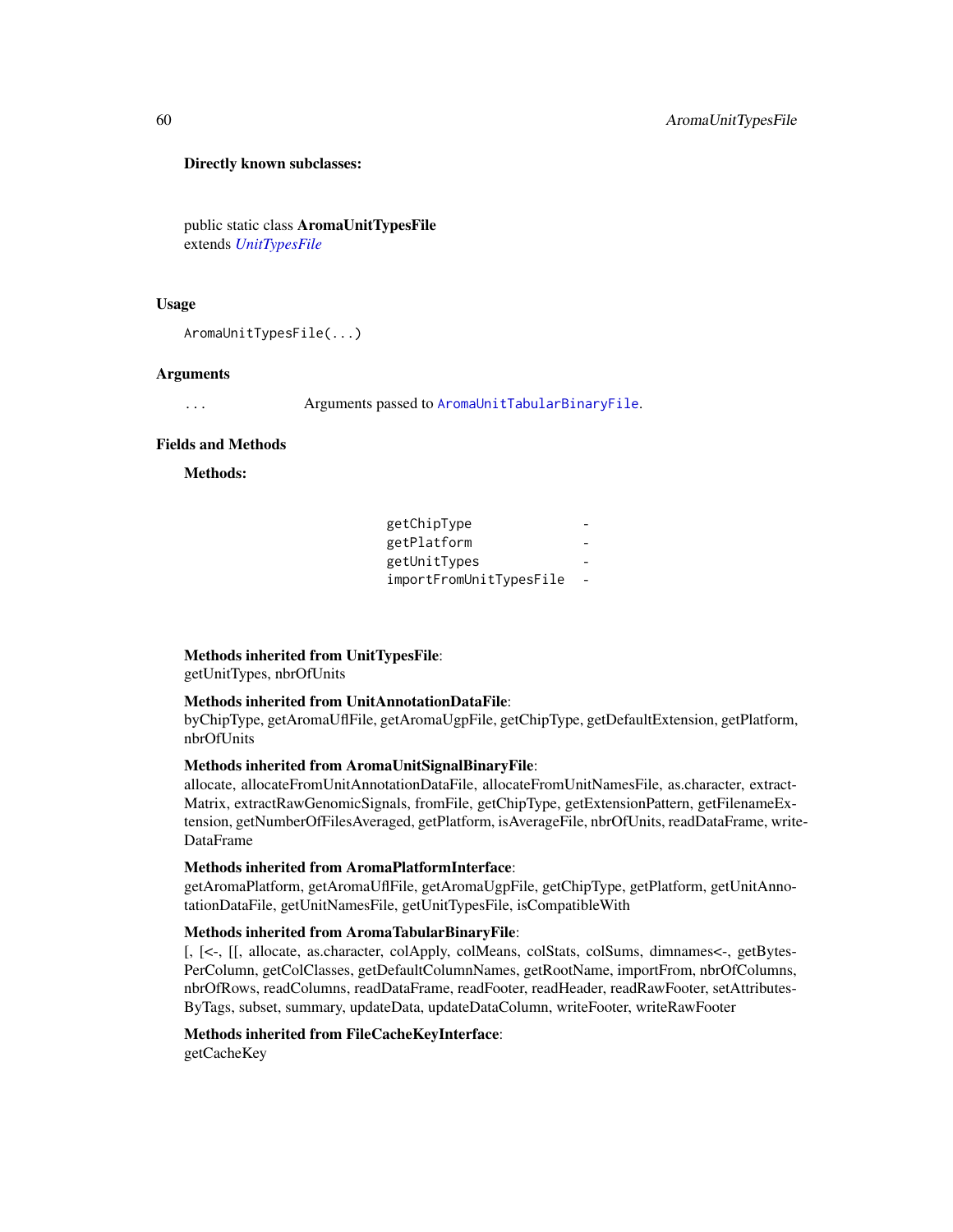#### BinnedScatter 61

Methods inherited from CacheKeyInterface: getCacheKey

#### Methods inherited from GenericTabularFile:

[, as.character, dim, extractMatrix, head, nbrOfColumns, nbrOfRows, readColumns, readDataFrame, tail, writeColumnsToFiles

#### Methods inherited from ColumnNamesInterface:

appendColumnNamesTranslator, appendColumnNamesTranslatorByNULL, appendColumnNames-TranslatorBycharacter, appendColumnNamesTranslatorByfunction, appendColumnNamesTranslatorBylist, clearColumnNamesTranslator, clearListOfColumnNamesTranslators, getColumnNames, getColumnNamesTranslator, getDefaultColumnNames, getListOfColumnNamesTranslators, nbrOf-Columns, setColumnNames, setColumnNamesTranslator, setListOfColumnNamesTranslators, updateColumnNames

#### Methods inherited from GenericDataFile:

as.character, clone, compareChecksum, copyTo, equals, fromFile, getAttribute, getAttributes, getChecksum, getChecksumFile, getCreatedOn, getDefaultFullName, getExtension, getExtensionPattern, getFileSize, getFileType, getFilename, getFilenameExtension, getLastAccessedOn, getLastModifiedOn, getOutputExtension, getPath, getPathname, gunzip, gzip, hasBeenModified, is.na, isFile, isGzipped, linkTo, readChecksum, renameTo, renameToUpperCaseExt, setAttribute, setAttributes, setAttributesBy, setAttributesByTags, setExtensionPattern, testAttributes, validate, validateChecksum, writeChecksum, getParentName

### Methods inherited from FullNameInterface:

appendFullNameTranslator, appendFullNameTranslatorByNULL, appendFullNameTranslatorByTabularTextFile, appendFullNameTranslatorByTabularTextFileSet, appendFullNameTranslatorBycharacter, appendFullNameTranslatorBydata.frame, appendFullNameTranslatorByfunction, appendFull-NameTranslatorBylist, clearFullNameTranslator, clearListOfFullNameTranslators, getDefaultFull-Name, getFullName, getFullNameTranslator, getListOfFullNameTranslators, getName, getTags, hasTag, hasTags, resetFullName, setFullName, setFullNameTranslator, setListOfFullNameTranslators, setName, setTags, updateFullName

# Methods inherited from Object:

\$, \$<-, [[, [[<-, as.character, attach, attachLocally, clearCache, clearLookupCache, clone, detach, equals, extend, finalize, getEnvironment, getFieldModifier, getFieldModifiers, getFields, getInstantiationTime, getStaticInstance, hasField, hashCode, ll, load, names, objectSize, print, save, asThis

#### Author(s)

Henrik Bengtsson

BinnedScatter *The BinnedScatter class*

### **Description**

Package: aroma.core Class BinnedScatter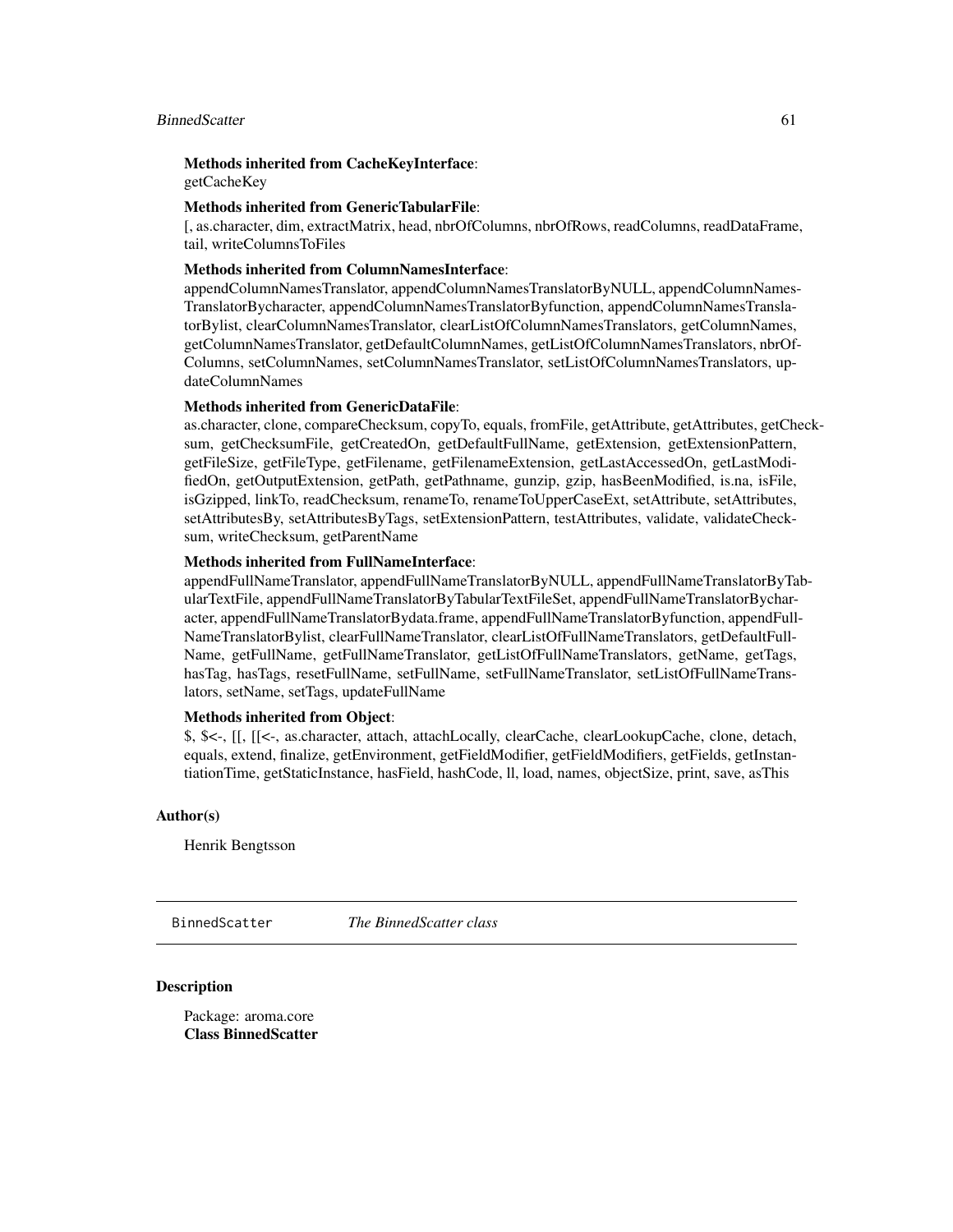list  $\sim$   $\sim$  | ~~+--BinnedScatter

# Directly known subclasses:

public class BinnedScatter extends list

# Usage

```
BinnedScatter(data=NULL, density=NULL, map=NULL, params=NULL)
```
# Arguments

| data    | A Nx2 numeric matrix. |
|---------|-----------------------|
| density |                       |
| map     |                       |
| params  | A list of parameters. |

# Fields and Methods

Methods:

| plot      |  |
|-----------|--|
| points    |  |
| reorder   |  |
| subsample |  |
| subset    |  |

# Methods inherited from list:

Ops,nonStructure,vector-method, Ops,structure,vector-method, Ops,vector,nonStructure-method, Ops,vector,structuremethod, all.equal, as.CopyNumberDataSetTuple, as.data.frame, attachLocally, callHooks, coerce,ANY,listmethod, exportAromaUnitPscnBinarySet, listToXml, mergeBoxplotStats, relist, type.convert, within

### Author(s)

Henrik Bengtsson

# See Also

The spatial density is estimated by internal functions of the smoothScatter package.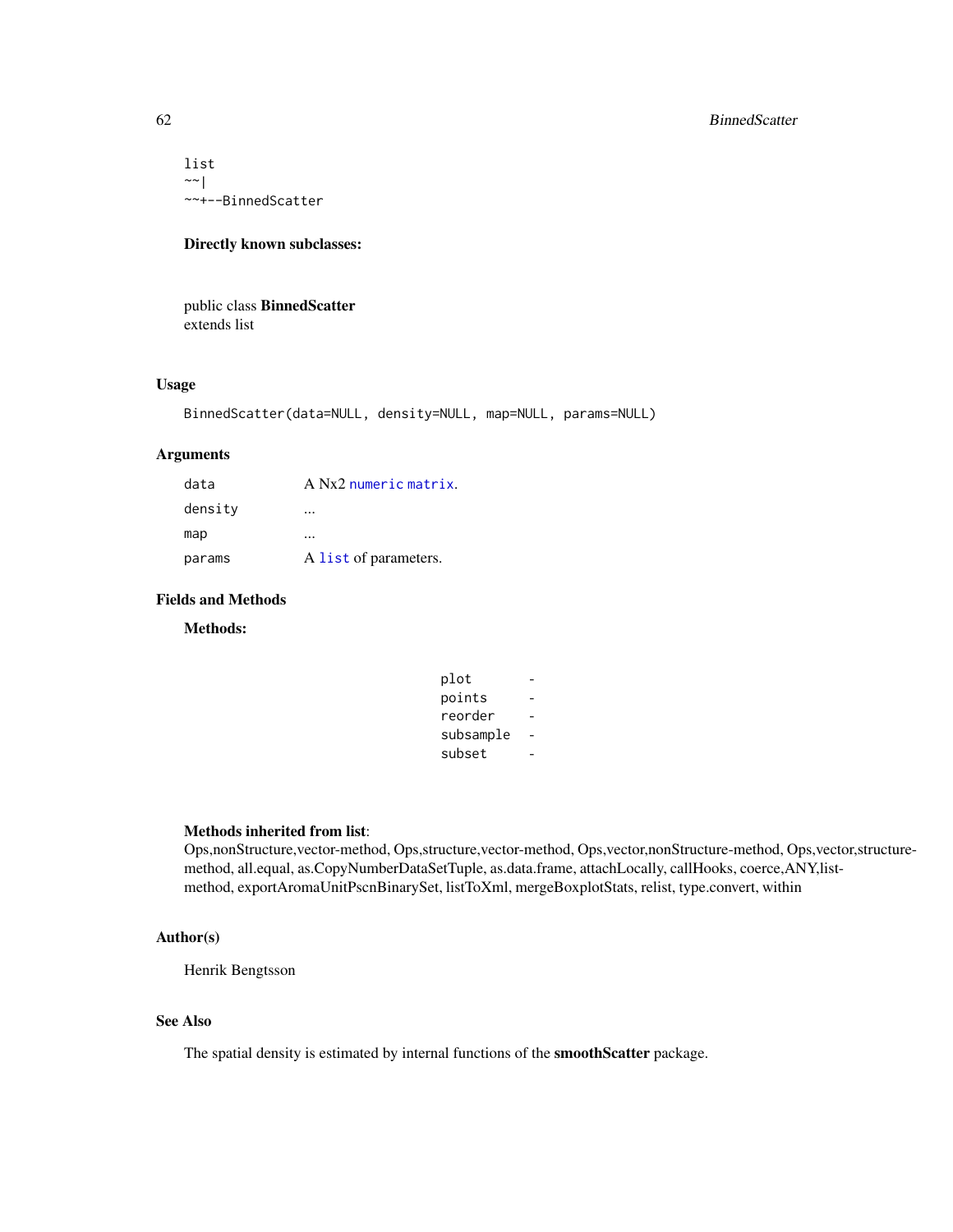#### $CbsModel$  63

### Examples

```
# Sample scatter data
n < -10e3x < - rnorm(n=n)
y \le - rnorm(n=n)xy \leftarrow \text{cbind}(x=x, y=\sin(x)+y/5)# Bin data and estimate densities
xyd <- binScatter(xy)
layout(matrix(1:4, nrow=2))
par(mar=c(5,4,2,1))
# Plot data
plot(xyd, pch=1)
# Thin scatter data by subsampling
rhos <- c(1/3, 1/4, 1/6)
for (kk in seq_along(rhos)) {
  xyd2 <- subsample(xyd, size=rhos[kk])
  points(xyd2, pch=1, col=kk+1)
}
for (kk in seq_along(rhos)) {
  xyd2 <- subsample(xyd, size=rhos[kk])
  plot(xyd2, pch=1, col=kk+1)
  mtext(side=3, line=0, sprintf("Density: %.1f%%", 100*rhos[kk]))
}
```
<span id="page-62-0"></span>CbsModel *The CbsModel class*

#### Description

# Package: aroma.core Class CbsModel

```
Object
~\sim~~~+--ChromosomalModel
~\sim ~\sim ~\sim ~\sim ~\sim ~\sim ~\sim ~\sim ~\sim ~\sim ~\sim ~\sim ~\sim ~\sim ~\sim ~\sim ~\sim ~\sim ~\sim ~\sim ~\sim ~\sim ~\sim ~\sim ~\sim ~\sim ~\sim ~\sim ~\sim ~\sim ~\sim ~\sim ~\sim ~\sim ~\sim ~\sim ~\sim~~~~~~~+--CopyNumberChromosomalModel
~~~~~~~~~~~~|
~~~~~~~~~~~~+--CopyNumberSegmentationModel
~~~~~~~~~~~~~~~~~|
~~~~~~~~~~~~~~~~~+--CbsModel
```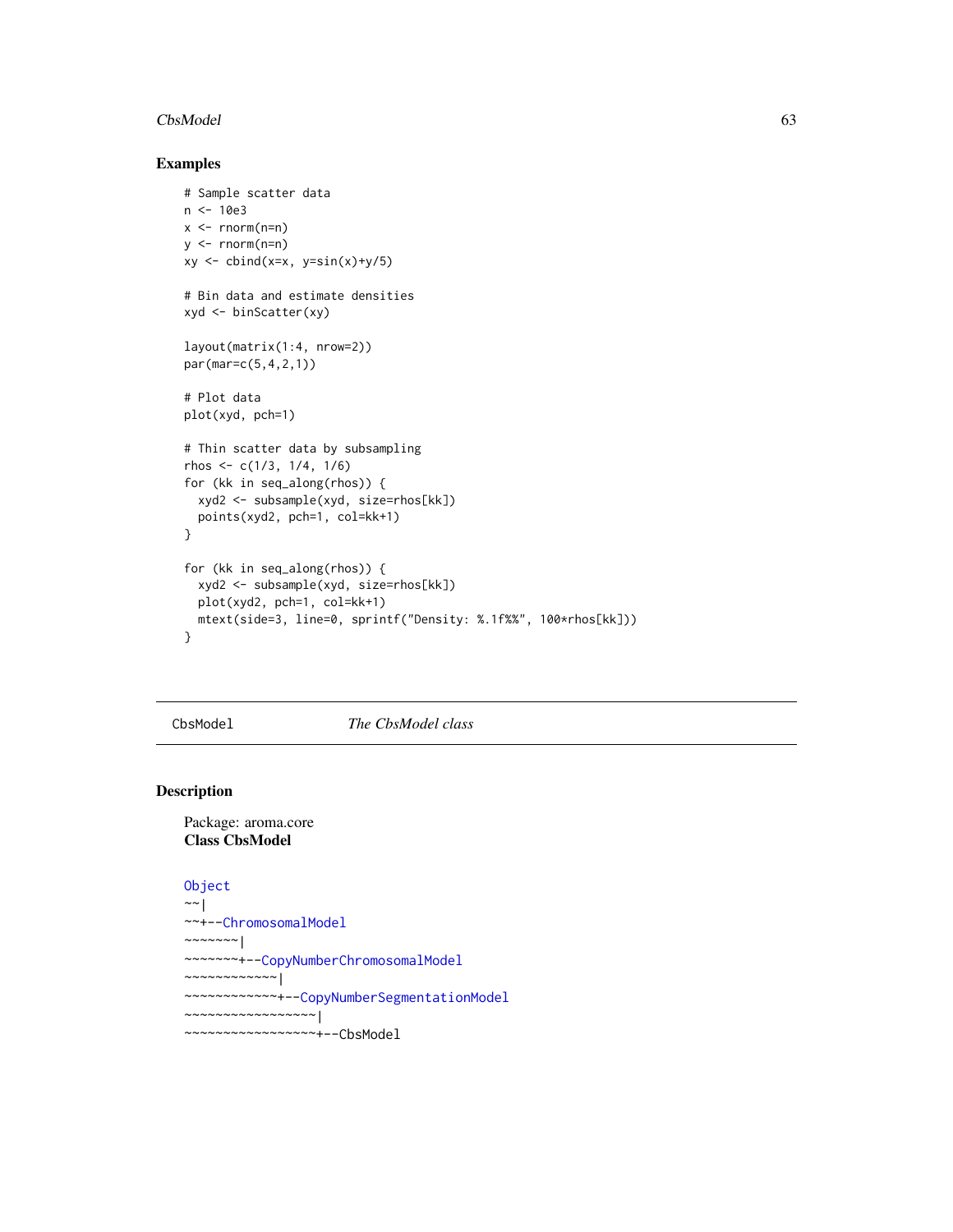#### Directly known subclasses:

public static class CbsModel extends *[CopyNumberSegmentationModel](#page-73-0)*

This class represents the Circular Binary Segmentation (CBS) model [1].

#### Usage

CbsModel(cesTuple=NULL, ..., seed=NULL)

### Arguments

| cesTuple | A CopyNumberDataSetTuple.                                                                                                                                                        |
|----------|----------------------------------------------------------------------------------------------------------------------------------------------------------------------------------|
| $\ddots$ | Arguments passed to the constructor of CopyNumberSegmentationModel.                                                                                                              |
| seed     | An (optional) integer that if specified will (temporarily) set the random seed<br>each time before calling the segmentation method. For more information, see<br>segmentByCBS(). |

### Fields and Methods

#### Methods:

*No methods defined*.

# Methods inherited from CopyNumberSegmentationModel:

fit, getAsteriskTags, getFitFunction, getFullNames, getRegions, getTags, plot, plotCopyNumber-RegionLayers, writeRegions

#### Methods inherited from CopyNumberChromosomalModel:

as.character, calculateChromosomeStatistics, calculateRatios, estimateSds, extractRawCopyNumbers, fit, getChromosomeLength, getDataFileMatrix, getMaxNAFraction, getNames, getOptionalArguments, getPairedNames, getRefSetTuple, getReference, getReferenceSetTuple, isPaired, new-Plot, plotAxesLayers, plotChromosomesLayers, plotCytobandLayers, plotFitLayers, plotGridHorizontalLayers, plotRawCopyNumbers, plotSampleLayers, setReference

#### Methods inherited from ChromosomalModel:

as.character, fit, getAlias, getAromaGenomeTextFile, getAsteriskTags, getChipType, getChipTypes, getChromosomes, getFullName, getFullNames, getGenome, getGenomeData, getGenomeFile, getListOfAromaUgpFiles, getName, getNames, getParentPath, getPath, getReportPath, getRootPath, get-SetTuple, getSets, getTags, indexOf, nbrOfArrays, nbrOfChipTypes, setChromosomes, setGenome

### Methods inherited from Object:

\$, \$<-, [[, [[<-, as.character, attach, attachLocally, clearCache, clearLookupCache, clone, detach, equals, extend, finalize, getEnvironment, getFieldModifier, getFieldModifiers, getFields, getInstantiationTime, getStaticInstance, hasField, hashCode, ll, load, names, objectSize, print, save, asThis

#### Author(s)

Henrik Bengtsson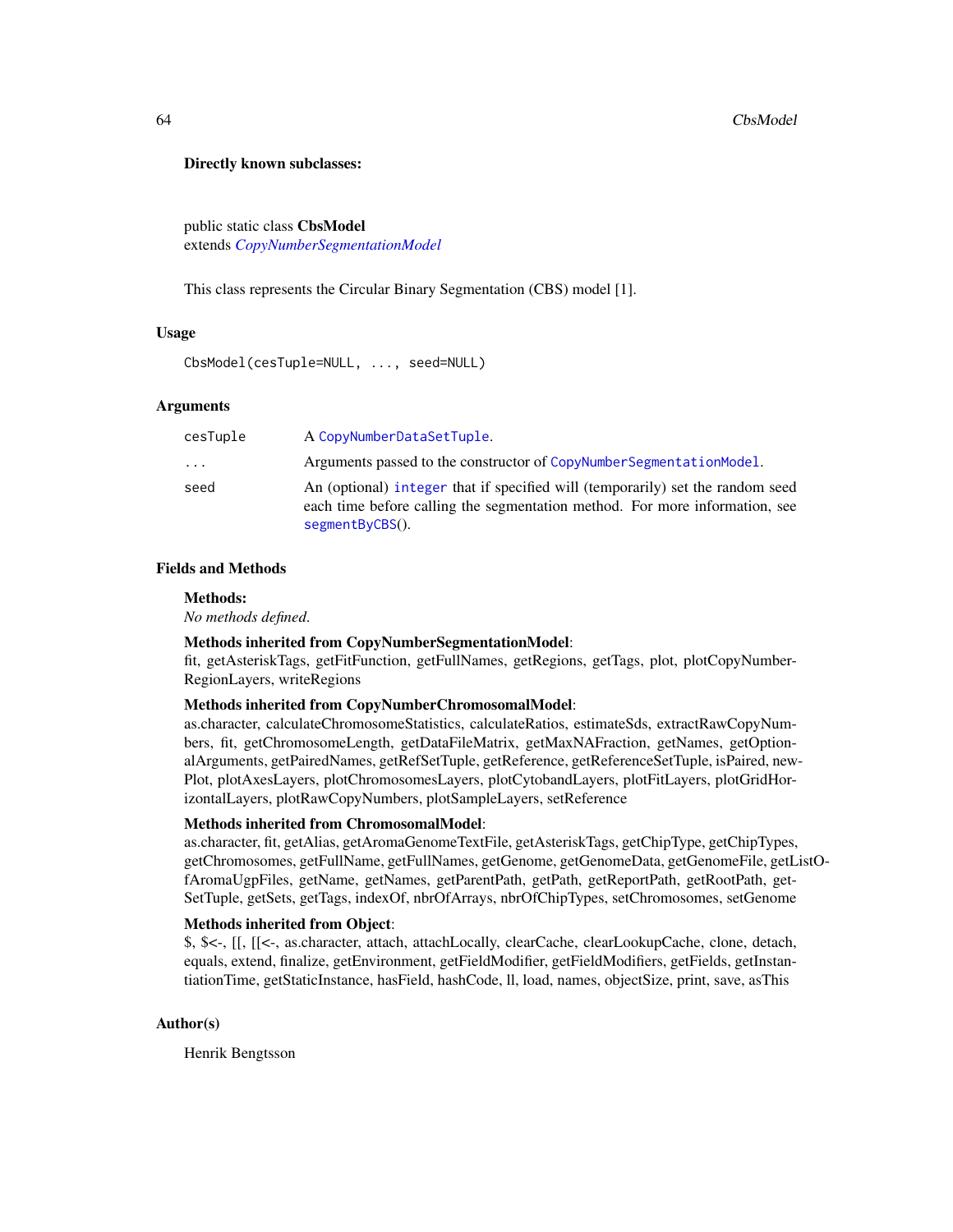# ChromosomalModel 65

# References

[1] Olshen, A. B., Venkatraman, E. S., Lucito, R., Wigler, M. *Circular binary segmentation for the analysis of array-based DNA copy number data. Biostatistics 5: 557-572, 2004.* [2] Venkatraman, E. S. & Olshen, A. B. *A faster circular binary segmentation algorithm for the analysis of array CGH data*. Bioinformatics, 2007.

# See Also

[CopyNumberSegmentationModel](#page-73-0).

<span id="page-64-0"></span>ChromosomalModel *The ChromosomalModel class*

# Description

Package: aroma.core Class ChromosomalModel

### [Object](#page-0-0)  $~\sim~$ |

~~+--ChromosomalModel

#### Directly known subclasses:

[CbsModel,](#page-62-0) *[CopyNumberChromosomalModel](#page-72-0)*, *[CopyNumberSegmentationModel](#page-73-0)*, [GladModel,](#page-77-0) [HaarS](#page-79-0)eg-[Model,](#page-79-0) *[RawCopyNumberModel](#page-88-0)*

public abstract static class ChromosomalModel extends [Object](#page-0-0)

This *abstract* class represents a chromosomal model.

#### Usage

```
ChromosomalModel(cesTuple=NULL, tags="*", genome="Human", chromosomes=NULL, ...)
```
#### Arguments

| cesTuple    | A AromaMicroarrayDataSetTuple.                               |
|-------------|--------------------------------------------------------------|
| tags        | A character vector of tags.                                  |
| genome      | A character string specifying what genome is process.        |
| chromosomes | (optional) A vector specifying which chromosomes to process. |
|             | Not used.                                                    |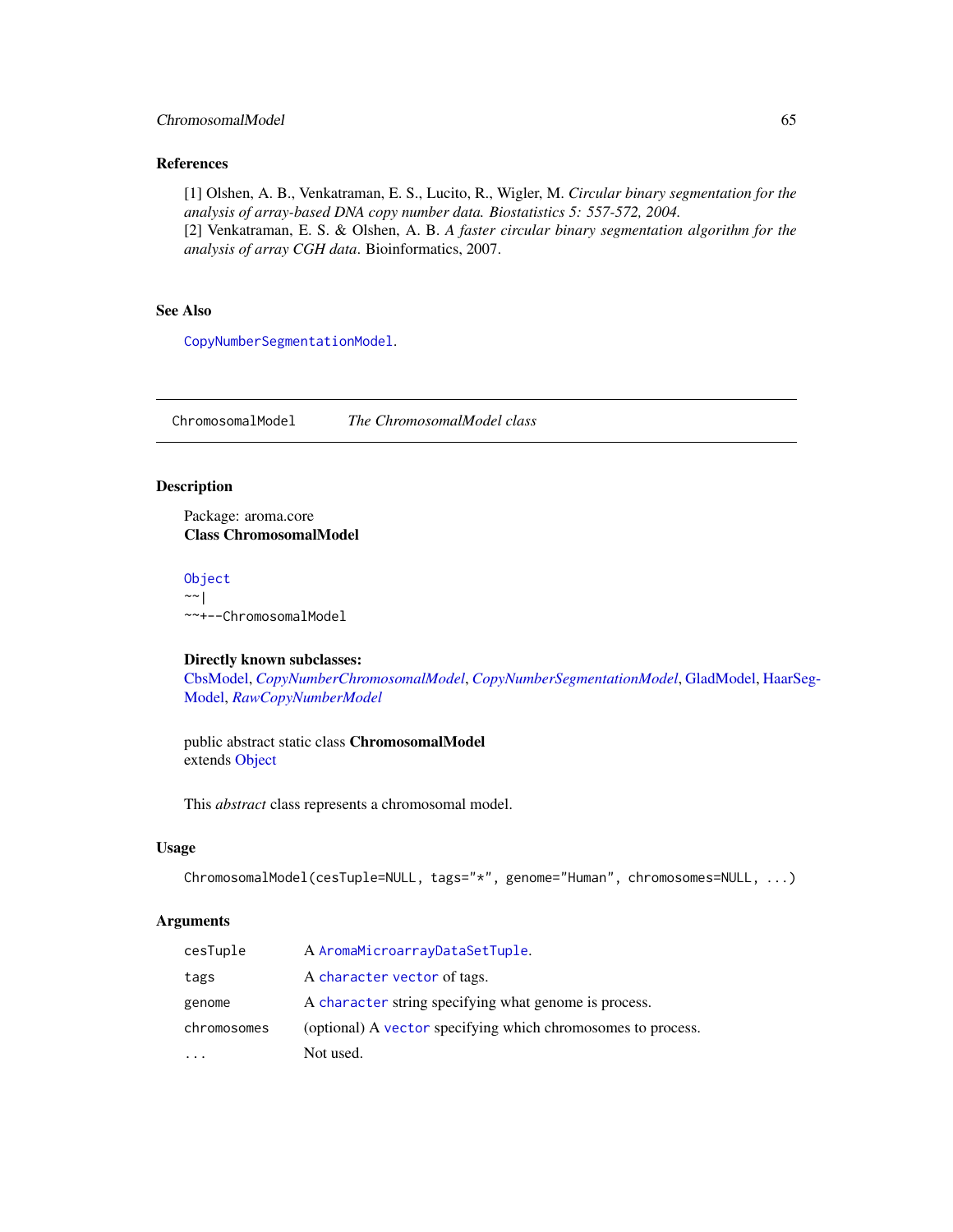# Fields and Methods

## Methods:

| fit            |                                         |
|----------------|-----------------------------------------|
| getChipType    | Gets a label for all chip types merged. |
| getChipTypes   |                                         |
| getChromosomes | Gets the chromosomes to be processed.   |
| getFullName    |                                         |
| getFullNames   |                                         |
| getGenome      |                                         |
| getName        |                                         |
| getNames       | Gets the names of the arrays.           |
| getPath        |                                         |
| getSets        |                                         |
| getTags        |                                         |
| index0f        |                                         |
| nbr0fArrays    | Gets the number of arrays.              |
| nbrOfChipTypes | Gets the number of chip types.          |
| setChromosomes |                                         |
| setGenome      |                                         |
|                |                                         |

### Methods inherited from Object:

\$, \$<-, [[, [[<-, as.character, attach, attachLocally, clearCache, clearLookupCache, clone, detach, equals, extend, finalize, getEnvironment, getFieldModifier, getFieldModifiers, getFields, getInstantiationTime, getStaticInstance, hasField, hashCode, ll, load, names, objectSize, print, save, asThis

# Requirements

This class requires genome information annotation files for every chip type.

### Author(s)

Henrik Bengtsson

ChromosomeExplorer *The ChromosomeExplorer class*

### Description

Package: aroma.core Class ChromosomeExplorer

[Object](#page-0-0)  $~~\sim~$ |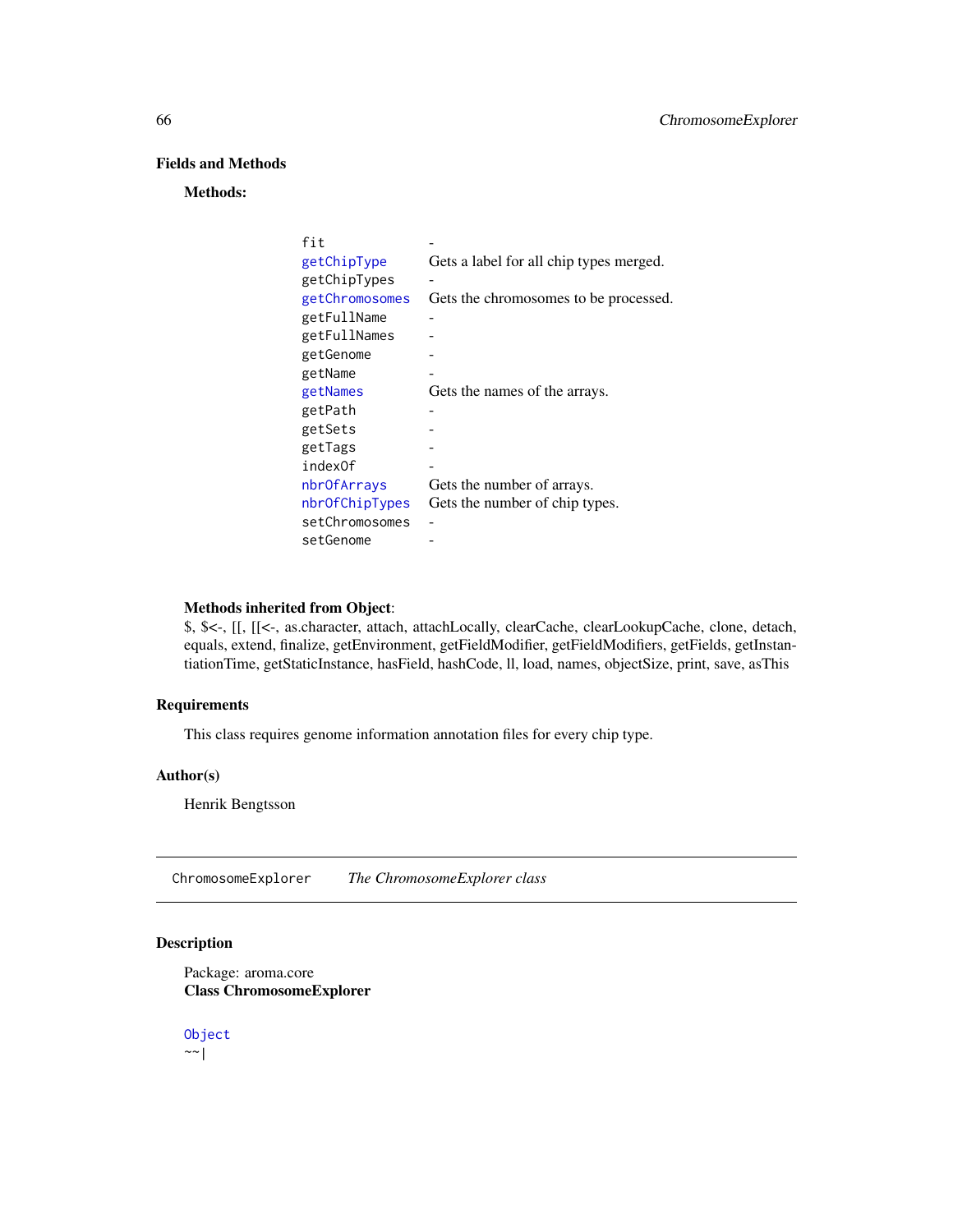# ChromosomeExplorer 67

~~+-[-Explorer](#page-76-0) ~~~~~~~| ~~~~~~~+--ChromosomeExplorer

# Directly known subclasses:

public static class ChromosomeExplorer extends *[Explorer](#page-76-0)*

# Usage

```
ChromosomeExplorer(model=NULL, zooms=2^(0:6), ...)
```
# Arguments

| model                   | A CopyNumberChromosomalModel object.                                                             |
|-------------------------|--------------------------------------------------------------------------------------------------|
| zooms                   | An positive integer vector specifying for which zoom levels the graphics<br>should be generated. |
| $\cdot$ $\cdot$ $\cdot$ | Not used.                                                                                        |

### Fields and Methods

# Methods:

| display        |                                                                    |
|----------------|--------------------------------------------------------------------|
| getChromosomes | Gets the chromosomes available.                                    |
| getFullNames   |                                                                    |
| getModel       | Gets the model.                                                    |
| getNames       |                                                                    |
| getPath        |                                                                    |
| getZooms       |                                                                    |
| index0f        |                                                                    |
| process        | Generates image files, scripts and dynamic pages for the explorer. |
| setArrays      | Sets the arrays.                                                   |
| setCytoband    |                                                                    |
| setZooms       |                                                                    |

#### Methods inherited from Explorer:

addIncludes, addIndexFile, as.character, display, getAlias, getArraysOfInput, getAsteriskTags, get-FullName, getIncludePath, getMainPath, getName, getNameOfInput, getNames, getPath, getReportPathPattern, getRootPath, getSampleLayerPrefix, getSubname, getTags, getTagsOfInput, get-TemplatePath, getVersion, nbrOfArrays, process, setAlias, setArrays, setReportPathPattern, set-Subname, setup, splitByReportPathPattern, updateSetupExplorerFile

Methods inherited from Object: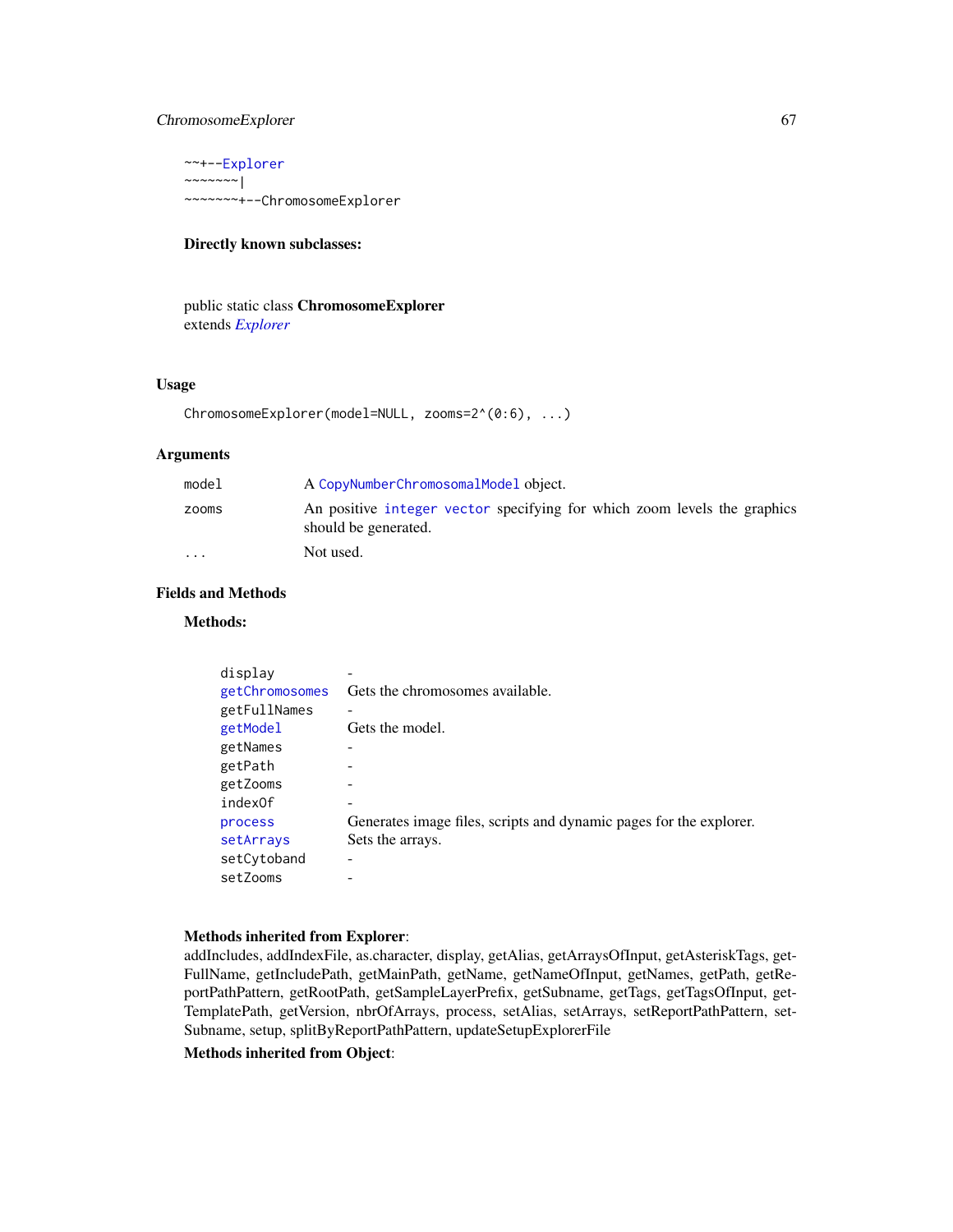\$, \$<-, [[, [[<-, as.character, attach, attachLocally, clearCache, clearLookupCache, clone, detach, equals, extend, finalize, getEnvironment, getFieldModifier, getFieldModifiers, getFields, getInstantiationTime, getStaticInstance, hasField, hashCode, ll, load, names, objectSize, print, save, asThis

### Generating PNG images

In order to get better looking graphs, but also to be able to generate bitmap images on systems without direct bitmap support, which is the case when running R in batch mode or on Unix without X11 support, images are created using the [png2](#page-0-0) device (a wrapper for bitmap() imitating png()). The png() is only used if png2(), which requires Ghostscript, does not. Note, when images are created using png2(), the images does not appear immediately, although the function call is completed, so be patient.

# Author(s)

Henrik Bengtsson

# See Also

[CopyNumberChromosomalModel](#page-72-0).

colBinnedSmoothing.matrix

*Binned smoothing of a matrix column by column*

### **Description**

Binned smoothing of a matrix column by column.

#### Usage

```
## S3 method for class 'matrix'
colBinnedSmoothing(Y, x=seq_len(nrow(Y)), w=NULL, xOut=NULL, xOutRange=NULL,
 from = min(x, na, rm = TRUE), to = max(x, na, rm = TRUE), by = NULL, length.out = length(x),na.rm=TRUE, FUN="median", ..., verbose=FALSE)
```
# Arguments

| γ         | A numeric JxI matrix (or a vector of length J.)                                                                                                                                                                                                                                                                                                                                   |
|-----------|-----------------------------------------------------------------------------------------------------------------------------------------------------------------------------------------------------------------------------------------------------------------------------------------------------------------------------------------------------------------------------------|
|           |                                                                                                                                                                                                                                                                                                                                                                                   |
| x         | A (optional) numeric vector specifying the positions of the J entries. The<br>default is to assume uniformly distributed positions.                                                                                                                                                                                                                                               |
| W         | A optional numeric vector of prior weights for each of the J entries.                                                                                                                                                                                                                                                                                                             |
| x0ut      | Optional numeric vector of K bin center locations.                                                                                                                                                                                                                                                                                                                                |
| x0utRange | Optional Kx2 matrix specifying the boundary locations for K bins, where each<br>row represents a bin $[x0, x1)$ . If not specified, the boundaries are set to be the<br>midpoints of the bin centers, such that the bins have maximum lengths without<br>overlapping. Vice verse, if x0ut is not specified, then x0ut is set to be the mid<br>points of the x0utRange boundaries. |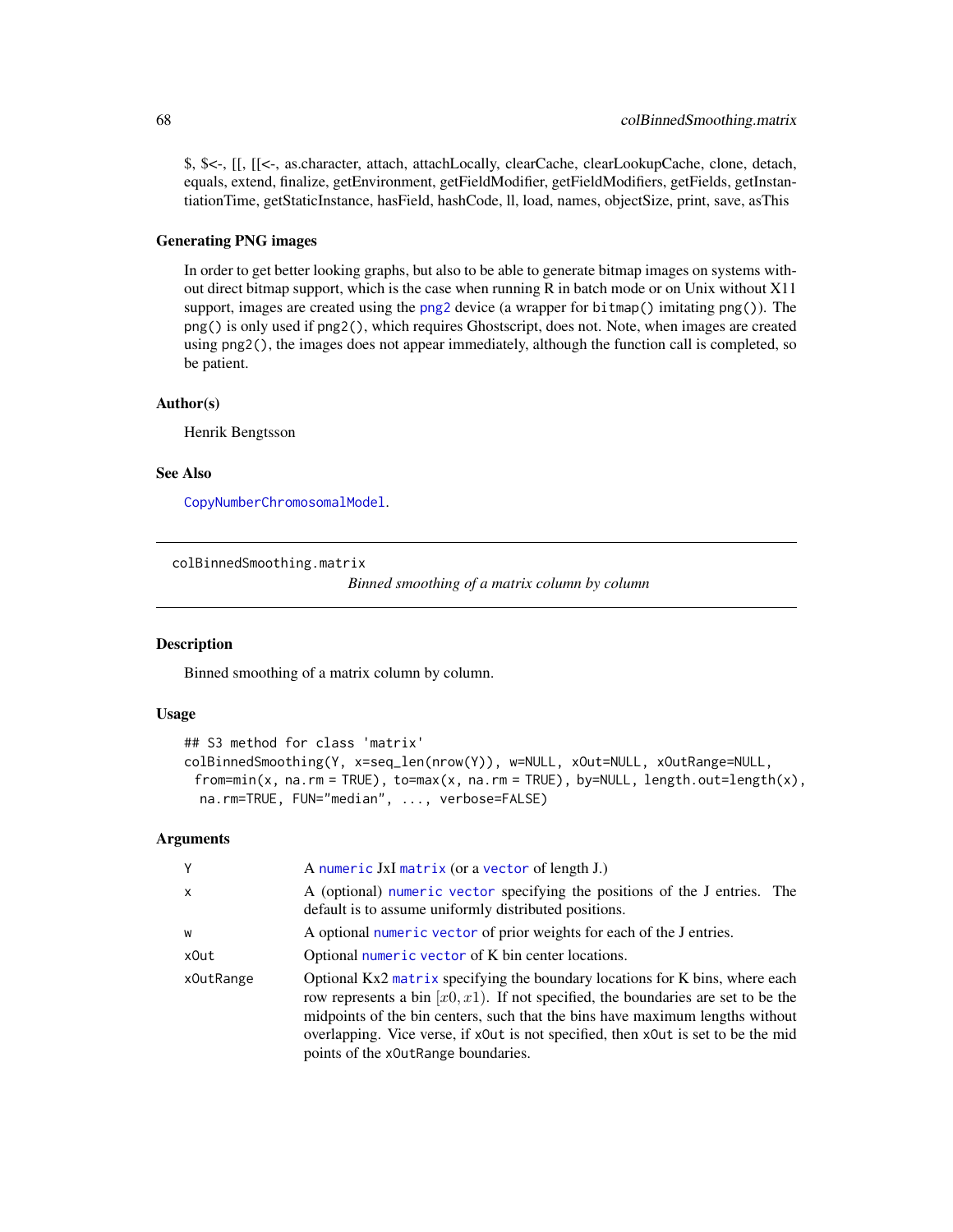#### from, to, by, length.out

If neither xOut nor xOutRange is specified, the xOut is generated uniformly from these arguments, which specify the center location of the first and the last bin, and the distance between the center locations, utilizing the [seq](#page-0-0)() function. Argument length.out can be used as an alternative to by, in case it specifies the total number of bins instead.

| <b>FUN</b>              | A function.                                          |
|-------------------------|------------------------------------------------------|
| na.rm                   | If TRUE, missing values are excluded, otherwise not. |
| $\cdot$ $\cdot$ $\cdot$ | Not used.                                            |
| verbose                 | See Verbose.                                         |

### Details

Note that all zero-length bins  $[x0, x1)$  will get result in an [NA](#page-0-0) value, because such bins contain no data points. This also means that colBinnedSmoothing(Y, x=x, xOut=xOut) where xOut contains duplicated values, will result in some zero-length bins and hence [NA](#page-0-0) values.

#### Value

Returns a [numeric](#page-0-0) KxI [matrix](#page-0-0) (or a [vector](#page-0-0) of length K) where K is the total number of bins. The following attributes are also returned:

- xOutThe center locations of each bin.
- xOutRangeThe bin boundaries.
- countThe number of data points within each bin (based solely on argument x).
- binWidthThe *average* bin width.

#### Author(s)

Henrik Bengtsson

#### See Also

[\\*colKernelSmoothing\(](#page-0-0)).

# Examples

```
# Number of tracks
I \leftarrow 4# Number of data points per track
J < -100# Simulate data with a gain in track 2 and 3
x \le -1:JY <- matrix(rnorm(I*J, sd=1/2), ncol=I)
Y[30:50,2:3] <- Y[30:50,2:3] + 3
```
# Uniformly distributed equal-sized bins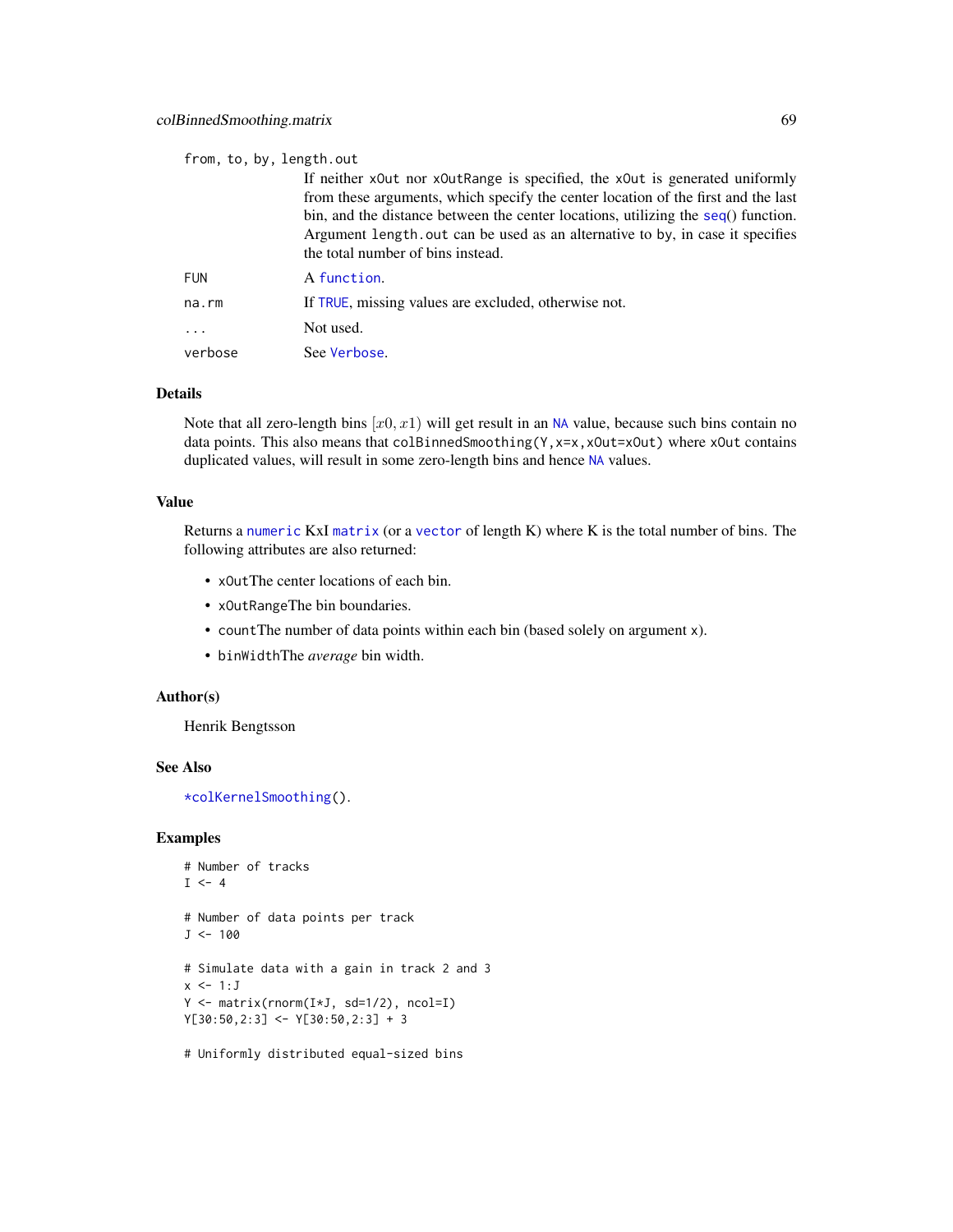```
Ys3 <- colBinnedSmoothing(Y, x=x, from=2, by=3)
Ys5 <- colBinnedSmoothing(Y, x=x, from=3, by=5)
# Custom bins
xOutRange <- t(matrix(c(
 1, 11,
 11, 31,
 31, 41,
 41, 51,
 51, 81,
 81, 91,
 91,101
), nrow=2))
YsC <- colBinnedSmoothing(Y, x=x, xOutRange=xOutRange)
# Custom bins specified by center locations with
# maximized width relative to the neighboring bins.
xOut <- c(6, 21, 36, 46, 66, 86, 96)
YsD <- colBinnedSmoothing(Y, x=x, xOut=xOut)
xlim < -r</math>vlim < -c(-3,5)layout(matrix(1:I, ncol=1))
par(mar=c(3,3,1,1)+0.1, pch=19)
for (ii in 1:I) {
  plot(NA, xlim=xlim, ylim=ylim)
  points(x, Y[,ii], col="#999999")
  xOut <- attr(Ys3, "xOut")
  lines(xOut, Ys3[,ii], col=2)
  points(xOut, Ys3[,ii], col=2)
  xOut <- attr(Ys5, "xOut")
  lines(xOut, Ys5[,ii], col=3)
  points(xOut, Ys5[,ii], col=3)
  xOut <- attr(YsC, "xOut")
  lines(xOut, YsC[,ii], col=4)
  points(xOut, YsC[,ii], col=4, pch=15)
  xOut <- attr(YsD, "xOut")
  lines(xOut, YsD[,ii], col=5)
  points(xOut, YsD[,ii], col=5, pch=15)
  if (ii == 1) {
    legend("topright", pch=c(19,19,15,15), col=c(2,3,4,5),
           c("by=3", "by=5", "Custom #1", "Custom #2"), horiz=TRUE, bty="n")
  }
}
# Sanity checks
xOut <- x
```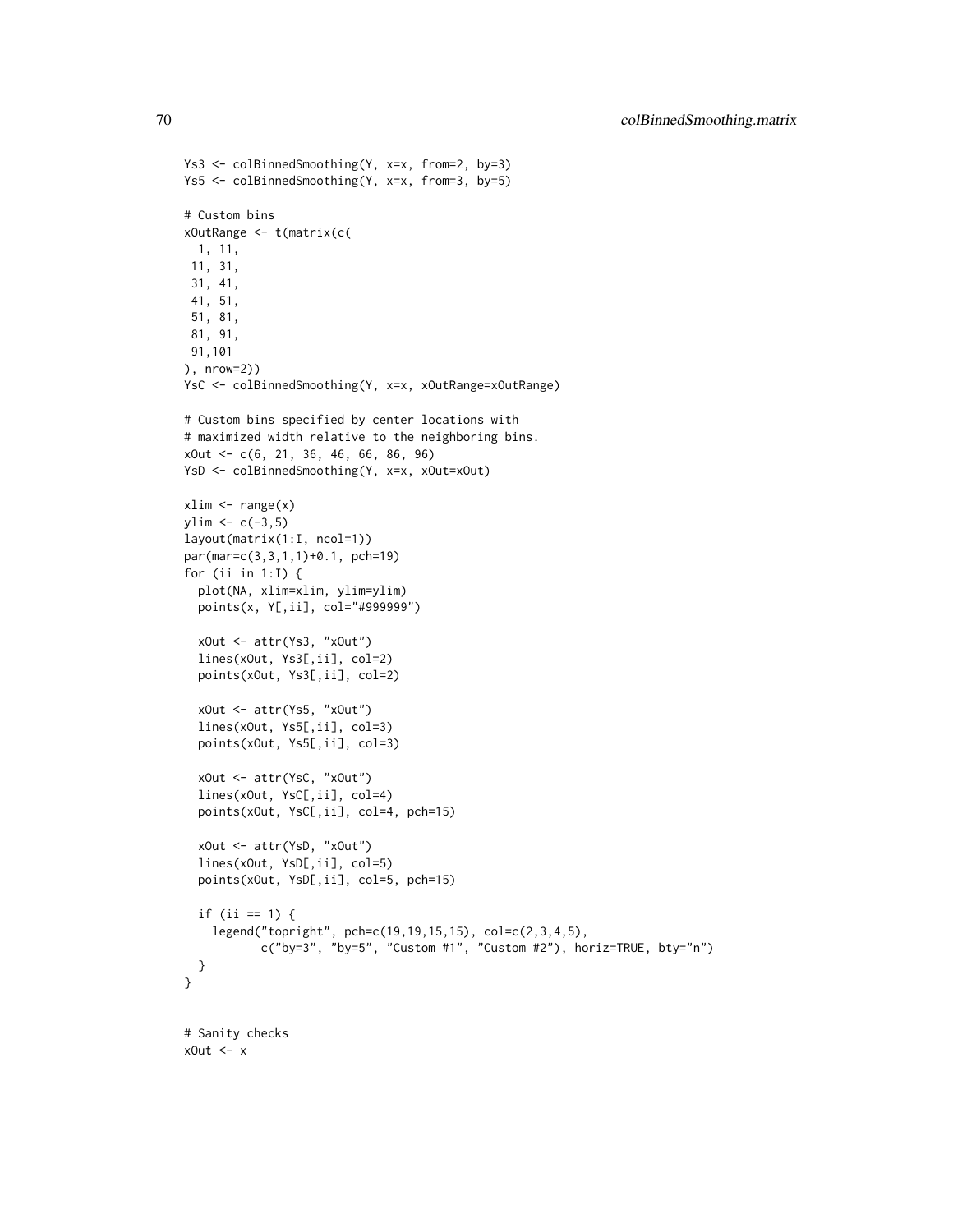```
YsT <- colBinnedSmoothing(Y, x=x, xOut=xOut)
stopifnot(all(YsT == Y))
stopifnot(all(attr(YsT, "counts") == 1))
xOut <- attr(YsD, "xOut")
YsE <- colBinnedSmoothing(YsD, x=xOut, xOut=xOut)
stopifnot(all(YsE == YsD))
stopifnot(all(attr(YsE, "xOutRange") == attr(YsD, "xOutRange")))
stopifnot(all(attr(YsE, "counts") == 1))
# Scramble ordering of loci
idxs < -sample(x)x2 \leftarrow x[idxs]Y2 <- Y[idxs,,drop=FALSE]
Y2s <- colBinnedSmoothing(Y2, x=x2, xOut=x2)
stopifnot(all(attr(Y2s, "xOut") == x2))
stopifnot(all(attr(Y2s, "counts") == 1))
stopifnot(all(Y2s == Y2))
xOut \leftarrow x[seq(from=2, to=J, by=3)]YsT <- colBinnedSmoothing(Y, x=x, xOut=xOut)
stopifnot(all(YsT == Ys3))
stopifnot(all(attr(YsT, "counts") == 3))
xOut <- x[seq(from=3, to=J, by=5)]
YsT <- colBinnedSmoothing(Y, x=x, xOut=xOut)
stopifnot(all(YsT == Ys5))
stopifnot(all(attr(YsT, "counts") == 5))
```
colKernelSmoothing.matrix

*Kernel smoothing of a matrix column by column*

### Description

Kernel smoothing of a matrix column by column.

### Usage

```
## S3 method for class 'matrix'
colKernelSmoothing(Y, x=seq_len(nrow(Y)), w=NULL, xOut=x,
 kernel=c("gaussian", "uniform"), h, censorH=3, na.rm=TRUE, robust=FALSE, ...,
  verbose=FALSE)
```
#### Arguments

| A numeric JxI matrix (or a vector of length J.)                            |  |
|----------------------------------------------------------------------------|--|
| A (optional) numeric vector specifying the positions of the J entries. The |  |
| default is to assume uniformly distributed positions.                      |  |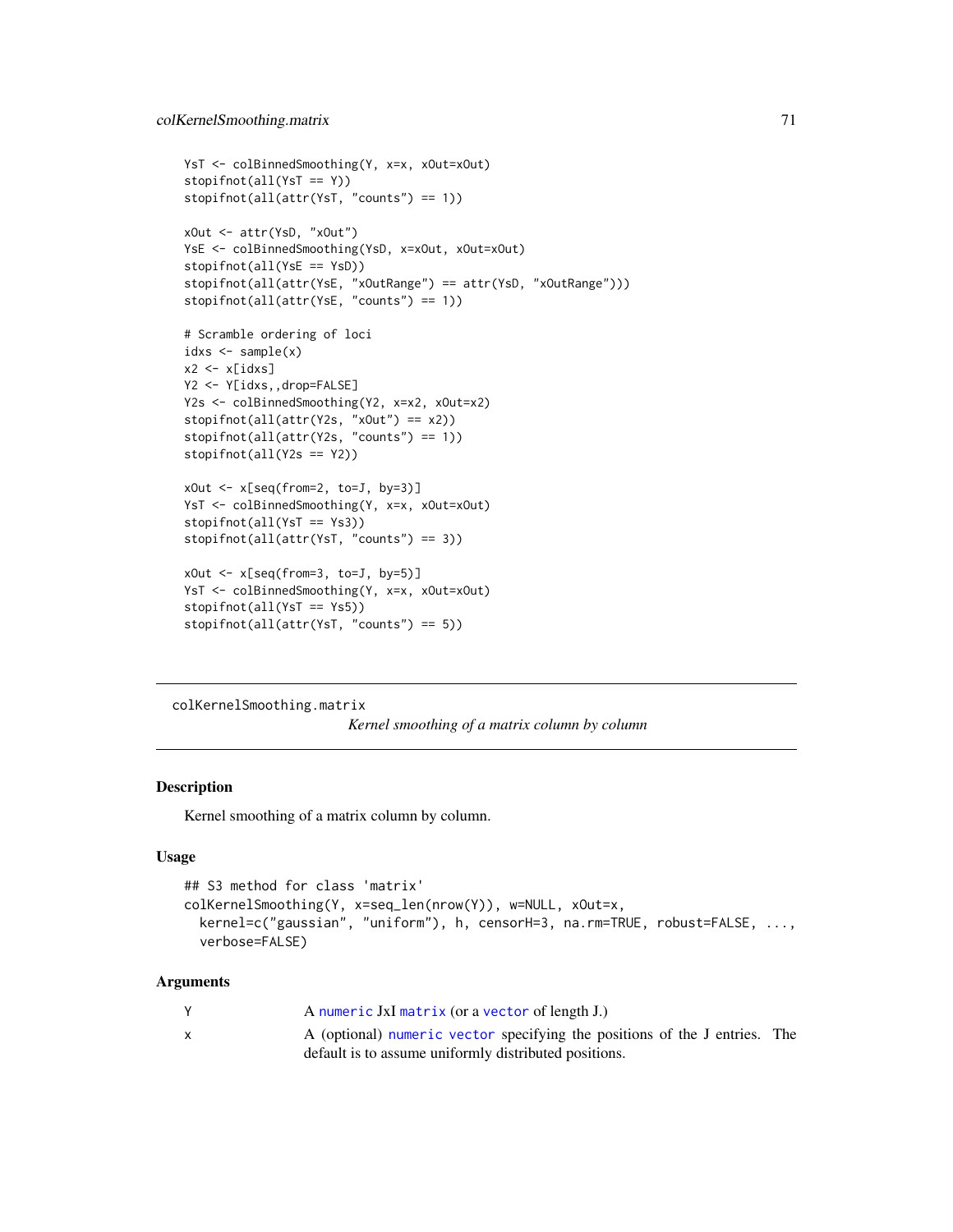| W        | A optional numeric vector of prior weights for each of the J entries.                                    |
|----------|----------------------------------------------------------------------------------------------------------|
| x0ut     | A numeric vector specifying K target positions where the kernel is applied.                              |
| kernel   | A character string or a function specifying the kernel used.                                             |
| h        | A single positive numeric specifying the bandwidth of the kernel.                                        |
| censorH  | A single positive numeric specifying the where to truncate the kernel. If Inf,<br>no truncation is done. |
| na.rm    | If TRUE, missing values are excluded, otherwise not.                                                     |
| robust   | If TRUE, robust estimators are used, otherwise not.                                                      |
| $\ddots$ | Not used.                                                                                                |
| verbose  | See Verbose.                                                                                             |

# Value

Returns a [numeric](#page-0-0) KxI [matrix](#page-0-0) (or a [vector](#page-0-0) of length K).

# Author(s)

Henrik Bengtsson

### See Also

[\\*colBinnedSmoothing\(](#page-0-0)).

#### Examples

```
J < -100I \le -4Y <- matrix(rnorm(I*J, sd=1/2), ncol=I)
# Introduce a gain in column 2 and 3
Y[30:50,2:3] <- Y[30:50,2:3] + 3
x \leftarrow 1:JxOut <- x
Ys1 <- colKernelSmoothing(Y, x=x, xOut=xOut, kernel="gaussian", h=1)
Ys5 <- colKernelSmoothing(Y, x=x, xOut=xOut, kernel="gaussian", h=5)
xlim <- range(c(x,xOut))
ylim < -c(-3,5)layout(matrix(1:I, ncol=1))
par(mar=c(3,3,1,1)+0.1, pch=19)
for (ii in 1:I) {
  plot(NA, xlim=xlim, ylim=ylim)
  points(x, Y[,ii], col="#999999")
  lines(xOut, Ys1[,ii], col=2)
  points(xOut, Ys1[,ii], col=2)
  lines(xOut, Ys5[,ii], col=3)
  points(xOut, Ys5[,ii], col=3)
}
```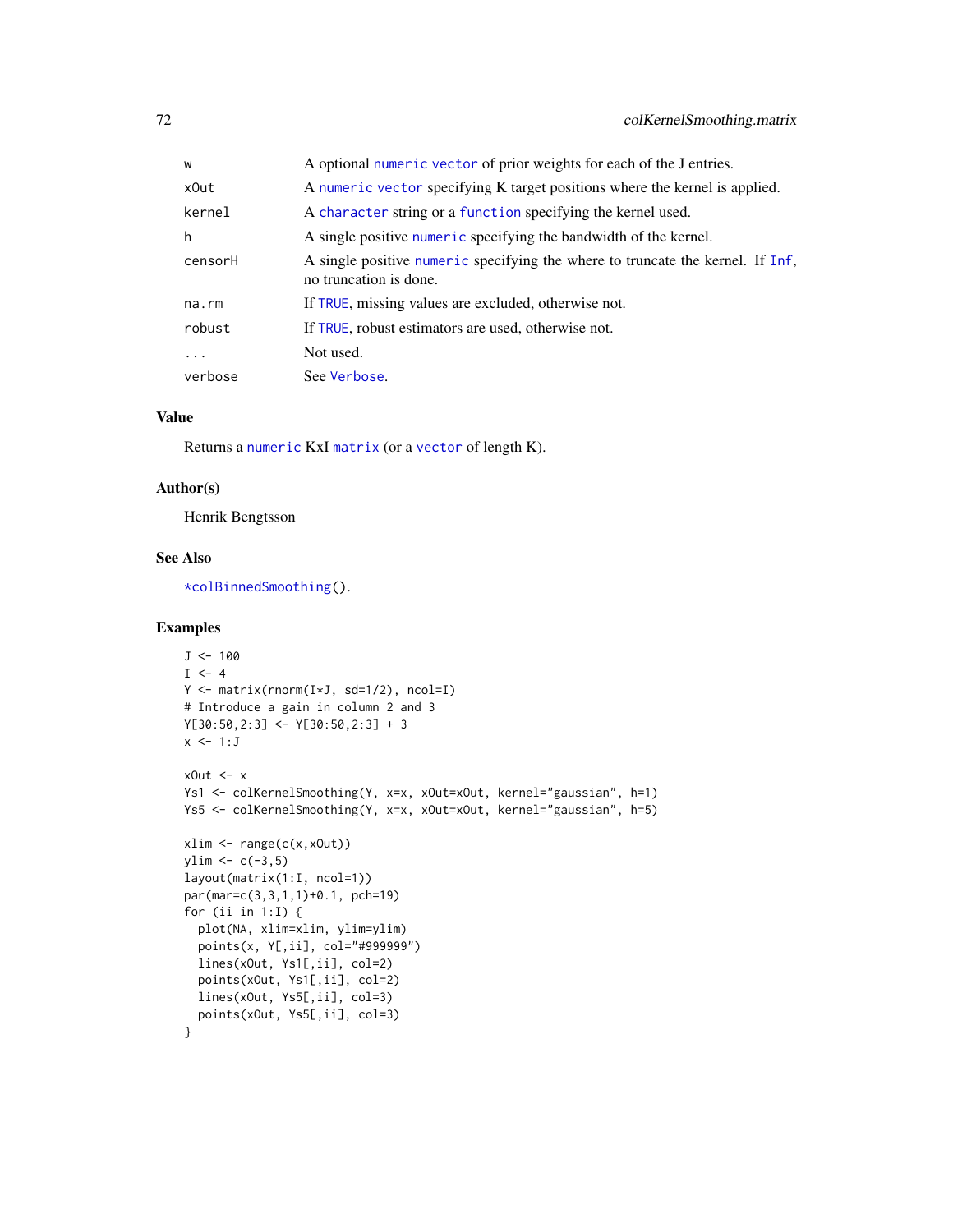<span id="page-72-0"></span>CopyNumberChromosomalModel

*The CopyNumberChromosomalModel class*

# Description

Package: aroma.core Class CopyNumberChromosomalModel

[Object](#page-0-0)  $~\sim~$ | ~~+-[-ChromosomalModel](#page-64-0) ~~~~~~~ $\vert$ ~~~~~~~+--CopyNumberChromosomalModel

# Directly known subclasses:

[CbsModel,](#page-62-0) *[CopyNumberSegmentationModel](#page-73-0)*, [GladModel,](#page-77-0) [HaarSegModel,](#page-79-0) *[RawCopyNumberModel](#page-88-0)*

public abstract static class CopyNumberChromosomalModel extends *[ChromosomalModel](#page-64-0)*

This *abstract* class represents a copy-number model.

# Usage

```
CopyNumberChromosomalModel(cesTuple=NULL, refTuple=NULL, calculateRatios=TRUE, tags="*",
 genome="Human", chromosomes=NULL, maxNAFraction=1/5, ...)
```
# Arguments

| cesTuple        | A CopyNumberDataSetTuple.                                                                                                        |
|-----------------|----------------------------------------------------------------------------------------------------------------------------------|
| refTuple        | An optional CopyNumberDataFile, or CopyNumberDataSet or CopyNumberDataSetTuple<br>for pairwise comparisons.                      |
| calculateRatios |                                                                                                                                  |
|                 | A logical specifying whether ratios should be calculated relative to the refer-<br>ence. If FALSE, argument refTuple is ignored. |
| tags            | A character vector of tags.                                                                                                      |
| genome          | A character string specifying what genome is process.                                                                            |
| chromosomes     | (optional) A vector specifying which chromosomes to process.                                                                     |
| maxNAFraction   | A double in [0,1] indicating how many non-finite signals are allowed in the<br>sanity checks of the data.                        |
| .               | Optional arguments that may be used by some of the subclass models.                                                              |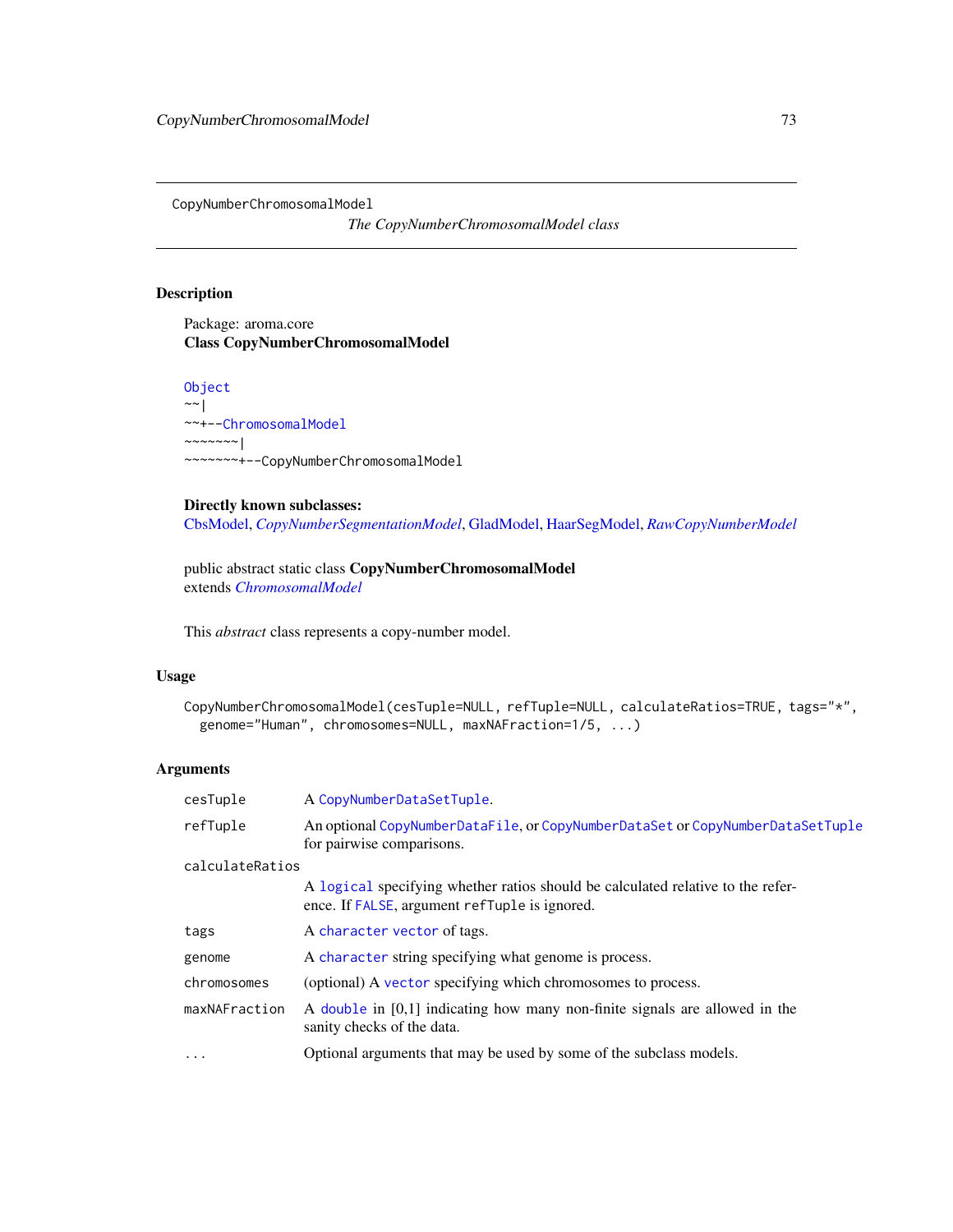# Fields and Methods

#### Methods:

| extractRawCopyNumbers | Extracts relative copy numbers. |
|-----------------------|---------------------------------|
| fit                   | Fits the model.                 |
| getChromosomeLength   |                                 |
| getNames              |                                 |
| getReference          |                                 |
| isPaired              |                                 |

#### Methods inherited from ChromosomalModel:

as.character, fit, getAlias, getAromaGenomeTextFile, getAsteriskTags, getChipType, getChipTypes, getChromosomes, getFullName, getFullNames, getGenome, getGenomeData, getGenomeFile, getListOfAromaUgpFiles, getName, getNames, getParentPath, getPath, getReportPath, getRootPath, get-SetTuple, getSets, getTags, indexOf, nbrOfArrays, nbrOfChipTypes, setChromosomes, setGenome

# Methods inherited from Object:

\$, \$<-, [[, [[<-, as.character, attach, attachLocally, clearCache, clearLookupCache, clone, detach, equals, extend, finalize, getEnvironment, getFieldModifier, getFieldModifiers, getFields, getInstantiationTime, getStaticInstance, hasField, hashCode, ll, load, names, objectSize, print, save, asThis

### Requirements

This class requires genome information annotation files for every chip type.

# Author(s)

Henrik Bengtsson

<span id="page-73-0"></span>CopyNumberSegmentationModel

*The CopyNumberSegmentationModel class*

### Description

Package: aroma.core Class CopyNumberSegmentationModel

```
Object
~~|
~~+--ChromosomalModel
~\sim ~\sim ~\sim ~\sim ~\sim ~\sim ~\sim~~~~~~~+--CopyNumberChromosomalModel
~~~~~~~~~~~~|
```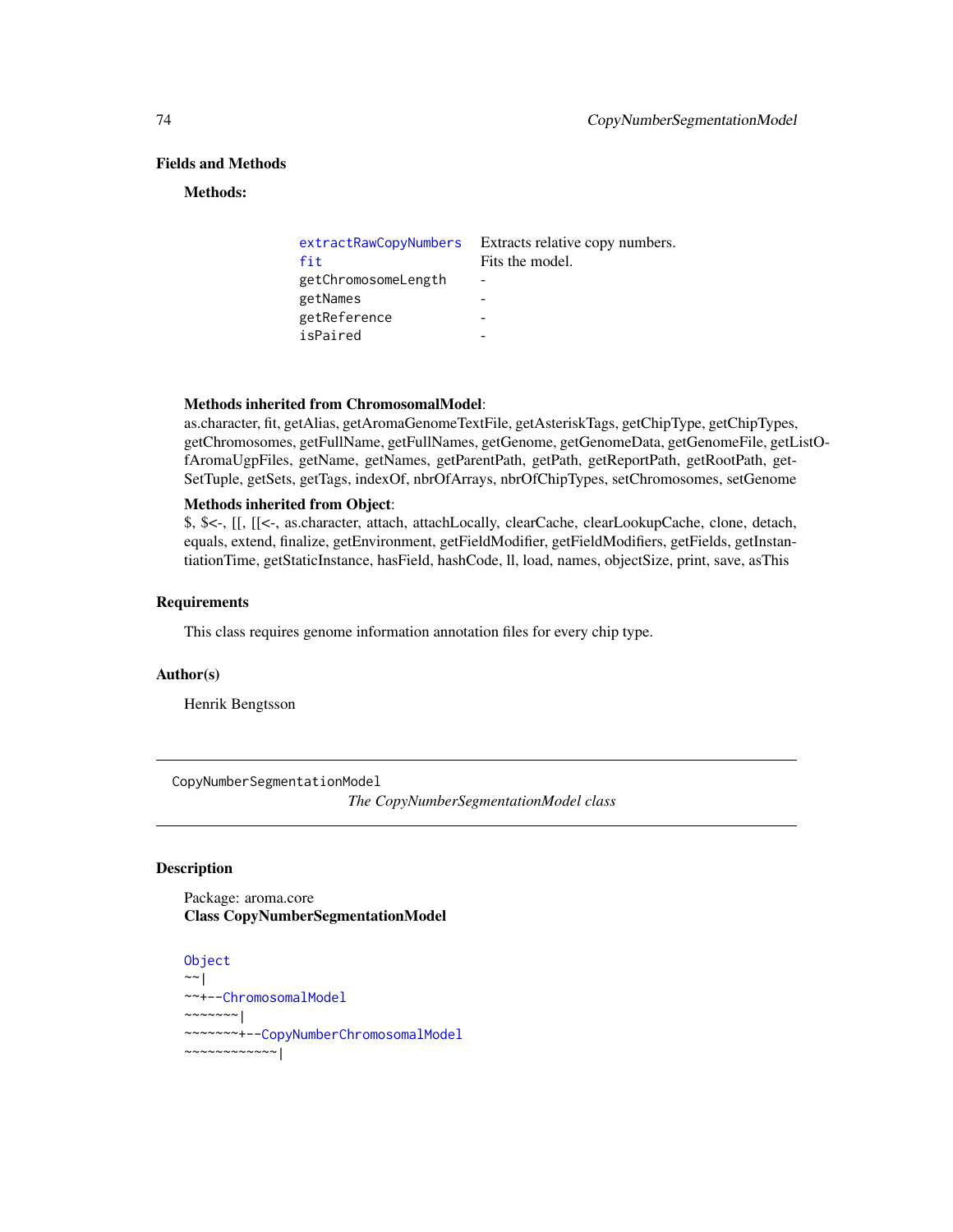# CopyNumberSegmentationModel 75

~~~~~~~~~~~~+--CopyNumberSegmentationModel

#### Directly known subclasses:

[CbsModel,](#page-62-0) [GladModel,](#page-77-0) [HaarSegModel](#page-79-0)

public abstract static class CopyNumberSegmentationModel extends *[CopyNumberChromosomalModel](#page-72-0)*

This *abstract* class represents a copy-number segmentation model.

#### Usage

CopyNumberSegmentationModel(...)

#### Arguments

... Arguments passed to constructor [CopyNumberChromosomalModel](#page-72-0).

#### Fields and Methods

Methods:

| fit          | Fits the model. |
|--------------|-----------------|
| getFullNames |                 |
| getRegions   |                 |
| getTags      |                 |
| plot         |                 |
| writeRegions |                 |

#### Methods inherited from CopyNumberChromosomalModel:

as.character, calculateChromosomeStatistics, calculateRatios, estimateSds, extractRawCopyNumbers, fit, getChromosomeLength, getDataFileMatrix, getMaxNAFraction, getNames, getOptionalArguments, getPairedNames, getRefSetTuple, getReference, getReferenceSetTuple, isPaired, new-Plot, plotAxesLayers, plotChromosomesLayers, plotCytobandLayers, plotFitLayers, plotGridHorizontalLayers, plotRawCopyNumbers, plotSampleLayers, setReference

#### Methods inherited from ChromosomalModel:

as.character, fit, getAlias, getAromaGenomeTextFile, getAsteriskTags, getChipType, getChipTypes, getChromosomes, getFullName, getFullNames, getGenome, getGenomeData, getGenomeFile, getListOfAromaUgpFiles, getName, getNames, getParentPath, getPath, getReportPath, getRootPath, get-SetTuple, getSets, getTags, indexOf, nbrOfArrays, nbrOfChipTypes, setChromosomes, setGenome

#### Methods inherited from Object:

\$, \$<-, [[, [[<-, as.character, attach, attachLocally, clearCache, clearLookupCache, clone, detach, equals, extend, finalize, getEnvironment, getFieldModifier, getFieldModifiers, getFields, getInstantiationTime, getStaticInstance, hasField, hashCode, ll, load, names, objectSize, print, save, asThis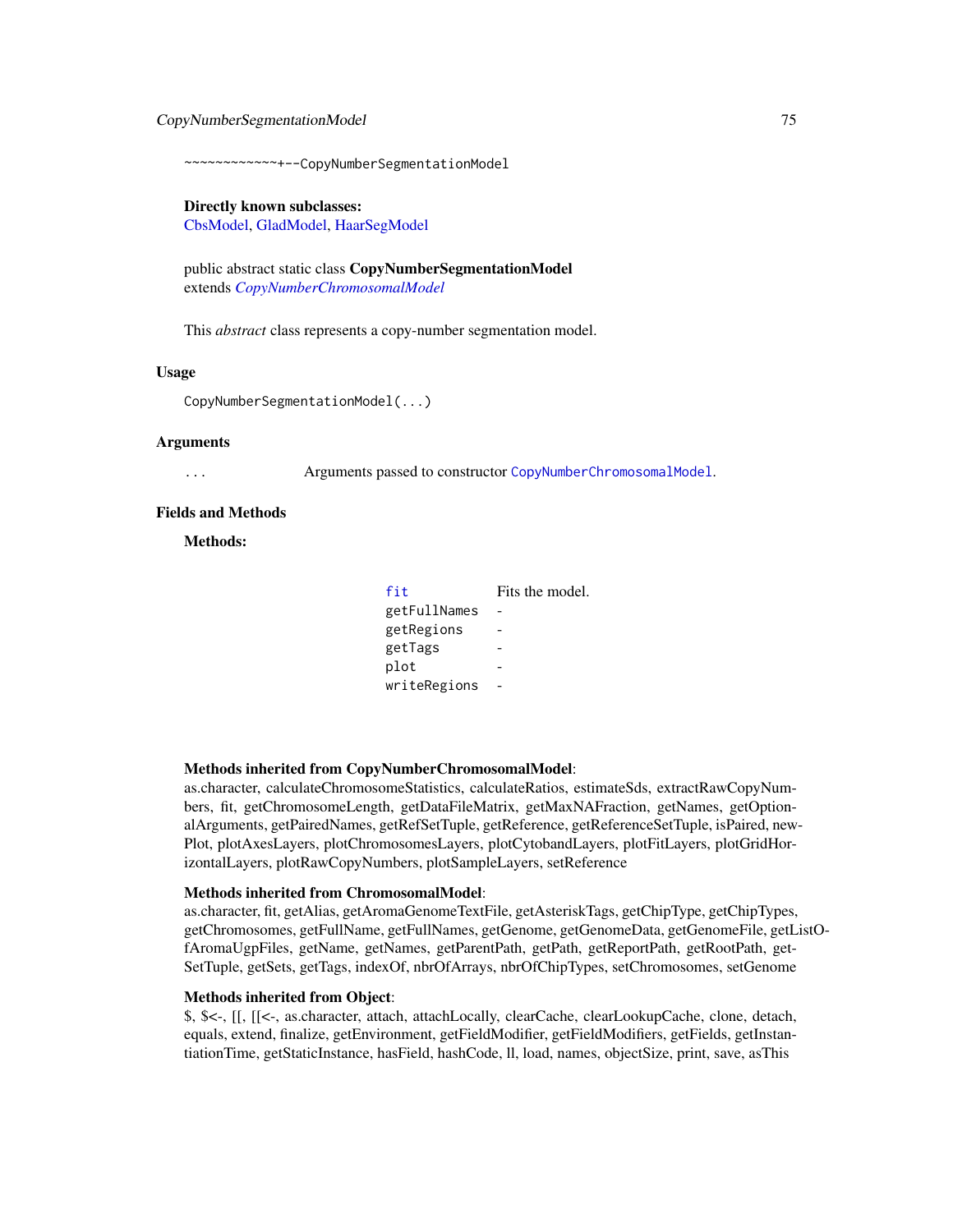# Author(s)

Henrik Bengtsson

# doCBS *Performs Circular Binary Segmentation (CBS) on a data set*

# Description

Performs Circular Binary Segmentation (CBS) on a data set for one or more chip types.

# Usage

```
## Default S3 method:
doCBS(dataSet, tags=NULL, chipTypes, arrays=NULL, ..., verbose=FALSE)
  ## S3 method for class 'CopyNumberDataSet'
doCBS(ds, arrays=NULL, ...)
  ## S3 method for class 'CopyNumberDataSetTuple'
doCBS(dsTuple, arrays=NULL, ..., verbose=FALSE)
```
# Arguments

| ds, dsTuple, dataSet |                                                                                                               |
|----------------------|---------------------------------------------------------------------------------------------------------------|
|                      | A CopyNumberDataSet, a CopyNumberDataSetTuple or a character string<br>with the name of one of them.          |
| tags                 | An optional character vector of data set tags (only when dataSet is speci-<br>fied).                          |
| chipTypes            | A character vector specifying the chip types for the different data sets (only<br>when dataSet is specified). |
| arrays               | An optional vector specifying the subset of arrays to process.                                                |
| .                    | Additional arguments passed to CbsModel and its fit() method.                                                 |
| verbose              | A logical or Verbose.                                                                                         |

# Value

Returns the output dataset of [CbsModel](#page-62-0).

## Author(s)

Henrik Bengtsson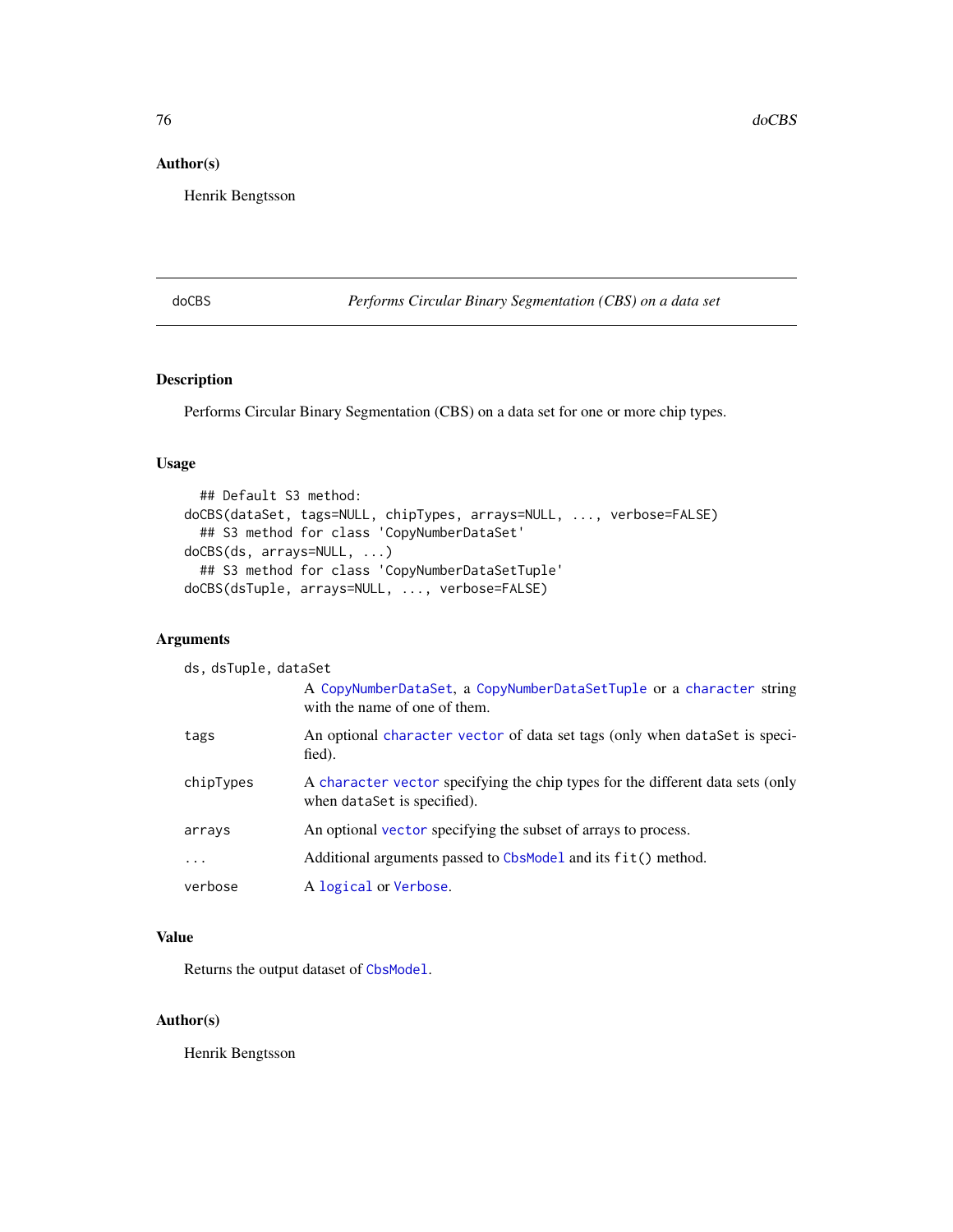#### Explorer 77

# Examples

## Not run:

```
dataSet <- "GSE20939"
tags <- "ACC,-XY,BPN,-XY,RMA,FLN,-XY"
chipTypes <- c("Mapping250K_Nsp", "Mapping250K_Sty")
fit <- doCBS(dataSet, tags=tags, chipTypes=chipTypes, verbose=-10)
print(fit)
```
## End(Not run)

Explorer *The Explorer class*

# Description

Package: aroma.core Class Explorer

[Object](#page-0-0)  $~~\sim~$ | ~~+--Explorer

Directly known subclasses:

[ChromosomeExplorer](#page-65-0)

public abstract static class Explorer extends [Object](#page-0-0)

# Usage

```
Explorer(tags="*", version="0", ...)
```
# Arguments

| tags    | A character vector of tags to be added to the output path. |
|---------|------------------------------------------------------------|
| version | An optional character string.                              |
| $\cdot$ | Not used.                                                  |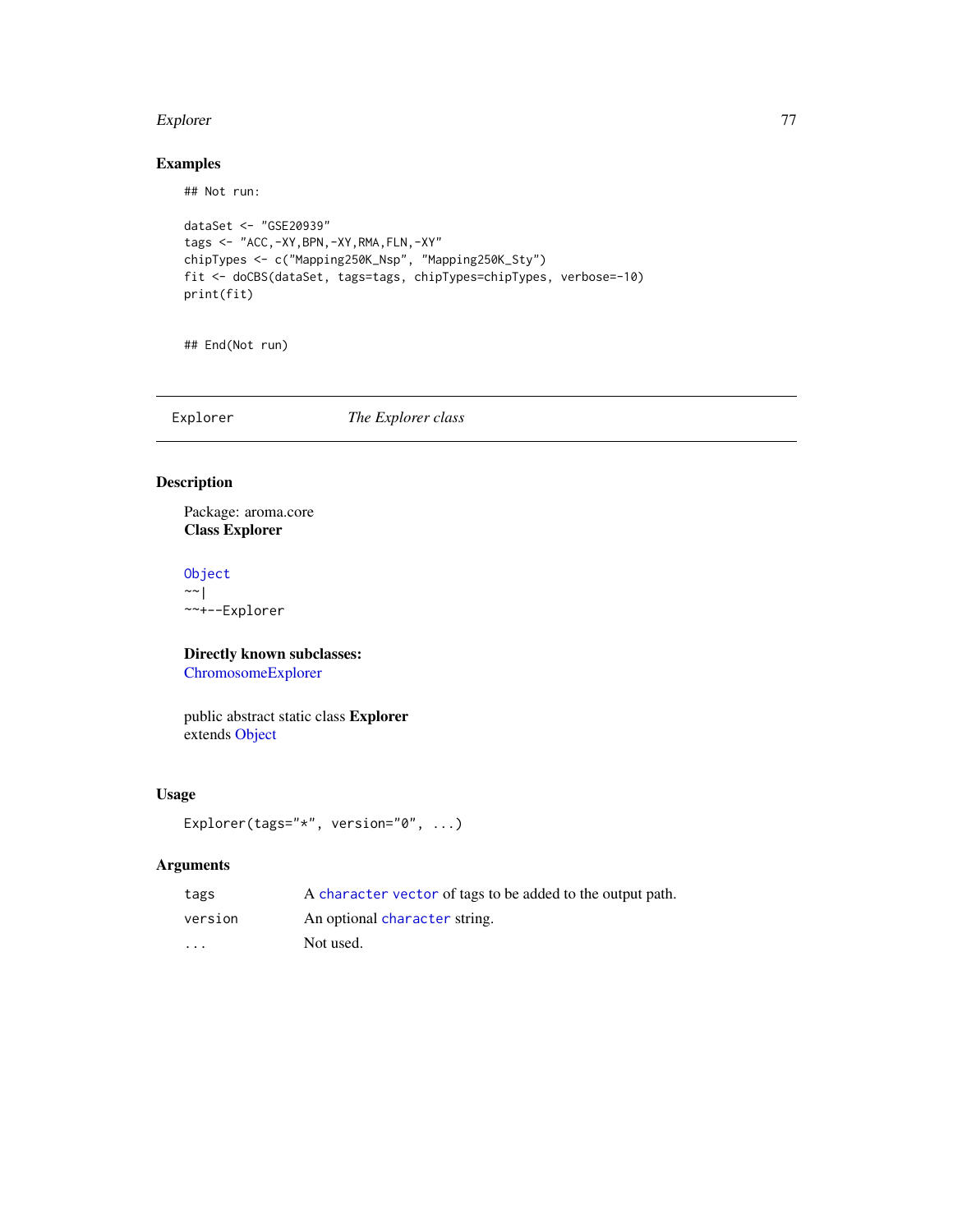# Fields and Methods

#### Methods:

| display     | Displays the explorer in the default browser.                      |
|-------------|--------------------------------------------------------------------|
| getFullName |                                                                    |
| getName     | Gets the name of the explorer.                                     |
| getNames    | Gets the names of the input samples.                               |
| getPath     | Gets the path of the output directory.                             |
| getRootPath | Gets the root path of the output directory.                        |
| getTags     | Gets the tags of the explorer.                                     |
| getVersion  |                                                                    |
| nbrOfArrays | Gets the total number of arrays.                                   |
| process     | Generates image files, scripts and dynamic pages for the explorer. |
| setArrays   | Sets the arrays.                                                   |

# Methods inherited from Object:

\$, \$<-, [[, [[<-, as.character, attach, attachLocally, clearCache, clearLookupCache, clone, detach, equals, extend, finalize, getEnvironment, getFieldModifier, getFieldModifiers, getFields, getInstantiationTime, getStaticInstance, hasField, hashCode, ll, load, names, objectSize, print, save, asThis

### Output directory structure

The *main directory* of an Explorer report is reports/<name>/<subname>/. The <name> is typically the same as the name of the input data set, and the <subname> is typically the tags of ditto. This main directory is where main HTML document is stored.

For each chip type, real or "virtual" (combined), there is a subdirectory with the same name as the chip type, i.e. reports/<name>/<subname>/<chiptype>/.

For each chip type directory, there are set of subdirectories each specifying a so called *image layer*, e.g. an image layer showing the raw data, another containing the estimates of a model fit and so on. Path format: reports/<name>/<subname>/<chiptype>/<image layer>/. In this directory all image files are stored, e.g. PNG files.

In some cases one do not want to all input tags to become part of the subname, but instead for instance use those to name the image layer(s). In such cases one has to override the default names.

# Author(s)

Henrik Bengtsson

<span id="page-77-0"></span>GladModel *The GladModel class*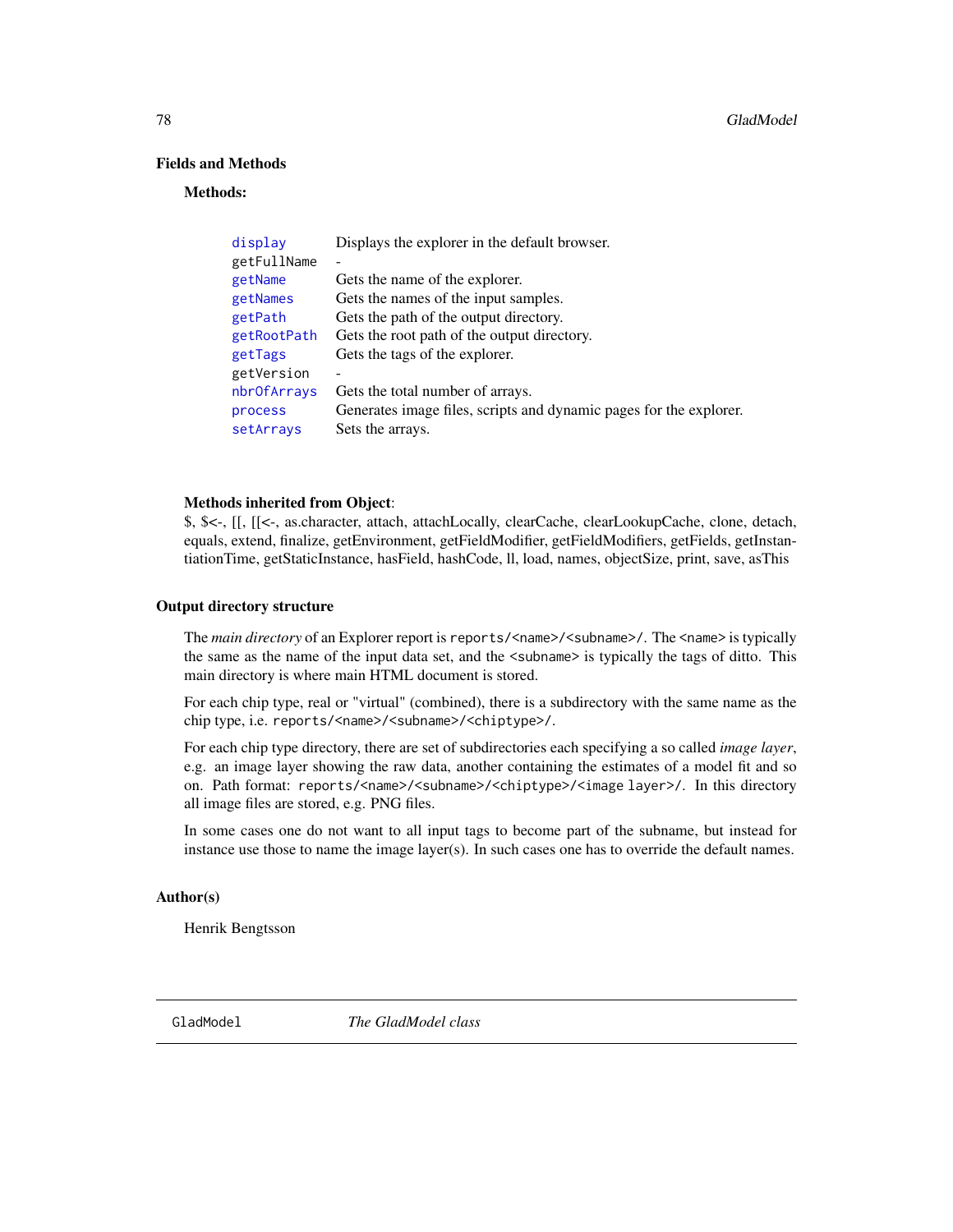### GladModel 79

### Description

Package: aroma.core Class GladModel

```
Object
~\sim~~~+--ChromosomalModel
~\sim ~\sim ~\sim ~\sim ~\sim ~\sim ~\sim ~\sim ~\sim ~\sim ~\sim ~\sim ~\sim ~\sim ~\sim ~\sim ~\sim ~\sim ~\sim ~\sim ~\sim ~\sim ~\sim ~\sim ~\sim ~\sim ~\sim ~\sim ~\sim ~\sim ~\sim ~\sim ~\sim ~\sim ~\sim ~\sim ~\sim~~~~~~~+--CopyNumberChromosomalModel
~~~~~~~~~~~~|
~~~~~~~~~~~~+--CopyNumberSegmentationModel
~~~~~~~~~~~~~~~~~|
     ~~~~~~~~~~~~~~~~~+--GladModel
```
# Directly known subclasses:

public static class GladModel extends *[CopyNumberSegmentationModel](#page-73-0)*

This class represents the Gain and Loss Analysis of DNA regions (GLAD) model [1]. This class can model chip-effect estimates obtained from multiple chip types, and not all samples have to be available on all chip types.

### Usage

```
GladModel(cesTuple=NULL, ...)
```
# Arguments

| cesTuple | A CopyNumberDataSetTuple.                                           |
|----------|---------------------------------------------------------------------|
| $\cdots$ | Arguments passed to the constructor of CopyNumberSegmentationModel. |

# Details

Data from multiple chip types are combined "as is". This is based on the assumption that the relative chip effect estimates are non-biased (or at the equally biased across chip types). Note that in GLAD there is no way to down weight certain data points, which is why we can control for differences in variance across chip types.

# Fields and Methods

Methods:

writeRegions -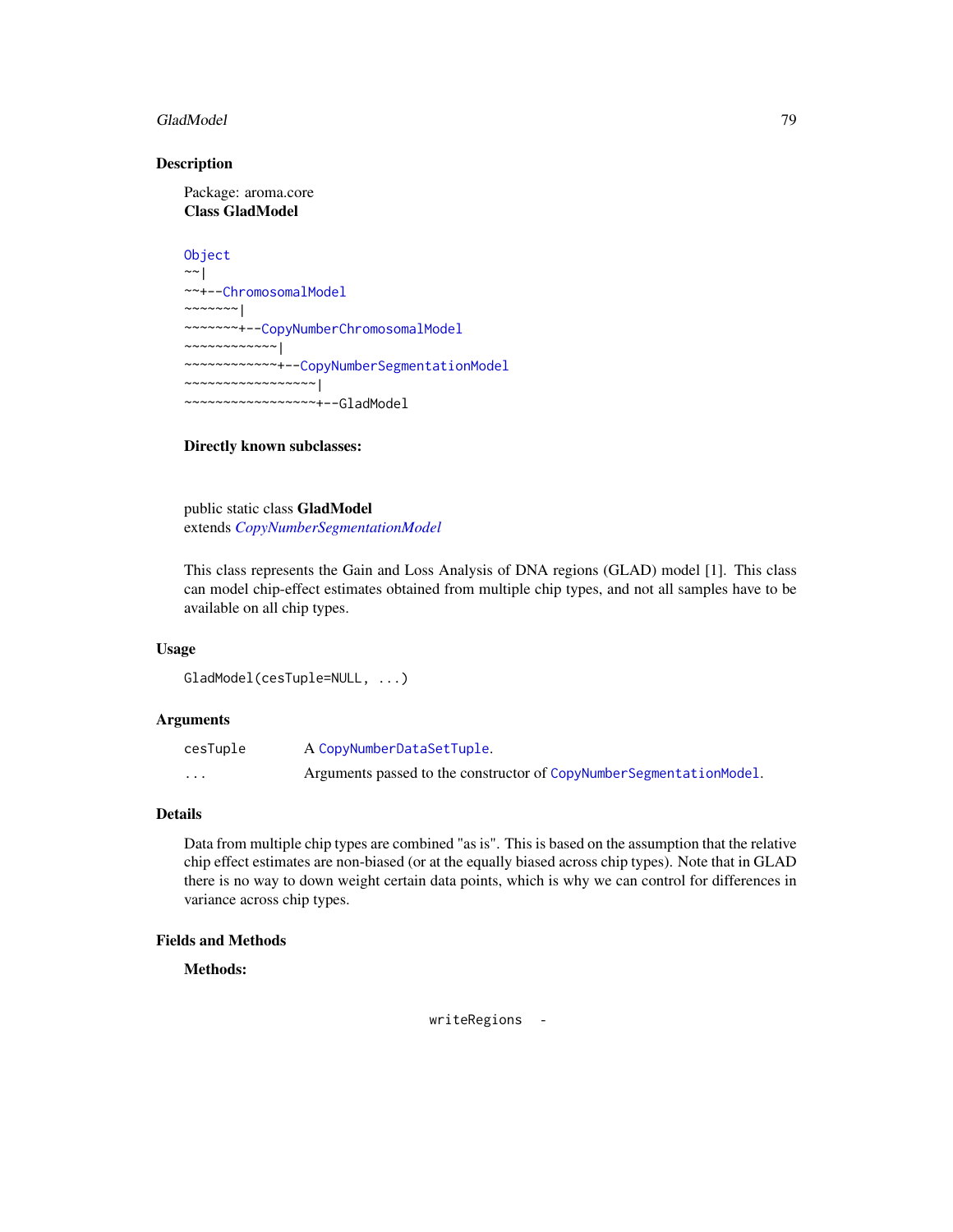### Methods inherited from CopyNumberSegmentationModel:

fit, getAsteriskTags, getFitFunction, getFullNames, getRegions, getTags, plot, plotCopyNumber-RegionLayers, writeRegions

### Methods inherited from CopyNumberChromosomalModel:

as.character, calculateChromosomeStatistics, calculateRatios, estimateSds, extractRawCopyNumbers, fit, getChromosomeLength, getDataFileMatrix, getMaxNAFraction, getNames, getOptionalArguments, getPairedNames, getRefSetTuple, getReference, getReferenceSetTuple, isPaired, new-Plot, plotAxesLayers, plotChromosomesLayers, plotCytobandLayers, plotFitLayers, plotGridHorizontalLayers, plotRawCopyNumbers, plotSampleLayers, setReference

### Methods inherited from ChromosomalModel:

as.character, fit, getAlias, getAromaGenomeTextFile, getAsteriskTags, getChipType, getChipTypes, getChromosomes, getFullName, getFullNames, getGenome, getGenomeData, getGenomeFile, getListOfAromaUgpFiles, getName, getNames, getParentPath, getPath, getReportPath, getRootPath, get-SetTuple, getSets, getTags, indexOf, nbrOfArrays, nbrOfChipTypes, setChromosomes, setGenome

### Methods inherited from Object:

\$, \$<-, [[, [[<-, as.character, attach, attachLocally, clearCache, clearLookupCache, clone, detach, equals, extend, finalize, getEnvironment, getFieldModifier, getFieldModifiers, getFields, getInstantiationTime, getStaticInstance, hasField, hashCode, ll, load, names, objectSize, print, save, asThis

# Benchmarking

In high-density copy numbers analysis, the most time consuming step is fitting the GLAD model. The complexity of the model grows more than linearly (squared? exponentially?) with the number of data points in the chromosome and sample being fitted. This is why it take much more than twice the time to fit two chip types together than separately.

## Author(s)

Henrik Bengtsson

#### References

[1] Hupe P et al. *Analysis of array CGH data: from signal ratio to gain and loss of DNA regions*. Bioinformatics, 2004, 20, 3413-3422.

# See Also

[CopyNumberSegmentationModel](#page-73-0).

<span id="page-79-0"></span>HaarSegModel *The HaarSegModel class*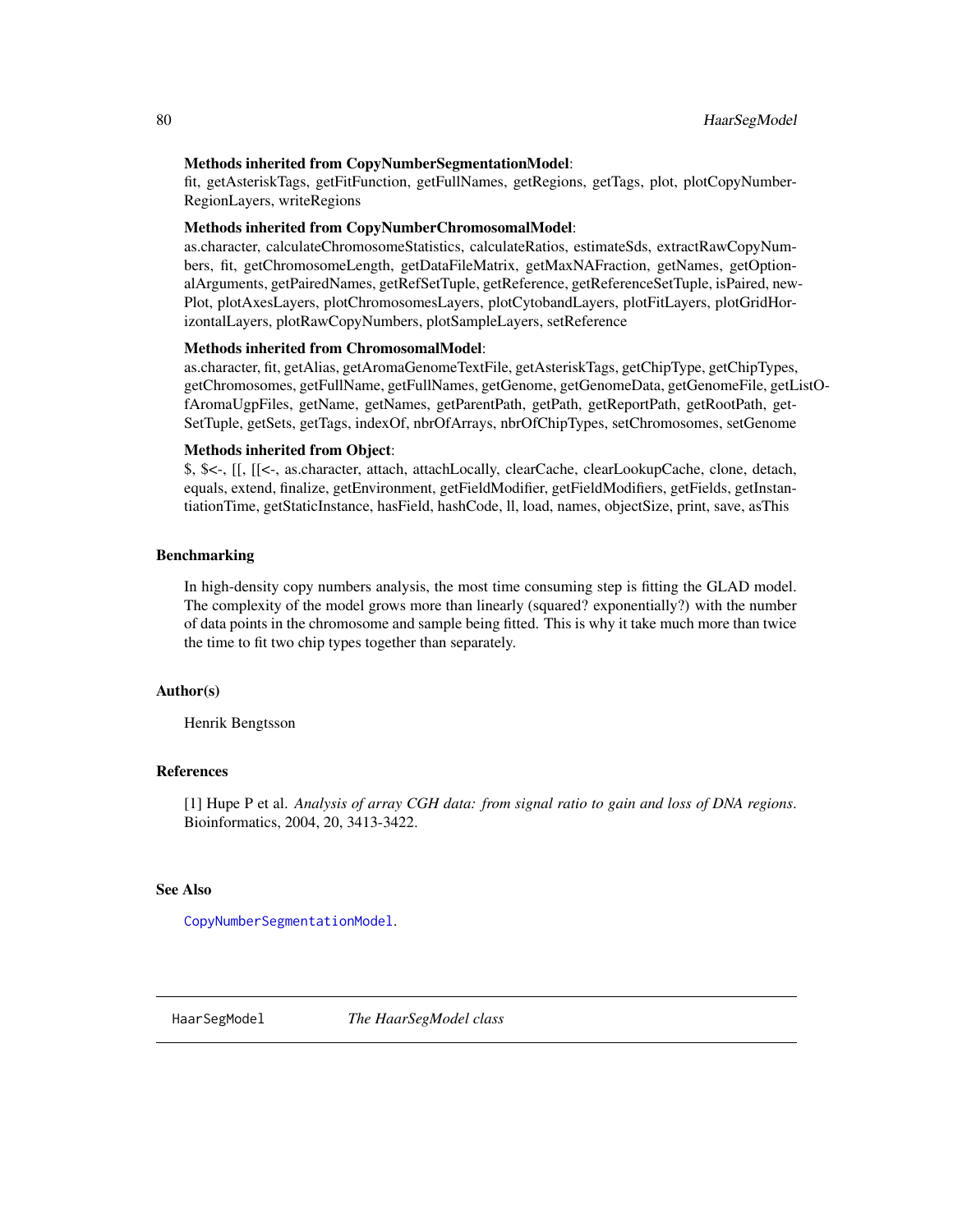# HaarSegModel 81

### **Description**

Package: aroma.core Class HaarSegModel

```
Object
~\sim~~~+--ChromosomalModel
~\sim ~\sim ~\sim ~\sim ~\sim ~\sim ~\sim~~~~~~~+--CopyNumberChromosomalModel
~~~~~~~~~~~~|
~~~~~~~~~~~~+--CopyNumberSegmentationModel
~~~~~~~~~~~~~~~~~|
  ~~~~~~~~~~~~~~~~~+--HaarSegModel
```
### Directly known subclasses:

public static class HaarSegModel extends *[CopyNumberSegmentationModel](#page-73-0)*

This class represents the Haar wavelet-based segmentation (HaarSeg) model [1].

### Usage

```
HaarSegModel(cesTuple=NULL, ..., breaksFdrQ=1e-04)
```
### Arguments

| cesTuple                | A CopyNumberDataSetTuple.                                           |
|-------------------------|---------------------------------------------------------------------|
| breaksFdr0              | Default tuning parameters specific to the HaarSeg algorithm.        |
| $\cdot$ $\cdot$ $\cdot$ | Arguments passed to the constructor of CopyNumberSegmentationModel. |

# Fields and Methods

#### Methods:

*No methods defined*.

### Methods inherited from CopyNumberSegmentationModel:

fit, getAsteriskTags, getFitFunction, getFullNames, getRegions, getTags, plot, plotCopyNumber-RegionLayers, writeRegions

### Methods inherited from CopyNumberChromosomalModel:

as.character, calculateChromosomeStatistics, calculateRatios, estimateSds, extractRawCopyNumbers, fit, getChromosomeLength, getDataFileMatrix, getMaxNAFraction, getNames, getOptionalArguments, getPairedNames, getRefSetTuple, getReference, getReferenceSetTuple, isPaired, new-Plot, plotAxesLayers, plotChromosomesLayers, plotCytobandLayers, plotFitLayers, plotGridHorizontalLayers, plotRawCopyNumbers, plotSampleLayers, setReference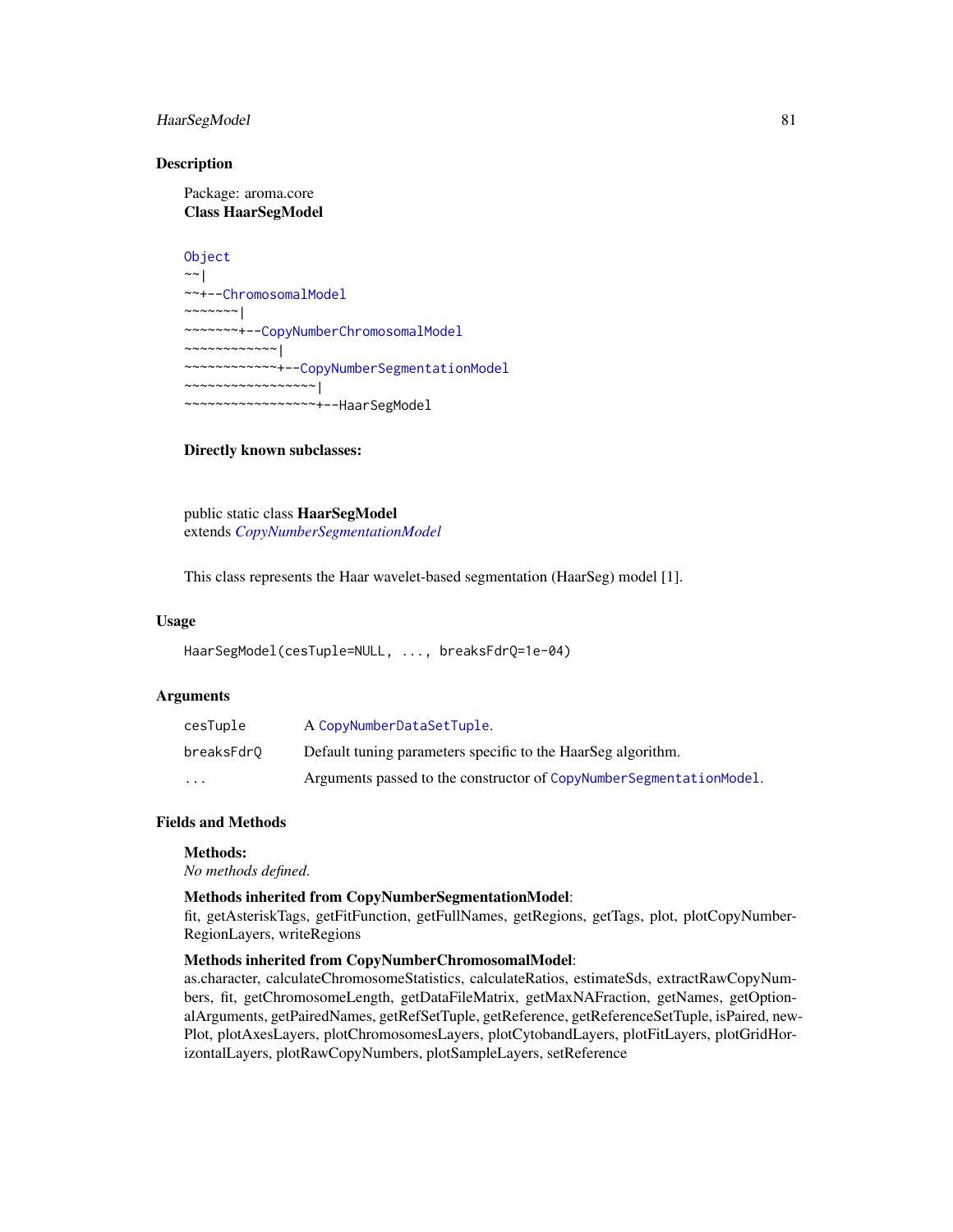#### Methods inherited from ChromosomalModel:

as.character, fit, getAlias, getAromaGenomeTextFile, getAsteriskTags, getChipType, getChipTypes, getChromosomes, getFullName, getFullNames, getGenome, getGenomeData, getGenomeFile, getListOfAromaUgpFiles, getName, getNames, getParentPath, getPath, getReportPath, getRootPath, get-SetTuple, getSets, getTags, indexOf, nbrOfArrays, nbrOfChipTypes, setChromosomes, setGenome

### Methods inherited from Object:

\$, \$<-, [[, [[<-, as.character, attach, attachLocally, clearCache, clearLookupCache, clone, detach, equals, extend, finalize, getEnvironment, getFieldModifier, getFieldModifiers, getFields, getInstantiationTime, getStaticInstance, hasField, hashCode, ll, load, names, objectSize, print, save, asThis

# Author(s)

Henrik Bengtsson

# References

[1] Ben-Yaacov E. and Eldar YC. *A fast and flexible method for the segmentation of aCGH data*, Bioinformatics, 2008. [https://webee.technion.ac.il/Sites/People/YoninaEldar/software](https://webee.technion.ac.il/Sites/People/YoninaEldar/software_det1.php)\_ [det1.php](https://webee.technion.ac.il/Sites/People/YoninaEldar/software_det1.php)

### See Also

[CopyNumberSegmentationModel](#page-73-0).

<span id="page-81-0"></span>NonPairedPSCNData *The NonPairedPSCNData class*

### Description

Package: aroma.core Class NonPairedPSCNData

data.frame ~~| ~~+-[-RichDataFrame](#page-0-0)  $~\sim$   $~\sim$   $~\sim$   $~\sim$   $~\sim$   $~\sim$   $~\sim$ ~~~~~~~+-[-RawGenomicSignals](#page-93-0) ~~~~~~~~~~~~| ~~~~~~~~~~~~+-[-AbstractCNData](#page-3-0) ~~~~~~~~~~~~~~~~~| ~~~~~~~~~~~~~~~~~+-[-AbstractPSCNData](#page-5-0) ~~~~~~~~~~~~~~~~~~~~~~| ~~~~~~~~~~~~~~~~~~~~~~+--NonPairedPSCNData

Directly known subclasses: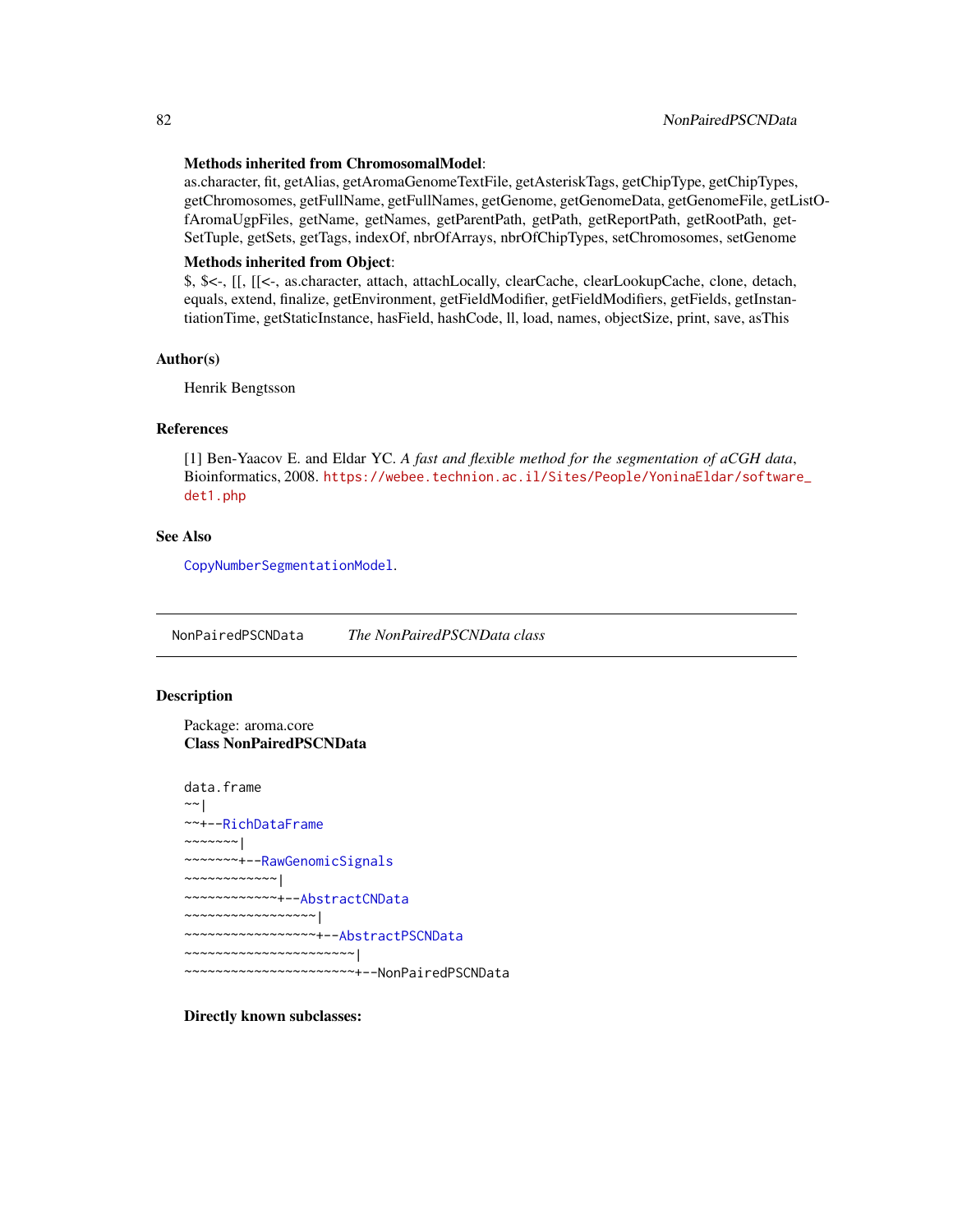public class NonPairedPSCNData extends [AbstractPSCNData](#page-5-0)

A NonPairedPSCNData object holds parent-specific copy number data. Two NonPairedPSCNData objects for a matched tumor-normal pair can be combined into a [PairedPSCNData](#page-83-0) object.

# Usage

NonPairedPSCNData(chromosome=NULL, x=NULL, isSNP=NULL, mu=NULL, C=NULL, beta=NULL, ...)

# Arguments

| C          | A numeric vector of J tumor total copy number (TCN) ratios in [0,+Inf) (due<br>to noise, small negative values are also allowed). The TCN ratios are typically<br>scaled such that copy-neutral diploid loci have a mean of two.                 |
|------------|--------------------------------------------------------------------------------------------------------------------------------------------------------------------------------------------------------------------------------------------------|
| beta       | A numeric vector of J tumor allele B fractions (BAFs) in $[0,1]$ (due to noise,<br>values may be slightly outside as well) or NA for non-polymorphic loci.                                                                                       |
| mu         | An optional numeric vector of J genotype calls in $\{0,1/2,1\}$ for AA, AB, and<br>BB, respectively, and NA for non-polymorphic loci. If not given, they are esti-<br>mated from the normal BAFs using call Naive Genotypes as described in [2]. |
| isSNP      | An optional logical vector of length J specifying whether each locus is a SNP<br>or not (non-polymorphic loci).                                                                                                                                  |
| chromosome | (Optional) An integer scalar (or a vector of length J), which can be used to<br>specify which chromosome each locus belongs to in case multiple chromosomes<br>are segments. This argument is also used for annotation purposes.                 |
| X          | Optional numeric vector of J genomic locations. If NULL, index locations 1: J<br>are used.                                                                                                                                                       |
| $\cdots$   | Optional named locus-specific signal vectors of length J.                                                                                                                                                                                        |

# Fields and Methods

Methods:

| as                       |  |
|--------------------------|--|
| as.NonPairedPSCNData     |  |
| as.PairedPSCNData        |  |
| callNaiveGenotypes       |  |
| callSegmentationOutliers |  |
| dropSegmentationOutliers |  |
| getSignalColumnNames     |  |
| segmentByCBS             |  |

Methods inherited from AbstractPSCNData: callSNPs, getSNPFields

Methods inherited from AbstractCNData: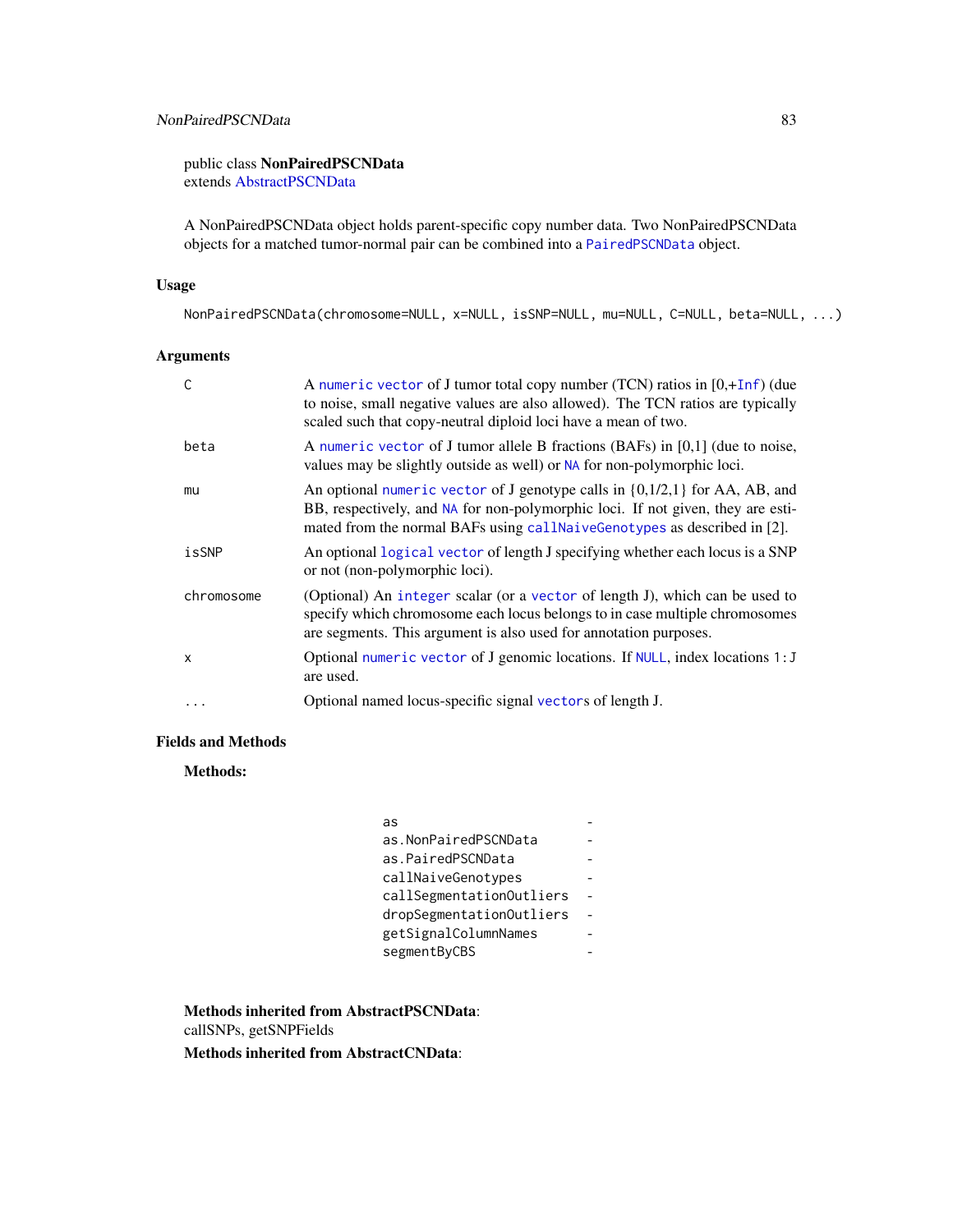findLargeGaps, getChipType, getLocusData, getPlatform, hasKnownPositions, orderAlongGenome, setChipType, setPlatform

# Methods inherited from RawGenomicSignals:

\*, +, -, addBy, append, applyBinaryOperator, as.character, as.data.frame, assertOneChromosome, binnedSmoothing, binnedSmoothingByField, clearCache, clone, divideBy, drawDensity, estimateStandardDeviation, extractChromosome, extractChromosomes, extractDataForSegmentation, extractRegion, extractRegions, extractSubset, gaussianSmoothing, getBasicField, getCXY, getChromosome, getChromosomes, getDefaultLocusFields, getLocusFields, getPositions, getSigma, getSignalColumnName, getSignalColumnNames, getSignals, getWeights, getXScale, getXY, getYScale, hasWeights, kernelSmoothing, lines, multiplyBy, nbrOfChromosomes, nbrOfLoci, plot, points, print, segmentByCBS, segmentByGLAD, segmentByHaarSeg, segmentByMPCBS, setBasicField, setSigma, setSignals, setWeights, setXScale, setYScale, signalRange, sort, subtractBy, xMax, xMin, xRange, xSeq, yMax, yMin, yRange

### Methods inherited from RichDataFrame:

\$, \$<-, [, [[, [[<-, as.data.frame, as.list, dim, dropVirtualColumn, getColumnNames, getColumn-NamesTranslator, getFullName, getName, getTags, getVirtualColumn, getVirtualColumnFunction, getVirtualColumnNames, hasColumn, hasColumns, hasVirtualColumn, hasVirtualColumns, length, names, newInstance, print, rbind, setAttributes, setColumnNamesMap, setColumnNamesTranslator, setName, setTags, setVirtualColumn, subset, translateColumnNames

# Methods inherited from data.frame:

\$<-,data.frame-method, \$<-, Math, Ops,nonStructure,vector-method, Ops,structure,vector-method, Ops,vector,nonStructure-method, Ops,vector,structure-method, Ops, Summary, [, [<-,data.framemethod, [<-, [[, [[<-,data.frame-method, [[<-, aggregate, anyDuplicated, anyNA, as.NonPairedPSCNData, as.PairedPSCNData, as.data.frame, as.list, as.matrix, attachLocally, by, callSegmentationOutliers, cbind, coerce,ANY,list-method, coerce,oldClass,S3-method, dim, dimnames, dimnames<-, dropSegmentationOutliers, droplevels, duplicated, edit, findLargeGaps, format, formula, head, initialize,oldClassmethod, is.na, merge, na.exclude, na.omit, plot, plotDensity, print, prompt, rbind, row.names, row.names<-, rowsum, segmentByCBS, segmentByPairedPSCBS, show,oldClass-method, slotsFromS3,data.framemethod, split, split<-, stack, str, subset, summary, t, tail, transform, type.convert, unique, unstack, unwrap, within, wrap, writeDataFrame

#### Author(s)

Henrik Bengtsson

<span id="page-83-0"></span>PairedPSCNData *The PairedPSCNData class*

# Description

Package: aroma.core Class PairedPSCNData

data.frame  $~\sim~$ | ~~+-[-RichDataFrame](#page-0-0)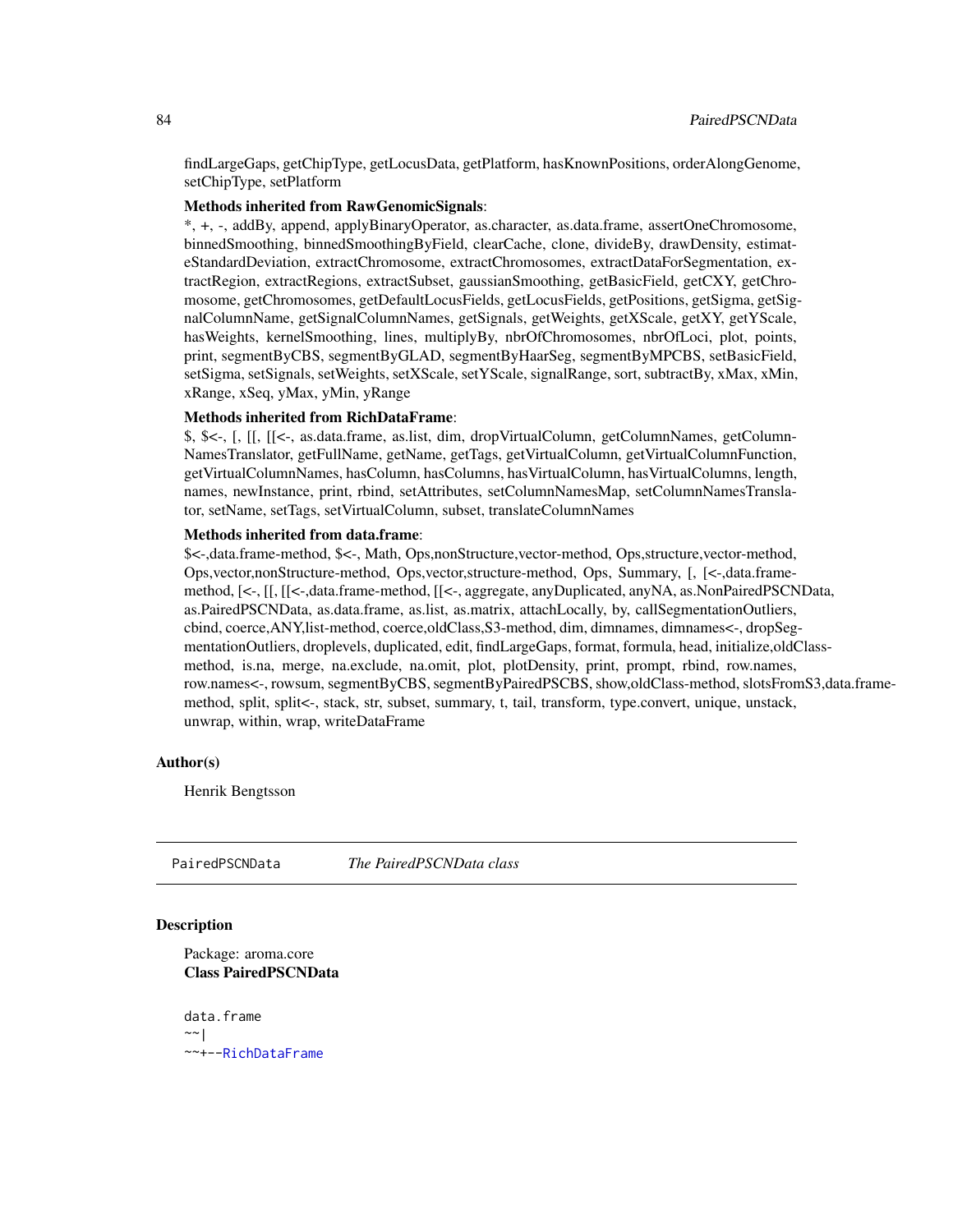# PairedPSCNData 85

 $~\sim$ ~~~~~| ~~~~~~~+-[-RawGenomicSignals](#page-93-0) ~~~~~~~~~~~~| ~~~~~~~~~~~~+-[-AbstractCNData](#page-3-0) ~~~~~~~~~~~~~~~~~| ~~~~~~~~~~~~~~~~~+-[-AbstractPSCNData](#page-5-0) ~~~~~~~~~~~~~~~~~~~~~~| ~~~~~~~~~~~~~~~~~~~~~~+--PairedPSCNData

# Directly known subclasses:

public class PairedPSCNData extends [AbstractPSCNData](#page-5-0)

A PairedPSCNData object holds paired tumor-normal parent-specific copy number data.

### Usage

```
PairedPSCNData(chromosome=NULL, x=NULL, isSNP=NULL, muN=NULL, CT=NULL, betaT=NULL,
  CN=NULL, betaN=NULL, ...)
```
# Arguments

| <b>CT</b>  | A numeric vector of J tumor total copy number (TCN) ratios in $[0, +\text{Inf})$ (due<br>to noise, small negative values are also allowed). The TCN ratios are typically<br>scaled such that copy-neutral diploid loci have a mean of two.     |
|------------|------------------------------------------------------------------------------------------------------------------------------------------------------------------------------------------------------------------------------------------------|
| <b>CN</b>  | An optional numeric vector of J normal TCN ratios.                                                                                                                                                                                             |
| betaT      | A numeric vector of J tumor allele B fractions (BAFs) in $[0,1]$ (due to noise,<br>values may be slightly outside as well) or NA for non-polymorphic loci.                                                                                     |
| betaN      | A numeric vector of J matched normal BAFs in $[0,1]$ (due to noise, values may<br>be slightly outside as well) or NA for non-polymorphic loci.                                                                                                 |
| muN        | An optional numeric vector of J genotype calls in $\{0,1/2,1\}$ for AA, AB, and<br>BB, respectively, and NA for non-polymorphic loci. If not given, they are esti-<br>mated from the normal BAFs using callNaiveGenotypes as described in [2]. |
| isSNP      | An optional logical vector of length J specifying whether each locus is a SNP<br>or not (non-polymorphic loci).                                                                                                                                |
| chromosome | (Optional) An integer scalar (or a vector of length J), which can be used to<br>specify which chromosome each locus belongs to in case multiple chromosomes<br>are segments. This argument is also used for annotation purposes.               |
| X          | Optional numeric vector of J genomic locations. If NULL, index locations 1: J<br>are used.                                                                                                                                                     |
| $\cdots$   | Optional named locus-specific signal vectors of length J.                                                                                                                                                                                      |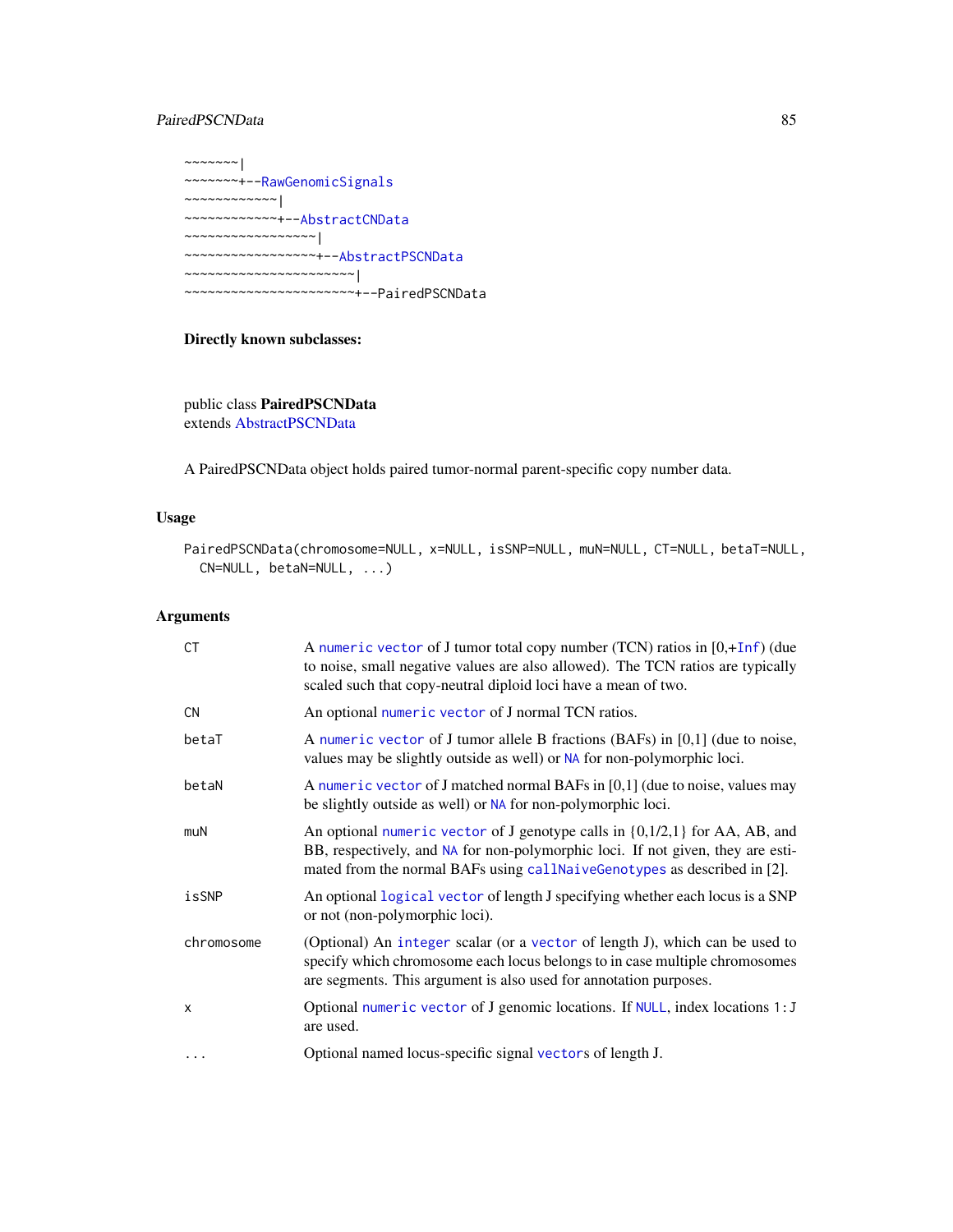### Fields and Methods

#### Methods:

#### Methods inherited from AbstractPSCNData:

callSNPs, getSNPFields

#### Methods inherited from AbstractCNData:

findLargeGaps, getChipType, getLocusData, getPlatform, hasKnownPositions, orderAlongGenome, setChipType, setPlatform

#### Methods inherited from RawGenomicSignals:

\*, +, -, addBy, append, applyBinaryOperator, as.character, as.data.frame, assertOneChromosome, binnedSmoothing, binnedSmoothingByField, clearCache, clone, divideBy, drawDensity, estimateStandardDeviation, extractChromosome, extractChromosomes, extractDataForSegmentation, extractRegion, extractRegions, extractSubset, gaussianSmoothing, getBasicField, getCXY, getChromosome, getChromosomes, getDefaultLocusFields, getLocusFields, getPositions, getSigma, getSignalColumnName, getSignalColumnNames, getSignals, getWeights, getXScale, getXY, getYScale, hasWeights, kernelSmoothing, lines, multiplyBy, nbrOfChromosomes, nbrOfLoci, plot, points, print, segmentByCBS, segmentByGLAD, segmentByHaarSeg, segmentByMPCBS, setBasicField, setSigma, setSignals, setWeights, setXScale, setYScale, signalRange, sort, subtractBy, xMax, xMin, xRange, xSeq, yMax, yMin, yRange

#### Methods inherited from RichDataFrame:

\$, \$<-, [, [[, [[<-, as.data.frame, as.list, dim, dropVirtualColumn, getColumnNames, getColumn-NamesTranslator, getFullName, getName, getTags, getVirtualColumn, getVirtualColumnFunction, getVirtualColumnNames, hasColumn, hasColumns, hasVirtualColumn, hasVirtualColumns, length, names, newInstance, print, rbind, setAttributes, setColumnNamesMap, setColumnNamesTranslator, setName, setTags, setVirtualColumn, subset, translateColumnNames

# Methods inherited from data.frame:

\$<-,data.frame-method, \$<-, Math, Ops,nonStructure,vector-method, Ops,structure,vector-method, Ops,vector,nonStructure-method, Ops,vector,structure-method, Ops, Summary, [, [<-,data.framemethod, [<-, [[, [[<-,data.frame-method, [[<-, aggregate, anyDuplicated, anyNA, as.NonPairedPSCNData, as.PairedPSCNData, as.data.frame, as.list, as.matrix, attachLocally, by, callSegmentationOutliers, cbind, coerce,ANY,list-method, coerce,oldClass,S3-method, dim, dimnames, dimnames<-, dropSegmentationOutliers, droplevels, duplicated, edit, findLargeGaps, format, formula, head, initialize,oldClass-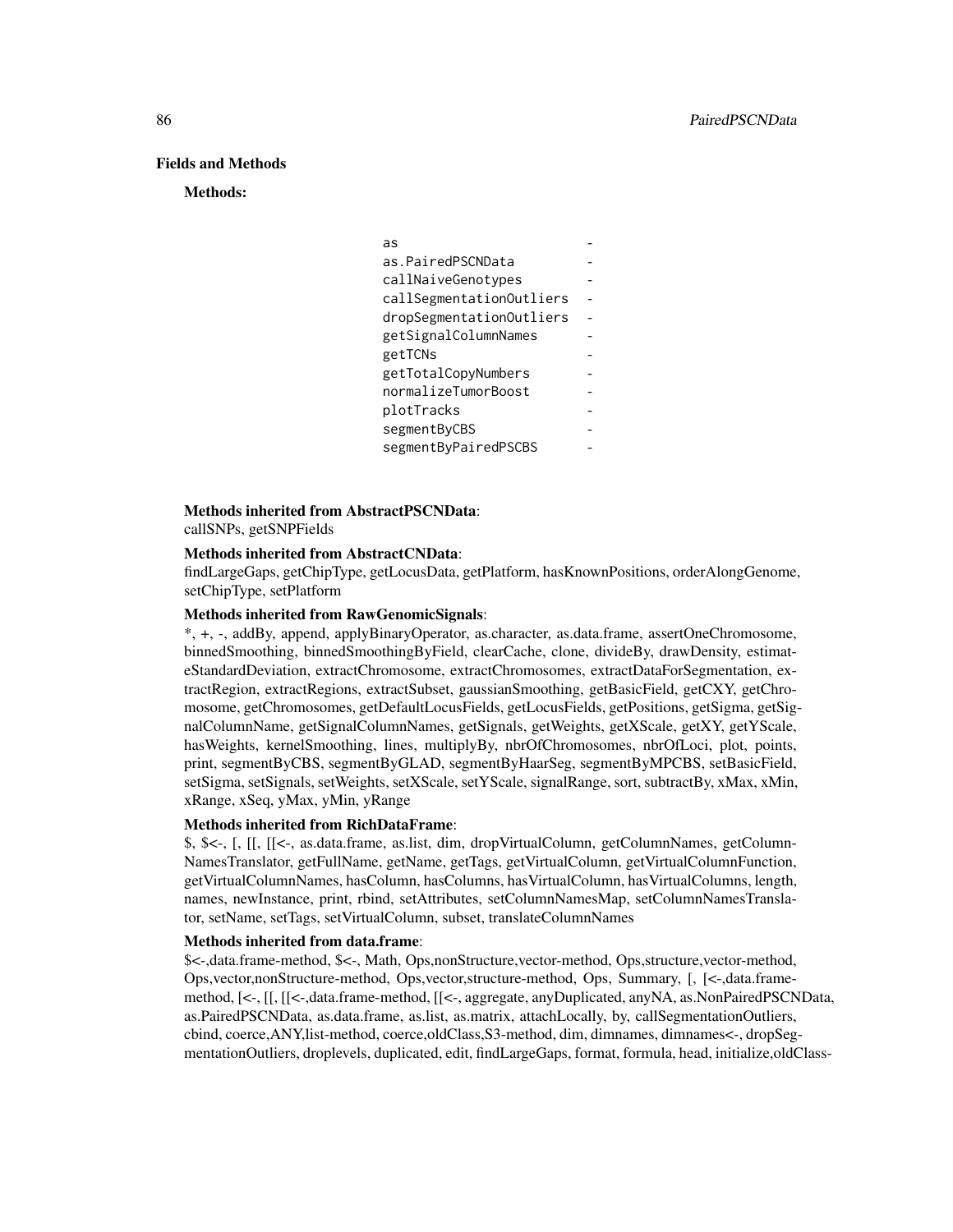# ParametersInterface 87

method, is.na, merge, na.exclude, na.omit, plot, plotDensity, print, prompt, rbind, row.names, row.names<-, rowsum, segmentByCBS, segmentByPairedPSCBS, show,oldClass-method, slotsFromS3,data.framemethod, split, split<-, stack, str, subset, summary, t, tail, transform, type.convert, unique, unstack, unwrap, within, wrap, writeDataFrame

### Author(s)

Henrik Bengtsson

ParametersInterface *The ParametersInterface class interface*

# Description

Package: aroma.core Class ParametersInterface

[Interface](#page-0-0)  $~\sim~$ | ~~+--ParametersInterface

Directly known subclasses:

*[AromaTransform](#page-28-0)*

public class ParametersInterface extends [Interface](#page-0-0)

### Usage

```
ParametersInterface(...)
```
### Arguments

... Not used.

### Fields and Methods

Methods:

getParameters getParametersAsString -

Methods inherited from Interface: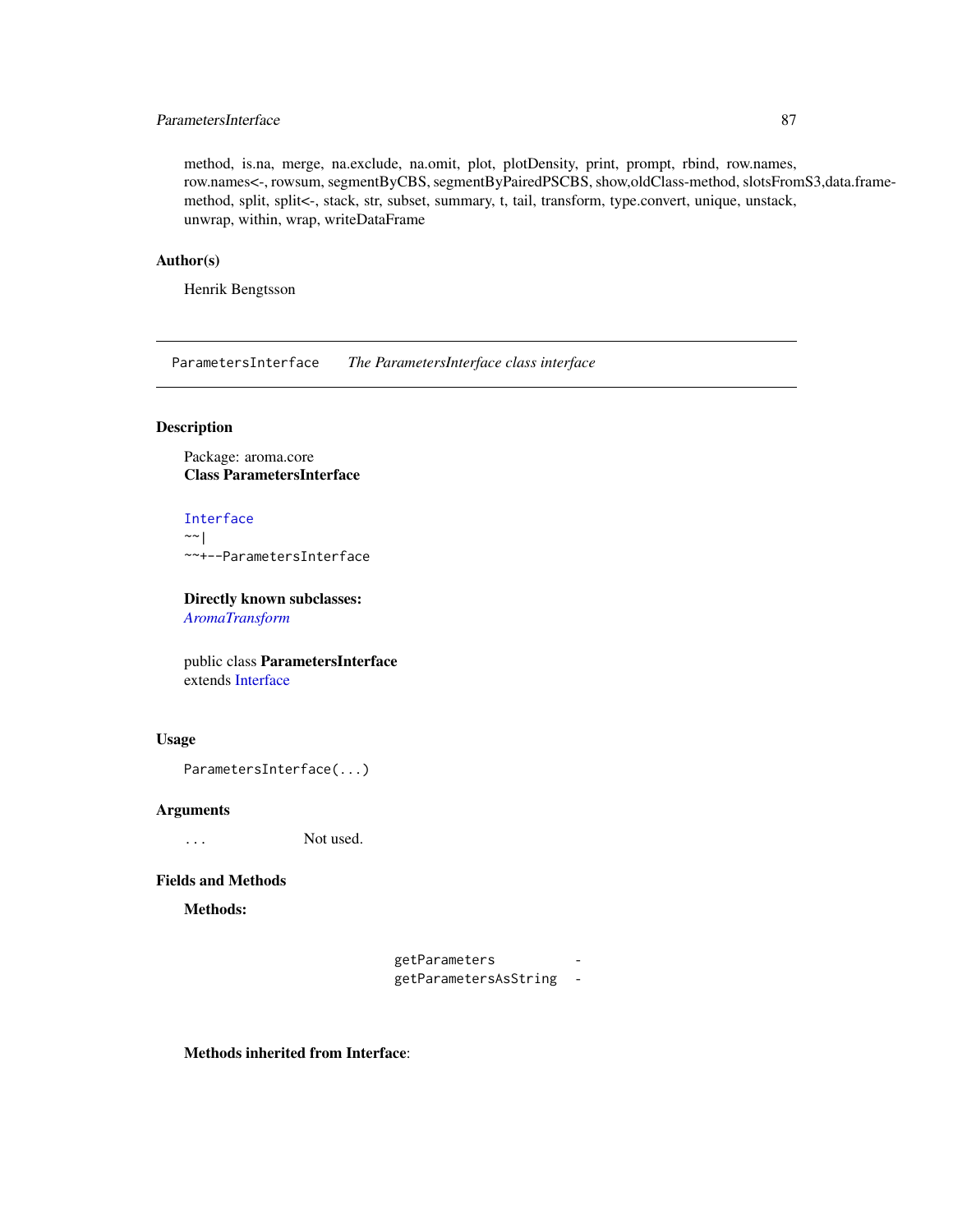extend, print, uses

# Author(s)

Henrik Bengtsson

<span id="page-87-0"></span>RawAlleleBFractions *The RawAlleleBFractions class*

# Description

Package: aroma.core Class RawAlleleBFractions

```
data.frame
~\sim ~\sim ~\mid~~+--RichDataFrame
~~~~~~~|~~~~~~~+--RawGenomicSignals
~~~~~~~~~~~~|
~~~~~~~~~~~~+--RawAlleleBFractions
```
Directly known subclasses: [RawMirroredAlleleBFractions,](#page-96-0) [SegmentedAlleleBFractions](#page-99-0)

public class RawAlleleBFractions extends [RawGenomicSignals](#page-93-0)

# Usage

```
RawAlleleBFractions(...)
```
### Arguments

... Arguments passed to [RawGenomicSignals](#page-93-0).

#### Fields and Methods

Methods:

extractRawMirroredAlleleBFractions plot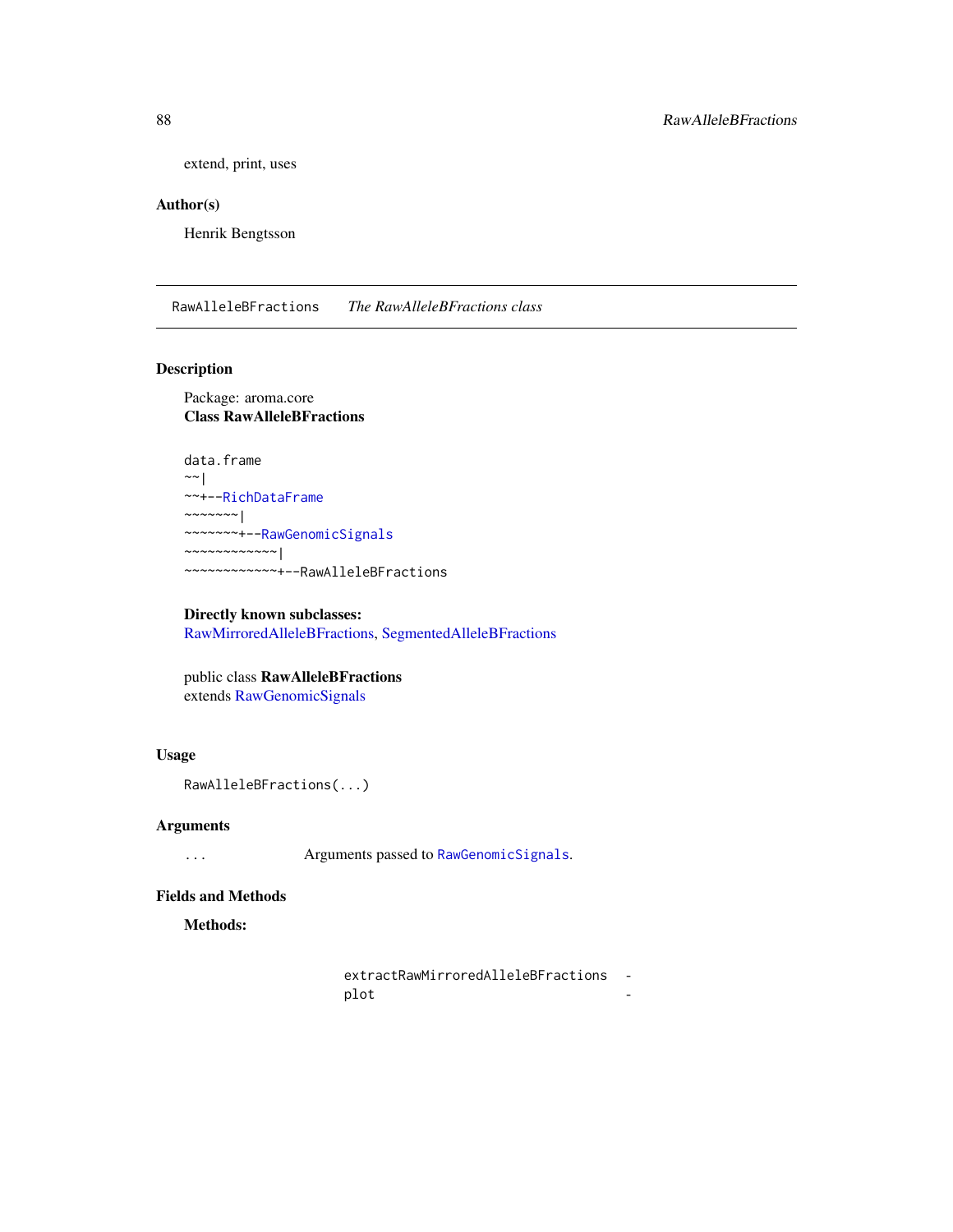#### Methods inherited from RawGenomicSignals:

\*, +, -, addBy, append, applyBinaryOperator, as.character, as.data.frame, assertOneChromosome, binnedSmoothing, binnedSmoothingByField, clearCache, clone, divideBy, drawDensity, estimateStandardDeviation, extractChromosome, extractChromosomes, extractDataForSegmentation, extractRegion, extractRegions, extractSubset, gaussianSmoothing, getBasicField, getCXY, getChromosome, getChromosomes, getDefaultLocusFields, getLocusFields, getPositions, getSigma, getSignalColumnName, getSignalColumnNames, getSignals, getWeights, getXScale, getXY, getYScale, hasWeights, kernelSmoothing, lines, multiplyBy, nbrOfChromosomes, nbrOfLoci, plot, points, print, segmentByCBS, segmentByGLAD, segmentByHaarSeg, segmentByMPCBS, setBasicField, setSigma, setSignals, setWeights, setXScale, setYScale, signalRange, sort, subtractBy, xMax, xMin, xRange, xSeq, yMax, yMin, yRange

#### Methods inherited from RichDataFrame:

\$, \$<-, [, [[, [[<-, as.data.frame, as.list, dim, dropVirtualColumn, getColumnNames, getColumn-NamesTranslator, getFullName, getName, getTags, getVirtualColumn, getVirtualColumnFunction, getVirtualColumnNames, hasColumn, hasColumns, hasVirtualColumn, hasVirtualColumns, length, names, newInstance, print, rbind, setAttributes, setColumnNamesMap, setColumnNamesTranslator, setName, setTags, setVirtualColumn, subset, translateColumnNames

#### Methods inherited from data.frame:

\$<-,data.frame-method, \$<-, Math, Ops,nonStructure,vector-method, Ops,structure,vector-method, Ops,vector,nonStructure-method, Ops,vector,structure-method, Ops, Summary, [, [<-,data.framemethod, [<-, [[, [[<-,data.frame-method, [[<-, aggregate, anyDuplicated, anyNA, as.NonPairedPSCNData, as.PairedPSCNData, as.data.frame, as.list, as.matrix, attachLocally, by, callSegmentationOutliers, cbind, coerce,ANY,list-method, coerce,oldClass,S3-method, dim, dimnames, dimnames<-, dropSegmentationOutliers, droplevels, duplicated, edit, findLargeGaps, format, formula, head, initialize,oldClassmethod, is.na, merge, na.exclude, na.omit, plot, plotDensity, print, prompt, rbind, row.names, row.names<-, rowsum, segmentByCBS, segmentByPairedPSCBS, show,oldClass-method, slotsFromS3,data.framemethod, split, split<-, stack, str, subset, summary, t, tail, transform, type.convert, unique, unstack, unwrap, within, wrap, writeDataFrame

# Author(s)

Henrik Bengtsson

<span id="page-88-0"></span>RawCopyNumberModel *The RawCopyNumberModel class*

### **Description**

Package: aroma.core Class RawCopyNumberModel

**[Object](#page-0-0)**  $\sim$   $\sim$  | ~~+-[-ChromosomalModel](#page-64-0) ~~~~~~~| ~~~~~~~+-[-CopyNumberChromosomalModel](#page-72-0)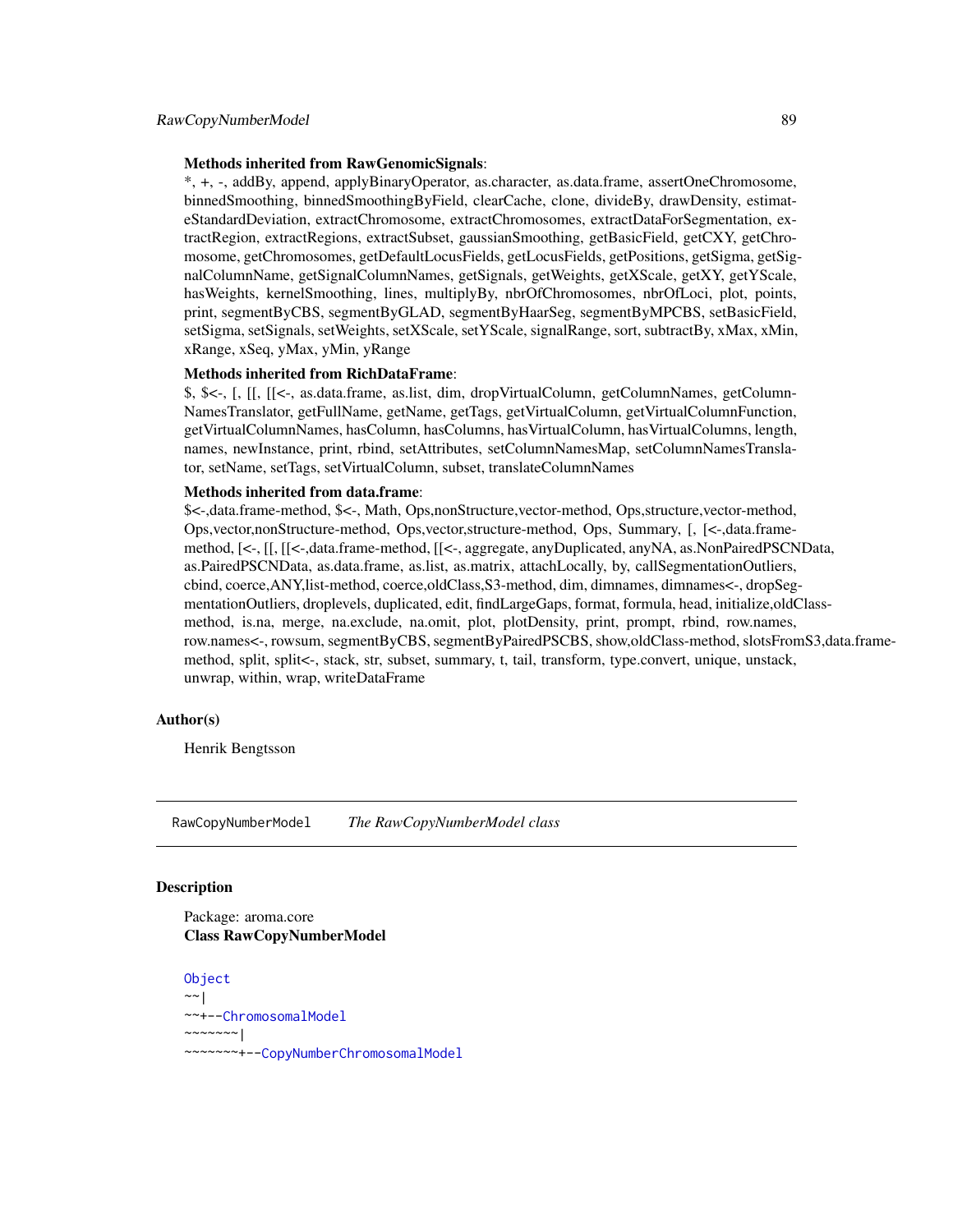~~~~~~~~~~~~| ~~~~~~~~~~~~+--RawCopyNumberModel

### Directly known subclasses:

public abstract static class RawCopyNumberModel extends *[CopyNumberChromosomalModel](#page-72-0)*

This class represents an identity copy-number model which returns the input as is.

### Usage

RawCopyNumberModel(...)

# Arguments

... Passed to the constructor of the superclass.

#### Fields and Methods

#### Methods:

*No methods defined*.

#### Methods inherited from CopyNumberChromosomalModel:

as.character, calculateChromosomeStatistics, calculateRatios, estimateSds, extractRawCopyNumbers, fit, getChromosomeLength, getDataFileMatrix, getMaxNAFraction, getNames, getOptionalArguments, getPairedNames, getRefSetTuple, getReference, getReferenceSetTuple, isPaired, new-Plot, plotAxesLayers, plotChromosomesLayers, plotCytobandLayers, plotFitLayers, plotGridHorizontalLayers, plotRawCopyNumbers, plotSampleLayers, setReference

# Methods inherited from ChromosomalModel:

as.character, fit, getAlias, getAromaGenomeTextFile, getAsteriskTags, getChipType, getChipTypes, getChromosomes, getFullName, getFullNames, getGenome, getGenomeData, getGenomeFile, getListOfAromaUgpFiles, getName, getNames, getParentPath, getPath, getReportPath, getRootPath, get-SetTuple, getSets, getTags, indexOf, nbrOfArrays, nbrOfChipTypes, setChromosomes, setGenome

# Methods inherited from Object:

\$, \$<-, [[, [[<-, as.character, attach, attachLocally, clearCache, clearLookupCache, clone, detach, equals, extend, finalize, getEnvironment, getFieldModifier, getFieldModifiers, getFields, getInstantiationTime, getStaticInstance, hasField, hashCode, ll, load, names, objectSize, print, save, asThis

### Author(s)

Henrik Bengtsson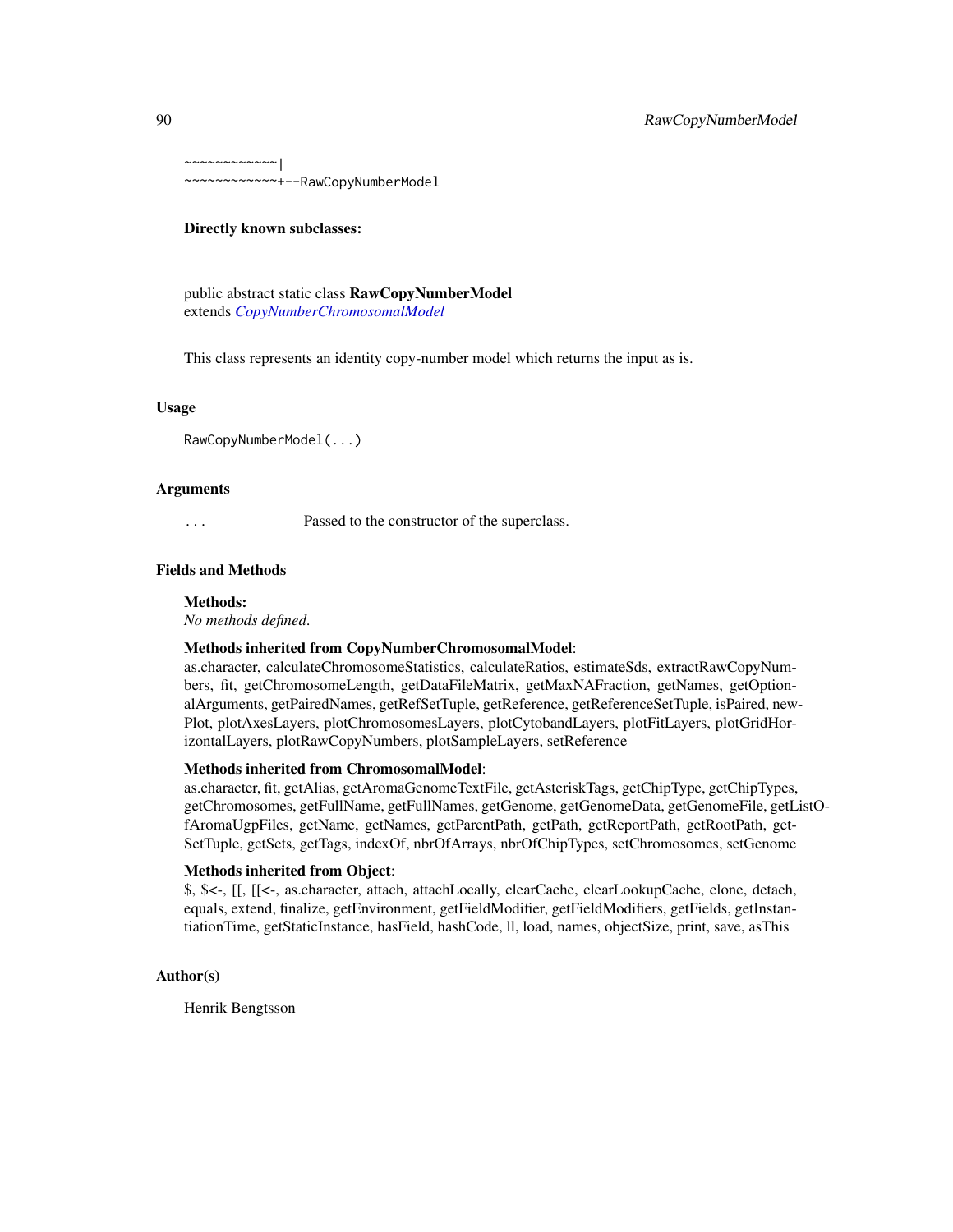<span id="page-90-0"></span>

# Description

Package: aroma.core Class RawCopyNumbers

data.frame  $~\sim~$ | ~~+-[-RichDataFrame](#page-0-0) ~~~~~~~ $|$ ~~~~~~~+-[-RawGenomicSignals](#page-93-0) ~~~~~~~~~~~~| ~~~~~~~~~~~~+--RawCopyNumbers

Directly known subclasses: [SegmentedCopyNumbers](#page-101-0)

public class RawCopyNumbers extends [RawGenomicSignals](#page-93-0)

## Usage

```
RawCopyNumbers(cn=NULL, ...)
```
# Arguments

| .cn | A numeric vector of length J specifying the copy number at each loci. |
|-----|-----------------------------------------------------------------------|
| .   | Arguments passed to RawGenomicSignals.                                |

# Fields and Methods

Methods:

| cnRange               |  |
|-----------------------|--|
| extractRawCopyNumbers |  |
| getSignals            |  |
| plot                  |  |

# Methods inherited from RawGenomicSignals:

\*, +, -, addBy, append, applyBinaryOperator, as.character, as.data.frame, assertOneChromosome, binnedSmoothing, binnedSmoothingByField, clearCache, clone, divideBy, drawDensity, estimat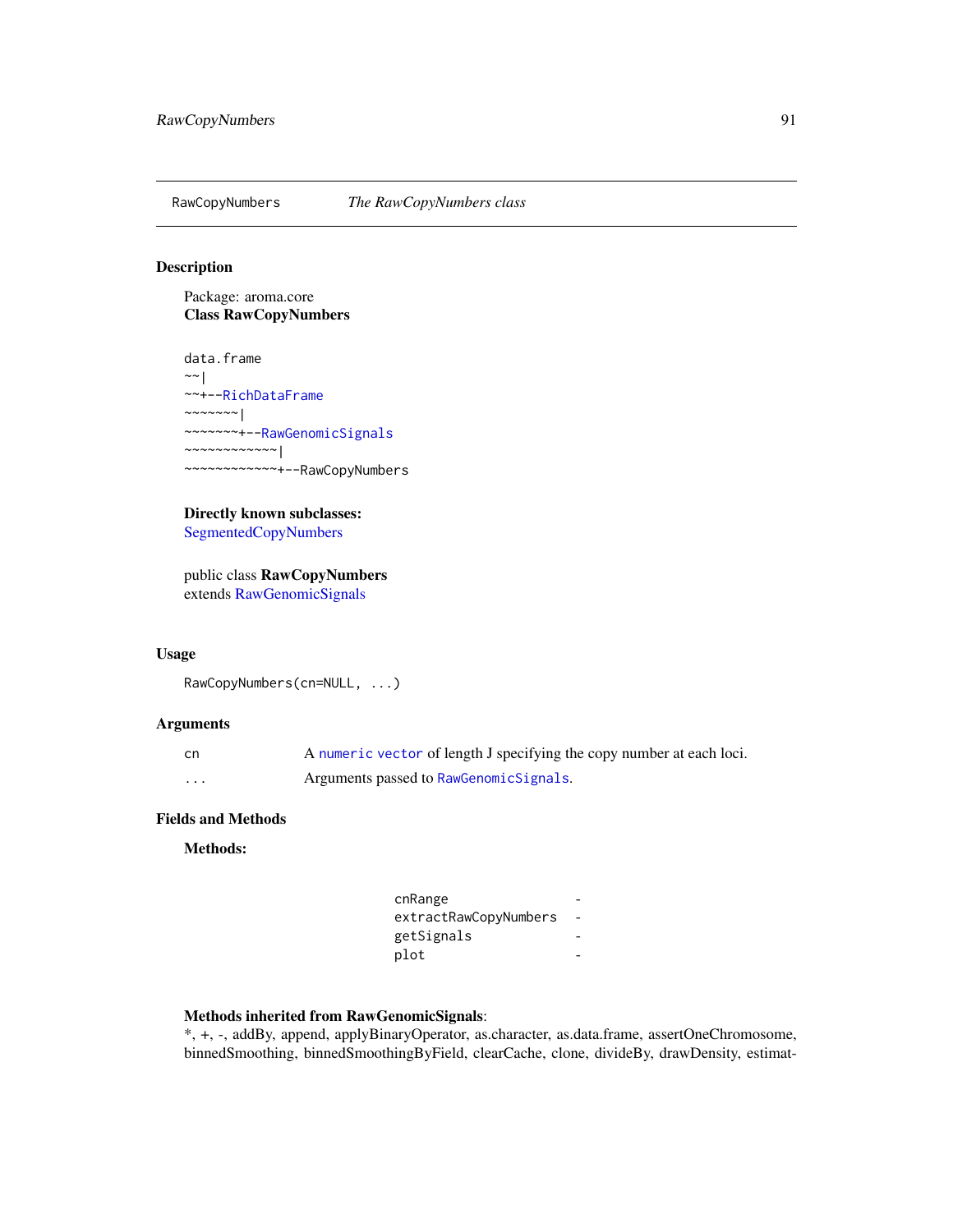eStandardDeviation, extractChromosome, extractChromosomes, extractDataForSegmentation, extractRegion, extractRegions, extractSubset, gaussianSmoothing, getBasicField, getCXY, getChromosome, getChromosomes, getDefaultLocusFields, getLocusFields, getPositions, getSigma, getSignalColumnName, getSignalColumnNames, getSignals, getWeights, getXScale, getXY, getYScale, hasWeights, kernelSmoothing, lines, multiplyBy, nbrOfChromosomes, nbrOfLoci, plot, points, print, segmentByCBS, segmentByGLAD, segmentByHaarSeg, segmentByMPCBS, setBasicField, setSigma, setSignals, setWeights, setXScale, setYScale, signalRange, sort, subtractBy, xMax, xMin, xRange, xSeq, yMax, yMin, yRange

#### Methods inherited from RichDataFrame:

\$, \$<-, [, [[, [[<-, as.data.frame, as.list, dim, dropVirtualColumn, getColumnNames, getColumn-NamesTranslator, getFullName, getName, getTags, getVirtualColumn, getVirtualColumnFunction, getVirtualColumnNames, hasColumn, hasColumns, hasVirtualColumn, hasVirtualColumns, length, names, newInstance, print, rbind, setAttributes, setColumnNamesMap, setColumnNamesTranslator, setName, setTags, setVirtualColumn, subset, translateColumnNames

### Methods inherited from data.frame:

\$<-,data.frame-method, \$<-, Math, Ops,nonStructure,vector-method, Ops,structure,vector-method, Ops,vector,nonStructure-method, Ops,vector,structure-method, Ops, Summary, [, [<-,data.framemethod, [<-, [[, [[<-,data.frame-method, [[<-, aggregate, anyDuplicated, anyNA, as.NonPairedPSCNData, as.PairedPSCNData, as.data.frame, as.list, as.matrix, attachLocally, by, callSegmentationOutliers, cbind, coerce,ANY,list-method, coerce,oldClass,S3-method, dim, dimnames, dimnames<-, dropSegmentationOutliers, droplevels, duplicated, edit, findLargeGaps, format, formula, head, initialize,oldClassmethod, is.na, merge, na.exclude, na.omit, plot, plotDensity, print, prompt, rbind, row.names, row.names<-, rowsum, segmentByCBS, segmentByPairedPSCBS, show,oldClass-method, slotsFromS3,data.framemethod, split, split<-, stack, str, subset, summary, t, tail, transform, type.convert, unique, unstack, unwrap, within, wrap, writeDataFrame

### Author(s)

Henrik Bengtsson

#### Examples

```
# - - - - - - - - - - - - - - - - - - - - - - - - - - - - -
# Simulating copy-number data
# - - - - - - - - - - - - - - - - - - - - - - - - - - - - -
# Number of loci
J < -1000mu < - double(J)
mu[200:300] <- mu[200:300] + 1
mu[650:800] <- mu[650:800] - 1
eps \le - rnorm(J, sd=1/2)
y <- mu + epsx <- sort(runif(length(y), max=length(y)))
cn <- RawCopyNumbers(y, x)
print(cn)
cn2 <- extractSubset(cn, subset=xSeq(cn, by=5))
```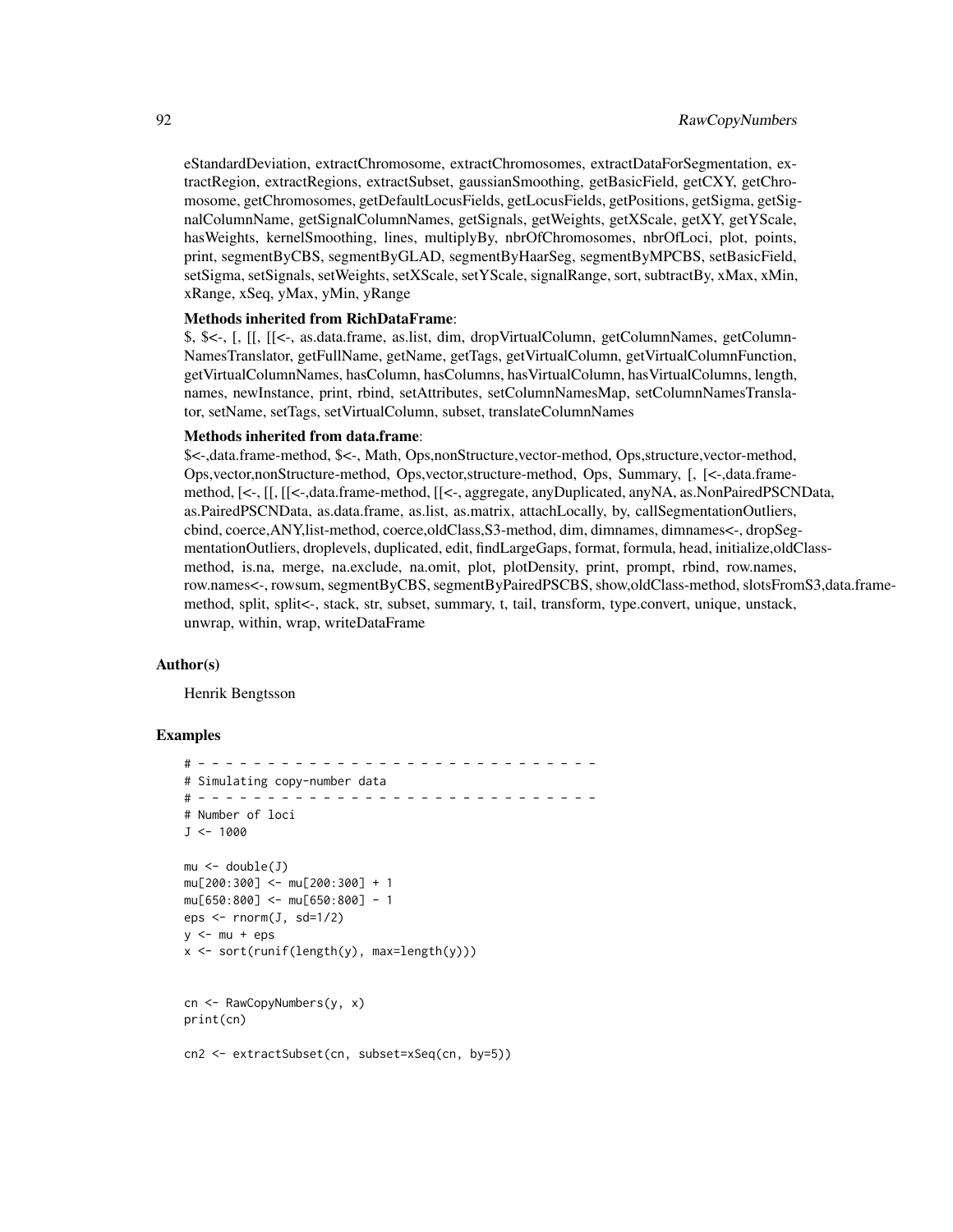# RawCopyNumbers 93

print(cn2)

```
# - - - - - - - - - - - - - - - - - - - - - - - - - - - - -
# Plot along genome
# - - - - - - - - - - - - - - - - - - - - - - - - - - - - -
plot(cn, ylim=c(-3,3))
title(main="Complete and subsetted loci")
points(cn2, col="red", pch=176, cex=2)
legend("topright", pch=c(19,176), col=c("#999999", "red"),
       sprintf(c("raw [n=%d]", "every 5th [n=%d]"),
               c(nbrOfLoci(cn), nbrOfLoci(cn2))), bty="n")
# - - - - - - - - - - - - - - - - - - - - - - - - - - - - -
# Binned smoothing
# - - - - - - - - - - - - - - - - - - - - - - - - - - - - -
plot(cn, col="#999999", ylim=c(-3,3))
title(main="Binned smoothing")
cnSa <- binnedSmoothing(cn, by=3)
lines(cnSa, col="blue")
points(cnSa, col="blue")
cnSb <- binnedSmoothing(cn, by=9)
lines(cnSb, col="red")
points(cnSb, col="red")
legend("topright", pch=19, col=c("#999999", "blue", "red"),
       sprintf(c("raw [n=%d]", "Bin(w=3) [n=%d]", "Bin(w=9) [n=%d]"),
       c(nbrOfLoci(cn), nbrOfLoci(cnSa), nbrOfLoci(cnSb))), bty="n")
# - - - - - - - - - - - - - - - - - - - - - - - - - - - - -
# Binned smoothing (by count)
# - - - - - - - - - - - - - - - - - - - - - - - - - - - - -
plot(cn, col="#999999", ylim=c(-3,3))
title(main="Binned smoothing (by count)")
cnSa <- binnedSmoothing(cn, by=3, byCount=TRUE)
lines(cnSa, col="blue")
points(cnSa, col="blue")
cnSb <- binnedSmoothing(cn, by=9, byCount=TRUE)
lines(cnSb, col="red")
points(cnSb, col="red")
legend("topright", pch=19, col=c("#999999", "blue", "red"),
       sprintf(c("raw [n=%d]", "BinO(w=3) [n=%d]", "BinO(w=9) [n=%d]"),
       c(nbrOfLoci(cn), nbrOfLoci(cnSa), nbrOfLoci(cnSb))), bty="n")
```
# - - - - - - - - - - - - - - - - - - - - - - - - - - - - -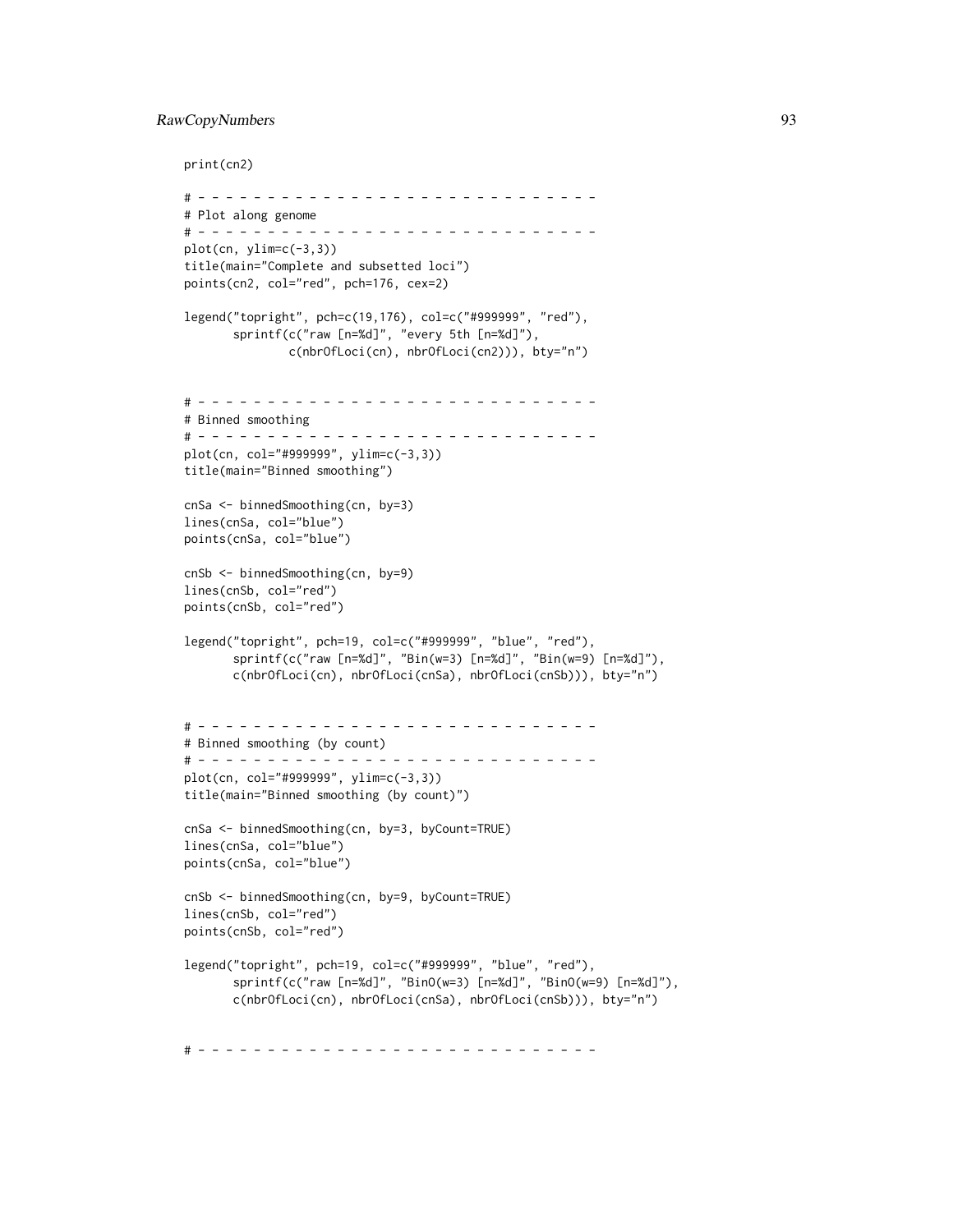94 RawGenomicSignals

```
# Kernel smoothing (default is Gaussian)
# - - - - - - - - - - - - - - - - - - - - - - - - - - - - -
plot(cn, col="#999999", ylim=c(-3,3))
title(main="Kernel smoothing w/ Gaussian kernel")
cnSa <- kernelSmoothing(cn, h=2)
points(cnSa, col="blue")
cnSb <- kernelSmoothing(cn, h=5)
points(cnSb, col="red")
legend("topright", pch=19, col=c("#999999", "blue", "red"),
       sprintf(c("raw [n=%d]", "N(.,sd=2) [n=%d]", "N(.,sd=5) [n=%d]"),
       c(nbrOfLoci(cn), nbrOfLoci(cnSa), nbrOfLoci(cnSb))), bty="n")
# - - - - - - - - - - - - - - - - - - - - - - - - - - - - -
# Kernel smoothing
# - - - - - - - - - - - - - - - - - - - - - - - - - - - - -
plot(cn, col="#999999", ylim=c(-3,3))
title(main="Kernel smoothing w/ uniform kernel")
xOut <- xSeq(cn, by=10)
cnSa <- kernelSmoothing(cn, xOut=xOut, kernel="uniform", h=2)
lines(cnSa, col="blue")
points(cnSa, col="blue")
cnSb <- kernelSmoothing(cn, xOut=xOut, kernel="uniform", h=5)
lines(cnSb, col="red")
points(cnSb, col="red")
legend("topright", pch=19, col=c("#999999", "blue", "red"),
       sprintf(c("raw [n=%d]", "U(w=2) [n=%d]", "U(w=5) [n=%d]"),
       c(nbrOfLoci(cn), nbrOfLoci(cnSa), nbrOfLoci(cnSb))), bty="n")
```
<span id="page-93-0"></span>RawGenomicSignals *The RawGenomicSignals class*

### Description

Package: aroma.core Class RawGenomicSignals

data.frame  $~\sim~$ | ~~+-[-RichDataFrame](#page-0-0) ~~~~~~~| ~~~~~~~+--RawGenomicSignals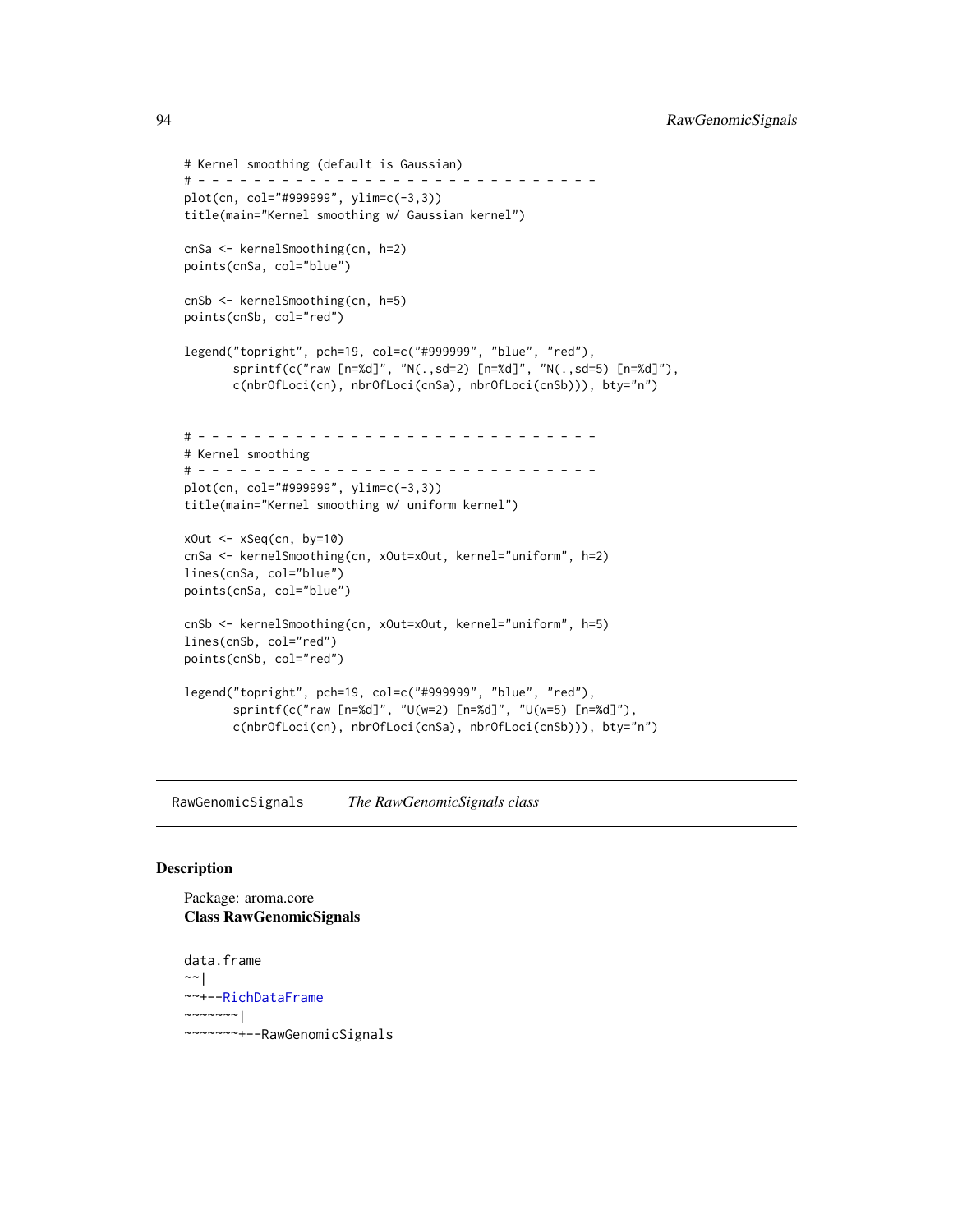# RawGenomicSignals 95

# Directly known subclasses:

[AbstractCNData,](#page-3-0) [AbstractPSCNData,](#page-5-0) [NonPairedPSCNData,](#page-81-0) [PairedPSCNData,](#page-83-0) [RawAlleleBFrac](#page-87-0)[tions,](#page-87-0) [RawCopyNumbers,](#page-90-0) [RawMirroredAlleleBFractions,](#page-96-0) [RawSequenceReads,](#page-97-0) [SegmentedAlleleBF](#page-99-0)rac[tions,](#page-99-0) [SegmentedCopyNumbers](#page-101-0)

public class RawGenomicSignals

extends [RichDataFrame](#page-0-0)

# Usage

```
RawGenomicSignals(y=NULL, x=NULL, w=NULL, chromosome=0L, name=NULL, ...)
```
# Arguments

| y            | A numeric vector of length J specifying the signal at each locus.                          |
|--------------|--------------------------------------------------------------------------------------------|
| $\mathsf{x}$ | A (optional) numeric vector of length J specifying the position of each locus.             |
| W            | A (optional) non-negative numeric vector of length J specifying a weight of<br>each locus. |
| chromosome   | An (optional) integer specifying the chromosome for these genomic signals.                 |
| name         | An (optional) character string specifying the sample name.                                 |
| $\cdots$     | Not used.                                                                                  |

# Fields and Methods

Methods:

| $^\star$                  |  |
|---------------------------|--|
| $\ddot{}$                 |  |
|                           |  |
| addBy                     |  |
| append                    |  |
| as.data.frame             |  |
| binnedSmoothing           |  |
| divideBy                  |  |
| drawDensity               |  |
| estimateStandardDeviation |  |
| gaussianSmoothing         |  |
| getChromosome             |  |
| getChromosomes            |  |
| getPositions              |  |
| getSigma                  |  |
| getSignals                |  |
| getWeights                |  |
| getXScale                 |  |
| getYScale                 |  |
| hasWeights                |  |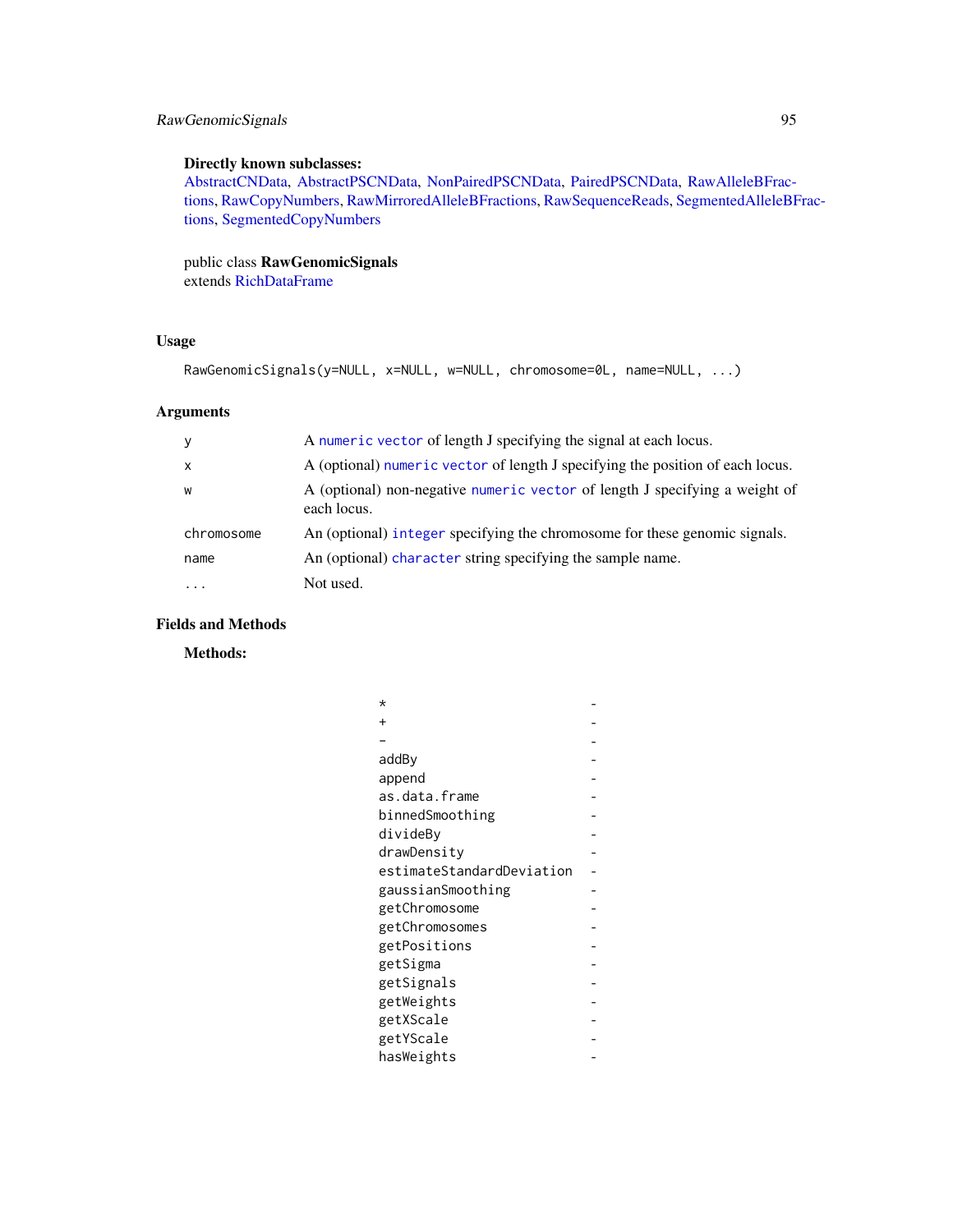| kernelSmoothing  |  |
|------------------|--|
| lines            |  |
| multiplyBy       |  |
| nbrOfChromosomes |  |
| nbrOfLoci        |  |
| plot             |  |
| points           |  |
| segmentByCBS     |  |
| segmentByGLAD    |  |
| segmentByHaarSeg |  |
| segmentByMPCBS   |  |
| setSigma         |  |
| setSignals       |  |
| setWeights       |  |
| setXScale        |  |
| setYScale        |  |
| signalRange      |  |
| sort             |  |
| subtractBy       |  |
| xMax             |  |
| xMin             |  |
| xRange           |  |
| xSeq             |  |
| yMax             |  |
| yMin             |  |
| yRange           |  |

# Methods inherited from RichDataFrame:

\$, \$<-, [, [[, [[<-, as.data.frame, as.list, dim, dropVirtualColumn, getColumnNames, getColumn-NamesTranslator, getFullName, getName, getTags, getVirtualColumn, getVirtualColumnFunction, getVirtualColumnNames, hasColumn, hasColumns, hasVirtualColumn, hasVirtualColumns, length, names, newInstance, print, rbind, setAttributes, setColumnNamesMap, setColumnNamesTranslator, setName, setTags, setVirtualColumn, subset, translateColumnNames

#### Methods inherited from data.frame:

\$<-,data.frame-method, \$<-, Math, Ops,nonStructure,vector-method, Ops,structure,vector-method, Ops,vector,nonStructure-method, Ops,vector,structure-method, Ops, Summary, [, [<-,data.framemethod, [<-, [[, [[<-,data.frame-method, [[<-, aggregate, anyDuplicated, anyNA, as.NonPairedPSCNData, as.PairedPSCNData, as.data.frame, as.list, as.matrix, attachLocally, by, callSegmentationOutliers, cbind, coerce,ANY,list-method, coerce,oldClass,S3-method, dim, dimnames, dimnames<-, dropSegmentationOutliers, droplevels, duplicated, edit, findLargeGaps, format, formula, head, initialize, oldClassmethod, is.na, merge, na.exclude, na.omit, plot, plotDensity, print, prompt, rbind, row.names, row.names<-, rowsum, segmentByCBS, segmentByPairedPSCBS, show,oldClass-method, slotsFromS3,data.framemethod, split, split<-, stack, str, subset, summary, t, tail, transform, type.convert, unique, unstack, unwrap, within, wrap, writeDataFrame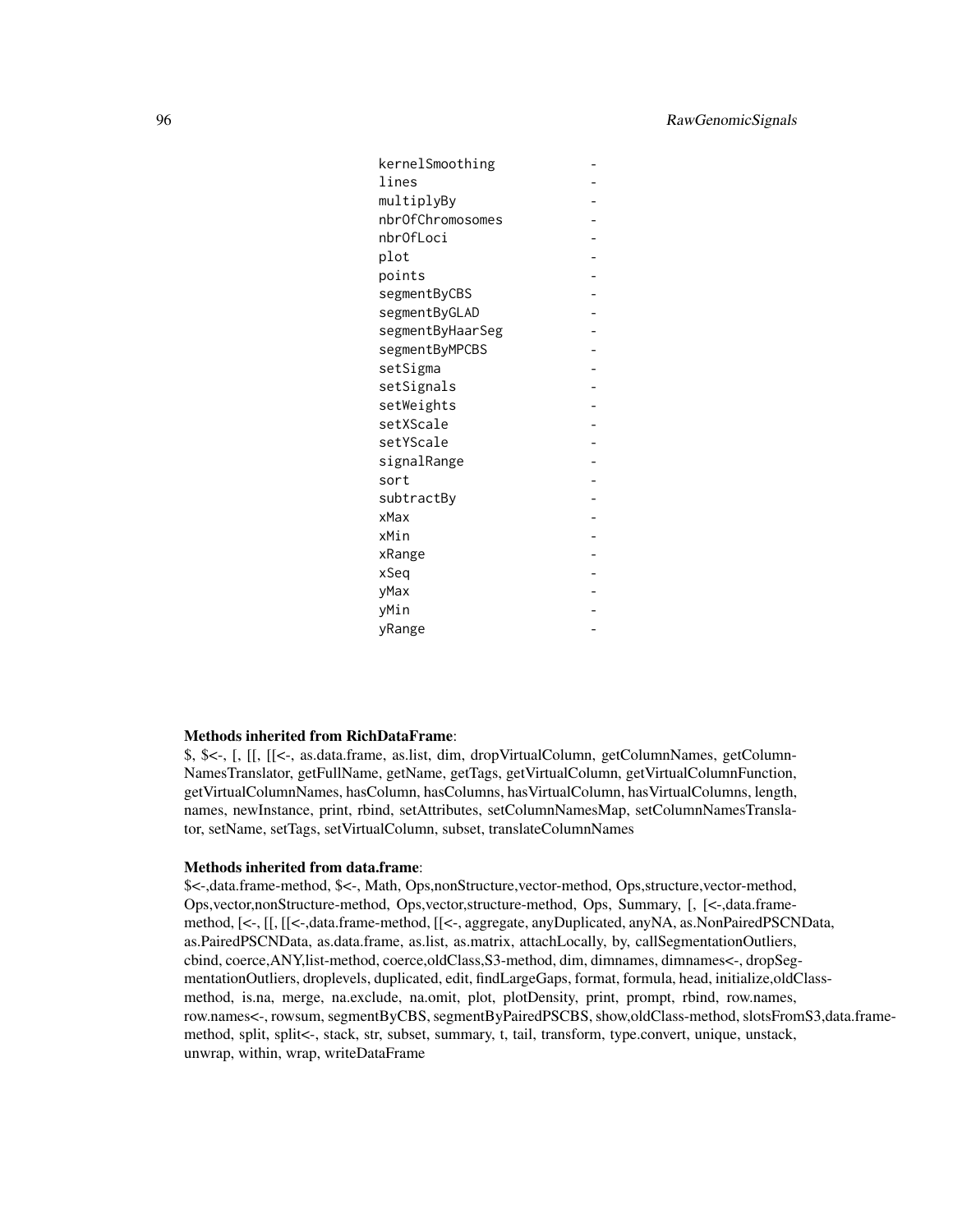# Author(s)

Henrik Bengtsson

<span id="page-96-0"></span>RawMirroredAlleleBFractions *The RawMirroredAlleleBFractions class*

# Description

Package: aroma.core Class RawMirroredAlleleBFractions

```
data.frame
~\sim~|
~~+--RichDataFrame
~~~~~~~|
~~~~~~~+--RawGenomicSignals
~~~~~~~~~~~~|
~~~~~~~~~~~~+--RawAlleleBFractions
~~~~~~~~~~~~~~~~~|
~~~~~~~~~~~~~~~~~+--RawMirroredAlleleBFractions
```
#### Directly known subclasses:

public class RawMirroredAlleleBFractions extends [RawAlleleBFractions](#page-87-0)

# Usage

RawMirroredAlleleBFractions(...)

#### Arguments

... Arguments passed to [RawAlleleBFractions](#page-87-0).

#### Fields and Methods

Methods:

plot -

Methods inherited from RawAlleleBFractions: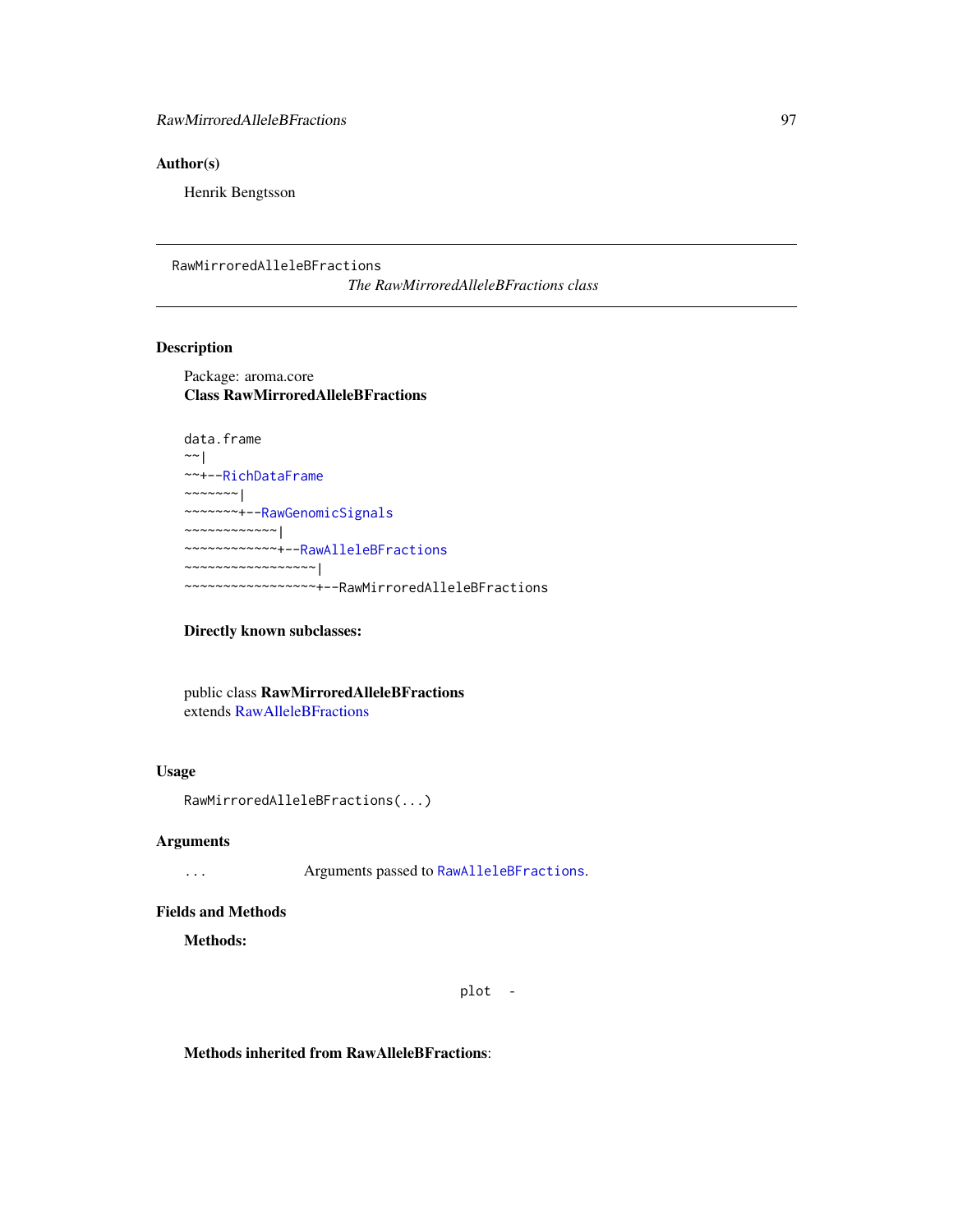extractRawMirroredAlleleBFractions, plot

#### Methods inherited from RawGenomicSignals:

\*, +, -, addBy, append, applyBinaryOperator, as.character, as.data.frame, assertOneChromosome, binnedSmoothing, binnedSmoothingByField, clearCache, clone, divideBy, drawDensity, estimateStandardDeviation, extractChromosome, extractChromosomes, extractDataForSegmentation, extractRegion, extractRegions, extractSubset, gaussianSmoothing, getBasicField, getCXY, getChromosome, getChromosomes, getDefaultLocusFields, getLocusFields, getPositions, getSigma, getSignalColumnName, getSignalColumnNames, getSignals, getWeights, getXScale, getXY, getYScale, hasWeights, kernelSmoothing, lines, multiplyBy, nbrOfChromosomes, nbrOfLoci, plot, points, print, segmentByCBS, segmentByGLAD, segmentByHaarSeg, segmentByMPCBS, setBasicField, setSigma, setSignals, setWeights, setXScale, setYScale, signalRange, sort, subtractBy, xMax, xMin, xRange, xSeq, yMax, yMin, yRange

#### Methods inherited from RichDataFrame:

\$, \$<-, [, [[, [[<-, as.data.frame, as.list, dim, dropVirtualColumn, getColumnNames, getColumn-NamesTranslator, getFullName, getName, getTags, getVirtualColumn, getVirtualColumnFunction, getVirtualColumnNames, hasColumn, hasColumns, hasVirtualColumn, hasVirtualColumns, length, names, newInstance, print, rbind, setAttributes, setColumnNamesMap, setColumnNamesTranslator, setName, setTags, setVirtualColumn, subset, translateColumnNames

# Methods inherited from data.frame:

\$<-,data.frame-method, \$<-, Math, Ops,nonStructure,vector-method, Ops,structure,vector-method, Ops,vector,nonStructure-method, Ops,vector,structure-method, Ops, Summary, [, [<-,data.framemethod, [<-, [[, [[<-,data.frame-method, [[<-, aggregate, anyDuplicated, anyNA, as.NonPairedPSCNData, as.PairedPSCNData, as.data.frame, as.list, as.matrix, as.profileCGH, attachLocally, by, callSegmentationOutliers, cbind, coerce,ANY,list-method, coerce,oldClass,S3-method, dim, dimnames, dimnames<-, dropSegmentationOutliers, droplevels, duplicated, edit, findLargeGaps, format, formula, head, initialize,oldClass-method, is.na, merge, na.exclude, na.omit, plot, plotDensity, print, prompt, rbind, row.names, row.names<-, rowsum, segmentByCBS, segmentByPairedPSCBS, show,oldClassmethod, slotsFromS3,data.frame-method, split, split<-, stack, str, subset, summary, t, tail, transform, type.convert, unique, unstack, unwrap, within, wrap, writeDataFrame

#### Author(s)

Henrik Bengtsson

<span id="page-97-0"></span>RawSequenceReads *The RawSequenceReads class*

### **Description**

Package: aroma.core Class RawSequenceReads

data.frame ~~| ~~+-[-RichDataFrame](#page-0-0) ~~~~~~~|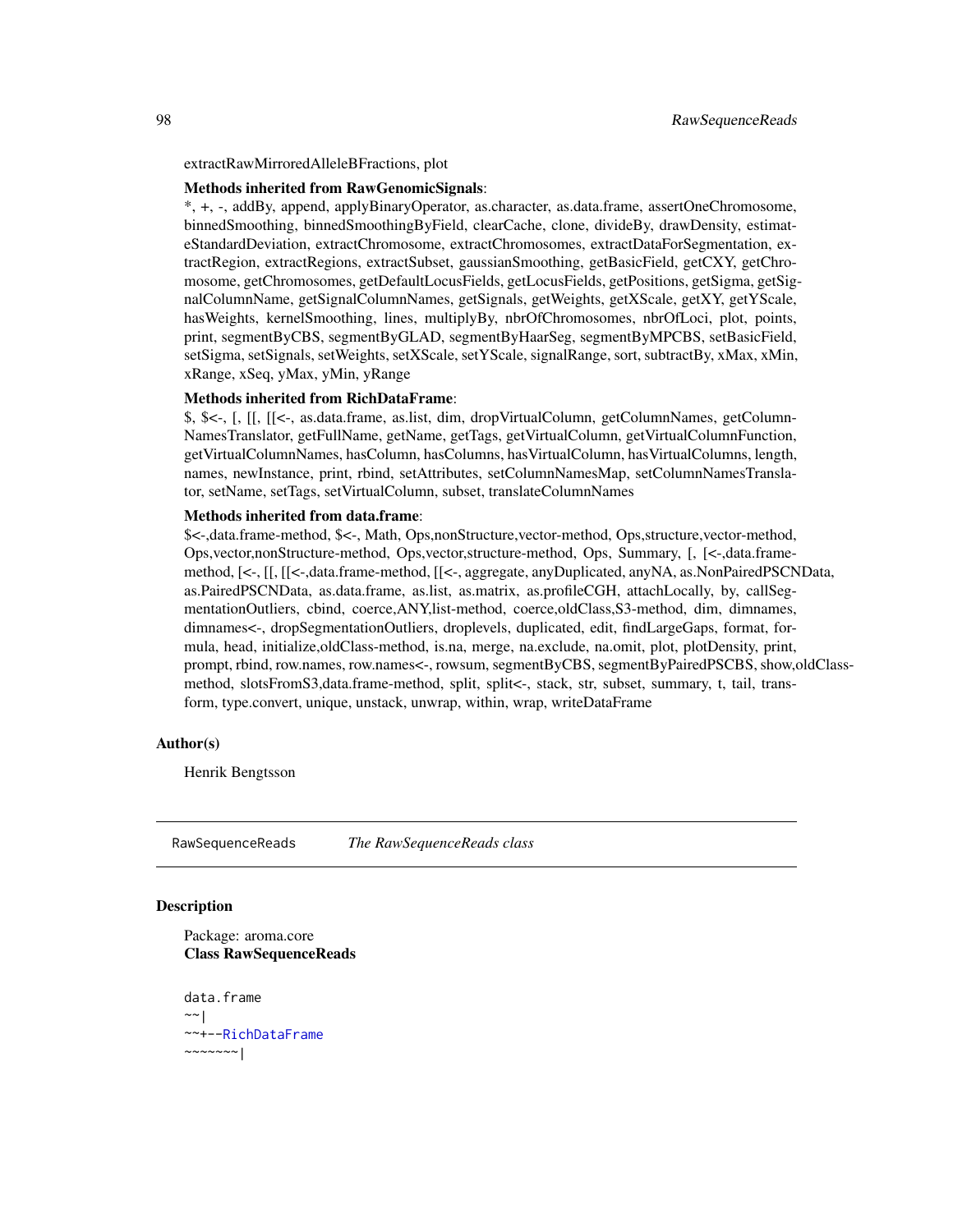# RawSequenceReads 99

~~~~~~~+-[-RawGenomicSignals](#page-93-0) ~~~~~~~~~~~~| ~~~~~~~~~~~~+--RawSequenceReads

### Directly known subclasses:

public class RawSequenceReads extends [RawGenomicSignals](#page-93-0)

## Usage

```
RawSequenceReads(x=NULL, y=rep(1L, length(x)), ...)
```
### Arguments

|                         | An integer vector of length J specifying the read positions.                                                                   |
|-------------------------|--------------------------------------------------------------------------------------------------------------------------------|
|                         | An (optional) integer vector of length J specifying the number of reads at<br>each position. Default is one read per position. |
| $\cdot$ $\cdot$ $\cdot$ | Arguments passed to RawGenomic Signals.                                                                                        |

# Fields and Methods

Methods:

| binnedSums            |  |
|-----------------------|--|
| extractRawCopyNumbers |  |
| nbr0fReads            |  |
| plot                  |  |
|                       |  |

#### Methods inherited from RawGenomicSignals:

\*, +, -, addBy, append, applyBinaryOperator, as.character, as.data.frame, assertOneChromosome, binnedSmoothing, binnedSmoothingByField, clearCache, clone, divideBy, drawDensity, estimateStandardDeviation, extractChromosome, extractChromosomes, extractDataForSegmentation, extractRegion, extractRegions, extractSubset, gaussianSmoothing, getBasicField, getCXY, getChromosome, getChromosomes, getDefaultLocusFields, getLocusFields, getPositions, getSigma, getSignalColumnName, getSignalColumnNames, getSignals, getWeights, getXScale, getXY, getYScale, hasWeights, kernelSmoothing, lines, multiplyBy, nbrOfChromosomes, nbrOfLoci, plot, points, print, segmentByCBS, segmentByGLAD, segmentByHaarSeg, segmentByMPCBS, setBasicField, setSigma, setSignals, setWeights, setXScale, setYScale, signalRange, sort, subtractBy, xMax, xMin, xRange, xSeq, yMax, yMin, yRange

### Methods inherited from RichDataFrame:

\$, \$<-, [, [[, [[<-, as.data.frame, as.list, dim, dropVirtualColumn, getColumnNames, getColumn-NamesTranslator, getFullName, getName, getTags, getVirtualColumn, getVirtualColumnFunction,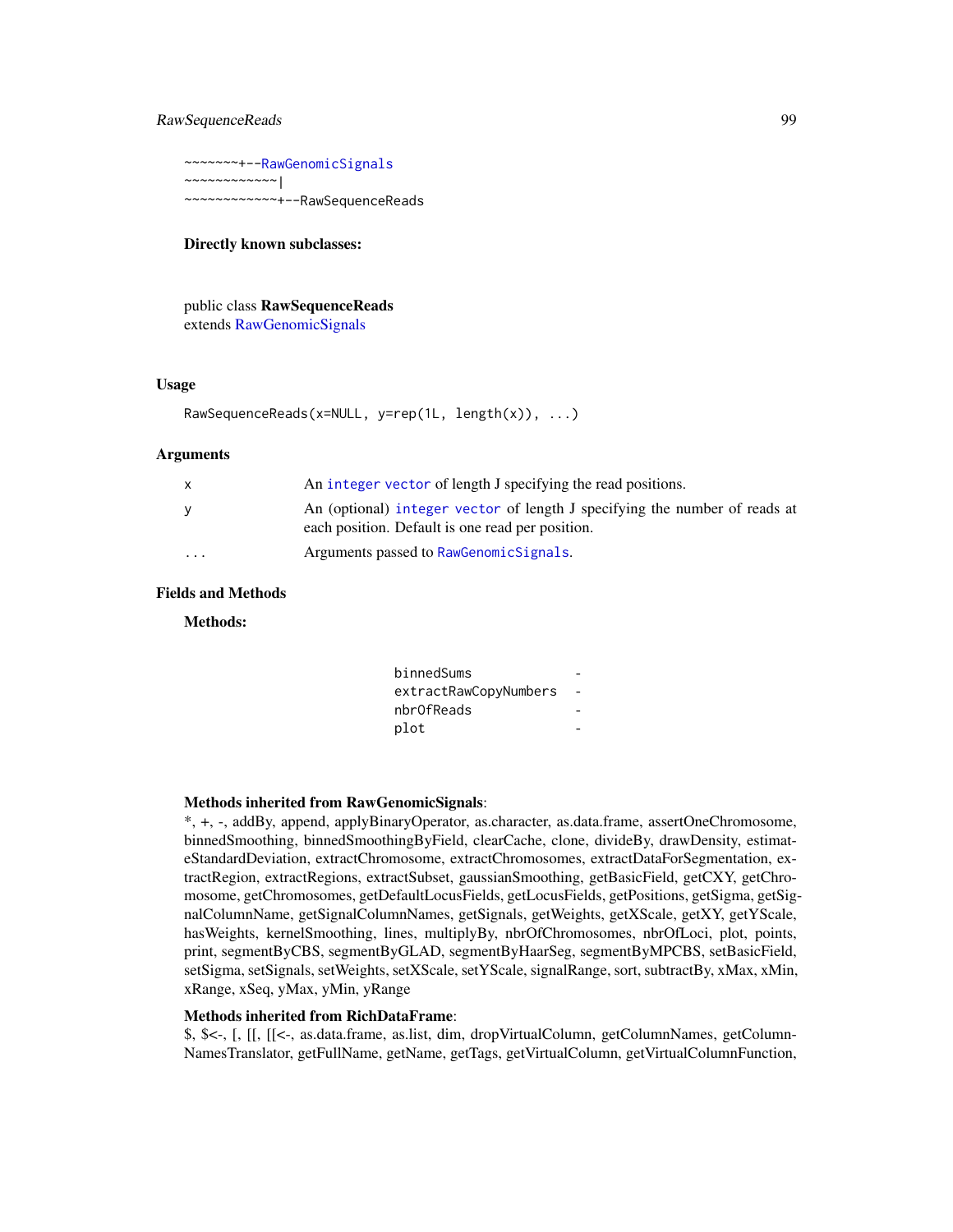getVirtualColumnNames, hasColumn, hasColumns, hasVirtualColumn, hasVirtualColumns, length, names, newInstance, print, rbind, setAttributes, setColumnNamesMap, setColumnNamesTranslator, setName, setTags, setVirtualColumn, subset, translateColumnNames

#### Methods inherited from data.frame:

\$<-,data.frame-method, \$<-, Math, Ops,nonStructure,vector-method, Ops,structure,vector-method, Ops,vector,nonStructure-method, Ops,vector,structure-method, Ops, Summary, [, [<-,data.framemethod, [<-, [[, [[<-,data.frame-method, [[<-, aggregate, anyDuplicated, anyNA, as.NonPairedPSCNData, as.PairedPSCNData, as.data.frame, as.list, as.matrix, as.profileCGH, attachLocally, by, callSegmentationOutliers, cbind, coerce,ANY,list-method, coerce,oldClass,S3-method, dim, dimnames, dimnames<-, dropSegmentationOutliers, droplevels, duplicated, edit, findLargeGaps, format, formula, head, initialize,oldClass-method, is.na, merge, na.exclude, na.omit, plot, plotDensity, print, prompt, rbind, row.names, row.names<-, rowsum, segmentByCBS, segmentByPairedPSCBS, show,oldClassmethod, slotsFromS3,data.frame-method, split, split<-, stack, str, subset, summary, t, tail, transform, type.convert, unique, unstack, unwrap, within, wrap, writeDataFrame

#### Author(s)

Henrik Bengtsson

<span id="page-99-0"></span>SegmentedAlleleBFractions

*The SegmentedAlleleBFractions class*

# Description

Package: aroma.core Class SegmentedAlleleBFractions

data.frame ~~| ~~+-[-RichDataFrame](#page-0-0)  $\sim$  ~~~~~~ | ~~~~~~~+-[-RawGenomicSignals](#page-93-0) ~~~~~~~~~~~~| ~~~~~~~~~~~~+-[-RawAlleleBFractions](#page-87-0) ~~~~~~~~~~~~~~~~~| ~~~~~~~~~~~~~~~~~+-[-SegmentedGenomicSignalsInterface](#page-104-0) ~~~~~~~~~~~~~~~~~~~~~~| ~~~~~~~~~~~~~~~~~~~~~~+--SegmentedAlleleBFractions

#### Directly known subclasses:

public class SegmentedAlleleBFractions extends [SegmentedGenomicSignalsInterface](#page-104-0)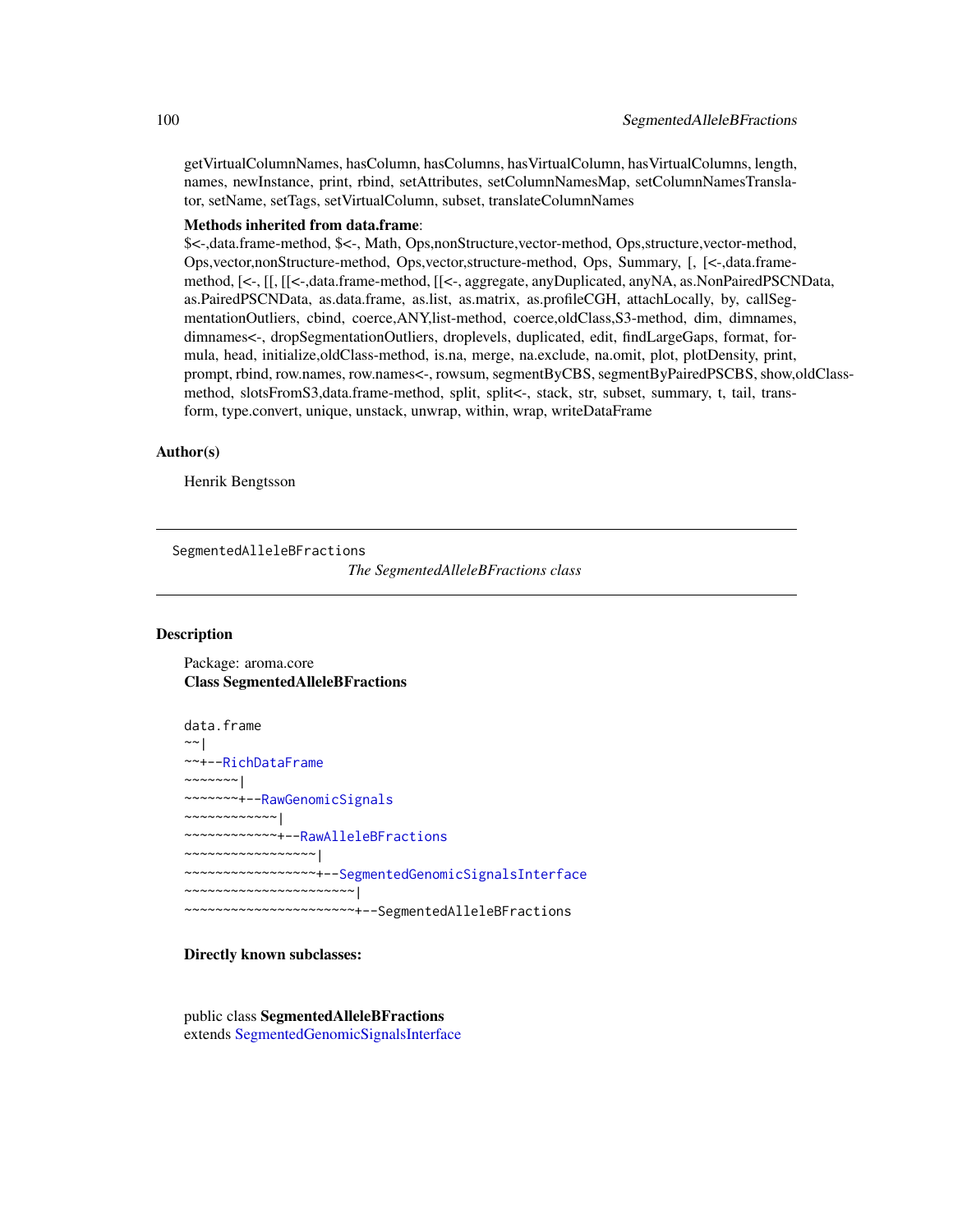# SegmentedAlleleBFractions 101

### Usage

SegmentedAlleleBFractions(..., states=NULL)

#### Arguments

| $\cdot$ $\cdot$ $\cdot$ | Arguments passed to RawAlleleBFractions.                                       |
|-------------------------|--------------------------------------------------------------------------------|
| states                  | A function returning the copy-number states given a vector of locus positions. |

#### Fields and Methods

### Methods:

*No methods defined*.

# Methods inherited from SegmentedGenomicSignalsInterface:

as.data.frame, binnedSmoothingByState, extractSubsetByState, findChangePointsByState, getState-ColorMap, getStateColors, getStates, getUniqueStates, getVirtualField, getVirtualLocusFields, kernelSmoothingByState, plot, points, setStateColorMap, setStates

#### Methods inherited from RawAlleleBFractions:

extractRawMirroredAlleleBFractions, plot

### Methods inherited from RawGenomicSignals:

\*, +, -, addBy, append, applyBinaryOperator, as.character, as.data.frame, assertOneChromosome, binnedSmoothing, binnedSmoothingByField, clearCache, clone, divideBy, drawDensity, estimateStandardDeviation, extractChromosome, extractChromosomes, extractDataForSegmentation, extractRegion, extractRegions, extractSubset, gaussianSmoothing, getBasicField, getCXY, getChromosome, getChromosomes, getDefaultLocusFields, getLocusFields, getPositions, getSigma, getSignalColumnName, getSignalColumnNames, getSignals, getWeights, getXScale, getXY, getYScale, hasWeights, kernelSmoothing, lines, multiplyBy, nbrOfChromosomes, nbrOfLoci, plot, points, print, segmentByCBS, segmentByGLAD, segmentByHaarSeg, segmentByMPCBS, setBasicField, setSigma, setSignals, setWeights, setXScale, setYScale, signalRange, sort, subtractBy, xMax, xMin, xRange, xSeq, yMax, yMin, yRange

### Methods inherited from RichDataFrame:

\$, \$<-, [, [[, [[<-, as.data.frame, as.list, dim, dropVirtualColumn, getColumnNames, getColumn-NamesTranslator, getFullName, getName, getTags, getVirtualColumn, getVirtualColumnFunction, getVirtualColumnNames, hasColumn, hasColumns, hasVirtualColumn, hasVirtualColumns, length, names, newInstance, print, rbind, setAttributes, setColumnNamesMap, setColumnNamesTranslator, setName, setTags, setVirtualColumn, subset, translateColumnNames

### Methods inherited from data.frame:

\$<-,data.frame-method, \$<-, Math, Ops,nonStructure,vector-method, Ops,structure,vector-method, Ops,vector,nonStructure-method, Ops,vector,structure-method, Ops, Summary, [, [<-,data.framemethod, [<-, [[, [[<-,data.frame-method, [[<-, aggregate, anyDuplicated, anyNA, as.NonPairedPSCNData, as.PairedPSCNData, as.data.frame, as.list, as.matrix, as.profileCGH, attachLocally, by, callSegmentationOutliers, cbind, coerce,ANY,list-method, coerce,oldClass,S3-method, dim, dimnames, dimnames<-, dropSegmentationOutliers, droplevels, duplicated, edit, findLargeGaps, format, formula, head, initialize,oldClass-method, is.na, merge, na.exclude, na.omit, plot, plotDensity, print, prompt, rbind, row.names, row.names<-, rowsum, segmentByCBS, segmentByPairedPSCBS, show,oldClassmethod, slotsFromS3,data.frame-method, split, split<-, stack, str, subset, summary, t, tail, transform, type.convert, unique, unstack, unwrap, within, wrap, writeDataFrame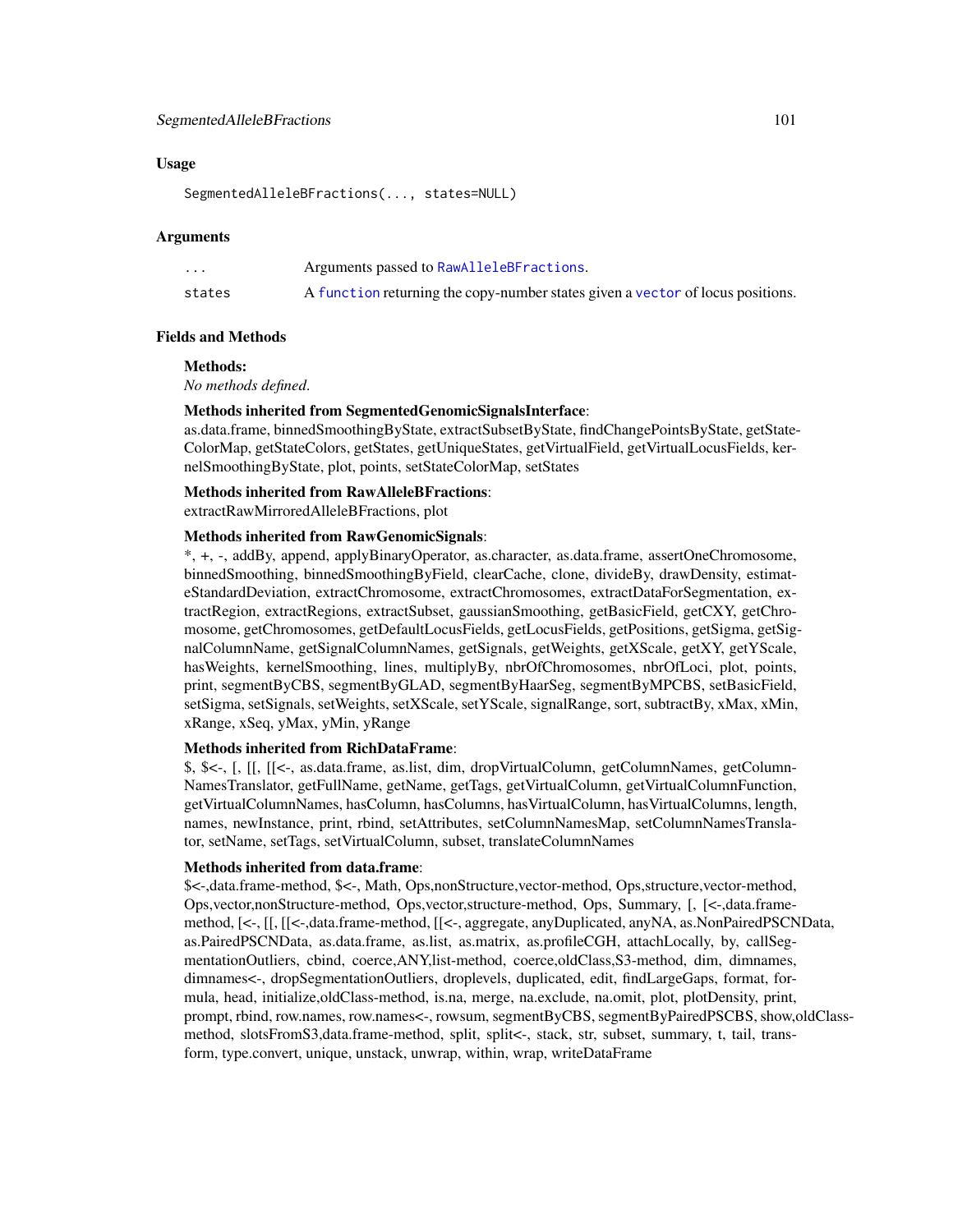# Author(s)

Henrik Bengtsson

<span id="page-101-0"></span>SegmentedCopyNumbers *The SegmentedCopyNumbers class*

# Description

Package: aroma.core Class SegmentedCopyNumbers

```
data.frame
~\sim ~\sim ~\mid~~+--RichDataFrame
~\sim \sim \sim \sim \sim \sim \sim \sim~~~~~~~+--RawGenomicSignals
~~~~~~~~~~~~|
~~~~~~~~~~~~+--RawCopyNumbers
~~~~~~~~~~~~~~~~~|
~~~~~~~~~~~~~~~~~+--SegmentedGenomicSignalsInterface
    ~~~~~~~~~~~~~~~~~~~~~~|
     ~~~~~~~~~~~~~~~~~~~~~~+--SegmentedCopyNumbers
```
# Directly known subclasses:

public class SegmentedCopyNumbers extends [SegmentedGenomicSignalsInterface](#page-104-0)

### Usage

```
SegmentedCopyNumbers(..., states=NULL)
```
# Arguments

| $\cdot$ $\cdot$ $\cdot$ | Arguments passed to RawCopyNumbers.                                            |
|-------------------------|--------------------------------------------------------------------------------|
| states                  | A function returning the copy-number states given a vector of locus positions. |

# Fields and Methods

Methods:

*No methods defined*.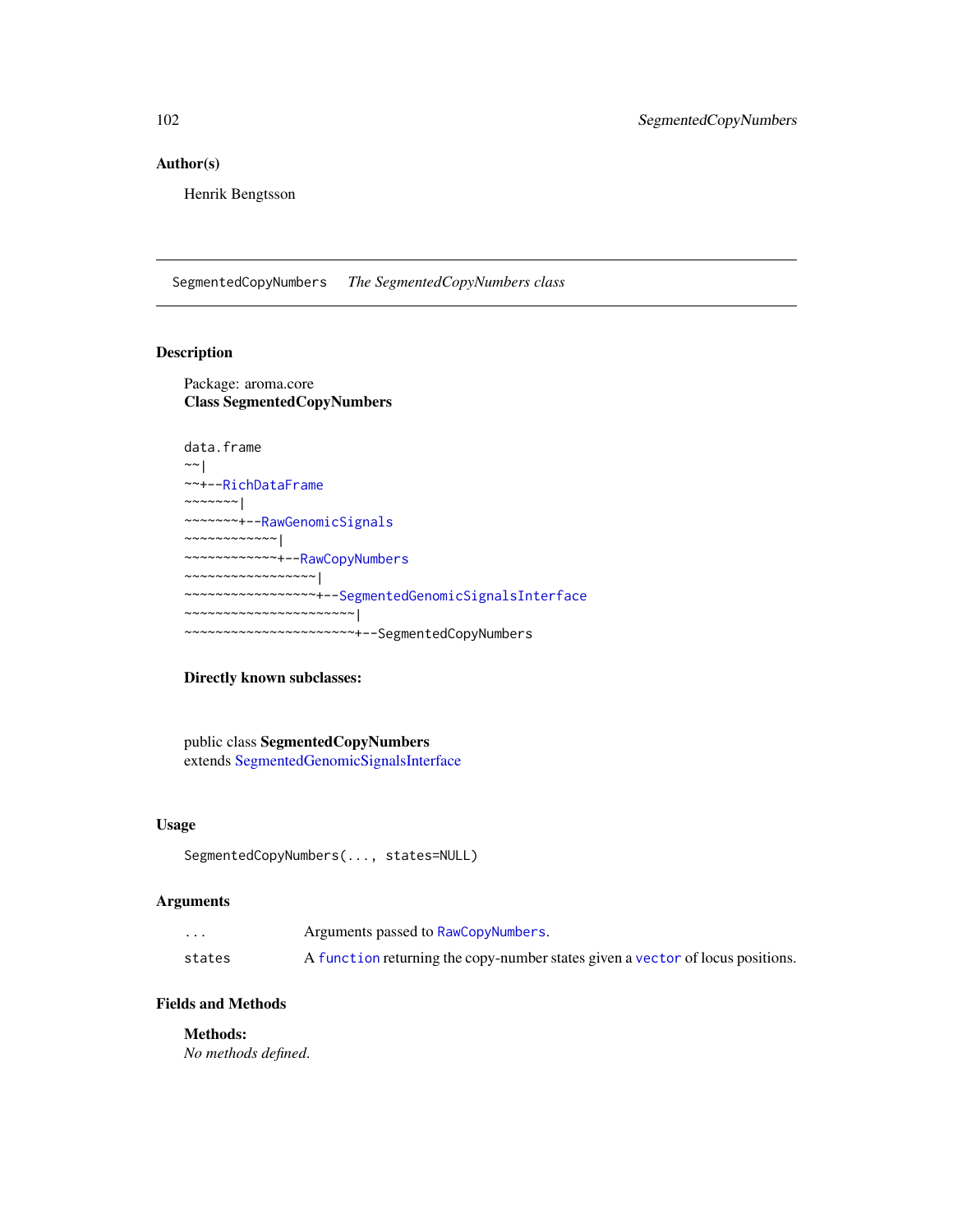#### Methods inherited from SegmentedGenomicSignalsInterface:

as.data.frame, binnedSmoothingByState, extractSubsetByState, findChangePointsByState, getState-ColorMap, getStateColors, getStates, getUniqueStates, getVirtualField, getVirtualLocusFields, kernelSmoothingByState, plot, points, setStateColorMap, setStates

#### Methods inherited from RawCopyNumbers:

cnRange, extractRawCopyNumbers, getCNs, getCn, getSignals, plot

### Methods inherited from RawGenomicSignals:

\*, +, -, addBy, append, applyBinaryOperator, as.character, as.data.frame, assertOneChromosome, binnedSmoothing, binnedSmoothingByField, clearCache, clone, divideBy, drawDensity, estimateStandardDeviation, extractChromosome, extractChromosomes, extractDataForSegmentation, extractRegion, extractRegions, extractSubset, gaussianSmoothing, getBasicField, getCXY, getChromosome, getChromosomes, getDefaultLocusFields, getLocusFields, getPositions, getSigma, getSignalColumnName, getSignalColumnNames, getSignals, getWeights, getXScale, getXY, getYScale, hasWeights, kernelSmoothing, lines, multiplyBy, nbrOfChromosomes, nbrOfLoci, plot, points, print, segmentByCBS, segmentByGLAD, segmentByHaarSeg, segmentByMPCBS, setBasicField, setSigma, setSignals, setWeights, setXScale, setYScale, signalRange, sort, subtractBy, xMax, xMin, xRange, xSeq, yMax, yMin, yRange

#### Methods inherited from RichDataFrame:

\$, \$<-, [, [[, [[<-, as.data.frame, as.list, dim, dropVirtualColumn, getColumnNames, getColumn-NamesTranslator, getFullName, getName, getTags, getVirtualColumn, getVirtualColumnFunction, getVirtualColumnNames, hasColumn, hasColumns, hasVirtualColumn, hasVirtualColumns, length, names, newInstance, print, rbind, setAttributes, setColumnNamesMap, setColumnNamesTranslator, setName, setTags, setVirtualColumn, subset, translateColumnNames

# Methods inherited from data.frame:

\$<-,data.frame-method, \$<-, Math, Ops,nonStructure,vector-method, Ops,structure,vector-method, Ops,vector,nonStructure-method, Ops,vector,structure-method, Ops, Summary, [, [<-,data.framemethod, [<-, [[, [[<-,data.frame-method, [[<-, aggregate, anyDuplicated, anyNA, as.NonPairedPSCNData, as.PairedPSCNData, as.data.frame, as.list, as.matrix, as.profileCGH, attachLocally, by, callSegmentationOutliers, cbind, coerce,ANY,list-method, coerce,oldClass,S3-method, dim, dimnames, dimnames<-, dropSegmentationOutliers, droplevels, duplicated, edit, findLargeGaps, format, formula, head, initialize,oldClass-method, is.na, merge, na.exclude, na.omit, plot, plotDensity, print, prompt, rbind, row.names, row.names<-, rowsum, segmentByCBS, segmentByPairedPSCBS, show,oldClassmethod, slotsFromS3,data.frame-method, split, split<-, stack, str, subset, summary, t, tail, transform, type.convert, unique, unstack, unwrap, within, wrap, writeDataFrame

#### Author(s)

Henrik Bengtsson

## Examples

# - - - - - - - - - - - - - - - - - - - - - - - - - - - - - # Simulating copy-number data # - - - - - - - - - - - - - - - - - - - - - - - - - - - - - # True CN states stateFcn <- function(x, ...) { states <- integer(length(x)) states[200 <=x & x <= 300] <- -1L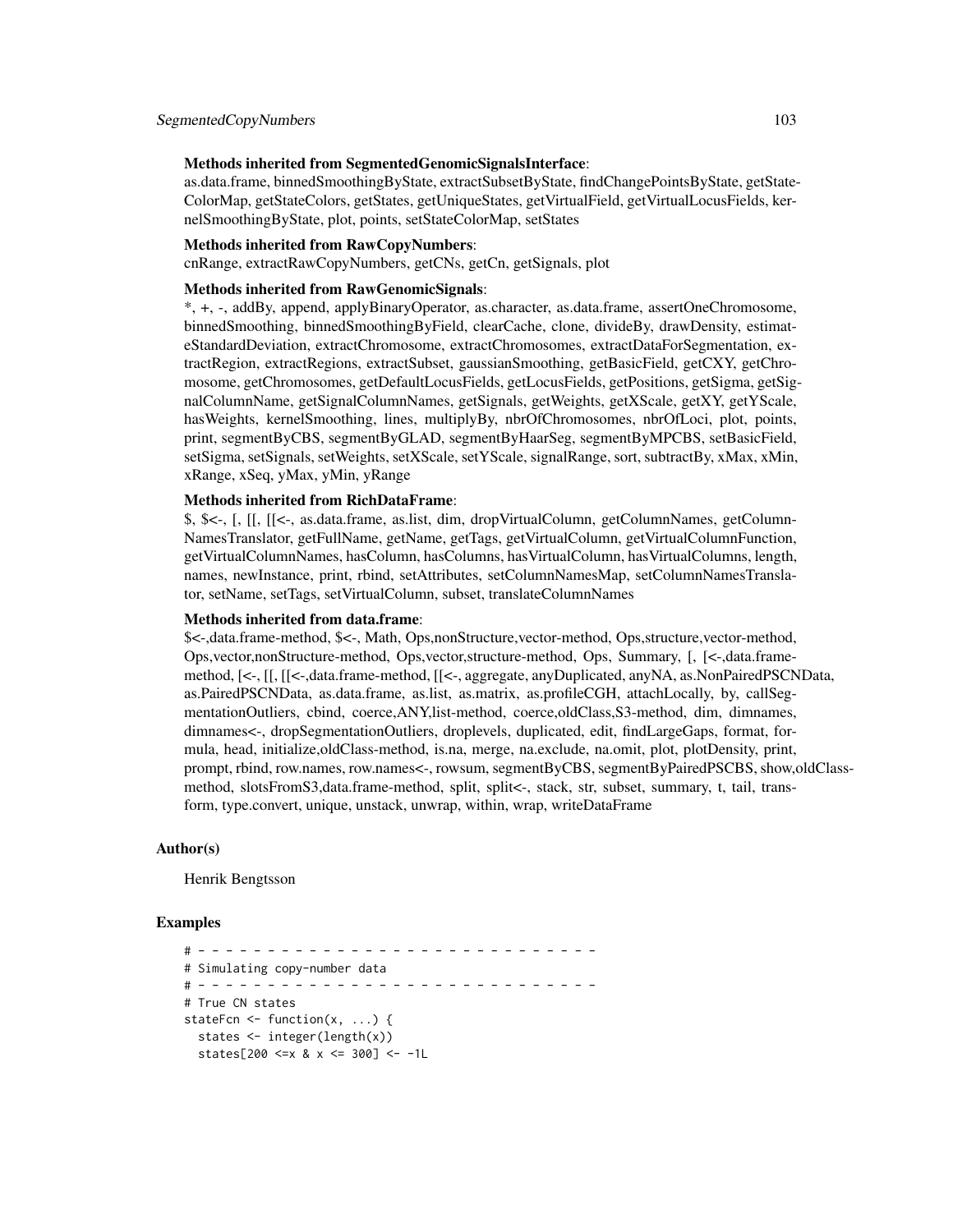```
states[650 <=x & x <= 800] <- +1L
  states
}
# Number of loci
J < -1000y \le - rnorm(J, sd=1/2)
x \leftarrow 1: length(y)
for (state in c(-1,+1)) {
  idxs \leq (stateFcn(x) == state)
 y[idxs] <- y[idxs] + state
}
cn <- SegmentedCopyNumbers(y, x, states=stateFcn)
print(cn)
# - - - - - - - - - - - - - - - - - - - - - - - - - - - - -
# Subsetting
# - - - - - - - - - - - - - - - - - - - - - - - - - - - - -
plot(cn, ylim=c(-4, 4))title("Copy numbers annotated by state (and subset by state)")
cnS <- extractSubsetByState(cn, states=c(0,+1L))
print(cnS)
points(cnS, pch=21, cex=1.2, lwd=2, col="purple")
legend("topright", pch=c(19, 21), col=c("#999999", "purple"),
       sprintf(c("raw [n=%d]", "CN in {0,1} [n=%d]"),
       c(nbrOfLoci(cn), nbrOfLoci(cnS))), bty="n")
# - - - - - - - - - - - - - - - - - - - - - - - - - - - - -
# Kernel smoothing stratified by state
# - - - - - - - - - - - - - - - - - - - - - - - - - - - - -
plot(cn, col="#999999", ylim=c(-3,3))
title(main="Kernel smoothing stratified by state w/ Gaussian kernel")
cnSa <- kernelSmoothingByState(cn, h=2)
points(cnSa, col="blue")
cnSb <- kernelSmoothingByState(cn, h=5)
points(cnSb, col="red")
legend("topright", pch=19, col=c("#999999", "blue", "red"),
       sprintf(c("raw [n=%d]", "N(.,sd=2) [n=%d]", "N(.,sd=5) [n=%d]"),
       c(nbrOfLoci(cn), nbrOfLoci(cnSa), nbrOfLoci(cnSb))), bty="n")
# - - - - - - - - - - - - - - - - - - - - - - - - - - - - -
# Binned smoothing stratified by state
# - - - - - - - - - - - - - - - - - - - - - - - - - - - - -
```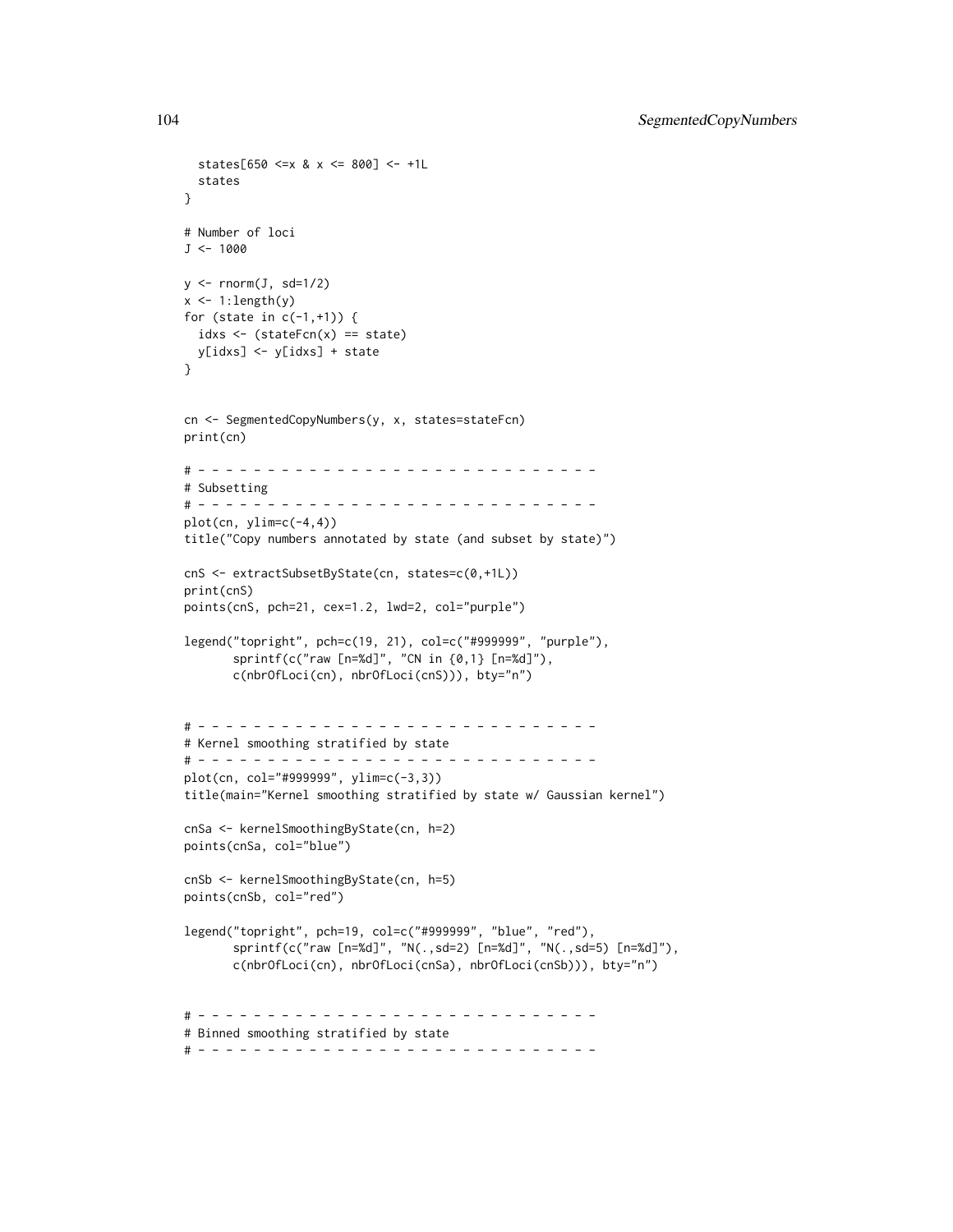```
plot(cn, col="#999999", ylim=c(-3,3))
title(main="Binned smoothing stratified by state")
cnSa <- binnedSmoothingByState(cn, by=3, verbose=-1)
lines(cnSa, col="blue")
points(cnSa, col="blue")
cnSb <- binnedSmoothingByState(cn, by=9, verbose=-1)
lines(cnSb, col="red")
points(cnSb, col="red")
legend("topright", pch=19, col=c("#999999", "blue", "red"),
      sprintf(c("raw [n=%d]", "Bin(w=3) [n=%d]", "Bin(w=9) [n=%d]"),
      c(nbrOfLoci(cn), nbrOfLoci(cnSa), nbrOfLoci(cnSb))), bty="n")
```
<span id="page-104-0"></span>SegmentedGenomicSignalsInterface *The SegmentedGenomicSignalsInterface class interface*

### Description

Package: aroma.core Class SegmentedGenomicSignalsInterface

### [Interface](#page-0-0) ~~|

~~+--SegmentedGenomicSignalsInterface

Directly known subclasses: [SegmentedAlleleBFractions,](#page-99-0) [SegmentedCopyNumbers](#page-101-0)

public class SegmentedGenomicSignalsInterface extends [Interface](#page-0-0)

### Usage

SegmentedGenomicSignalsInterface(...)

### **Arguments**

... Not used.

#### Fields and Methods

Methods: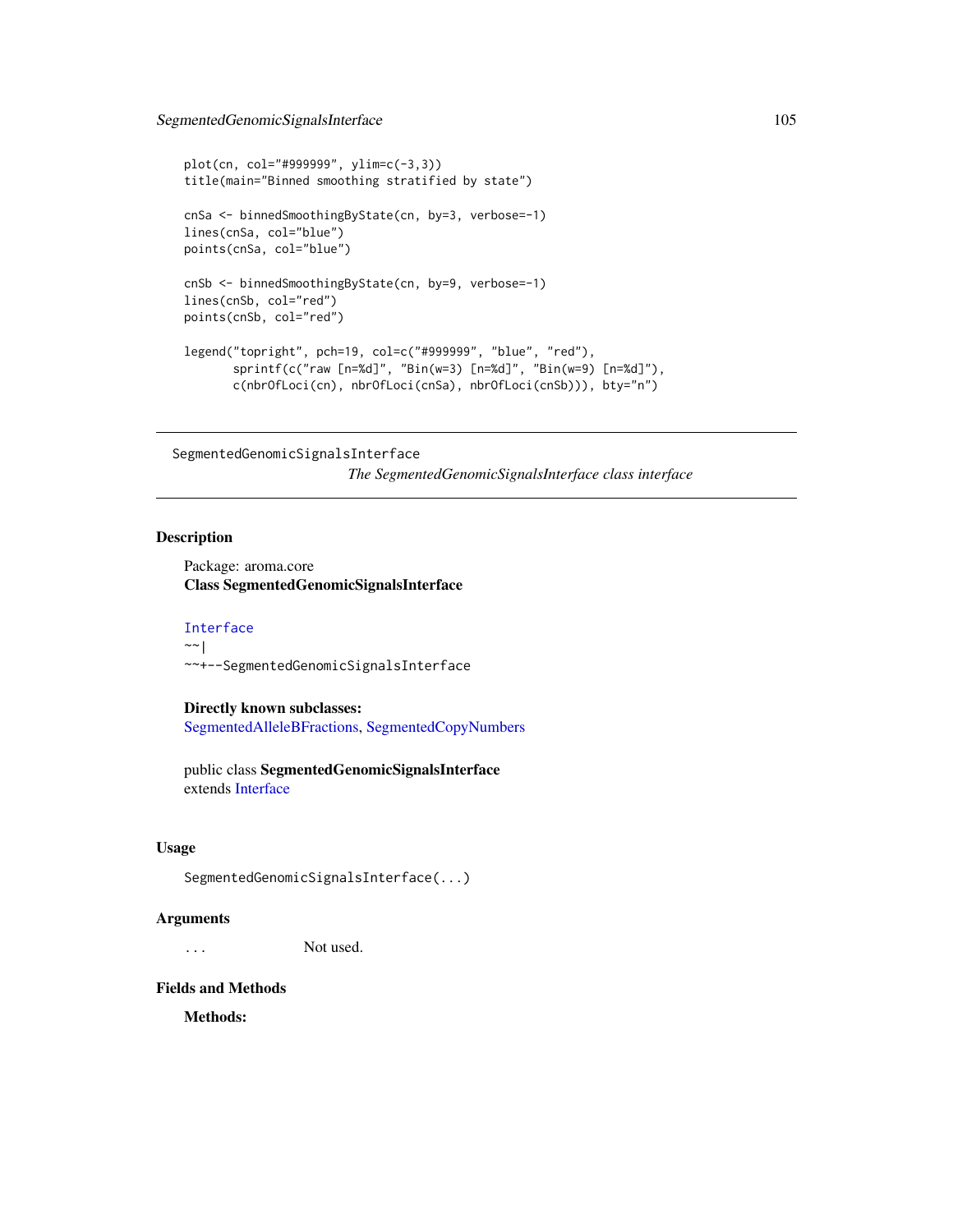| as.data.frame           |  |
|-------------------------|--|
| binnedSmoothingByState  |  |
| extractSubsetByState    |  |
| findChangePointsByState |  |
| getStateColorMap        |  |
| getStateColors          |  |
| getStates               |  |
| getUniqueStates         |  |
| kernelSmoothingByState  |  |
| plot                    |  |
| points                  |  |
| setStateColorMap        |  |
| setStates               |  |

Methods inherited from Interface:

extend, print, uses

# Author(s)

Henrik Bengtsson

<span id="page-105-0"></span>UnitAnnotationDataFile

*The UnitAnnotationDataFile interface class*

# Description

Package: aroma.core Class UnitAnnotationDataFile

[Interface](#page-0-0)  $~\sim$  | ~~+--UnitAnnotationDataFile

# Directly known subclasses:

[AromaUflFile,](#page-0-0) [AromaUgcFile,](#page-0-0) [AromaUgpFile,](#page-0-0) *[AromaUnitChromosomeTabularBinaryFile](#page-0-0)*, [Aro](#page-0-0)[maUnitGcContentFile,](#page-0-0) *[AromaUnitTabularBinaryFile](#page-51-0)*, [AromaUnitTypesFile,](#page-58-0) [TextUnitNamesFile,](#page-0-0) *[UnitNamesFile](#page-106-0)*, *[UnitTypesFile](#page-107-0)*

public static class UnitAnnotationDataFile extends [Interface](#page-0-0)

A UnitAnnotationDataFile provides methods for querying certain types of chip type annotation data by units.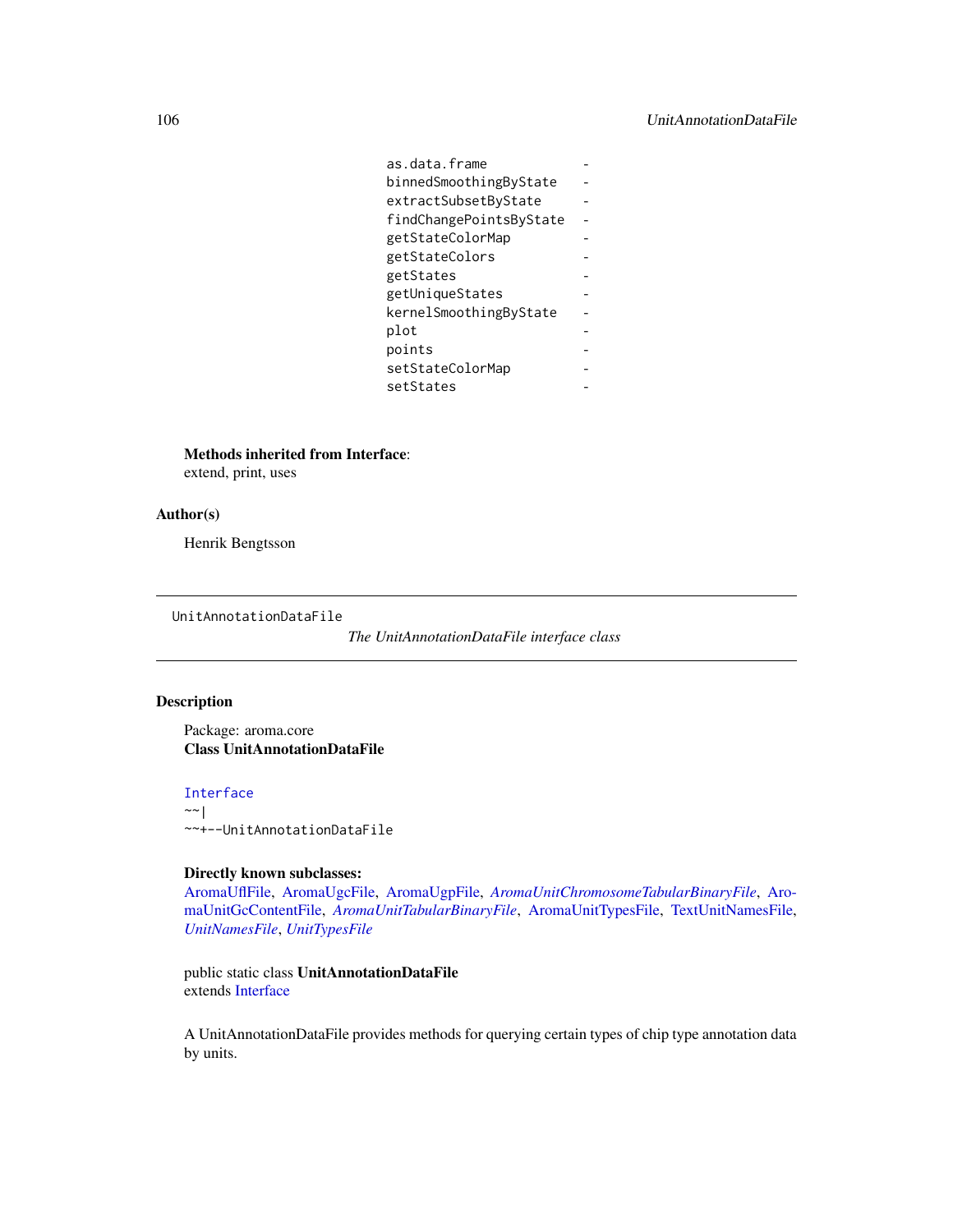# UnitNamesFile 107

# Usage

UnitAnnotationDataFile(...)

# Arguments

... Arguments passed to [Interface](#page-0-0).

# Methods

Methods:

| byChipType      |  |
|-----------------|--|
| getAromaUflFile |  |
| getAromaUgpFile |  |
| getChipType     |  |
| getPlatform     |  |
| nbr0fUnits      |  |

# Methods inherited from Interface:

extend, print, uses

# Author(s)

Henrik Bengtsson

<span id="page-106-0"></span>UnitNamesFile *The UnitNamesFile interface class*

# Description

Package: aroma.core Class UnitNamesFile

### [Interface](#page-0-0)

 $~\sim~$ | ~~+-[-UnitAnnotationDataFile](#page-105-0) ~~~~~~~| ~~~~~~~+--UnitNamesFile

Directly known subclasses: [TextUnitNamesFile](#page-0-0)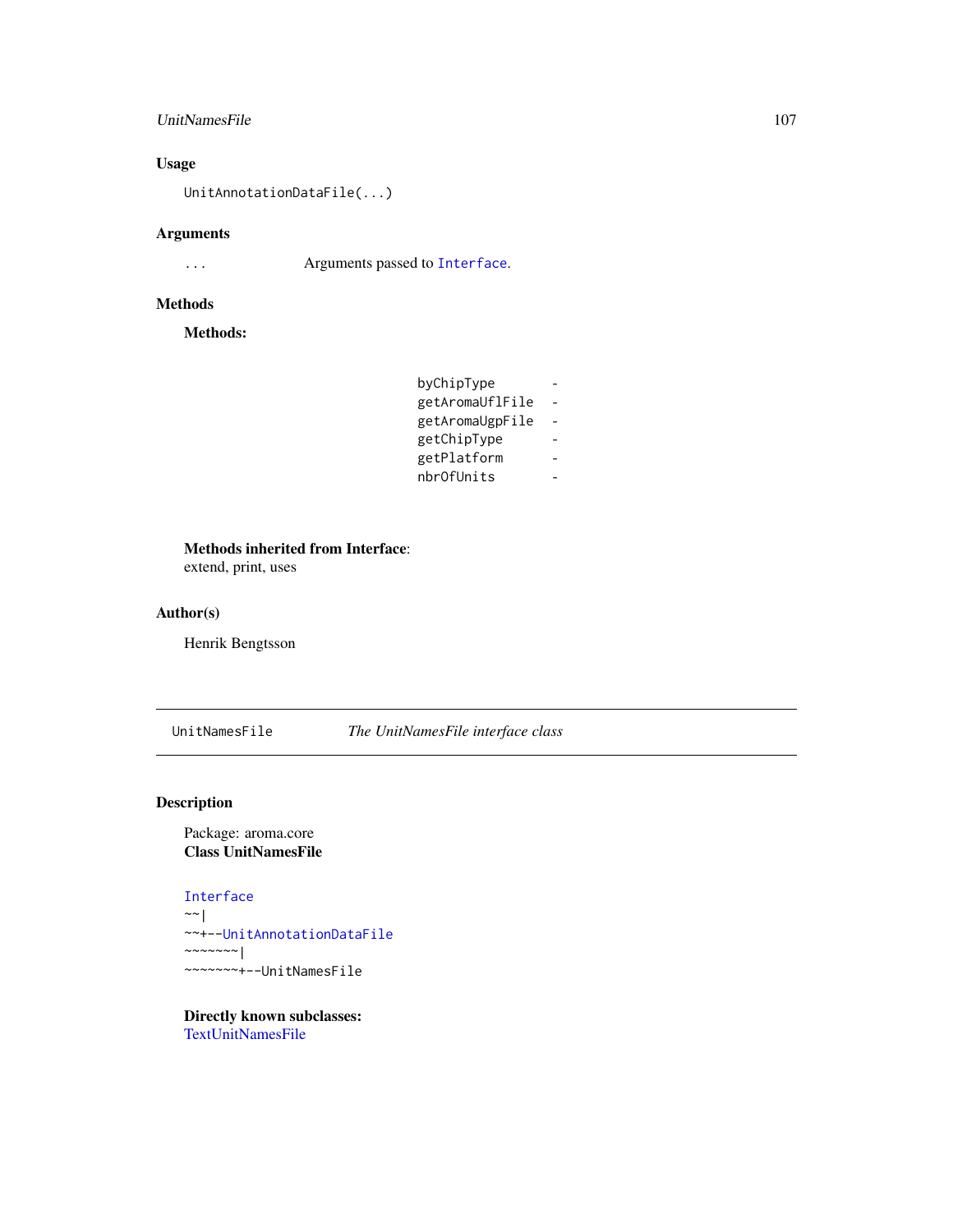public abstract static class UnitNamesFile extends [UnitAnnotationDataFile](#page-105-0)

A UnitNamesFile provides methods for querying the unit names of a given chip type.

#### Usage

UnitNamesFile(...)

### Arguments

... Arguments passed to [UnitAnnotationDataFile](#page-105-0).

# Methods

Methods:

getUnitNames indexOf nbrOfUnits -

# Methods inherited from UnitAnnotationDataFile:

byChipType, getAromaUflFile, getAromaUgpFile, getChipType, getDefaultExtension, getPlatform, nbrOfUnits

Methods inherited from Interface: extend, print, uses

# Author(s)

Henrik Bengtsson

<span id="page-107-0"></span>UnitTypesFile *The UnitTypesFile interface class*

#### Description

Package: aroma.core Class UnitTypesFile

[Interface](#page-0-0)  $\sim$  | ~~+-[-UnitAnnotationDataFile](#page-105-0)  $~\sim$   $~\sim$   $~\sim$   $~\sim$   $~\sim$   $~\sim$   $~\sim$ ~~~~~~~+--UnitTypesFile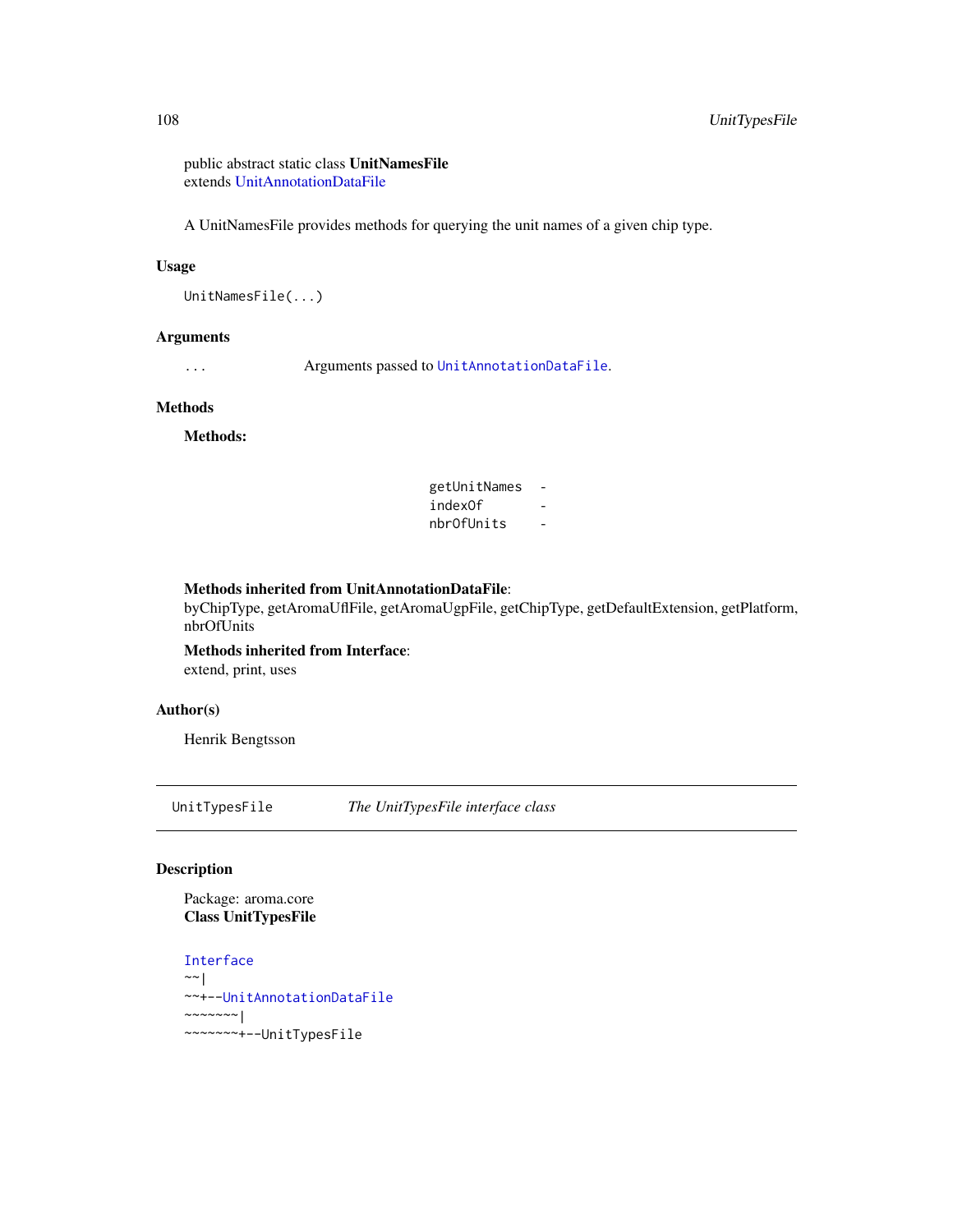### <span id="page-108-0"></span>UnitTypesFile 109

### Directly known subclasses:

[AromaUnitTypesFile](#page-58-0)

public abstract static class UnitTypesFile extends [UnitAnnotationDataFile](#page-105-0)

A UnitTypesFile provides methods for querying the unit types of a given chip type, e.g. genotyping or copy-number unit, exon unit etc.

### Usage

UnitTypesFile(...)

### Arguments

... Arguments passed to [UnitAnnotationDataFile](#page-105-0).

### Methods

Methods:

getUnitTypes nbrOfUnits -

### Methods inherited from UnitAnnotationDataFile:

byChipType, getAromaUflFile, getAromaUgpFile, getChipType, getDefaultExtension, getPlatform, nbrOfUnits

## Methods inherited from Interface:

extend, print, uses

### The aroma unit-type map

unknown=0, expression=1, genotyping=2, resequencing=3, tag=4, copynumber=5, genotypingcontrol=6, expressioncontrol=7

### Author(s)

Henrik Bengtsson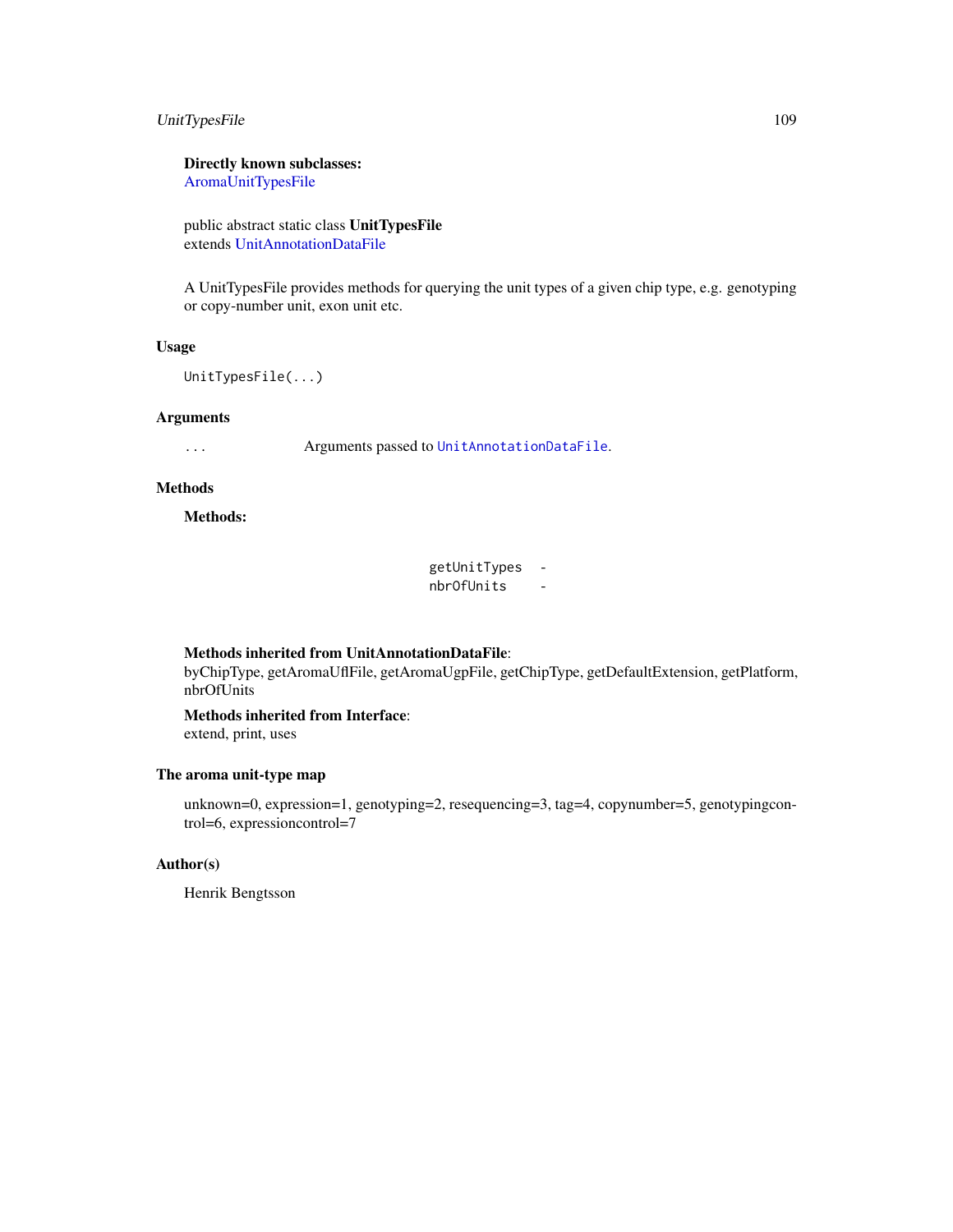# **Index**

∗ array colBinnedSmoothing.matrix, [68](#page-67-0) colKernelSmoothing.matrix, [71](#page-70-0) ∗ classes AbstractCNData, [4](#page-3-0) AbstractPSCNData, [6](#page-5-0) AromaCellCpgFile, [7](#page-6-0) AromaCellPositionFile, [8](#page-7-0) AromaCellTabularBinaryFile, [9](#page-8-0) AromaGenomeTextFile, [11](#page-10-0) AromaMicroarrayDataFile, [14](#page-13-0) AromaMicroarrayDataSet, [15](#page-14-0) AromaMicroarrayDataSetTuple, [17](#page-16-0) AromaMicroarrayTabularBinaryFile, [18](#page-17-0) AromaPlatform, [21](#page-20-0) AromaPlatformInterface, [22](#page-21-0) AromaRepository, [23](#page-22-0) AromaTabularBinaryFile, [25](#page-24-0) AromaTabularBinarySet, [27](#page-26-0) AromaTransform, [29](#page-28-0) AromaUnitCallFile, [30](#page-29-0) AromaUnitCallSet, [32](#page-31-0) AromaUnitFracBCnBinaryFile, [34](#page-33-0) AromaUnitFracBCnBinarySet, [37](#page-36-0) AromaUnitGenotypeCallFile, [39](#page-38-0) AromaUnitGenotypeCallSet, [41](#page-40-0) AromaUnitPscnBinaryFile, [43](#page-42-0) AromaUnitPscnBinarySet, [46](#page-45-0) AromaUnitSignalBinaryFile, [48](#page-47-0) AromaUnitSignalBinarySet, [50](#page-49-0) AromaUnitTabularBinaryFile, [52](#page-51-0) AromaUnitTotalCnBinaryFile, [54](#page-53-0) AromaUnitTotalCnBinarySet, [57](#page-56-0) AromaUnitTypesFile, [59](#page-58-1) BinnedScatter, [61](#page-60-0) CbsModel, [63](#page-62-0) ChromosomalModel, [65](#page-64-0) ChromosomeExplorer, [66](#page-65-0)

CopyNumberChromosomalModel, [73](#page-72-0) CopyNumberSegmentationModel, [74](#page-73-0) Explorer, [77](#page-76-0) GladModel, [78](#page-77-0) HaarSegModel, [80](#page-79-0) NonPairedPSCNData, [82](#page-81-0) PairedPSCNData, [84](#page-83-0) ParametersInterface, [87](#page-86-0) RawAlleleBFractions, [88](#page-87-0) RawCopyNumberModel, [89](#page-88-0) RawCopyNumbers, [91](#page-90-0) RawGenomicSignals, [94](#page-93-0) RawMirroredAlleleBFractions, [97](#page-96-0) RawSequenceReads, [98](#page-97-0) SegmentedAlleleBFractions, [100](#page-99-0) SegmentedCopyNumbers, [102](#page-101-0) SegmentedGenomicSignalsInterface, [105](#page-104-0) UnitAnnotationDataFile, [106](#page-105-1) UnitNamesFile, [107](#page-106-0) UnitTypesFile, [108](#page-107-0) ∗ iteration colBinnedSmoothing.matrix, [68](#page-67-0) colKernelSmoothing.matrix, [71](#page-70-0) ∗ methods colBinnedSmoothing.matrix, [68](#page-67-0) colKernelSmoothing.matrix, [71](#page-70-0) ∗ package aroma.core-package, [3](#page-2-0) ∗ robust colBinnedSmoothing.matrix, [68](#page-67-0) colKernelSmoothing.matrix, [71](#page-70-0) ∗ univar colBinnedSmoothing.matrix, [68](#page-67-0) colKernelSmoothing.matrix, [71](#page-70-0) \*colBinnedSmoothing, *[72](#page-71-0)* \*colKernelSmoothing, *[69](#page-68-0)* AbstractCNData, [4,](#page-3-0) *[6](#page-5-0)*, *[82](#page-81-0)*, *[85](#page-84-0)*, *[95](#page-94-0)*

AbstractPSCNData, *[4](#page-3-0)*, [6,](#page-5-0) *[82,](#page-81-0) [83](#page-82-0)*, *[85](#page-84-0)*, *[95](#page-94-0)*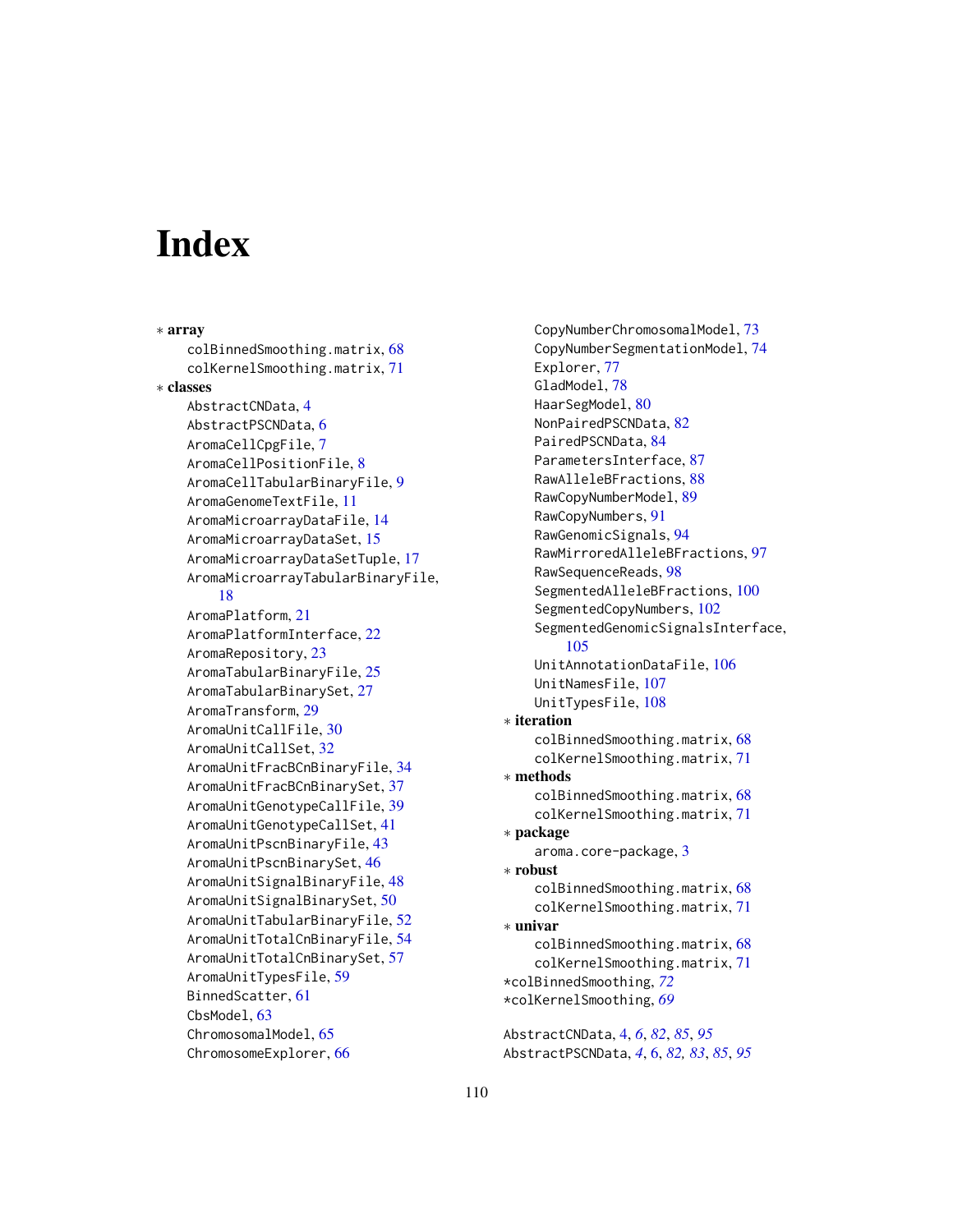### INDEX 111

aroma.core *(*aroma.core-package*)*, [3](#page-2-0) aroma.core-package, [3](#page-2-0) AromaCellCpgFile, [7,](#page-6-0) *[9](#page-8-0)*, *[19](#page-18-0)*, *[22](#page-21-0)*, *[25](#page-24-0)* AromaCellPositionFile, [8,](#page-7-0) *[9](#page-8-0)*, *[19](#page-18-0)*, *[22](#page-21-0)*, *[25](#page-24-0)* AromaCellSequenceFile, *[9](#page-8-0)*, *[19](#page-18-0)*, *[22](#page-21-0)*, *[25](#page-24-0)* AromaCellTabularBinaryFile, *[8](#page-7-0)*, [9,](#page-8-0) *[19](#page-18-0)*, *[22](#page-21-0)*, *[25](#page-24-0)* AromaGenomeTextFile, [11](#page-10-0) AromaMicroarrayDataFile, [14,](#page-13-0) *[16](#page-15-0)* AromaMicroarrayDataSet, *[15](#page-14-0)*, [15,](#page-14-0) *[29](#page-28-0)* AromaMicroarrayDataSetTuple, [17,](#page-16-0) *[65](#page-64-0)* AromaMicroarrayTabularBinaryFile, *[9](#page-8-0)*, [18,](#page-17-0) *[22](#page-21-0)*, *[25](#page-24-0)*, *[52](#page-51-0)* AromaPlatform, [21](#page-20-0) AromaPlatformInterface, *[9](#page-8-0)*, *[19](#page-18-0)*, [22,](#page-21-0) *[30](#page-29-0)*, *[35](#page-34-0)*, *[39](#page-38-0)*, *[44](#page-43-0)*, *[48](#page-47-0)*, *[52](#page-51-0)*, *[55](#page-54-0)*, *[59](#page-58-1)* AromaRepository, [23](#page-22-0) AromaTabularBinaryFile, *[9,](#page-8-0) [10](#page-9-0)*, *[19](#page-18-0)*, *[21](#page-20-0)*, [25,](#page-24-0) *[27,](#page-26-0) [28](#page-27-0)*, *[30](#page-29-0)*, *[35](#page-34-0)*, *[39](#page-38-0)*, *[44](#page-43-0)*, *[48](#page-47-0)*, *[50](#page-49-0)*, *[52,](#page-51-0) [53](#page-52-0)*, *[55](#page-54-0)*, *[59](#page-58-1)* AromaTabularBinarySet, [27,](#page-26-0) *[33](#page-32-0)*, *[37](#page-36-0)*, *[41](#page-40-0)*, *[46](#page-45-0)*, *[50,](#page-49-0) [51](#page-50-0)*, *[57](#page-56-0)* AromaTransform, [29,](#page-28-0) *[87](#page-86-0)* AromaUcscGenomeTextFile, *[12](#page-11-0)* AromaUflFile, *[19](#page-18-0)*, *[22](#page-21-0)*, *[25](#page-24-0)*, *[52](#page-51-0)*, *[106](#page-105-1)* AromaUgcFile, *[19](#page-18-0)*, *[22](#page-21-0)*, *[25](#page-24-0)*, *[52](#page-51-0)*, *[106](#page-105-1)* AromaUgpFile, *[19](#page-18-0)*, *[22](#page-21-0)*, *[25](#page-24-0)*, *[52](#page-51-0)*, *[106](#page-105-1)* AromaUnitCallFile, *[22](#page-21-0)*, *[25](#page-24-0)*, [30,](#page-29-0) *[33](#page-32-0)*, *[39](#page-38-0)*, *[48](#page-47-0)* AromaUnitCallSet, *[27](#page-26-0)*, [32,](#page-31-0) *[42](#page-41-0)*, *[50](#page-49-0)* AromaUnitChromosomeTabularBinaryFile, *[19](#page-18-0)*, *[22](#page-21-0)*, *[25](#page-24-0)*, *[52](#page-51-0)*, *[106](#page-105-1)* AromaUnitFracBCnBinaryFile, *[22](#page-21-0)*, *[25](#page-24-0)*, [34,](#page-33-0) *[37](#page-36-0)*, *[48](#page-47-0)* AromaUnitFracBCnBinarySet, *[27](#page-26-0)*, [37,](#page-36-0) *[50](#page-49-0)* AromaUnitGcContentFile, *[19](#page-18-0)*, *[22](#page-21-0)*, *[25](#page-24-0)*, *[52](#page-51-0)*, *[106](#page-105-1)* AromaUnitGenotypeCallFile, *[22](#page-21-0)*, *[25](#page-24-0)*, *[31](#page-30-0)*, [39,](#page-38-0) *[42](#page-41-0)*, *[48](#page-47-0)* AromaUnitGenotypeCallSet, *[27](#page-26-0)*, *[33](#page-32-0)*, [41,](#page-40-0) *[50](#page-49-0)* AromaUnitPscnBinaryFile, *[22](#page-21-0)*, *[25](#page-24-0)*, [43,](#page-42-0) *[46](#page-45-0)*, *[48](#page-47-0)* AromaUnitPscnBinarySet, *[27](#page-26-0)*, [46,](#page-45-0) *[50](#page-49-0)* AromaUnitSignalBinaryFile, *[22](#page-21-0)*, *[25](#page-24-0)*, *[31](#page-30-0)*, *[35](#page-34-0)*, *[39](#page-38-0)*, *[44](#page-43-0)*, [48,](#page-47-0) *[51](#page-50-0)*, *[55](#page-54-0)*, *[59](#page-58-1)* AromaUnitSignalBinarySet, *[27](#page-26-0)*, *[33](#page-32-0)*, *[37](#page-36-0)*, *[42](#page-41-0)*, *[46](#page-45-0)*, [50,](#page-49-0) *[57,](#page-56-0) [58](#page-57-0)* AromaUnitTabularBinaryFile, *[11](#page-10-0)*, *[19](#page-18-0)*, *[22](#page-21-0)*, *[25](#page-24-0)*, *[35](#page-34-0)*, *[39,](#page-38-0) [40](#page-39-0)*, [52,](#page-51-0) *[60](#page-59-0)*, *[106](#page-105-1)*

AromaUnitTotalCnBinaryFile, *[22](#page-21-0)*, *[25](#page-24-0)*, *[48](#page-47-0)*, [54,](#page-53-0) *[57](#page-56-0)* AromaUnitTotalCnBinarySet, *[27](#page-26-0)*, *[50](#page-49-0)*, [57](#page-56-0) AromaUnitTotalCnBinarySetTuple, *[17](#page-16-0)* AromaUnitTypesFile, *[22](#page-21-0)*, *[25](#page-24-0)*, *[48](#page-47-0)*, [59,](#page-58-1) *[106](#page-105-1)*, *[109](#page-108-0)* BinnedScatter, [61](#page-60-0) binnedSmoothing *(*colBinnedSmoothing.matrix*)*, [68](#page-67-0) CacheKeyInterface, *[9](#page-8-0)*, *[11](#page-10-0)*, *[14](#page-13-0)*, *[19](#page-18-0)*, *[25](#page-24-0)*, *[30](#page-29-0)*, *[35](#page-34-0)*, *[39](#page-38-0)*, *[43](#page-42-0)*, *[48](#page-47-0)*, *[52](#page-51-0)*, *[55](#page-54-0)*, *[59](#page-58-1)* callNaiveGenotypes, *[83](#page-82-0)*, *[85](#page-84-0)* CbsModel, [63,](#page-62-0) *[65](#page-64-0)*, *[73](#page-72-0)*, *[75,](#page-74-0) [76](#page-75-0)* character, *[4](#page-3-0)*, *[29](#page-28-0)*, *[65](#page-64-0)*, *[72,](#page-71-0) [73](#page-72-0)*, *[76,](#page-75-0) [77](#page-76-0)*, *[95](#page-94-0)* ChromosomalModel, *[63](#page-62-0)*, [65,](#page-64-0) *[73,](#page-72-0) [74](#page-73-0)*, *[79](#page-78-0)*, *[81](#page-80-0)*, *[89](#page-88-0)* ChromosomeExplorer, [66,](#page-65-0) *[77](#page-76-0)* colBinnedSmoothing *(*colBinnedSmoothing.matrix*)*, [68](#page-67-0) colBinnedSmoothing.matrix, [68](#page-67-0) colKernelSmoothing *(*colKernelSmoothing.matrix*)*, [71](#page-70-0) colKernelSmoothing.matrix, [71](#page-70-0) ColumnNamesInterface, *[9](#page-8-0)*, *[11](#page-10-0)*, *[19](#page-18-0)*, *[25](#page-24-0)*, *[30](#page-29-0)*, *[34](#page-33-0)*, *[39](#page-38-0)*, *[43](#page-42-0)*, *[48](#page-47-0)*, *[52](#page-51-0)*, *[55](#page-54-0)*, *[59](#page-58-1)* CopyNumberChromosomalModel, *[63](#page-62-0)*, *[65](#page-64-0)*, *[67,](#page-66-0) [68](#page-67-0)*, [73,](#page-72-0) *[74,](#page-73-0) [75](#page-74-0)*, *[79](#page-78-0)*, *[81](#page-80-0)*, *[89,](#page-88-0) [90](#page-89-0)* CopyNumberDataFile, *[44](#page-43-0)*, *[55](#page-54-0)*, *[73](#page-72-0)* CopyNumberDataSet, *[46](#page-45-0)*, *[57](#page-56-0)*, *[73](#page-72-0)*, *[76](#page-75-0)* CopyNumberDataSetTuple, *[64](#page-63-0)*, *[73](#page-72-0)*, *[76](#page-75-0)*, *[79](#page-78-0)*, *[81](#page-80-0)* CopyNumberSegmentationModel, *[63](#page-62-0)[–65](#page-64-0)*, *[73](#page-72-0)*, [74,](#page-73-0) *[79](#page-78-0)[–82](#page-81-0)*

display, *[78](#page-77-0)* doCBS, [76](#page-75-0) double, *[73](#page-72-0)* downloadChipTypeFile, *[24](#page-23-0)*

Explorer, *[67](#page-66-0)*, [77](#page-76-0) extractRawCopyNumbers, *[74](#page-73-0)*

FALSE, *[73](#page-72-0)* FileCacheKeyInterface, *[9](#page-8-0)*, *[11,](#page-10-0) [12](#page-11-0)*, *[14](#page-13-0)*, *[19](#page-18-0)*, *[25](#page-24-0)*, *[30](#page-29-0)*, *[35](#page-34-0)*, *[39](#page-38-0)*, *[43](#page-42-0)*, *[48](#page-47-0)*, *[52](#page-51-0)*, *[55](#page-54-0)*, *[59](#page-58-1)* fit, *[74,](#page-73-0) [75](#page-74-0)* FullNameInterface, *[9](#page-8-0)*, *[11](#page-10-0)*, *[14,](#page-13-0) [15](#page-14-0)*, *[17](#page-16-0)*, *[19](#page-18-0)*, *[25](#page-24-0)*, *[27](#page-26-0)*, *[30](#page-29-0)*, *[33,](#page-32-0) [34](#page-33-0)*, *[37](#page-36-0)*, *[39](#page-38-0)*, *[41](#page-40-0)*, *[43](#page-42-0)*, *[46](#page-45-0)*, *[48](#page-47-0)*, *[50](#page-49-0)*, *[52](#page-51-0)*, *[54](#page-53-0)*, *[57](#page-56-0)*, *[59](#page-58-1)* function, *[4](#page-3-0)*, *[69](#page-68-0)*, *[72](#page-71-0)*, *[101,](#page-100-0) [102](#page-101-0)*